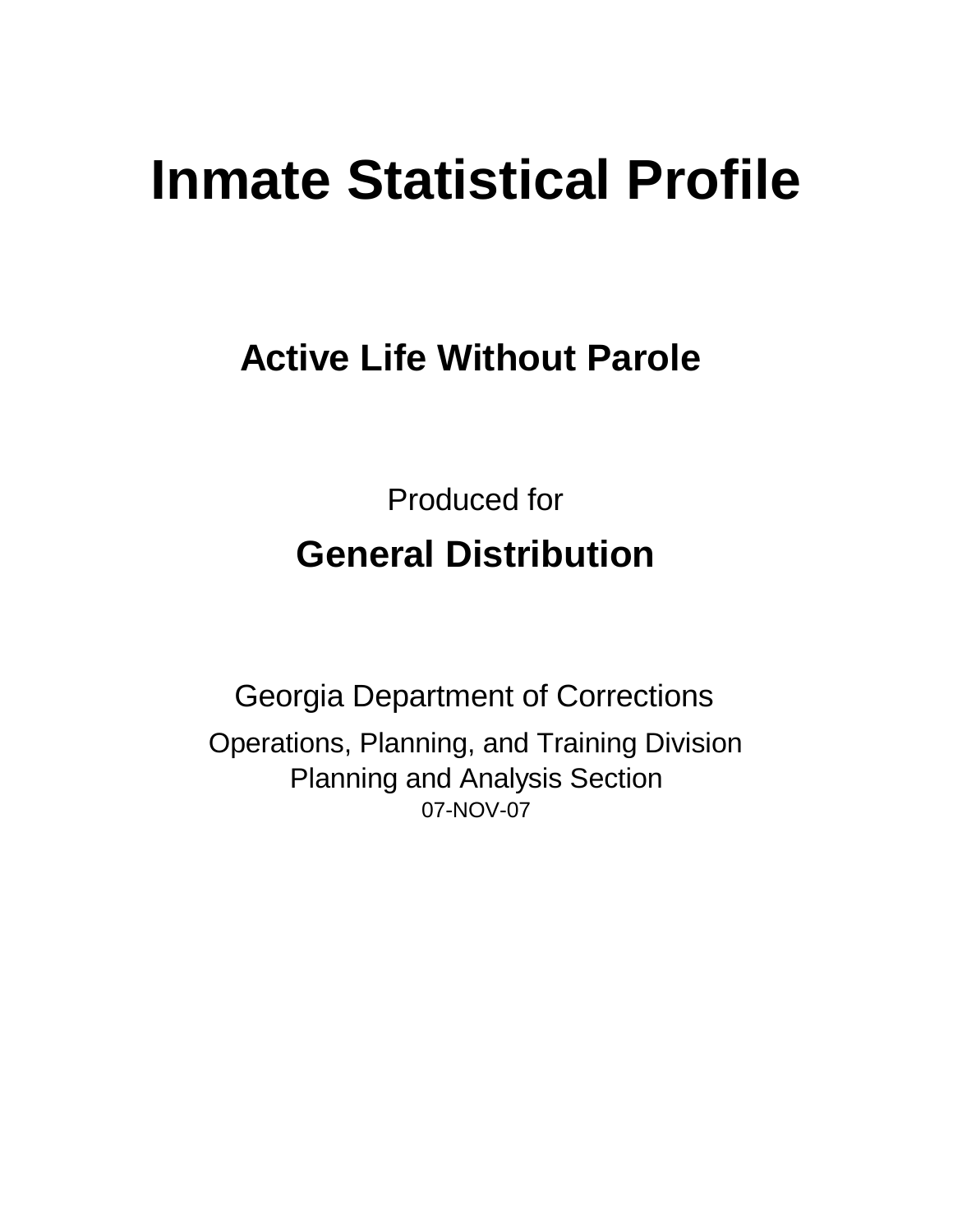**Contents** 

**Active Life Without Parole** 

Produced for **General Distribution**

## Table of Contents

| <b>Demographic information</b>                                       |
|----------------------------------------------------------------------|
| 5 Current age, broken out in ten year age groups                     |
| 6 Race group                                                         |
| 7 Hispanic Origin                                                    |
| 8 Marital status, self-reported at entry to prison                   |
| 9 Number of children, self-reported at entry to prison               |
| 10 Religious affiliation, self-reported at entry to prison           |
| 11 Home county - self-reported at entry to prison                    |
| 14 Socioeconomic class, self-reported at entry to prison             |
| 15 Environment to age 16, self-reported at entry to prison           |
| 16 Guardian status to age 16, self-reported at entry to prison       |
| 17 Employment status before prison, self-reported at entry to prison |
| 18 Age at admission                                                  |
| 20 Age at release                                                    |
| 21 Height, measured at entry to prison                               |
| 22 Weight, measured at entry to prison                               |
| 23 Military service                                                  |
| <b>Correctional information</b>                                      |
| 24 Type of admission to prison                                       |
| 25 Current / last security status                                    |
| 26 Current / last institution type                                   |
| 27 Institution type - transitional centers                           |
| 28 Institution type - mental hospitals                               |
| 29 Institution type - county prisons                                 |
| 30 Institution type - state prisons                                  |
| 31 Institution type - private prisons                                |
| 32 Institution type - prison annexes                                 |
| 33 Institution type - pre-release centers                            |
| 34 Institution type - inmate boot camp                               |
| 35 Number of disciplinary reports                                    |
| 36 Number of transfers                                               |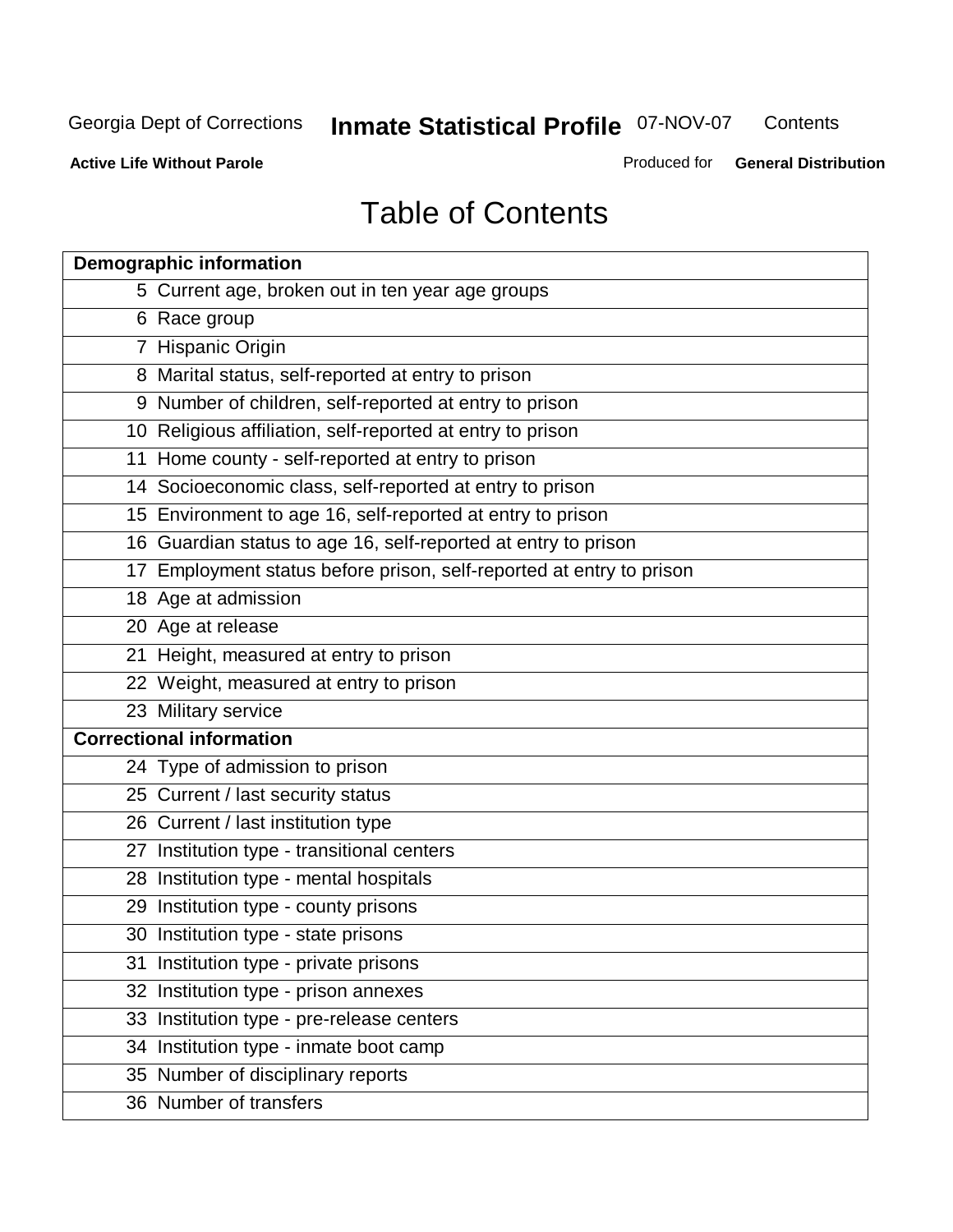**Contents** 

**Active Life Without Parole** 

Produced for **General Distribution**

### Table of Contents

| <b>Correctional information</b>                                  |
|------------------------------------------------------------------|
| 37 Number of escapes                                             |
| 38 Probable future release type                                  |
| 39 Actual release type                                           |
| 40 Time served in current (or last) institution                  |
| Educational, psychological and physical information              |
| 41 Highest grade level attained                                  |
| 42 Culture fair IQ scores                                        |
| 43 Wide Range Achievement Test (WRAT) reading score              |
| 44 Wide Range Achievement Test (WRAT) math score                 |
| 45 Wide Range Achievement Test (WRAT) spelling score             |
| 46 Scope of substance abuse - summary                            |
| 47 Scope of substance abuse - detail                             |
| 48 Current / last mental health treatment level                  |
| 49 PULHESDWIT medical scale - 'P' overall condition ('P'hysical) |
| 50 PULHESDWIT medical scale - 'U' upper body                     |
| 51 PULHESDWIT medical scale - 'L' lower body                     |
| 52 PULHESDWIT medical scale - 'H' hearing                        |
| 53 PULHESDWIT medical scale - 'E' vision                         |
| 54 PULHESDWIT medical scale -'S' psychiatric                     |
| 55 PULHESDWIT medical scale - 'D' dental                         |
| 56 PULHESDWIT medical scale - 'W' work ability                   |
| 57 PULHESDWIT medical scale - 'I' impairment                     |
| 58 PULHESDWIT medical scale - 'T' transportability               |
| 59 Criminality in family, self-reported                          |
| 60 Alcoholism in family, self-reported                           |
| 61 Drug abuse in family, self-reported                           |
| 62 Subjected to frequent beatings, self-reported                 |
| 63 Father absent during inmate's childhood                       |
| 64 Mother absent during inmate's childhood                       |
| <b>Crimes and criminal history information</b>                   |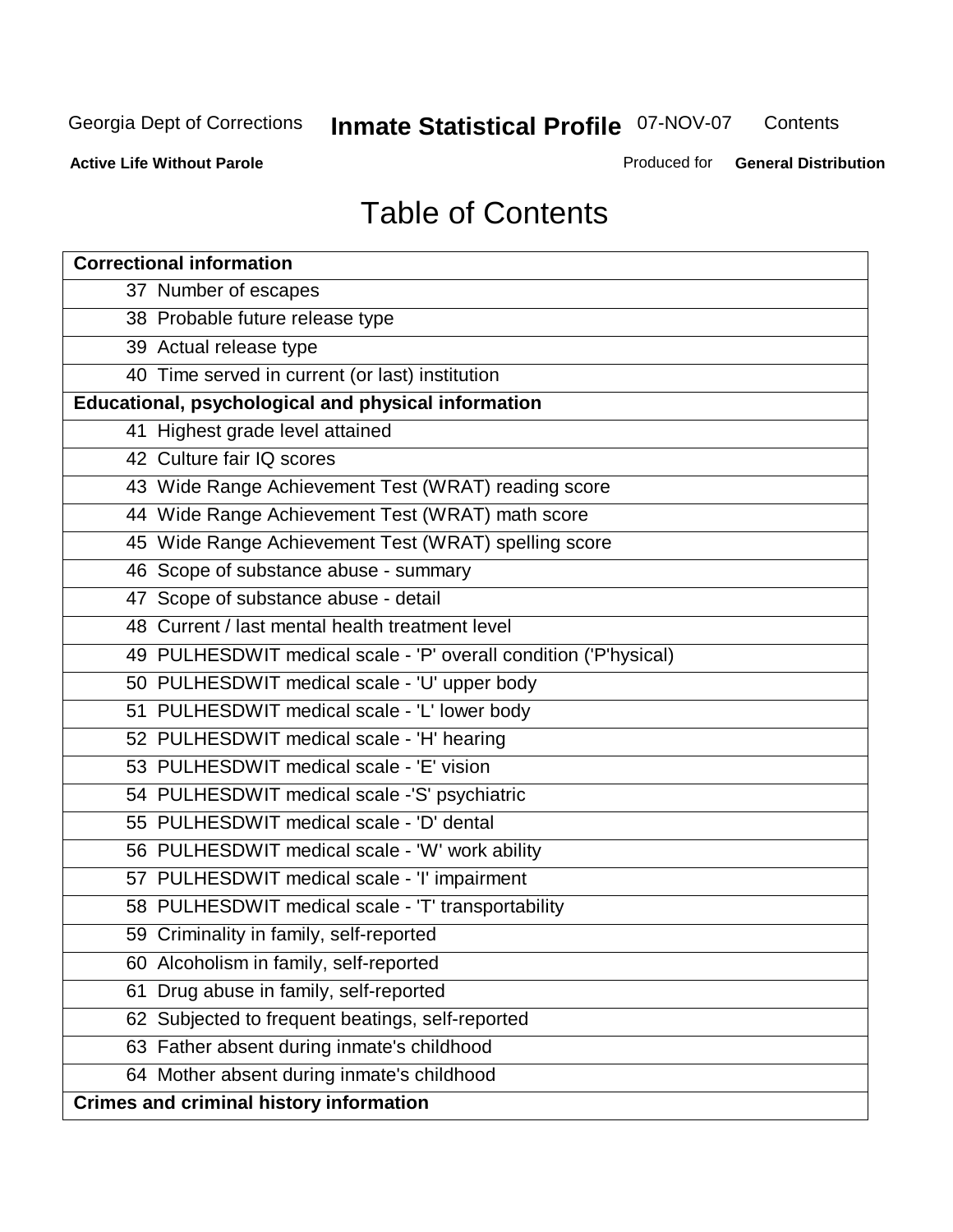**Contents** 

**Active Life Without Parole** 

Produced for **General Distribution**

## Table of Contents

| <b>Crimes and criminal history information</b>                 |
|----------------------------------------------------------------|
| 65 Number of prior Georgia incarcerations                      |
| 66 Prison sentence in years                                    |
| 67 Primary offense, broken out into felonies vs misdemeanors   |
| 68 Primary offense, broken out into six broad crime categories |
| 69 Primary offense, detailed offense code                      |
| 70 County of conviction of primary offense                     |
| 73 Circuit of conviction of primary offense                    |
| 75 Years served (jail + prison) in this incarceration          |
| <b>Medical information</b>                                     |
| 76 Results of most recent HIV test                             |
| 77 Results of most recent tuberculosis test                    |
|                                                                |
| 78 Results of most recent syphilis test                        |
| 79 Results of most recent Hepatitis-C test                     |
| 80 Results of most recent pregnancy test                       |
| 81 Results of most recent diabetes test                        |
| 82 Results of most recent hypertension test                    |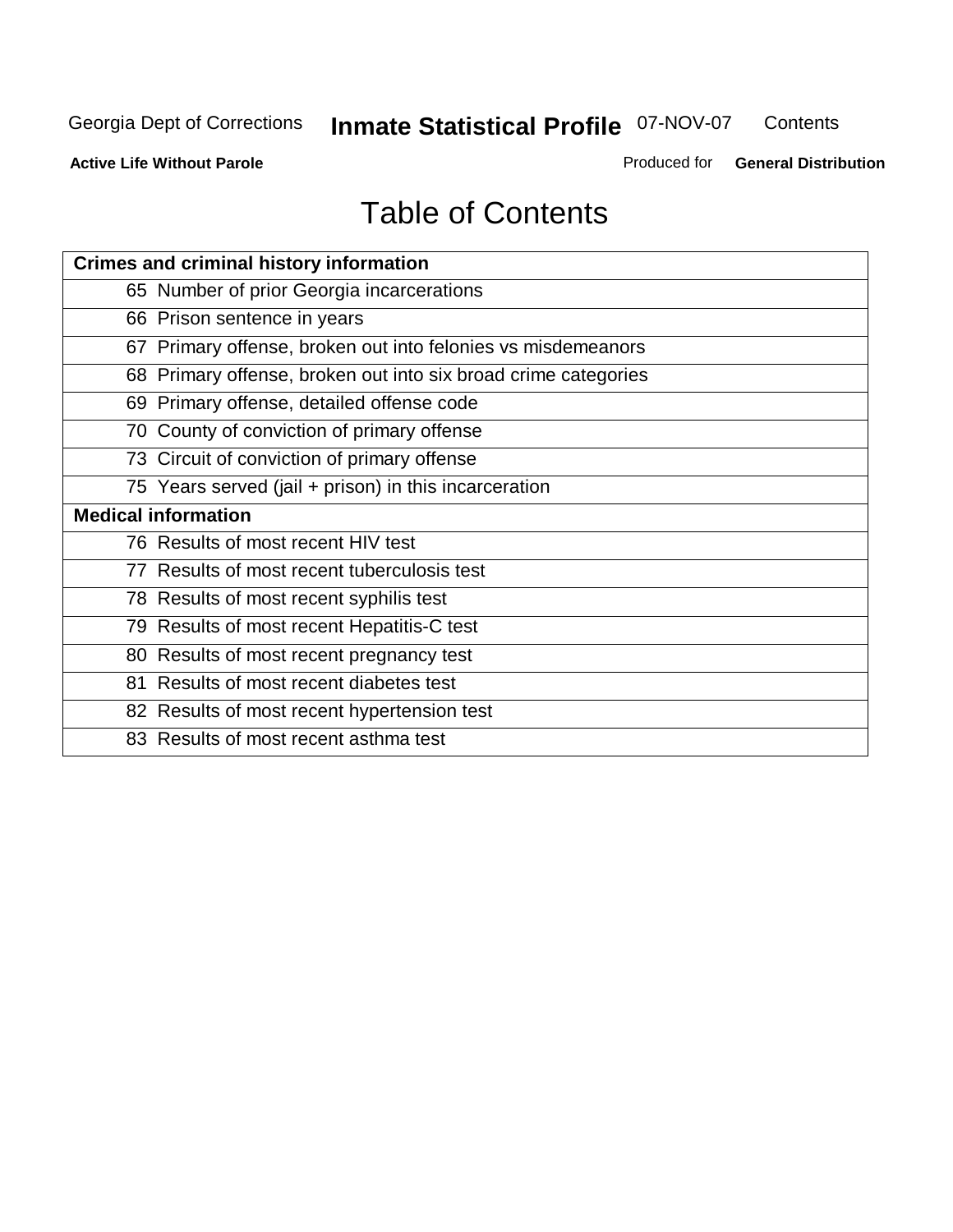#### **Active Life Without Parole**

#### Produced for **General Distribution**

#### Current age, broken out in ten-year age groups

|                       |              | <b>Male</b> |         |              | <b>Female</b> |       |              | <b>Total</b> |
|-----------------------|--------------|-------------|---------|--------------|---------------|-------|--------------|--------------|
| <b>Current Age</b>    | <b>Count</b> | Col %       | Row %   | <b>Count</b> | Col %         | Row % | <b>Total</b> | Col %        |
| <b>Twenties</b>       | 64           | 13.70%      | 98.46%  |              | 16.67%        | 1.54% |              | 65 13.74%    |
| <b>Thirties</b>       | 175          | 37.47%      | 99.43%  |              | 16.67%        | 0.57% |              | 176 37.21%   |
| <b>Forties</b>        | 142          | 30.41%      | 97.93%  | 3            | 50.00%        | 2.07% |              | 145 30.66%   |
| <b>Fifties</b>        | 63           | 13.49%      | 98.44%  |              | 16.67%        | 1.56% |              | 64 13.53%    |
| <b>Sixties</b>        | 17           | 3.64%       | 100.00% |              |               |       | 17           | 3.59%        |
| Seventy +             | 6            | 1.28%       | 100.00% |              |               |       | 6            | 1.27%        |
| <b>Total Reported</b> | 467          | 100%        | 98.73%  | 6            | 100%          | 1.27% | 473          | 100%         |

| Not Reported                                    |            |                      |
|-------------------------------------------------|------------|----------------------|
| <b>Total</b><br><b>Care</b><br>$\mathbf{v}$ and | 167<br>TV. | $\rightarrow$<br>- 1 |

| Mean<br>(average)       | 41.56 | 41.17 | 41.56 |
|-------------------------|-------|-------|-------|
| Median (middle)         | 40    | 44    | 40    |
| Mode<br>(most frequent) | 38    |       | 38    |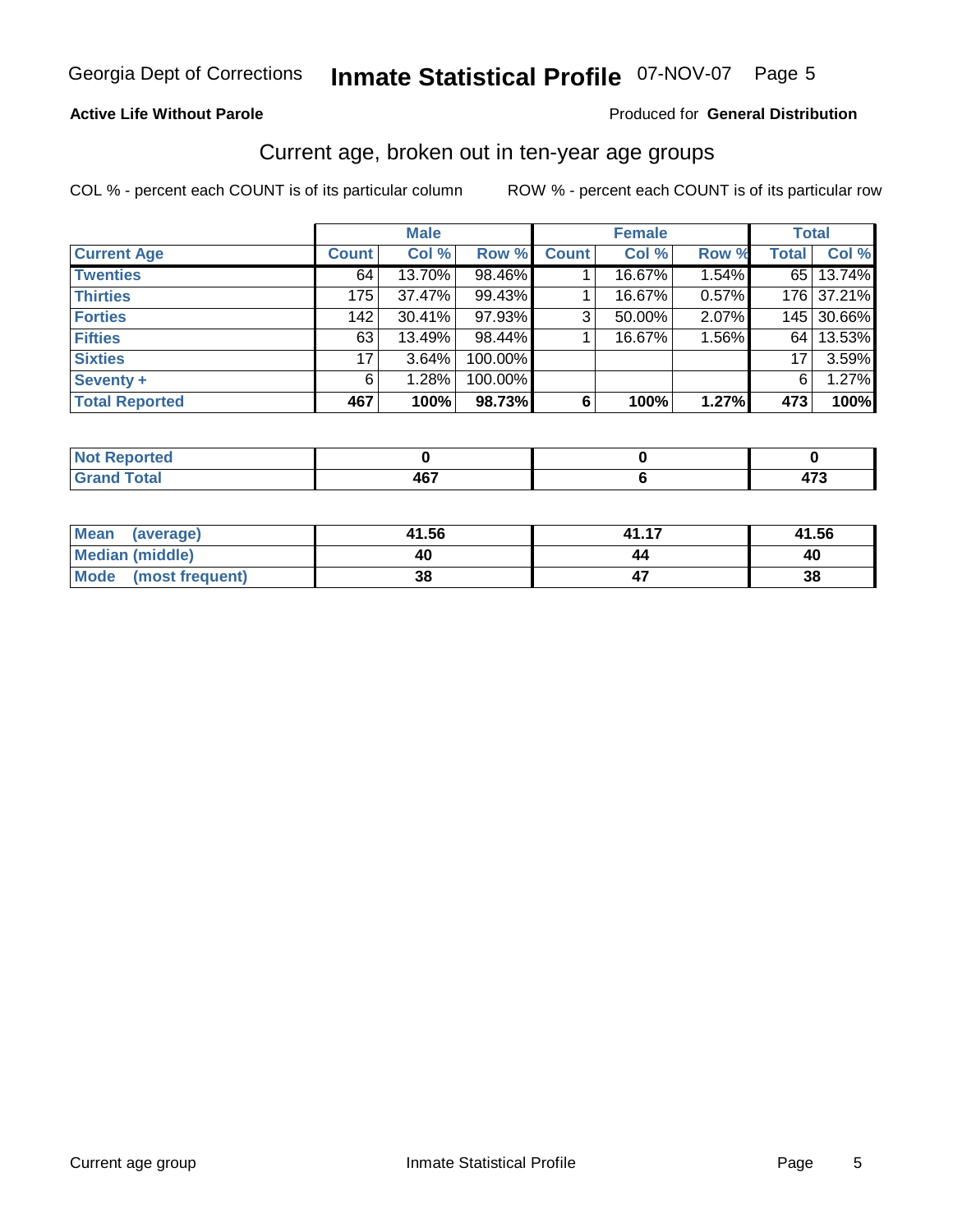#### **Active Life Without Parole**

#### Produced for **General Distribution**

### Race group

|                       |              | <b>Male</b> |                    |   | <b>Female</b> |          |       | <b>Total</b> |
|-----------------------|--------------|-------------|--------------------|---|---------------|----------|-------|--------------|
| <b>Race Group</b>     | <b>Count</b> | Col %       | <b>Row % Count</b> |   | Col %         | Row %    | Total | Col %        |
| White                 | 121          | 25.91%      | 96.80%             | 4 | 66.67%        | $3.20\%$ | 125   | 26.43%       |
| <b>Black</b>          | 346          | 74.09%      | 99.43%             |   | $33.33\%$     | $.57\%$  | 348   | 73.57%       |
| <b>Total Reported</b> | 467          | 100%        | 98.73%             |   | 100%          | $1.27\%$ | 473   | 100%         |

| بالمستقيمات<br>rtea<br>.    |                      |                             |
|-----------------------------|----------------------|-----------------------------|
| $\sim$ $\sim$ $\sim$ $\sim$ | 467<br>$\sim$ $\sim$ | and the control of the con- |

| ' M∩<br>nuemn<br> | Black | White | 3lack |
|-------------------|-------|-------|-------|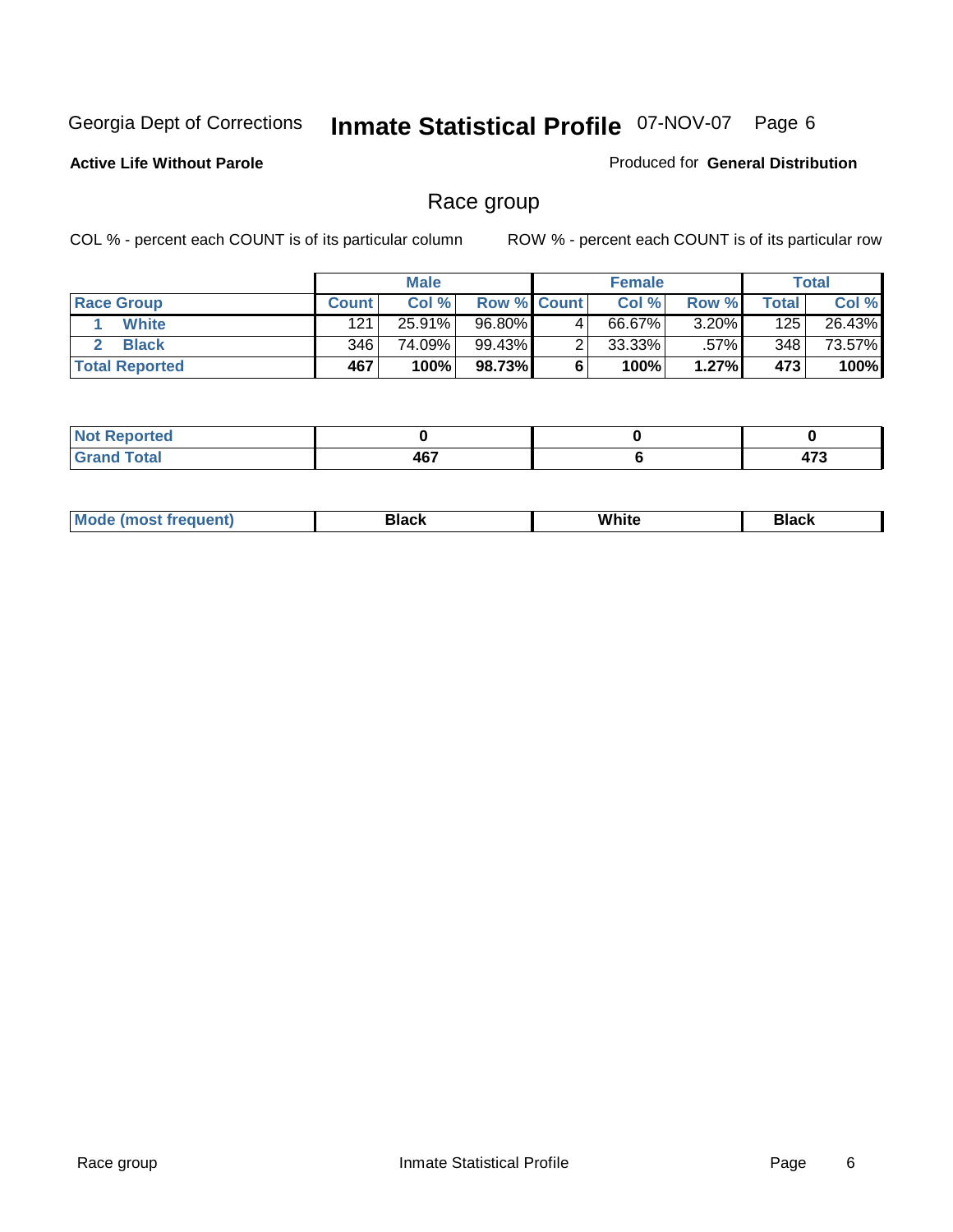**Active Life Without Parole** 

Produced for **General Distribution**

#### Hispanic Origin

COL % - percent each COUNT is of its particular column ROW % - percent each COUNT is of its particular row

|                        |              | <b>Male</b> |                    |    | <b>Female</b> |          |       | <b>Total</b> |
|------------------------|--------------|-------------|--------------------|----|---------------|----------|-------|--------------|
| <b>Hispanic Origin</b> | <b>Count</b> | Col %       | <b>Row % Count</b> |    | Col %         | Row %    | Total | Col %        |
| <b>Non Hispanic</b>    | 459          | $98.29\%$   | 98.71%             | 6. | 100.00%       | $1.29\%$ | 465   | 98.31%       |
| <b>Hispanic</b>        |              | 1.71%       | 100.00%            |    |               |          |       | .69%         |
| <b>Total Reported</b>  | 467          | 100%        | 98.73%             |    | 100%          | 1.27%    | 473   | 100%         |

**An inmate is counted as Hispanic if** 

**(a) he self-reported as Hispanic during the diagnostic process, or** 

**(b) his primary language is Spanish, or** 

**(c) he claimed birth or citizenship in Spain or a Latin American country, or** 

**(d) he had a common Spanish surname such as Lopez or Garcia**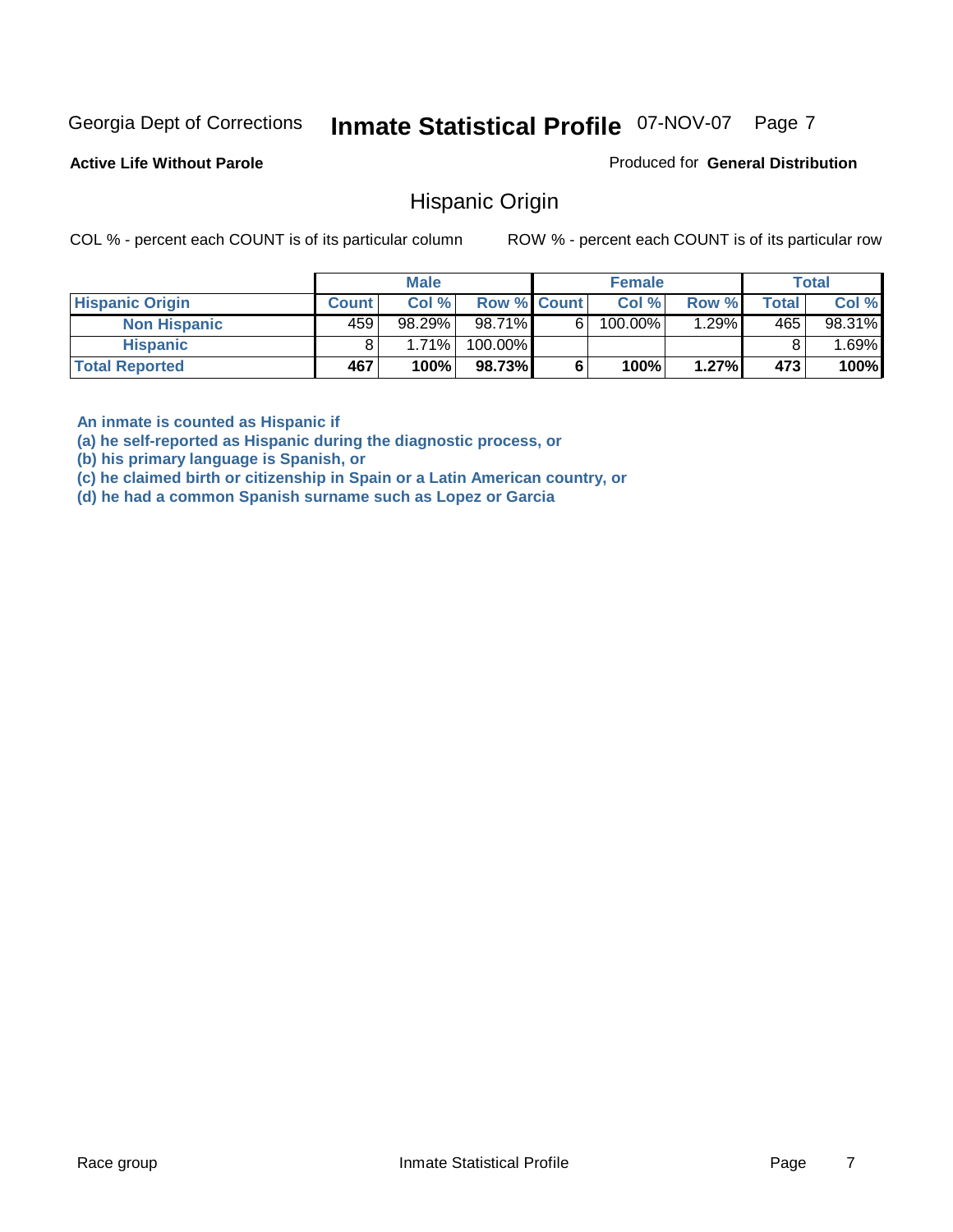#### **Active Life Without Parole**

#### Produced for **General Distribution**

### Marital status, self-reported at entry to prison

|                               | <b>Male</b>  |          |         | <b>Female</b> |        |       | <b>Total</b> |        |
|-------------------------------|--------------|----------|---------|---------------|--------|-------|--------------|--------|
| <b>Marital Status</b>         | <b>Count</b> | Col %    | Row %   | <b>Count</b>  | Col %  | Row % | Total        | Col %  |
| <b>Single</b>                 | 264          | 57.77%   | 98.51%  | 4             | 66.67% | 1.49% | 268          | 57.88% |
| <b>Married</b><br>$2^{\circ}$ | 60           | 13.13%   | 100.00% |               |        |       | 60           | 12.96% |
| <b>Separated</b><br>3         | 20           | 4.38%    | 100.00% |               |        |       | 20           | 4.32%  |
| <b>Divorced</b><br>4          | 56           | 12.25%   | 98.25%  |               | 16.67% | 1.75% | 57           | 12.31% |
| <b>Widowed</b><br>5           | 16           | $3.50\%$ | 94.12%  |               | 16.67% | 5.88% | 17           | 3.67%  |
| <b>Common Law</b><br>6        | 41           | 8.97%    | 100.00% |               |        |       | 41           | 8.86%  |
| <b>Total Reported</b>         | 457          | 100%     | 98.7%   | 6             | 100%   | 1.3%  | 463          | 100%   |

| .                           |            | 1 U |
|-----------------------------|------------|-----|
| $\sim$ $\sim$ $\sim$ $\sim$ | A67<br>$-$ | .   |

| <b>Mode</b><br>uent).<br>en<br><b>IMOST IF</b> | Tim ala<br>sınale | ືnαle∴ | Sinale |  |
|------------------------------------------------|-------------------|--------|--------|--|
|------------------------------------------------|-------------------|--------|--------|--|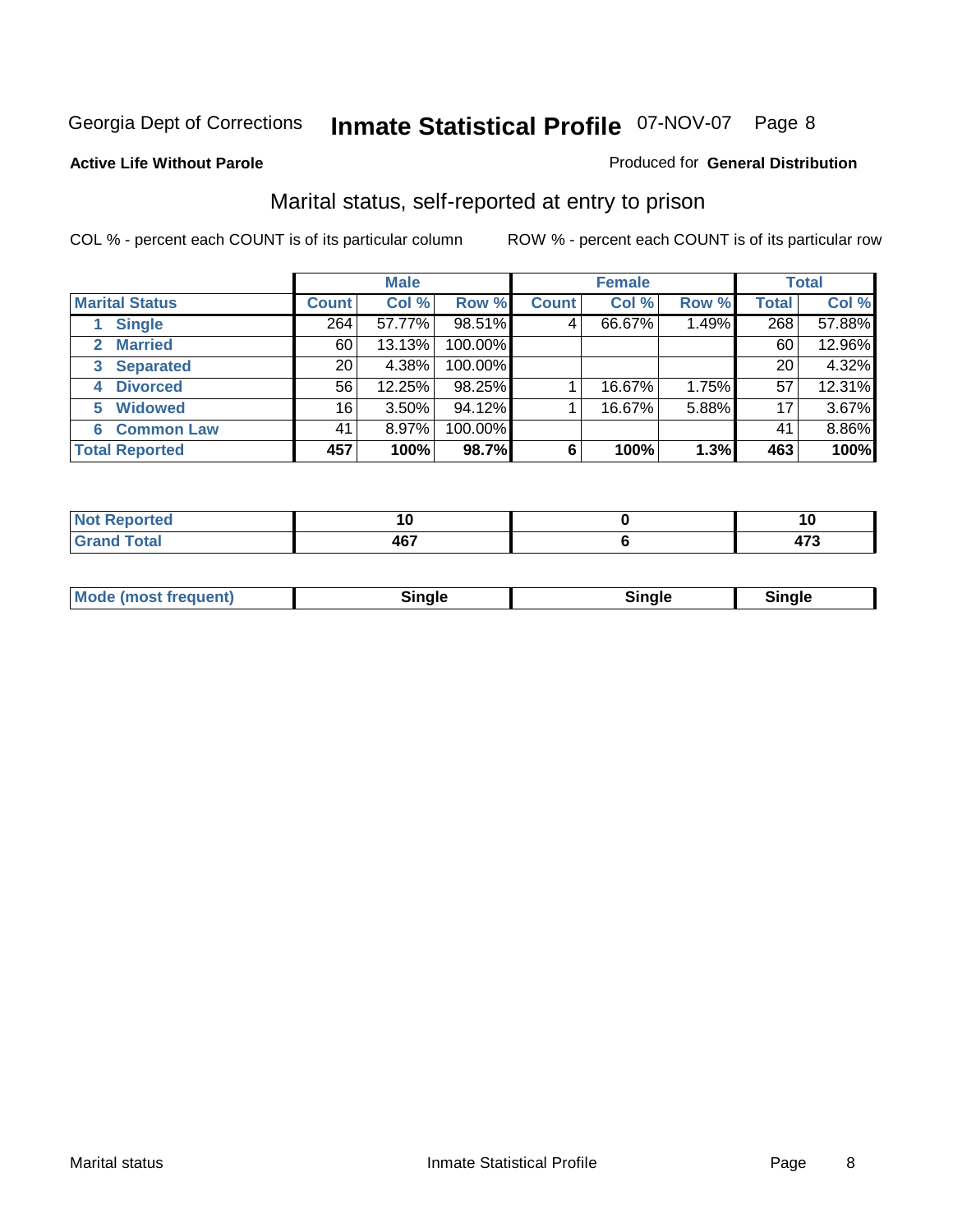#### **Active Life Without Parole**

#### Produced for **General Distribution**

### Number of children, self reported at entry to prison

|                           |              | <b>Male</b> |         |              | <b>Female</b> |       | <b>Total</b>   |        |
|---------------------------|--------------|-------------|---------|--------------|---------------|-------|----------------|--------|
| <b>Number of Children</b> | <b>Count</b> | Col %       | Row %   | <b>Count</b> | Col %         | Row % | <b>Total</b>   | Col %  |
| $\bf{0}$                  | 168          | 36.13%      | 99.41%  |              | 16.67%        | 0.59% | 169            | 35.88% |
|                           | 122          | 26.24%      | 96.83%  | 4            | 66.67%        | 3.17% | 126            | 26.75% |
| $\overline{2}$            | 81           | 17.42%      | 98.78%  |              | 16.67%        | 1.22% | 82             | 17.41% |
| 3                         | 48           | 10.32%      | 100.00% |              |               |       | 48             | 10.19% |
| 4                         | 22           | 4.73%       | 100.00% |              |               |       | 22             | 4.67%  |
| 5                         | 12           | 2.58%       | 100.00% |              |               |       | 12             | 2.55%  |
| $6\phantom{a}$            | 2            | 0.43%       | 100.00% |              |               |       | $\overline{2}$ | 0.42%  |
| 7                         | 2            | 0.43%       | 100.00% |              |               |       | 2              | 0.42%  |
| 8                         |              | 0.22%       | 100.00% |              |               |       |                | 0.21%  |
| 9                         | 2            | 0.43%       | 100.00% |              |               |       | 2              | 0.42%  |
| 10                        |              | 0.22%       | 100.00% |              |               |       |                | 0.21%  |
| Over 10                   | 4            | 0.86%       | 100.00% |              |               |       | 4              | 0.85%  |
| <b>Total Reported</b>     | 465          | 100%        | 98.73%  | 6            | 100%          | 1.27% | 471            | 100%   |

| rtea<br>NO<br>.<br>.          |     |                       |
|-------------------------------|-----|-----------------------|
| $C = 4 - 7$<br>υιαι<br>$\sim$ | "~~ | $\rightarrow$<br>41 J |

| <b>Mean</b><br>(average) | l .47 | 1.46 |
|--------------------------|-------|------|
| <b>Median (middle)</b>   |       |      |
| Mode (most frequent)     |       |      |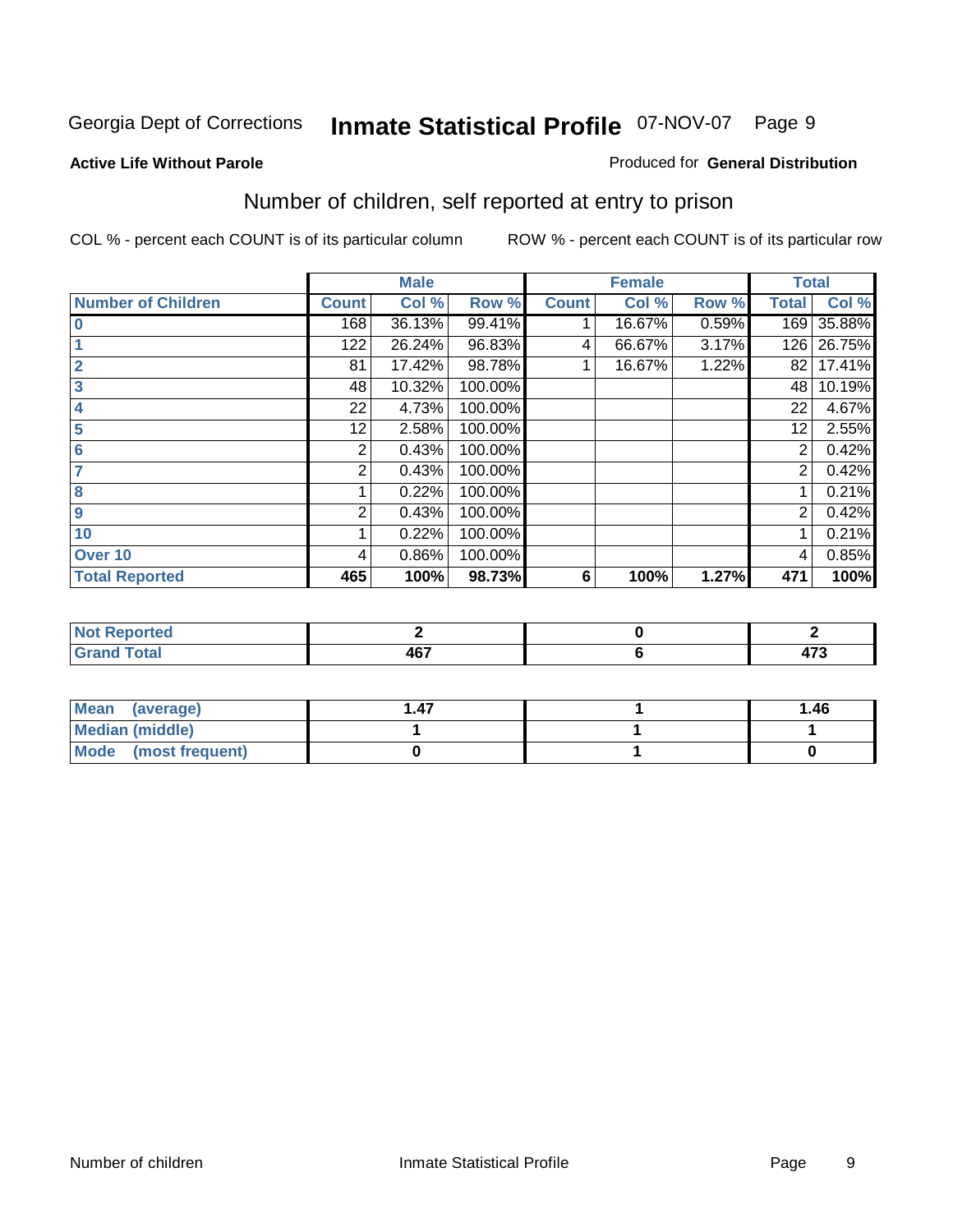#### **Active Life Without Parole**

#### Produced for **General Distribution**

### Religious affiliation, self-reported at entry to prison

|              |                              |                 | <b>Male</b> |         |              | <b>Female</b> |       |              | <b>Total</b> |
|--------------|------------------------------|-----------------|-------------|---------|--------------|---------------|-------|--------------|--------------|
|              | <b>Religious Affiliation</b> | <b>Count</b>    | Col %       | Row %   | <b>Count</b> | Col %         | Row % | <b>Total</b> | Col %        |
|              | <b>Islam</b>                 | $\overline{29}$ | 7.18%       | 100.00% |              |               |       | 29           | 7.07%        |
| $\mathbf{2}$ | <b>Catholic</b>              | 12              | 2.97%       | 100.00% |              |               |       | 12           | 2.93%        |
| 3            | <b>Baptist</b>               | 182             | 45.05%      | 98.38%  | 3            | 50.00%        | 1.62% | 185          | 45.12%       |
| 4            | <b>Methodist</b>             | 5               | 1.24%       | 100.00% |              |               |       | 5            | 1.22%        |
| 7            | <b>Chc Of God</b>            |                 | .25%        | 100.00% |              |               |       |              | .24%         |
| 8            | <b>Holiness</b>              | 11              | 2.72%       | 91.67%  |              | 16.67%        | 8.33% | 12           | 2.93%        |
| 9            | <b>Jewish</b>                |                 | .25%        | 100.00% |              |               |       |              | .24%         |
| 16           | <b>Seven D Ad</b>            | 4               | .99%        | 100.00% |              |               |       | 4            | .98%         |
| 17           | <b>Jehovah Wt</b>            | 6               | 1.49%       | 100.00% |              |               |       | 6            | 1.46%        |
| 18           | <b>Latr Day S</b>            |                 | .25%        | 100.00% |              |               |       |              | .24%         |
| 20           | <b>Other Prot</b>            | 57              | 14.11%      | 96.61%  | 2            | 33.33%        | 3.39% | 59           | 14.39%       |
| 96           | <b>None</b>                  | 95              | 23.51%      | 100.00% |              |               |       | 95           | 23.17%       |
|              | <b>Total Reported</b>        | 404             | 100%        | 98.54%  | 6            | 100%          | 1.46% | 410          | 100%         |

| тео   | ^'<br>vv     | $\overline{\phantom{a}}$<br>ິ |
|-------|--------------|-------------------------------|
| _____ | ""<br>$\sim$ | $\rightarrow$<br>             |

| <b>Mode (most frequent)</b> | 3aptist | Baptist | 3aptist |
|-----------------------------|---------|---------|---------|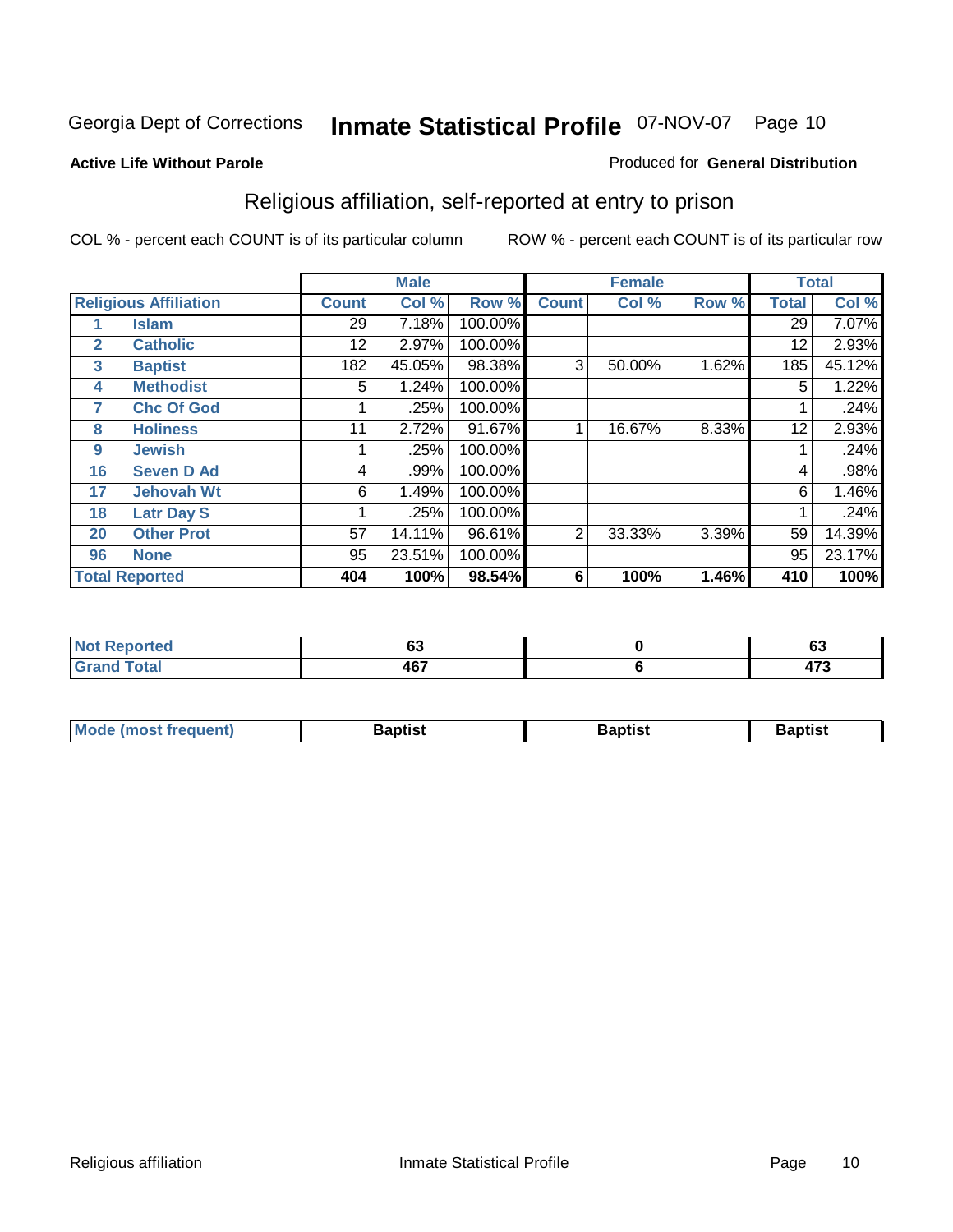#### **Active Life Without Parole**

#### Produced for **General Distribution**

### Home county, self-reported at entry to prison

|                |                      |                  | <b>Male</b> |         |              | <b>Female</b> |        | <b>Total</b>    |        |
|----------------|----------------------|------------------|-------------|---------|--------------|---------------|--------|-----------------|--------|
|                | <b>Home County</b>   | <b>Count</b>     | Col %       | Row %   | <b>Count</b> | Col %         | Row %  | <b>Total</b>    | Col %  |
| $\overline{1}$ | <b>Appling</b>       | $\overline{2}$   | .45%        | 100.00% |              |               |        | $\overline{2}$  | .45%   |
| $\overline{2}$ | <b>Atkinson</b>      | 1                | .23%        | 100.00% |              |               |        | $\mathbf{1}$    | .22%   |
| 5              | <b>Baldwin</b>       | 4                | .90%        | 100.00% |              |               |        | 4               | .89%   |
| $\overline{7}$ | <b>Barrow</b>        | 3                | .68%        | 100.00% |              |               |        | 3               | .67%   |
| 8              | <b>Bartow</b>        | 4                | .90%        | 100.00% |              |               |        | 4               | .89%   |
| 9              | <b>Ben Hill</b>      | 3                | .68%        | 100.00% |              |               |        | $\overline{3}$  | .67%   |
| 11             | <b>Bibb</b>          | $\overline{9}$   | 2.04%       | 100.00% |              |               |        | $\overline{9}$  | 2.01%  |
| 12             | <b>Bleckley</b>      | 3                | .68%        | 100.00% |              |               |        | 3               | .67%   |
| 14             | <b>Brooks</b>        | 1                | .23%        | 100.00% |              |               |        | $\mathbf{1}$    | .22%   |
| 16             | <b>Bulloch</b>       | $\boldsymbol{2}$ | .45%        | 100.00% |              |               |        | $\overline{2}$  | .45%   |
| 17             | <b>Burke</b>         | 4                | .90%        | 100.00% |              |               |        | 4               | .89%   |
| 18             | <b>Butts</b>         | 1                | .23%        | 100.00% |              |               |        | 1               | .22%   |
| 20             | <b>Camden</b>        | 4                | .90%        | 100.00% |              |               |        | 4               | .89%   |
| 22             | <b>Carroll</b>       | $\overline{2}$   | .45%        | 100.00% |              |               |        | $\overline{2}$  | .45%   |
| 25             | <b>Chatham</b>       | $\overline{24}$  | 5.43%       | 100.00% |              |               |        | $\overline{24}$ | 5.36%  |
| 26             | <b>Chattahoochee</b> | 1                | .23%        | 100.00% |              |               |        | 1               | .22%   |
| 28             | <b>Cherokee</b>      | $\overline{2}$   | .45%        | 100.00% |              |               |        | $\overline{2}$  | .45%   |
| 29             | <b>Clarke</b>        | $\overline{10}$  | 2.26%       | 100.00% |              |               |        | $\overline{10}$ | 2.23%  |
| 31             | <b>Clayton</b>       | $\overline{12}$  | 2.71%       | 92.31%  | 1            | 16.67%        | 7.69%  | $\overline{13}$ | 2.90%  |
| 33             | <b>Cobb</b>          | 16               | 3.62%       | 100.00% |              |               |        | $\overline{16}$ | 3.57%  |
| 34             | <b>Coffee</b>        | 3                | .68%        | 100.00% |              |               |        | 3               | .67%   |
| 35             | <b>Colquitt</b>      | $\overline{2}$   | .45%        | 100.00% |              |               |        | $\overline{2}$  | .45%   |
| 36             | <b>Columbia</b>      | $\overline{3}$   | .68%        | 100.00% |              |               |        | $\overline{3}$  | .67%   |
| 37             | <b>Cook</b>          | $\overline{2}$   | .45%        | 100.00% |              |               |        | $\overline{2}$  | .45%   |
| 38             | <b>Coweta</b>        | 1                | .23%        | 100.00% |              |               |        | $\mathbf{1}$    | .22%   |
| 40             | <b>Crisp</b>         | $\overline{2}$   | .45%        | 100.00% |              |               |        | $\overline{2}$  | .45%   |
| 43             | <b>Decatur</b>       | 1                | .23%        | 100.00% |              |               |        | 1               | .22%   |
| 44             | <b>Dekalb</b>        | $\overline{31}$  | 7.01%       | 100.00% |              |               |        | $\overline{31}$ | 6.92%  |
| 46             | <b>Dooly</b>         | 1                | .23%        | 100.00% |              |               |        | 1               | .22%   |
| 47             | <b>Dougherty</b>     | $\overline{14}$  | 3.17%       | 100.00% |              |               |        | 14              | 3.13%  |
| 48             | <b>Douglas</b>       | $\overline{6}$   | 1.36%       | 85.71%  | 1            | 16.67%        | 14.29% | 7               | 1.56%  |
| 51             | <b>Effingham</b>     | 1                | .23%        | 100.00% |              |               |        | $\mathbf{1}$    | .22%   |
| 52             | <b>Elbert</b>        | $\overline{2}$   | .45%        | 100.00% |              |               |        | $\overline{2}$  | .45%   |
| 56             | <b>Fayette</b>       | $\overline{3}$   | .68%        | 100.00% |              |               |        | $\overline{3}$  | .67%   |
| 57             | <b>Floyd</b>         | $\overline{4}$   | .90%        | 100.00% |              |               |        | $\overline{4}$  | .89%   |
| 59             | <b>Franklin</b>      | $\overline{2}$   | .45%        | 100.00% |              |               |        | $\overline{2}$  | .45%   |
| 60             | <b>Fulton</b>        | $\overline{54}$  | 12.22%      | 100.00% |              |               |        | $\overline{54}$ | 12.05% |
| 61             | <b>Gilmer</b>        | 1                | .23%        | 100.00% |              |               |        | 1               | .22%   |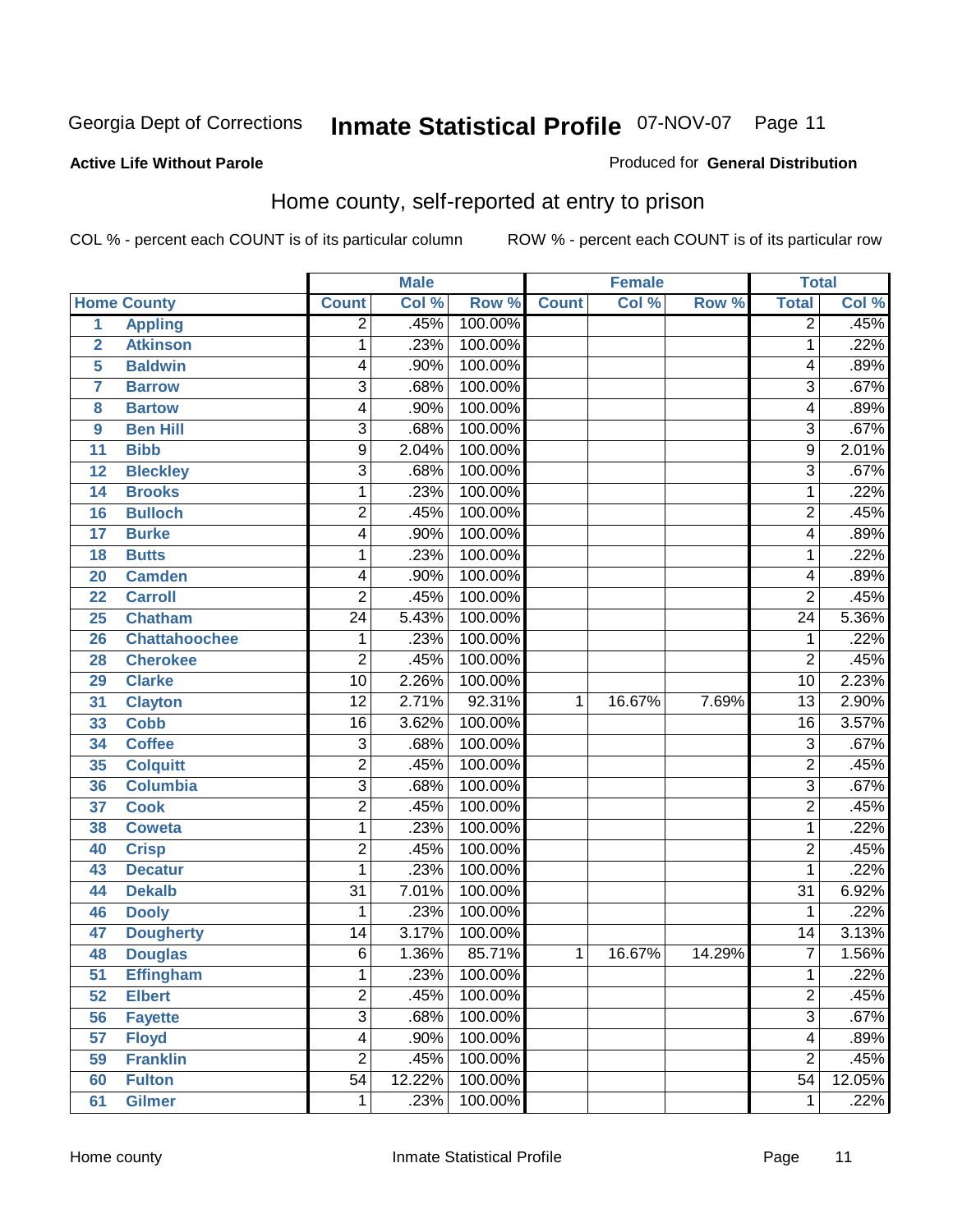#### **Active Life Without Parole**

#### Produced for **General Distribution**

### Home county, self-reported at entry to prison

|     |                    |                 | <b>Male</b> |         |              | <b>Female</b> |        | <b>Total</b>            |       |
|-----|--------------------|-----------------|-------------|---------|--------------|---------------|--------|-------------------------|-------|
|     | <b>Home County</b> | <b>Count</b>    | Col %       | Row %   | <b>Count</b> | Col %         | Row %  | <b>Total</b>            | Col % |
| 63  | <b>Glynn</b>       | 8               | 1.81%       | 100.00% |              |               |        | 8                       | 1.79% |
| 65  | <b>Grady</b>       | 1               | .23%        | 100.00% |              |               |        | 1                       | .22%  |
| 66  | <b>Greene</b>      | 1               | .23%        | 100.00% |              |               |        | 1                       | .22%  |
| 67  | <b>Gwinnett</b>    | 9               | 2.04%       | 100.00% |              |               |        | 9                       | 2.01% |
| 68  | <b>Habersham</b>   | $\mathbf{1}$    | .23%        | 100.00% |              |               |        | 1                       | .22%  |
| 69  | <b>Hall</b>        | $\overline{7}$  | 1.58%       | 100.00% |              |               |        | 7                       | 1.56% |
| 70  | <b>Hancock</b>     | 2               | .45%        | 100.00% |              |               |        | $\overline{2}$          | .45%  |
| 72  | <b>Harris</b>      | 1               | .23%        | 100.00% |              |               |        | 1                       | .22%  |
| 73  | <b>Hart</b>        | 2               | .45%        | 100.00% |              |               |        | $\overline{2}$          | .45%  |
| 75  | <b>Henry</b>       | $\overline{3}$  | .68%        | 100.00% |              |               |        | $\overline{3}$          | .67%  |
| 76  | <b>Houston</b>     | 6               | 1.36%       | 100.00% |              |               |        | 6                       | 1.34% |
| 78  | <b>Jackson</b>     | 4               | .90%        | 100.00% |              |               |        | $\overline{\mathbf{4}}$ | .89%  |
| 80  | <b>Jeff Davis</b>  | 1               | .23%        | 100.00% |              |               |        | 1                       | .22%  |
| 82  | <b>Jenkins</b>     | $\overline{2}$  | .45%        | 100.00% |              |               |        | $\overline{2}$          | .45%  |
| 87  | <b>Laurens</b>     | 2               | .45%        | 100.00% |              |               |        | $\overline{2}$          | .45%  |
| 89  | <b>Liberty</b>     | 4               | .90%        | 100.00% |              |               |        | $\overline{\mathbf{4}}$ | .89%  |
| 90  | <b>Lincoln</b>     | 1               | .23%        | 100.00% |              |               |        | 1                       | .22%  |
| 91  | Long               | 1               | .23%        | 100.00% |              |               |        | 1                       | .22%  |
| 92  | <b>Lowndes</b>     | 4               | .90%        | 100.00% |              |               |        | 4                       | .89%  |
| 96  | <b>Marion</b>      | 1               | .23%        | 100.00% |              |               |        | 1                       | .22%  |
| 97  | <b>Mcduffie</b>    | 1               | .23%        | 100.00% |              |               |        | 1                       | .22%  |
| 98  | <b>Mcintosh</b>    | $\overline{2}$  | .45%        | 100.00% |              |               |        | $\overline{2}$          | .45%  |
| 100 | <b>Miller</b>      | 1               | .23%        | 100.00% |              |               |        | 1                       | .22%  |
| 101 | <b>Mitchell</b>    | 1               | .23%        | 100.00% |              |               |        | 1                       | .22%  |
| 102 | <b>Monroe</b>      | 1               | .23%        | 100.00% |              |               |        | 1                       | .22%  |
| 104 | <b>Morgan</b>      | 1               | .23%        | 100.00% |              |               |        | 1                       | .22%  |
| 106 | <b>Muscogee</b>    | 11              | 2.49%       | 100.00% |              |               |        | $\overline{11}$         | 2.46% |
| 107 | <b>Newton</b>      | $\overline{2}$  | .45%        | 66.67%  | 1            | 16.67%        | 33.33% | $\overline{3}$          | .67%  |
| 109 | <b>Oglethorpe</b>  | 2               | .45%        | 100.00% |              |               |        | $\overline{2}$          | .45%  |
| 110 | <b>Paulding</b>    | 1               | .23%        | 100.00% |              |               |        | 1                       | .22%  |
| 113 | <b>Pierce</b>      | 1               | .23%        | 100.00% |              |               |        | 1                       | .22%  |
| 114 | <b>Pike</b>        | 2               | .45%        | 66.67%  | 1            | 16.67%        | 33.33% | 3                       | .67%  |
| 115 | <b>Polk</b>        | $\mathbf{1}$    | .23%        | 100.00% |              |               |        | 1                       | .22%  |
| 117 | <b>Putnam</b>      | $\overline{2}$  | .45%        | 100.00% |              |               |        | $\overline{2}$          | .45%  |
| 119 | <b>Rabun</b>       | $\overline{1}$  | .23%        | 100.00% |              |               |        | 1                       | .22%  |
| 120 | <b>Randolph</b>    | $\overline{2}$  | .45%        | 100.00% |              |               |        | $\overline{2}$          | .45%  |
| 121 | <b>Richmond</b>    | $\overline{17}$ | 3.85%       | 94.44%  | 1            | 16.67%        | 5.56%  | $\overline{18}$         | 4.02% |
| 122 | <b>Rockdale</b>    | 1               | .23%        | 100.00% |              |               |        | 1                       | .22%  |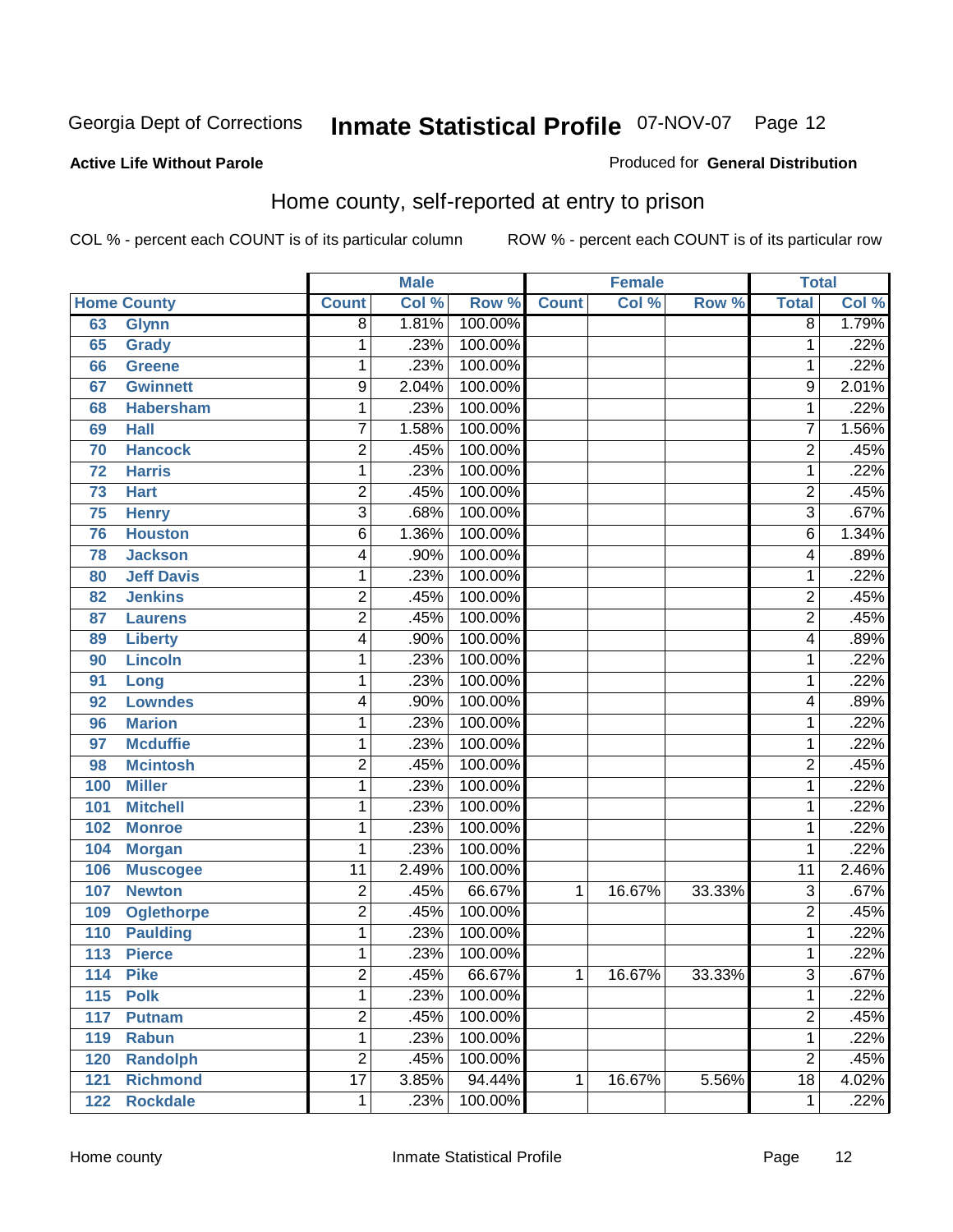#### **Active Life Without Parole**

#### Produced for **General Distribution**

### Home county, self-reported at entry to prison

|     |                      |                | <b>Male</b> |         |              | <b>Female</b> |        | <b>Total</b>   |        |
|-----|----------------------|----------------|-------------|---------|--------------|---------------|--------|----------------|--------|
|     | <b>Home County</b>   | <b>Count</b>   | Col %       | Row %   | <b>Count</b> | Col %         | Row %  | <b>Total</b>   | Col %  |
| 125 | <b>Seminole</b>      | 1              | .23%        | 100.00% |              |               |        | 1              | .22%   |
| 126 | <b>Spalding</b>      | 5              | 1.13%       | 100.00% |              |               |        | 5              | 1.12%  |
| 127 | <b>Stephens</b>      | $\overline{2}$ | .45%        | 100.00% |              |               |        | $\overline{2}$ | .45%   |
| 129 | <b>Sumter</b>        | 1              | .23%        | 100.00% |              |               |        | 1              | .22%   |
| 132 | <b>Tattnall</b>      | 1              | .23%        | 100.00% |              |               |        | 1              | .22%   |
| 136 | <b>Thomas</b>        | 3              | .68%        | 100.00% |              |               |        | 3              | .67%   |
| 137 | <b>Tift</b>          | 3              | .68%        | 100.00% |              |               |        | 3              | .67%   |
| 138 | <b>Toombs</b>        | 3              | .68%        | 100.00% |              |               |        | 3              | .67%   |
| 141 | <b>Troup</b>         | 1              | .23%        | 100.00% |              |               |        | 1              | .22%   |
| 144 | <b>Union</b>         | 1              | .23%        | 100.00% |              |               |        | 1              | .22%   |
| 145 | <b>Upson</b>         | $\overline{c}$ | .45%        | 100.00% |              |               |        | $\overline{2}$ | .45%   |
| 146 | <b>Walker</b>        | $\overline{3}$ | .68%        | 75.00%  | 1            | 16.67%        | 25.00% | 4              | .89%   |
| 147 | <b>Walton</b>        | 3              | .68%        | 100.00% |              |               |        | 3              | .67%   |
| 148 | <b>Ware</b>          | 6              | 1.36%       | 100.00% |              |               |        | 6              | 1.34%  |
| 150 | <b>Washington</b>    | 3              | .68%        | 100.00% |              |               |        | 3              | .67%   |
| 151 | <b>Wayne</b>         | 3              | .68%        | 100.00% |              |               |        | 3              | .67%   |
| 155 | <b>Whitfield</b>     | $\overline{c}$ | .45%        | 100.00% |              |               |        | $\overline{2}$ | .45%   |
| 158 | <b>Wilkinson</b>     | 1              | .23%        | 100.00% |              |               |        | 1              | .22%   |
| 160 | <b>Unknown</b>       | 46             | 10.41%      | 100.00% |              |               |        | 46             | 10.27% |
|     | <b>Total Rported</b> | 442            | 100%        | 98.66%  | 6            | 100%          | 1.34%  | 448            | 100%   |

| المناسبة المست | --                  | ሳር |
|----------------|---------------------|----|
| Reported       | --                  | ∼  |
| ______         | $\sim$<br>1υ<br>$-$ | .  |

| 'N. | w | - ------ |
|-----|---|----------|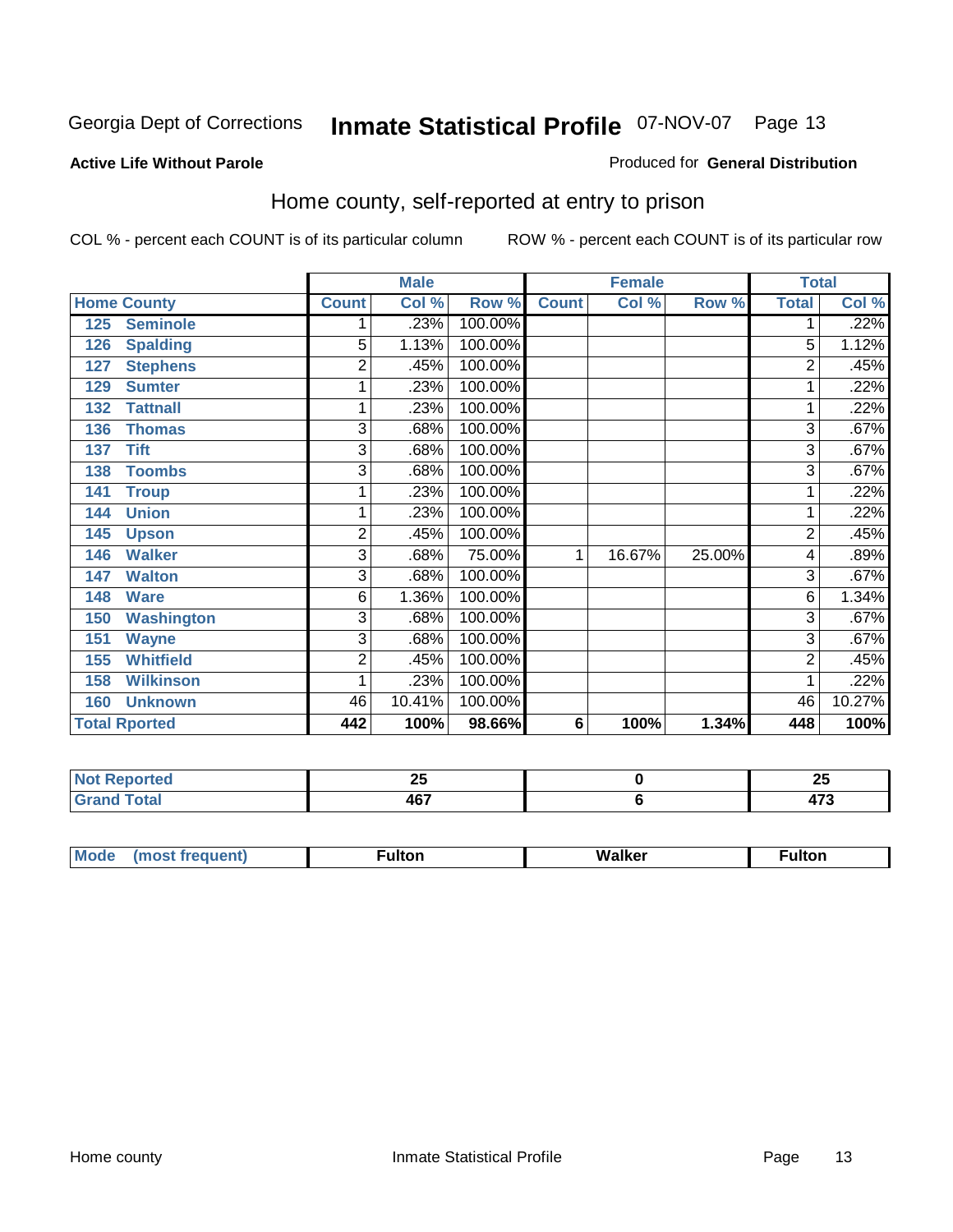#### **Active Life Without Parole**

#### Produced for **General Distribution**

### Socioeconomic class, self-reported at entry to prison

|                            |              | <b>Male</b> |            | <b>Female</b> |           |       |                    | <b>Total</b> |
|----------------------------|--------------|-------------|------------|---------------|-----------|-------|--------------------|--------------|
| <b>Socioeconomic Class</b> | <b>Count</b> | Col %       | Row %      | <b>Count</b>  | Col %     | Row % | Total <sub>I</sub> | Col %        |
| <b>Welfare</b>             | 28           | 6.35%       | 100.00%    |               |           |       | 28                 | 6.28%        |
| <b>Occ Employ</b><br>2     | 20           | 4.54%       | $100.00\%$ |               |           |       | 20                 | 4.48%        |
| <b>Minimum Std</b><br>3    | 237          | 53.74%      | 99.58%     |               | $20.00\%$ | .42%  | 238                | 53.36%       |
| <b>Middle</b>              | 156          | 35.37%      | $97.50\%$  |               | 80.00%    | 2.50% | 160                | 35.87%       |
| <b>Total Reported</b>      | 441          | 100%        | 98.88%     |               | 100%      | 1.12% | 446                | 100%         |

| rted<br>w                           | oc.<br>ZV  | $\sim$ |
|-------------------------------------|------------|--------|
| $f \wedge f \wedge f$<br><b>. .</b> | 167<br>40. | $- -$  |

| Mir<br><b>Middle</b><br>Std<br>Std<br>Mını<br>___ |
|---------------------------------------------------|
|---------------------------------------------------|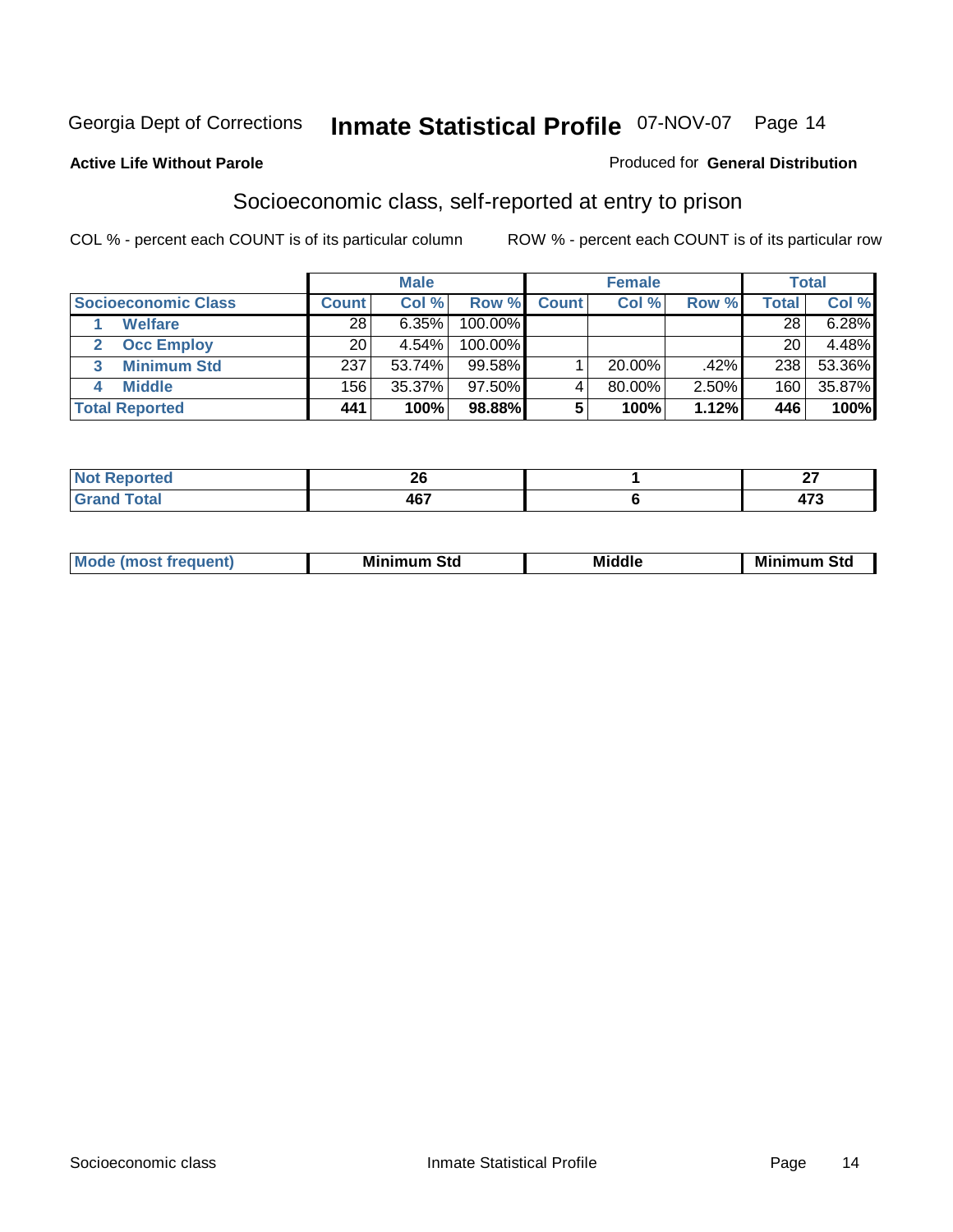#### **Active Life Without Parole**

#### Produced for **General Distribution**

### Environment to age 16, self-reported at entry to prison

|                              | <b>Male</b>      |        | <b>Female</b> |              |        | <b>Total</b> |                  |        |
|------------------------------|------------------|--------|---------------|--------------|--------|--------------|------------------|--------|
| <b>Environment to age 16</b> | <b>Count</b>     | Col %  | Row %         | <b>Count</b> | Col %  | Row %        | Total            | Col %  |
| <b>Rural/Farm</b>            | 9                | 2.00%  | 100.00%       |              |        |              |                  | 1.97%  |
| <b>Rural/Nfarm</b><br>2      | 20               | 4.43%  | 86.96%        | 3            | 50.00% | 13.04%       | 23               | 5.03%  |
| <b>S.M.S.A</b><br>3          | 188 <sub>1</sub> | 41.69% | 100.00%       |              |        |              | 188              | 41.14% |
| <b>Urban</b>                 | 93               | 20.62% | 97.89%        |              | 33.33% | 2.11%        | 95               | 20.79% |
| <b>Small Town</b><br>5.      | 141              | 31.26% | 99.30%        |              | 16.67% | .70%         | 142 <sub>1</sub> | 31.07% |
| <b>Total Reported</b>        | 451              | 100%   | 98.69%        |              | 100%   | 1.31%        | 457              | 100%   |

| <b>rted</b><br>NO.                                   |             |                  |
|------------------------------------------------------|-------------|------------------|
| <b>Total</b><br>$-$ Gr $\approx$<br>$\mathbf{v}$ and | 167<br>י טי | .<br>. .<br>71 v |

| M<br>.<br>$\cdot$ iant'<br>lfarm<br>n.<br>M<br>M |  |  |
|--------------------------------------------------|--|--|
|                                                  |  |  |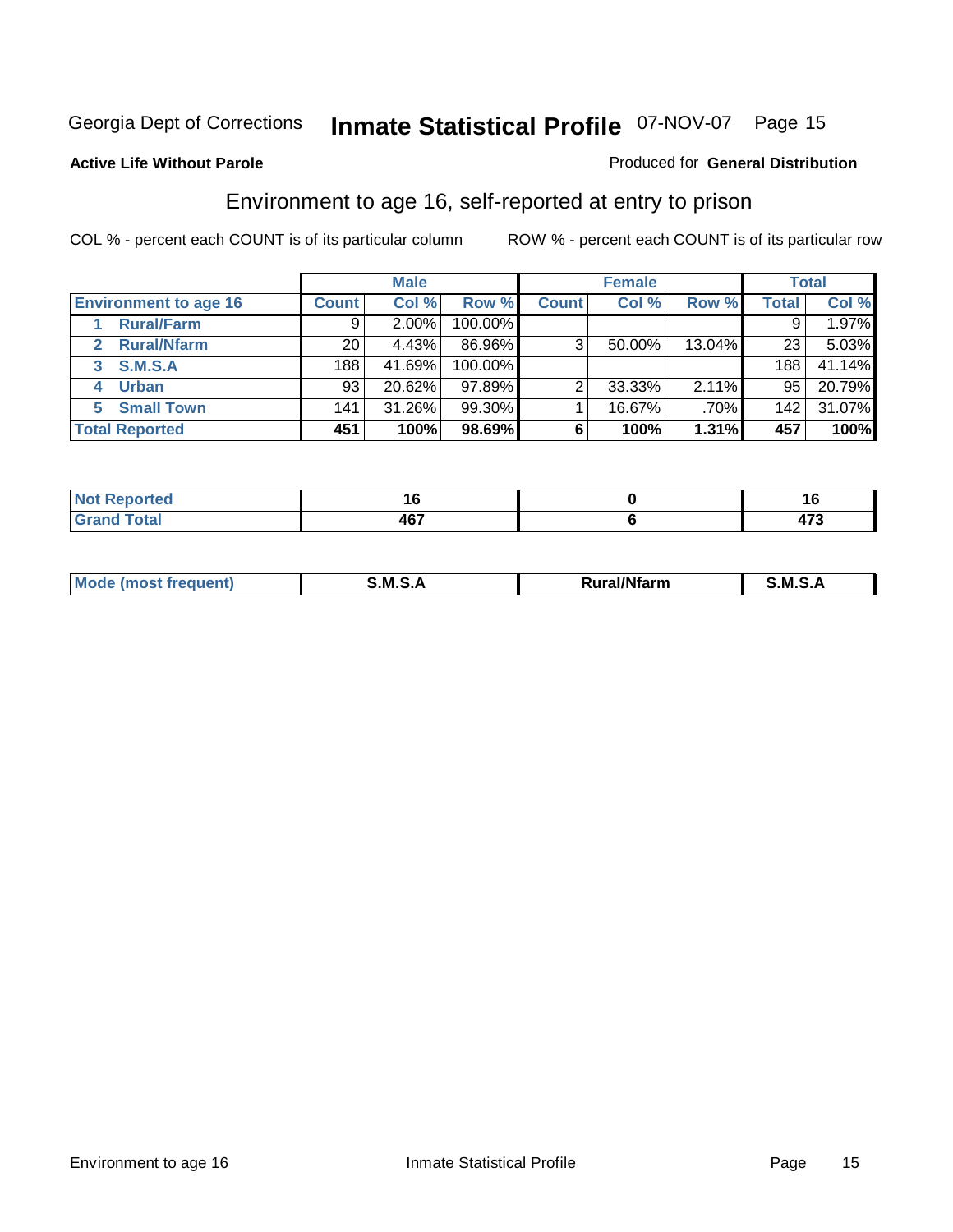#### **Active Life Without Parole**

#### Produced for **General Distribution**

### Guardian status to age 16, self-reported at entry to prison

|                                  |                 | <b>Male</b> |         | <b>Female</b> |        |          |              | <b>Total</b> |
|----------------------------------|-----------------|-------------|---------|---------------|--------|----------|--------------|--------------|
| <b>Guardian Status To Age 16</b> | <b>Count</b>    | Col %       | Row %   | <b>Count</b>  | Col %  | Row %    | <b>Total</b> | Col %        |
| 2 Father Only                    | 9               | 2.23%       | 100.00% |               |        |          | 9            | 2.20%        |
| <b>3 Both Parents</b>            | 170             | 42.18%      | 97.70%  | 4             | 66.67% | $2.30\%$ | 174          | 42.54%       |
| <b>4 Mother Only</b>             | 160             | 39.70%      | 99.38%  |               | 16.67% | .62%     | 161          | 39.36%       |
| <b>6 Oth Female</b>              | 14              | 3.47%       | 100.00% |               |        |          | 14           | 3.42%        |
| <b>7 Oth Male</b>                | 3               | .74%        | 100.00% |               |        |          | 3            | .73%         |
| 8 Step-Parents                   | 11              | 2.73%       | 100.00% |               |        |          | 11           | 2.69%        |
| 9 Foster Home                    | 9               | 2.23%       | 100.00% |               |        |          | 9            | 2.20%        |
| <b>10 Grand Parents</b>          | 27 <sup>1</sup> | 6.70%       | 96.43%  |               | 16.67% | 3.57%    | 28           | 6.85%        |
| <b>Total Reported</b>            | 403             | 100%        | 98.53%  | 6             | 100%   | 1.47%    | 409          | 100%         |

| <b>Analysis</b><br>. | ΩZ                | oσ                     |
|----------------------|-------------------|------------------------|
| <b>Total</b>         | <b>AG7</b><br>TV. | $\rightarrow$<br>ט ו ד |

|  | <b>Mode (most frequent)</b> | <b>Both Parents</b> | <b>Both Parents</b> | <b>Both Parents</b> |
|--|-----------------------------|---------------------|---------------------|---------------------|
|--|-----------------------------|---------------------|---------------------|---------------------|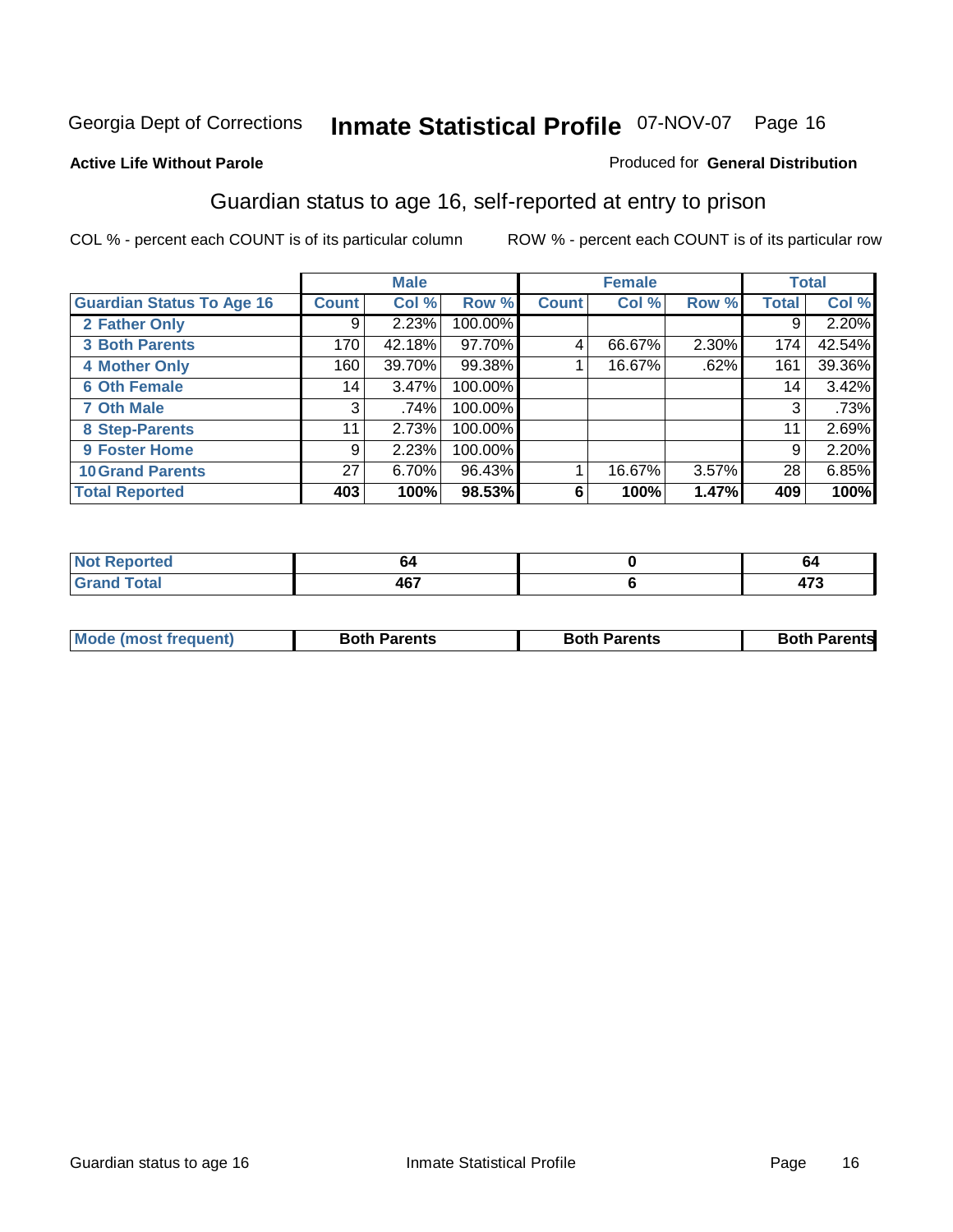#### **Active Life Without Parole**

### Produced for **General Distribution**

### Employment status before prison, self-reported at entry to prison

|                          |                    |              | <b>Male</b> |         | <b>Female</b> |        |       |              | <b>Total</b> |
|--------------------------|--------------------|--------------|-------------|---------|---------------|--------|-------|--------------|--------------|
| <b>Employment Status</b> |                    | <b>Count</b> | Col %       | Row %   | <b>Count</b>  | Col %  | Row % | Total        | Col %        |
|                          | <b>Full Time</b>   | 231          | 56.48%      | 98.30%  | 4             | 80.00% | 1.70% | 235          | 56.76%       |
| $\mathbf{2}$             | <b>Part Time</b>   | 20           | 4.89%       | 100.00% |               |        |       | 20           | 4.83%        |
| 3                        | Unempl $<$ 6m      | 43           | 10.51%      | 97.73%  |               | 20.00% | 2.27% | 44           | 10.63%       |
| 4                        | Unempl $> 6m$      | 65           | 15.89%      | 100.00% |               |        |       | 65           | 15.70%       |
| 5                        | <b>Never Workd</b> | 29           | 7.09%       | 100.00% |               |        |       | 29           | 7.00%        |
| 6                        | <b>Student</b>     |              | .24%        | 100.00% |               |        |       |              | .24%         |
|                          | <b>Incapable</b>   | 20           | 4.89%       | 100.00% |               |        |       | $20^{\circ}$ | 4.83%        |
| <b>Total Reported</b>    |                    | 409          | 100%        | 98.79%  | 5             | 100%   | 1.21% | 414          | 100%         |

| тео   | c<br>ວຍ | -0<br>ວນ |
|-------|---------|----------|
| アーループ | $A$ $6$ | --       |
|       | ישד     | 71 J     |

| <b>Moo.</b><br>ner | . .<br>me<br>uı. | ™e | ïme |
|--------------------|------------------|----|-----|
|                    |                  |    |     |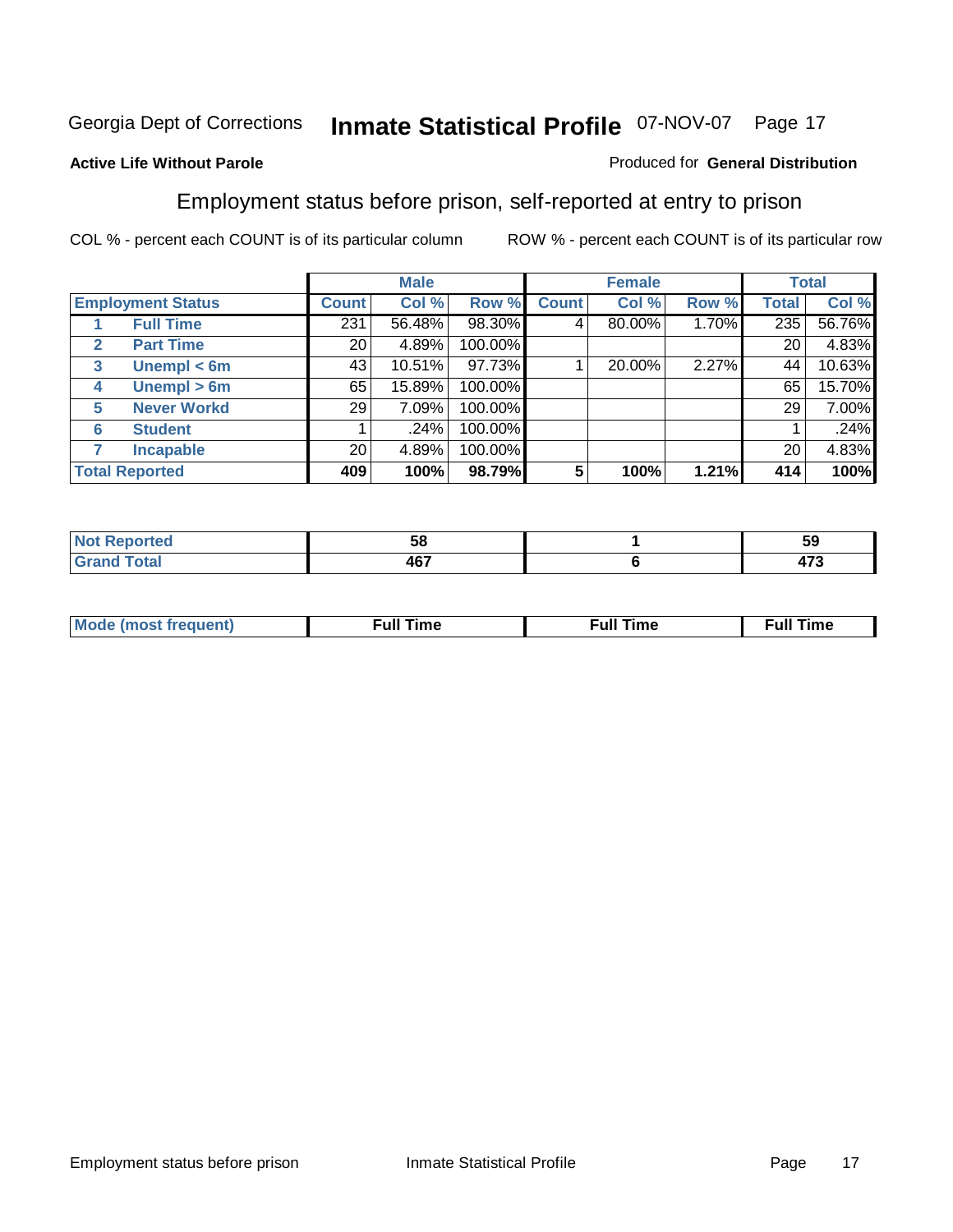#### **Active Life Without Parole**

Produced for **General Distribution**

### Age at admission

|                         |                 | <b>Male</b> |         |              | <b>Female</b> |        | <b>Total</b>    |       |
|-------------------------|-----------------|-------------|---------|--------------|---------------|--------|-----------------|-------|
| <b>Age At Admission</b> | <b>Count</b>    | Col %       | Row %   | <b>Count</b> | Col %         | Row %  | <b>Total</b>    | Col % |
| 17                      | $\overline{2}$  | 0.43%       | 100.00% |              |               |        | 2               | 0.42% |
| 18                      | 3               | 0.64%       | 100.00% |              |               |        | $\overline{3}$  | 0.63% |
| 19                      | 11              | 2.36%       | 100.00% |              |               |        | $\overline{11}$ | 2.33% |
| 20                      | 6               | 1.28%       | 85.71%  | 1            | 16.67%        | 14.29% | 7               | 1.48% |
| $\overline{21}$         | $\overline{16}$ | 3.43%       | 100.00% |              |               |        | $\overline{16}$ | 3.38% |
| $\overline{22}$         | $\overline{24}$ | 5.14%       | 100.00% |              |               |        | $\overline{24}$ | 5.07% |
| 23                      | $\overline{15}$ | 3.21%       | 100.00% |              |               |        | $\overline{15}$ | 3.17% |
| 24                      | $\overline{15}$ | 3.21%       | 100.00% |              |               |        | $\overline{15}$ | 3.17% |
| $\overline{25}$         | $\overline{17}$ | 3.64%       | 94.44%  | 1            | 16.67%        | 5.56%  | $\overline{18}$ | 3.81% |
| 26                      | $\overline{19}$ | 4.07%       | 100.00% |              |               |        | 19              | 4.02% |
| 27                      | $\overline{15}$ | 3.21%       | 100.00% |              |               |        | $\overline{15}$ | 3.17% |
| 28                      | $\overline{19}$ | 4.07%       | 100.00% |              |               |        | $\overline{19}$ | 4.02% |
| 29                      | $\overline{17}$ | 3.64%       | 100.00% |              |               |        | $\overline{17}$ | 3.59% |
| 30                      | $\overline{13}$ | 2.78%       | 100.00% |              |               |        | $\overline{13}$ | 2.75% |
| 31                      | $\overline{14}$ | 3.00%       | 100.00% |              |               |        | $\overline{14}$ | 2.96% |
| 32                      | $\overline{17}$ | 3.64%       | 94.44%  | 1            | 16.67%        | 5.56%  | $\overline{18}$ | 3.81% |
| 33                      | $\overline{14}$ | 3.00%       | 100.00% |              |               |        | 14              | 2.96% |
| 34                      | $\overline{10}$ | 2.14%       | 100.00% |              |               |        | 10              | 2.11% |
| 35                      | $\overline{15}$ | 3.21%       | 100.00% |              |               |        | $\overline{15}$ | 3.17% |
| 36                      | $\overline{22}$ | 4.71%       | 100.00% |              |               |        | $\overline{22}$ | 4.65% |
| 37                      | $\overline{17}$ | 3.64%       | 100.00% |              |               |        | $\overline{17}$ | 3.59% |
| 38                      | $\overline{14}$ | 3.00%       | 100.00% |              |               |        | $\overline{14}$ | 2.96% |
| 39                      | $\overline{14}$ | 3.00%       | 100.00% |              |               |        | $\overline{14}$ | 2.96% |
| 40                      | 9               | 1.93%       | 100.00% |              |               |        | $\overline{9}$  | 1.90% |
| 41                      | $\overline{17}$ | 3.64%       | 100.00% |              |               |        | $\overline{17}$ | 3.59% |
| 42                      | $\overline{13}$ | 2.78%       | 100.00% |              |               |        | $\overline{13}$ | 2.75% |
| 43                      | $\overline{13}$ | 2.78%       | 100.00% |              |               |        | $\overline{13}$ | 2.75% |
| 44                      | 8               | 1.71%       | 88.89%  | 1            | 16.67%        | 11.11% | 9               | 1.90% |
| 45                      | $\overline{15}$ | 3.21%       | 100.00% |              |               |        | $\overline{15}$ | 3.17% |
| 46                      | 8               | 1.71%       | 88.89%  | 1            | 16.67%        | 11.11% | $\overline{9}$  | 1.90% |
| 47                      | $\overline{5}$  | 1.07%       | 100.00% |              |               |        | $\overline{5}$  | 1.06% |
| 48                      | 8               | 1.71%       | 88.89%  | 1            | 16.67%        | 11.11% | 9               | 1.90% |
| 49                      | $\overline{9}$  | 1.93%       | 100.00% |              |               |        | 9               | 1.90% |
| 50                      | 4               | 0.86%       | 100.00% |              |               |        | 4               | 0.85% |
| 51                      | 4               | 0.86%       | 100.00% |              |               |        | 4               | 0.85% |
| 52                      | 6               | 1.28%       | 100.00% |              |               |        | 6               | 1.27% |
| 54                      | 1               | 0.21%       | 100.00% |              |               |        | 1               | 0.21% |
| $\overline{56}$         | 3               | 0.64%       | 100.00% |              |               |        | 3               | 0.63% |
| 57                      | 4               | 0.86%       | 100.00% |              |               |        | 4               | 0.85% |
| 58                      | $\overline{2}$  | 0.43%       | 100.00% |              |               |        | 2               | 0.42% |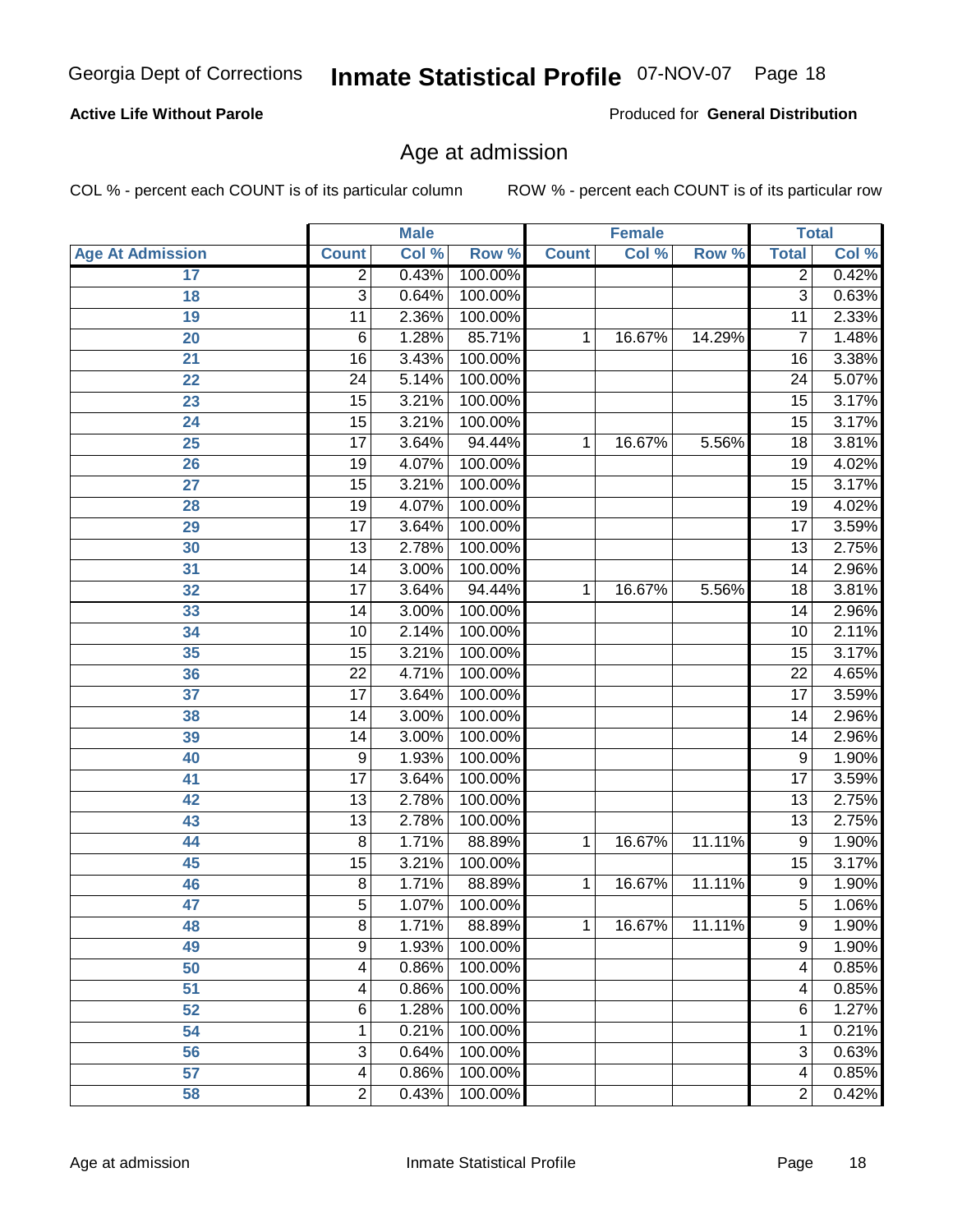#### **Active Life Without Parole**

Produced for **General Distribution**

### Age at admission

|                         |              | <b>Male</b> |         |              | <b>Female</b> |       |       | <b>Total</b> |
|-------------------------|--------------|-------------|---------|--------------|---------------|-------|-------|--------------|
| <b>Age At Admission</b> | <b>Count</b> | Col %       | Row %   | <b>Count</b> | Col %         | Row % | Total | Col %        |
| 62                      |              | 0.21%       | 100.00% |              |               |       |       | 0.21%        |
| 63                      |              | 0.21%       | 100.00% |              |               |       |       | 0.21%        |
| 64                      | 3            | 0.64%       | 100.00% |              |               |       | 3     | 0.63%        |
| 65                      |              | 0.21%       | 100.00% |              |               |       |       | 0.21%        |
| 66                      |              | 0.21%       | 100.00% |              |               |       |       | 0.21%        |
| 67                      |              | 0.21%       | 100.00% |              |               |       |       | 0.21%        |
| 71                      |              | 0.21%       | 100.00% |              |               |       |       | 0.21%        |
| <b>Total Reported</b>   | 467          | 100%        | 98.73%  | 6            | 100%          | 1.27% | 473   | 100%         |

| - - - - - | 167    | $\rightarrow$ |
|-----------|--------|---------------|
|           | $\sim$ | __            |

| Mean (average)       | 34.29 | 35.83 | 34.31     |
|----------------------|-------|-------|-----------|
| Median (middle)      | აა    | 38    | 33        |
| Mode (most frequent) | ∸∸    | 25    | ne.<br>ZZ |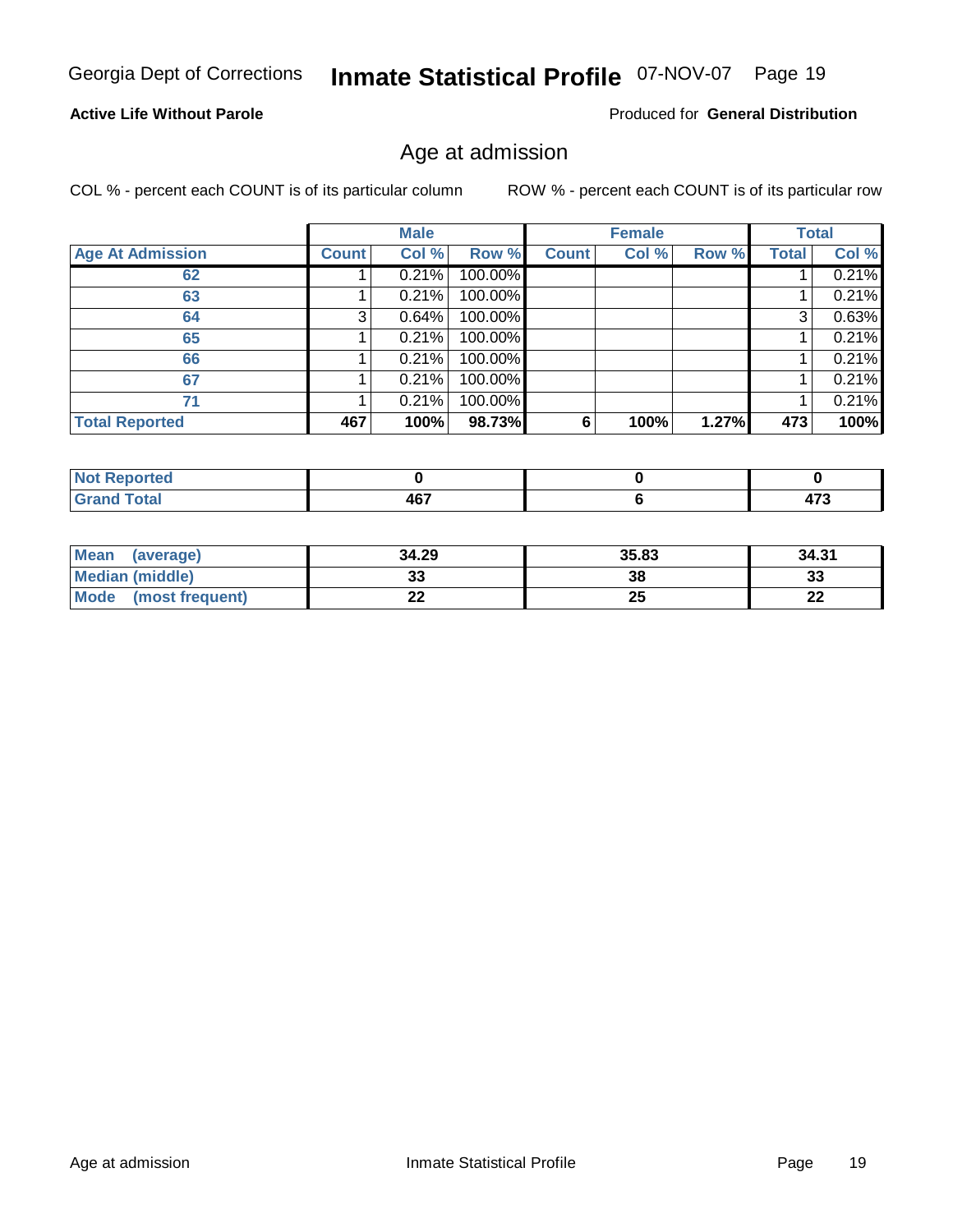**Still Active Not Reported Grand Total**

 **Total Reported**

**Active Life Without Parole** 

| Mean (average)         | N/A | N/A | N/A |
|------------------------|-----|-----|-----|
| <b>Median (middle)</b> | N/A | N/A | N/A |
| Mode (most frequent)   | N/A | N/A | N/A |

 **Age At Release Count Col % Row % Count Col % Row % Total Col %** 

Age at release

**Male**

 **467 0 467**

COL % - percent each COUNT is of its particular column ROW % - percent each COUNT is of its particular row

**Female Total**

Produced for **General Distribution**

 **473 0 473**

 **6 0 6**

### Georgia Dept of Corrections **Inmate Statistical Profile** 07-NOV-07 Page 20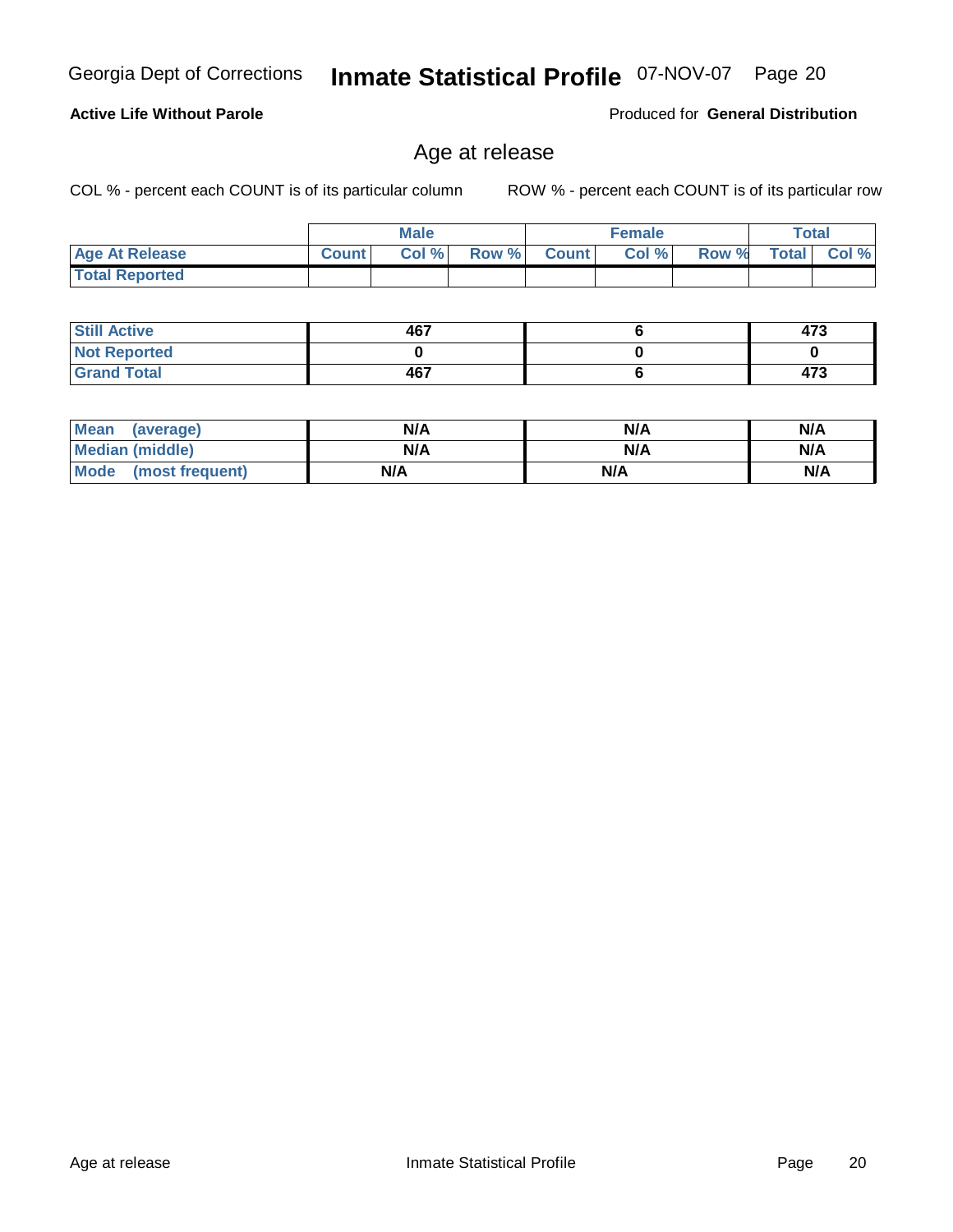#### **Active Life Without Parole**

#### Produced for **General Distribution**

### Height, measured at entry to prison

|                       |                | <b>Male</b> |         |              | <b>Female</b> |        | <b>Total</b>    |        |
|-----------------------|----------------|-------------|---------|--------------|---------------|--------|-----------------|--------|
| <b>Height</b>         | <b>Count</b>   | Col %       | Row %   | <b>Count</b> | Col %         | Row %  | <b>Total</b>    | Col %  |
| 5'01''                | 2              | 0.43%       | 100.00% |              |               |        | $\overline{2}$  | 0.42%  |
| 5'02"                 | $\overline{c}$ | 0.43%       | 100.00% |              |               |        | 2               | 0.42%  |
| 5'03"                 | 2              | 0.43%       | 50.00%  | 2            | 33.33%        | 50.00% | 4               | 0.85%  |
| 5'04"                 | 4              | 0.86%       | 80.00%  | 1            | 16.67%        | 20.00% | 5               | 1.06%  |
| 5'05"                 | 15             | 3.21%       | 93.75%  | 1            | 16.67%        | 6.25%  | 16              | 3.38%  |
| 5'06"                 | 32             | 6.85%       | 100.00% |              |               |        | $\overline{32}$ | 6.77%  |
| 5'07''                | 32             | 6.85%       | 96.97%  | 1            | 16.67%        | 3.03%  | 33              | 6.98%  |
| 5'08"                 | 48             | 10.28%      | 97.96%  | $\mathbf{1}$ | 16.67%        | 2.04%  | 49              | 10.36% |
| 5'09"                 | 53             | 11.35%      | 100.00% |              |               |        | 53              | 11.21% |
| 5'10''                | 67             | 14.35%      | 100.00% |              |               |        | 67              | 14.16% |
| 5'11"                 | 62             | 13.28%      | 100.00% |              |               |        | 62              | 13.11% |
| 6'00"                 | 56             | 11.99%      | 100.00% |              |               |        | 56              | 11.84% |
| 6'01"                 | 34             | 7.28%       | 100.00% |              |               |        | 34              | 7.19%  |
| 6'02''                | 22             | 4.71%       | 100.00% |              |               |        | 22              | 4.65%  |
| 6'03"                 | 18             | 3.85%       | 100.00% |              |               |        | 18              | 3.81%  |
| 6'04"                 | 11             | 2.36%       | 100.00% |              |               |        | 11              | 2.33%  |
| 6'05"                 | $\overline{5}$ | 1.07%       | 100.00% |              |               |        | 5               | 1.06%  |
| 6'06"                 | $\overline{2}$ | 0.43%       | 100.00% |              |               |        | 2               | 0.42%  |
| <b>Total Reported</b> | 467            | 100%        | 98.73%  | $\bf 6$      | 100%          | 1.27%  | 473             | 100%   |

| orted<br>N<br>.                     |     |                       |
|-------------------------------------|-----|-----------------------|
| int<br>$-1$ . $-1$ . $-1$<br>______ | 467 | $\rightarrow$<br>71 J |

| <b>Mean</b><br>(average) | 5'10" | 5'05" | 5'10"  |
|--------------------------|-------|-------|--------|
| Median (middle)          | 5'10" |       | 5'10"  |
| Mode<br>(most frequent)  | 5'10" | 5'03" | 5'10'' |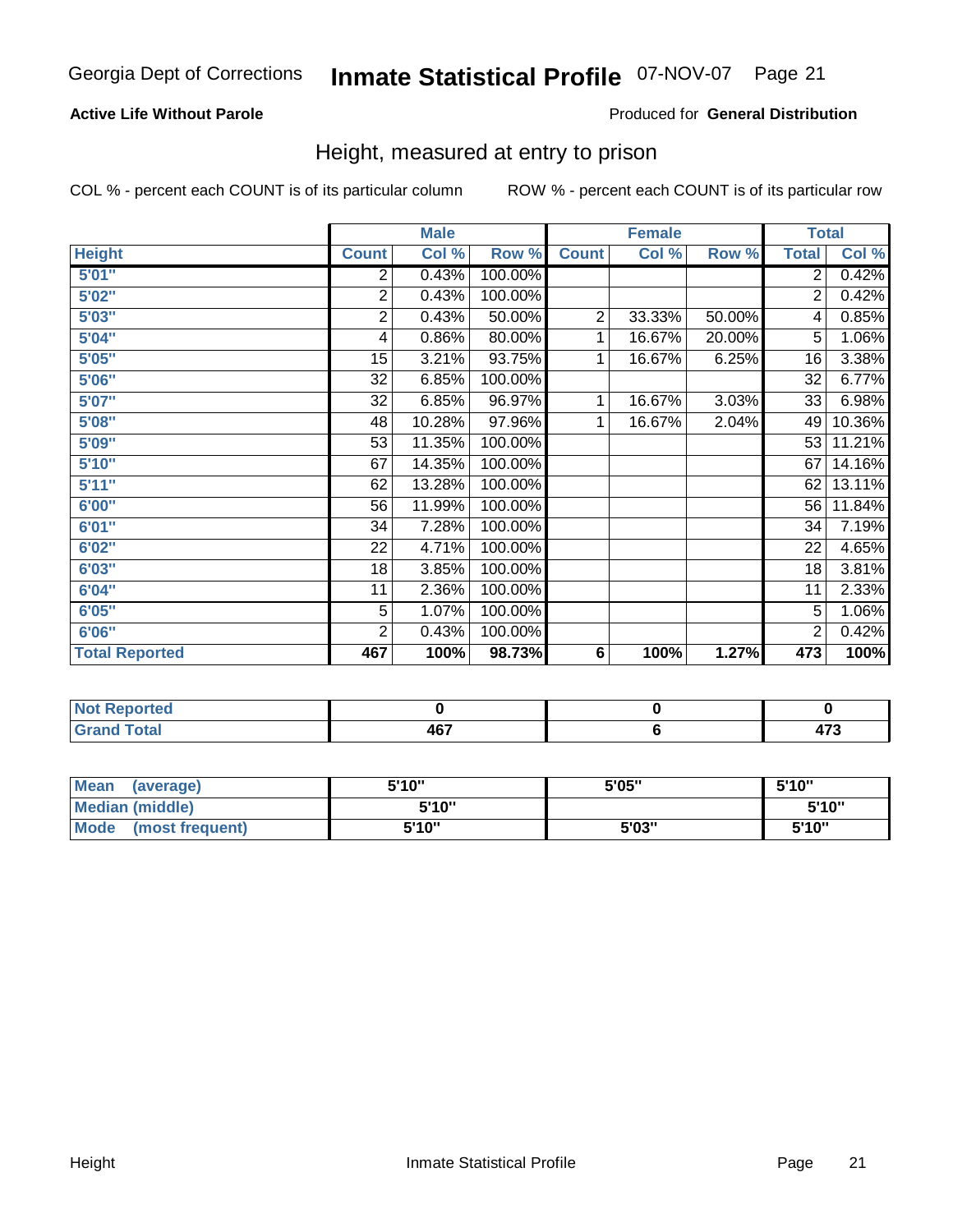#### **Active Life Without Parole**

#### Produced for **General Distribution**

### Weight, measured at entry to prison

|                       |                | <b>Male</b>         |         |                | <b>Female</b> |         | <b>Total</b>    |        |
|-----------------------|----------------|---------------------|---------|----------------|---------------|---------|-----------------|--------|
| Weight                | <b>Count</b>   | Col %               | Row %   | <b>Count</b>   | Col %         | Row %   | <b>Total</b>    | Col %  |
| 110 - 119 pounds      |                |                     |         |                | 16.67%        | 100.00% | $\mathbf 1$     | 0.21%  |
| 120 - 129 pounds      | 6              | 1.28%               | 100.00% |                |               |         | 6               | 1.27%  |
| 130 - 139 pounds      | 11             | 2.36%               | 100.00% |                |               |         | 11              | 2.33%  |
| 140 - 149 pounds      | 26             | 5.57%               | 96.30%  | 1              | 16.67%        | 3.70%   | $\overline{27}$ | 5.71%  |
| 150 - 159 pounds      | 35             | 7.49%               | 97.22%  | 1              | 16.67%        | 2.78%   | 36              | 7.61%  |
| 160 - 169 pounds      | 68             | 14.56%              | 98.55%  | 1              | 16.67%        | 1.45%   | 69              | 14.59% |
| 170 - 179 pounds      | 62             | 13.28%              | 96.88%  | $\overline{2}$ | 33.33%        | 3.13%   | 64              | 13.53% |
| 180 - 189 pounds      | 68             | 14.56%              | 100.00% |                |               |         | 68              | 14.38% |
| 190 - 199 pounds      | 47             | 10.06%              | 100.00% |                |               |         | 47              | 9.94%  |
| 200 - 209 pounds      | 29             | 6.21%               | 100.00% |                |               |         | $\overline{29}$ | 6.13%  |
| 210 - 219 pounds      | 33             | 7.07%               | 100.00% |                |               |         | 33              | 6.98%  |
| 220 - 229 pounds      | 25             | 5.35%               | 100.00% |                |               |         | 25              | 5.29%  |
| 230 - 239 pounds      | 24             | 5.14%               | 100.00% |                |               |         | 24              | 5.07%  |
| 240 - 249 pounds      | 9              | 1.93%               | 100.00% |                |               |         | 9               | 1.90%  |
| 250 - 259 pounds      | $\overline{7}$ | 1.50%               | 100.00% |                |               |         | 7               | 1.48%  |
| 260 - 269 pounds      | 6              | 1.28%               | 100.00% |                |               |         | 6               | 1.27%  |
| 270 - 279 pounds      | 1              | 0.21%               | 100.00% |                |               |         | 1               | 0.21%  |
| 280 - 289 pounds      | $\overline{6}$ | 1.28%               | 100.00% |                |               |         | $\overline{6}$  | 1.27%  |
| 290 - 299 pounds      | 1              | 0.21%               | 100.00% |                |               |         | 1               | 0.21%  |
| 310 - 319 pounds      | 1              | 0.21%               | 100.00% |                |               |         | 1               | 0.21%  |
| 330 - 339 pounds      | 1              | 0.21%               | 100.00% |                |               |         | 1               | 0.21%  |
| 400 pounds and over   | 1              | $0.2\overline{1\%}$ | 100.00% |                |               |         | 1               | 0.21%  |
| <b>Total Reported</b> | 467            | 100%                | 98.73%  | 6              | 100%          | 1.27%   | 473             | 100.0% |

| Reported        |     |      |
|-----------------|-----|------|
| <b>Total</b>    | 167 | ^‴   |
| $- \cdot \cdot$ | וטד | 41 J |

| Mean<br>(average)              | 189 | 155 | 188 |
|--------------------------------|-----|-----|-----|
| <b>Median (middle)</b>         | 184 | 160 | 183 |
| <b>Mode</b><br>(most frequent) | 170 | 164 | 170 |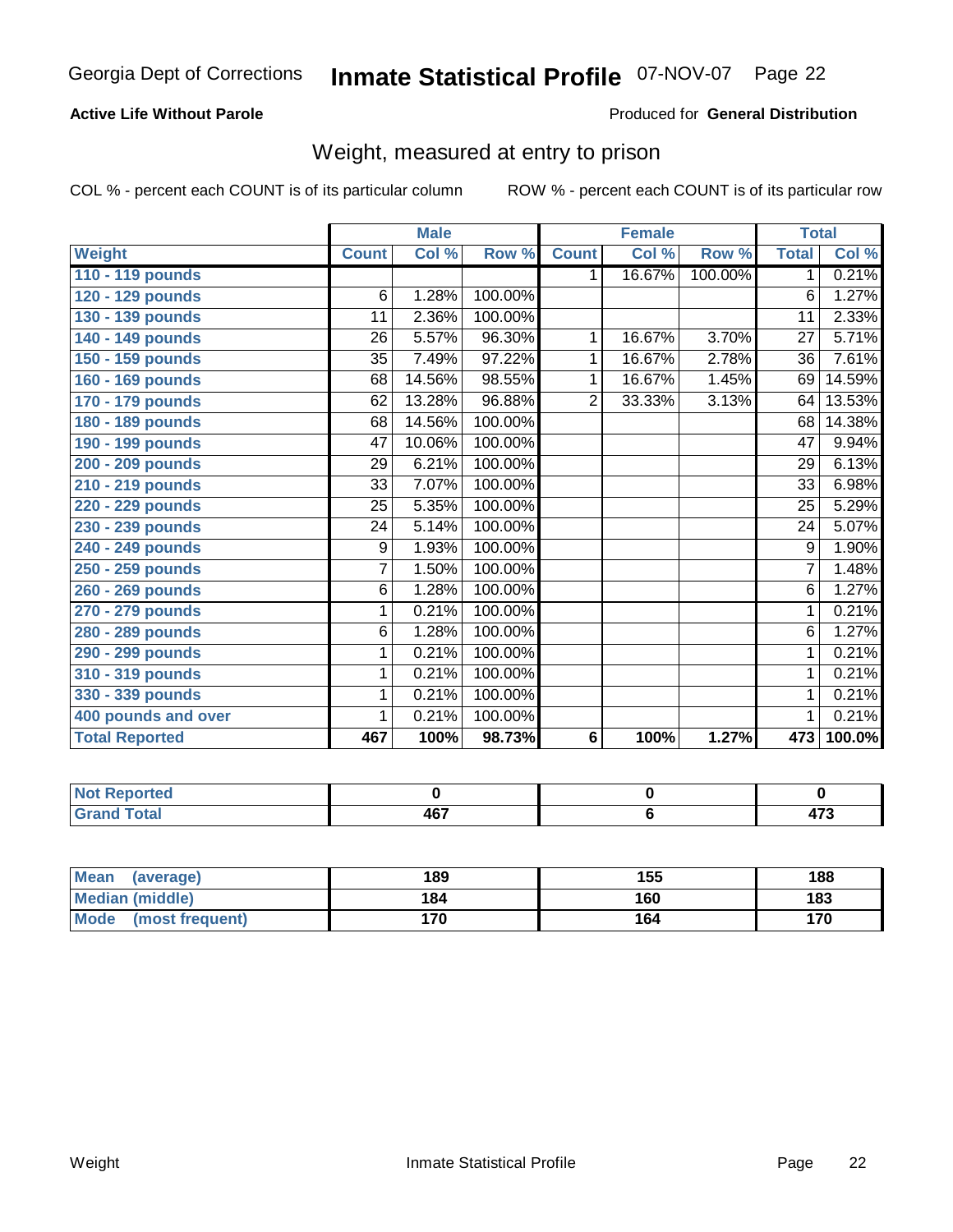#### **Active Life Without Parole**

#### Produced for **General Distribution**

### Military service

|                         |              | <b>Male</b> |             |   | <b>Female</b> |       |              | <b>Total</b> |
|-------------------------|--------------|-------------|-------------|---|---------------|-------|--------------|--------------|
| <b>Military service</b> | <b>Count</b> | Col %       | Row % Count |   | Col %         | Row % | <b>Total</b> | Col %        |
| <b>Air Force</b>        |              | $1.94\%$    | 100.00%     |   |               |       |              | 1.90%        |
| <b>Army</b>             | 31           | 10.00%      | 100.00%     |   |               |       | 31           | 9.81%        |
| <b>Navy</b><br>3        |              | $.97\%$     | 100.00%     |   |               |       | 3            | .95%         |
| <b>Marines</b><br>4     |              | $.97\%$     | 100.00%     |   |               |       | 3            | .95%         |
| <b>None</b><br>96       | 267          | 86.13%      | 97.80%      | 6 | 100.00%       | 2.20% | 273          | 86.39%       |
| <b>Total Reported</b>   | 310          | 100%        | 98.10%      | 6 | 100%          | 1.90% | 316          | 100%         |

| <b><i>Continued the Second Continued</i></b><br>τει | $\overline{a}$ . The set of $\overline{a}$<br>. .<br>.<br>$-$ | ---<br>וטו<br>$\sim$  |
|-----------------------------------------------------|---------------------------------------------------------------|-----------------------|
| ---                                                 | 1C7<br>тv                                                     | $\rightarrow$<br>41 J |

|  | M | -----<br>. | <b>Null</b> | .<br><b>AUTO</b> |
|--|---|------------|-------------|------------------|
|--|---|------------|-------------|------------------|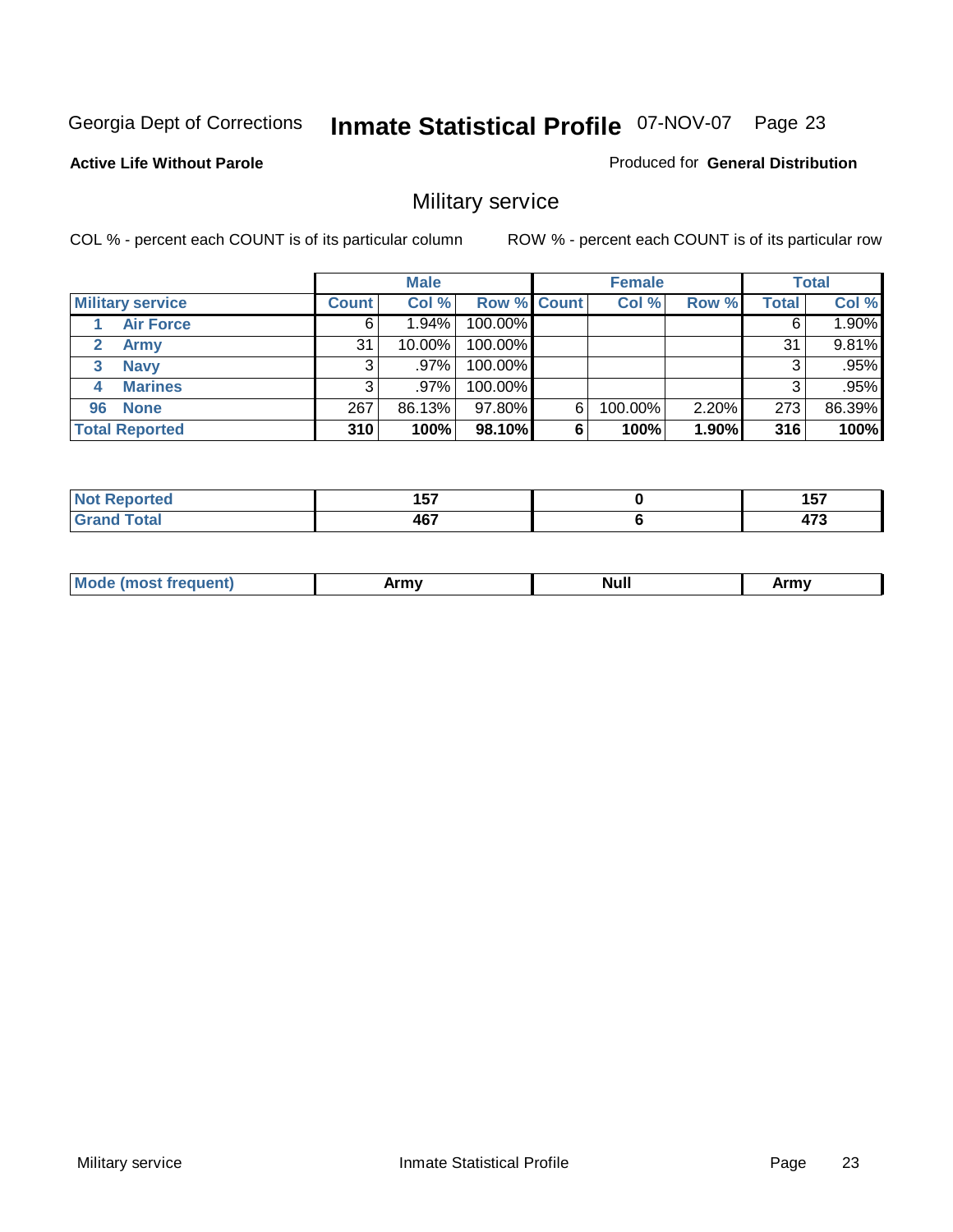#### **Active Life Without Parole**

#### Produced for **General Distribution**

### Type of admission to prison

|    |                             |              | <b>Male</b> |                    |   | <b>Female</b> |       |              | <b>Total</b> |
|----|-----------------------------|--------------|-------------|--------------------|---|---------------|-------|--------------|--------------|
|    | <b>Type of Admission</b>    | <b>Count</b> | Col %       | <b>Row % Count</b> |   | Col %         | Row % | <b>Total</b> | Col %        |
|    | <b>Committed From Court</b> | 127          | 27.19%      | 97.69%             | 3 | 50.00%        | 2.31% | 130          | 27.48%       |
| 3  | <b>Parole Rev/New Sent</b>  | 34           | 7.28%       | 100.00%            |   |               |       | 34           | 7.19%        |
| 4  | <b>Par Rev/No New Sent</b>  | 8            | 1.71%       | 100.00%            |   |               |       | 8            | 1.69%        |
| 6  | <b>Prob Viol/Partial</b>    | 3            | .64%        | 100.00%            |   |               |       | 3            | .63%         |
| 9  | <b>Prob Rev/Remainder</b>   | 11           | 2.36%       | 100.00%            |   |               |       | 11           | 2.33%        |
| 10 | <b>New Sent/Par Rev Pnd</b> |              | .21%        | 100.00%            |   |               |       |              | .21%         |
| 11 | <b>Life W/O Parole</b>      | 282          | 60.39%      | 98.95%             | 3 | 50.00%        | 1.05% | 285          | 60.25%       |
| 30 | <b>Par Rev/Rsn Unknown</b>  |              | .21%        | 100.00%            |   |               |       |              | .21%         |
|    | <b>Total Reported</b>       | 467          | 100%        | 98.73%             | 6 | 100%          | 1.27% | 473          | 100%         |

| eported<br><b>NOT</b><br>.                       |          |               |
|--------------------------------------------------|----------|---------------|
| <b>Total</b><br>Cror<br>$\sim$ . $\sim$ . $\sim$ | ""<br>ль | $\rightarrow$ |

| <b>Mode (most frequent)</b> | f W/O Par | <b>Court Cmmt</b> | `W/O Par |
|-----------------------------|-----------|-------------------|----------|
|                             |           |                   |          |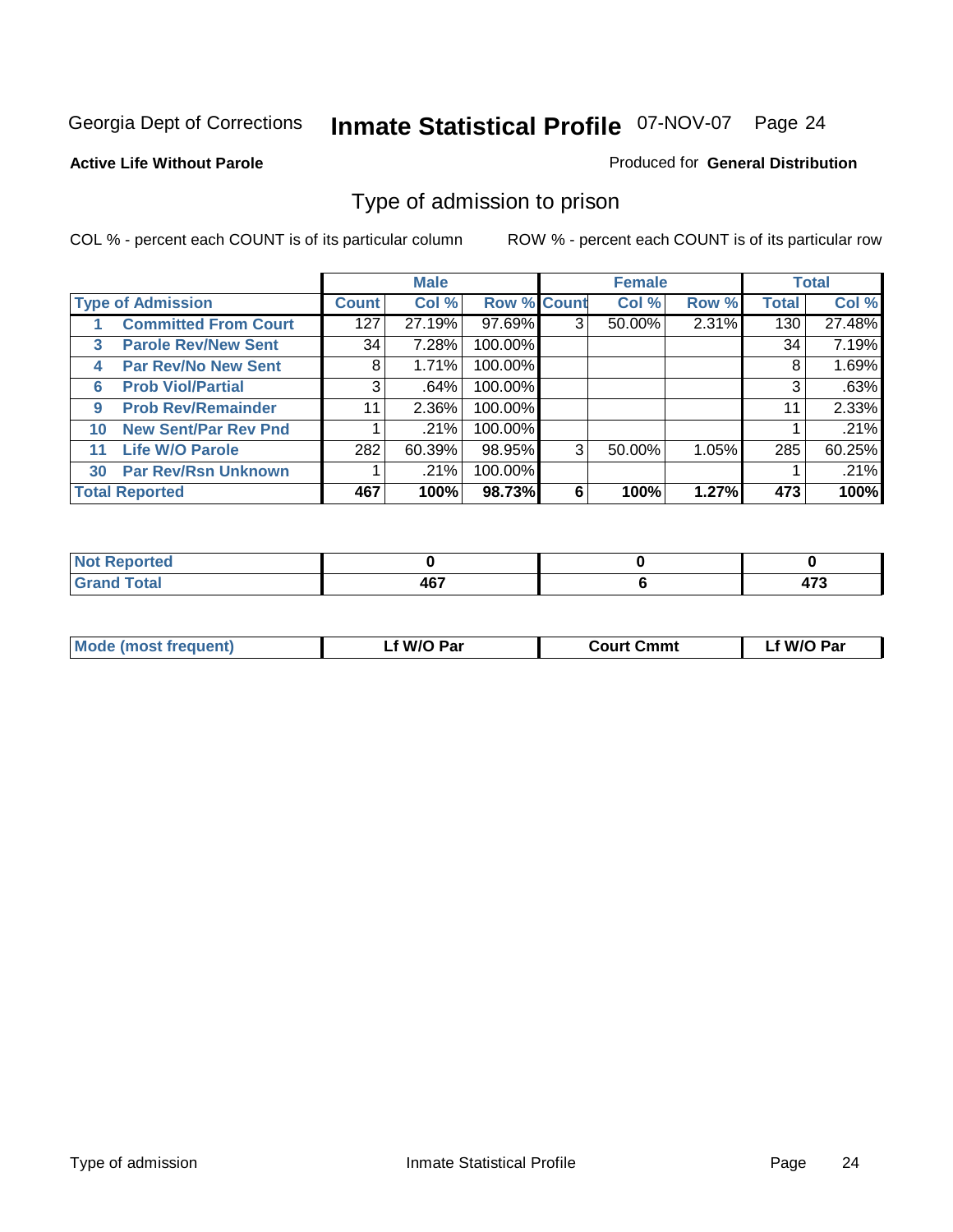#### **Active Life Without Parole**

#### Produced for **General Distribution**

### Current / last security status

|                        | <b>Male</b>  |        |                    | <b>Female</b> |         |       | <b>Total</b> |        |
|------------------------|--------------|--------|--------------------|---------------|---------|-------|--------------|--------|
| <b>Security Status</b> | <b>Count</b> | Col %  | <b>Row % Count</b> |               | Col %   | Row % | Total        | Col %  |
| 3 Minimum              |              | .64%   | 100.00%            |               | .00%    |       |              | .64%   |
| 4 Medium               | 61           | 13.09% | $100.00\%$         |               | $.00\%$ |       | 61           | 12.92% |
| 5 Close                | 382          | 81.97% | 98.45%             | 6             | 100.00% | 1.55% | 388          | 82.20% |
| 6 Maximum              | 20           | 4.29%  | 100.00%            |               | $.00\%$ |       | 20           | 4.24%  |
| <b>Total Reported</b>  | 466          | 100%   | 98.73%             | 6             | 100%    | 1.27% | 472          | 100%   |

| <b>Still being diagnosed</b> |     |     |
|------------------------------|-----|-----|
| <b>Not Reported</b>          |     |     |
| <b>Grand Total</b>           | 467 | 473 |

| Mode (most frequent)<br>Close<br>oseت<br>Close |
|------------------------------------------------|
|------------------------------------------------|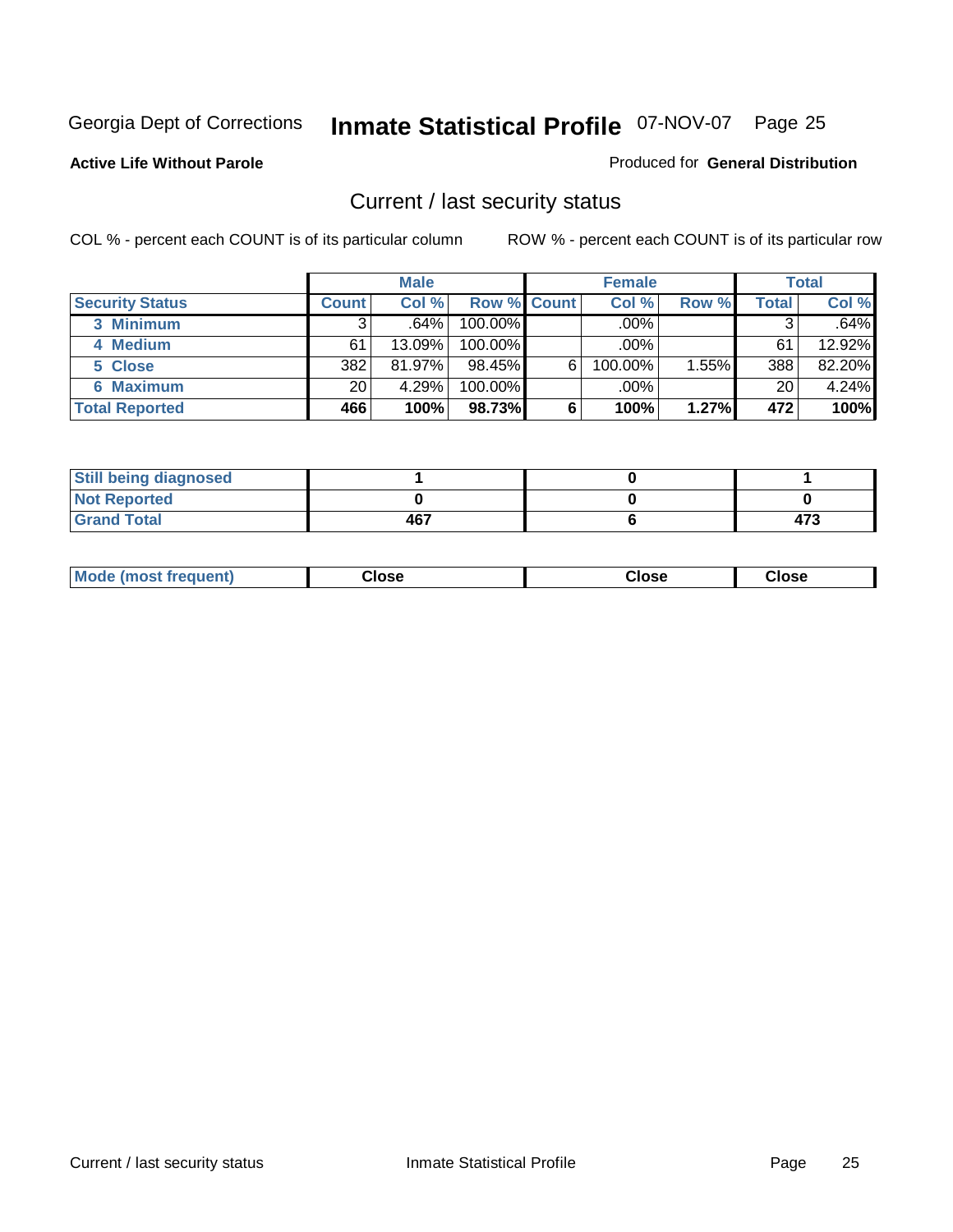**Active Life Without Parole** 

Produced for **General Distribution**

### Current / last type of institution

|                            |              | <b>Male</b> |                    |    | <b>Female</b> |         |       | <b>Total</b>          |
|----------------------------|--------------|-------------|--------------------|----|---------------|---------|-------|-----------------------|
| <b>Type of Institution</b> | <b>Count</b> | Col %       | <b>Row % Count</b> |    | Col %         | Row %   | Total | Col %                 |
| <b>State Prison</b>        | 467          | $100.00\%$  | 98.73%             | 61 | $100.00\%$    | $.27\%$ | 4731  | $100.\overline{00\%}$ |
| <b>Total Reported</b>      | 467          | 100%        | 98.73%             |    | 100%          | 1.27%   | 473   | 100%                  |

| <b>Reported</b><br>$\sim$<br>. |            |       |
|--------------------------------|------------|-------|
| _____                          | 167<br>$-$ | $- -$ |

|  | <b>Mode (most frequent)</b> | <b>State Prison</b> | <b>State Prison</b> | <b>State Prison</b> |
|--|-----------------------------|---------------------|---------------------|---------------------|
|--|-----------------------------|---------------------|---------------------|---------------------|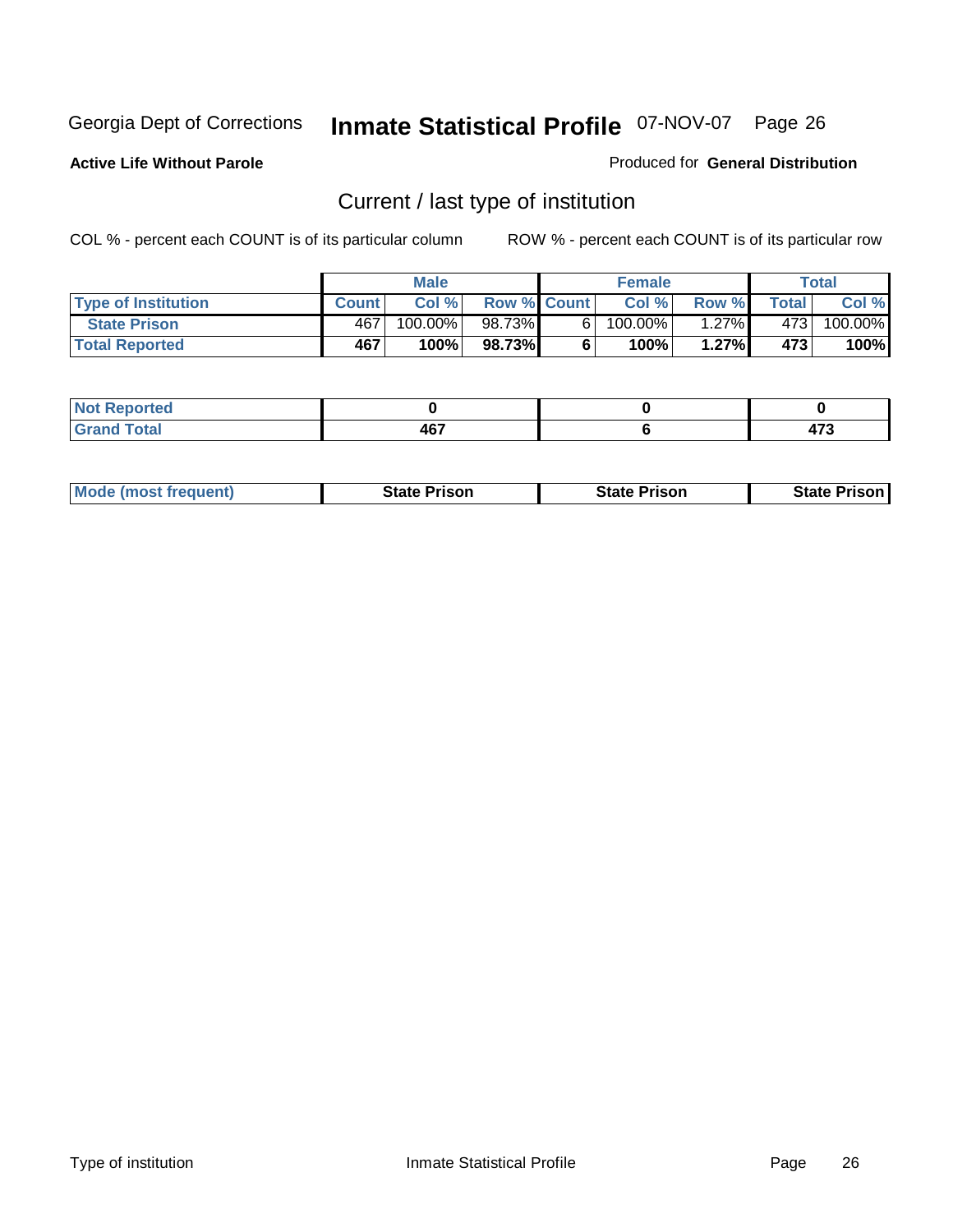**Active Life Without Parole** 

#### Produced for **General Distribution**

### Institution type - transitional centers

|                                                  | <b>Male</b> |                    | <b>Female</b> |                    | <b>Total</b> |
|--------------------------------------------------|-------------|--------------------|---------------|--------------------|--------------|
| <b>Institution Type - Trans. Centers Count  </b> | $CoI\,\%$   | <b>Row % Count</b> | Col %         | <b>Row %</b> Total | Col %        |
| <b>Total Reported</b>                            |             |                    |               |                    |              |

| orted<br>n a<br>$\sim$     |  |  |
|----------------------------|--|--|
| .'ota'<br>$-1$ un<br>_____ |  |  |

| Mode (most frequent) | <b>Null</b> | <b>Null</b> | <b>Null</b> |
|----------------------|-------------|-------------|-------------|
|                      |             |             |             |
|                      |             |             |             |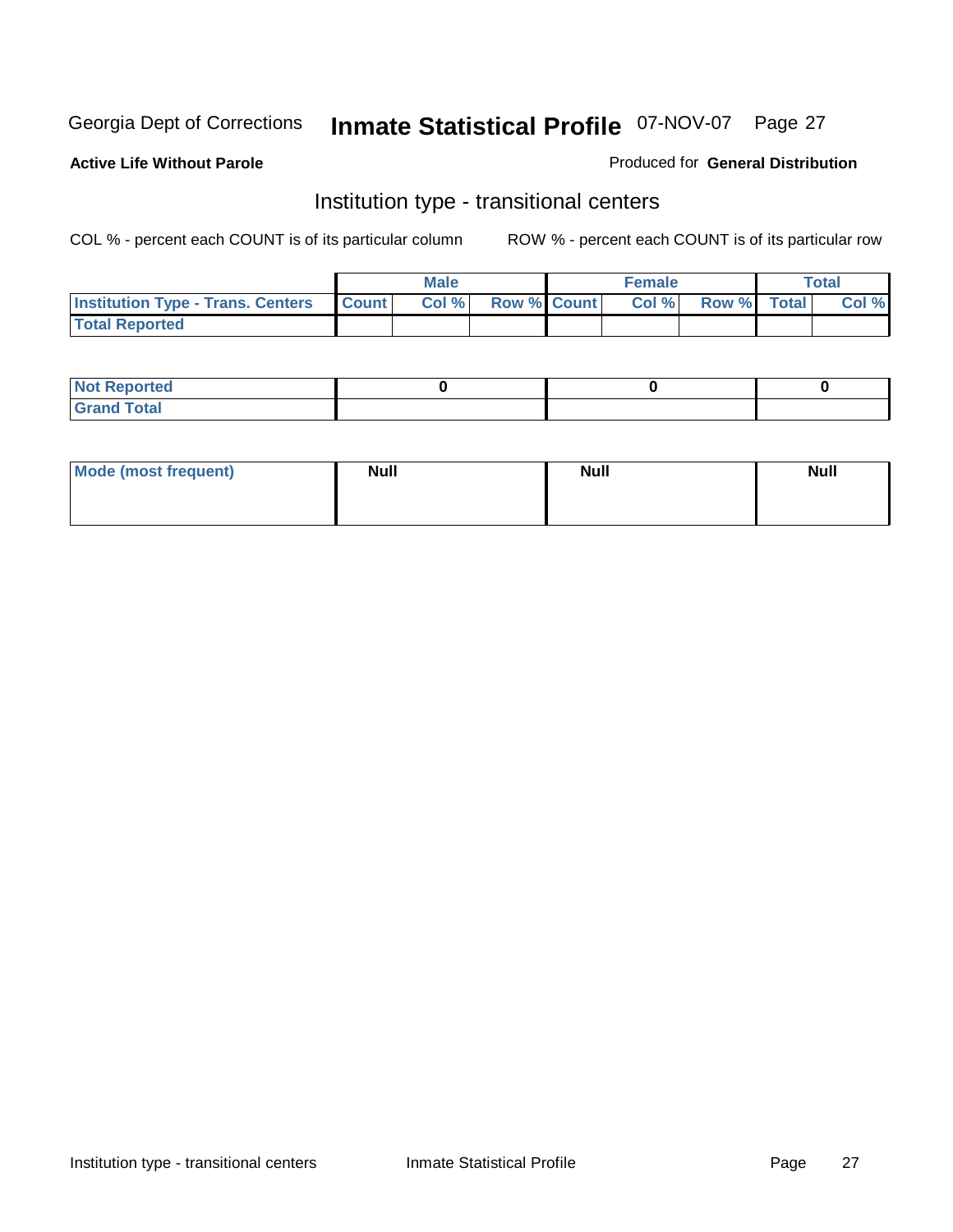#### **Active Life Without Parole**

#### Produced for **General Distribution**

### Institution type - mental hospitals

|                                                  | <b>Male</b> |       |                    | <b>Female</b> |  |                   | Total |       |
|--------------------------------------------------|-------------|-------|--------------------|---------------|--|-------------------|-------|-------|
| <b>Institution Type - Mental Hospitals Count</b> |             | Col % | <b>Row % Count</b> |               |  | Col % Row % Total |       | Col % |
| <b>Total Reported</b>                            |             |       |                    |               |  |                   |       |       |

| <b>Not Reported</b> |  |  |
|---------------------|--|--|
| <b>Total</b><br>r.  |  |  |

| Mode (most frequent) | <b>Null</b> | <b>Null</b> | <b>Null</b> |
|----------------------|-------------|-------------|-------------|
|                      |             |             |             |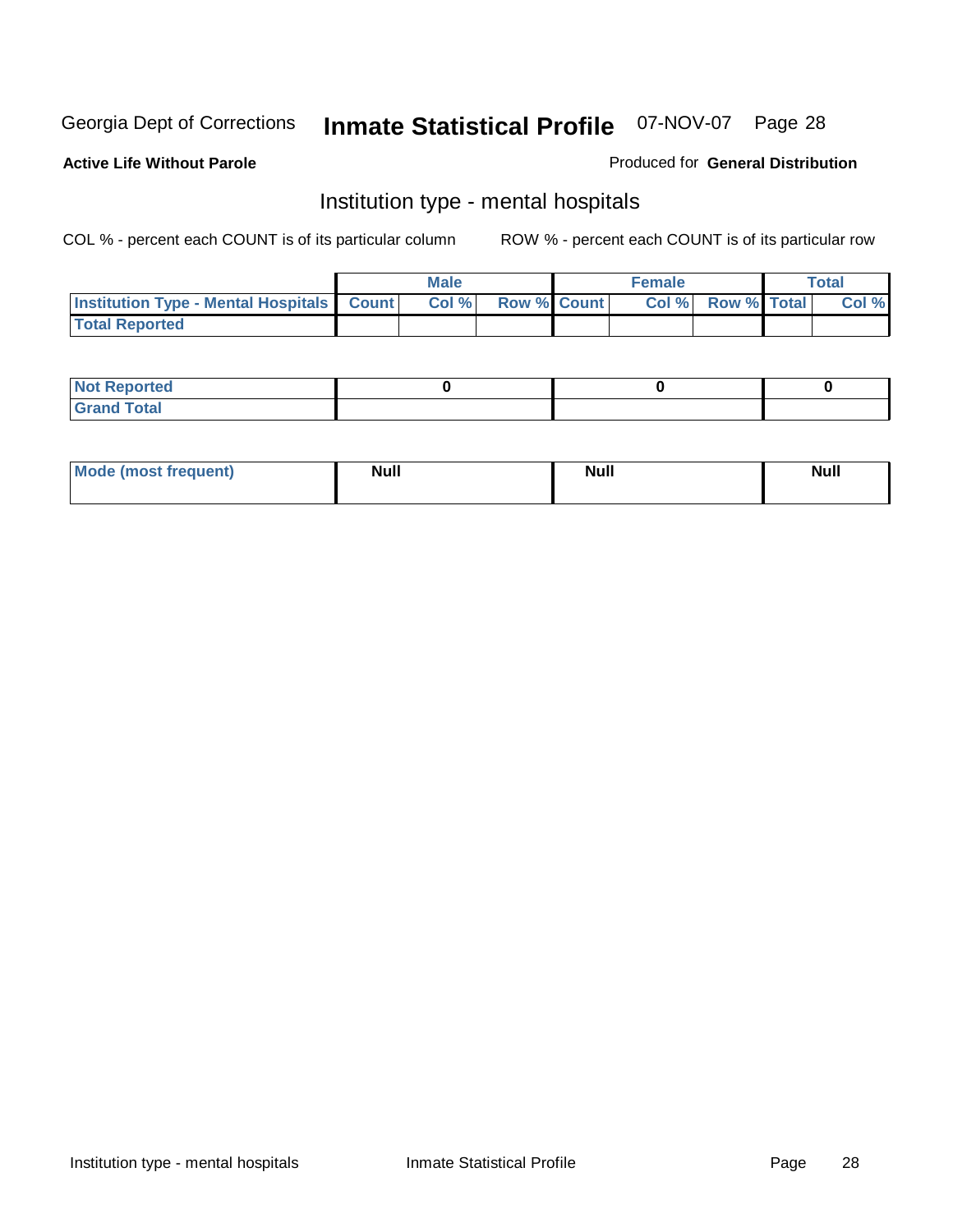**Active Life Without Parole** 

Produced for **General Distribution**

### Institution type - county prisons

|                                                    | <b>Male</b> |       |  | <b>Female</b> |                          |       | Total        |       |
|----------------------------------------------------|-------------|-------|--|---------------|--------------------------|-------|--------------|-------|
| <b>Institution Type - County Prisons   Count  </b> |             | Col % |  |               | <b>Row % Count Col %</b> | Row % | <b>Total</b> | Col % |
| <b>Total Reported</b>                              |             |       |  |               |                          |       |              |       |

| <b>Not</b><br>Reported      |  |  |
|-----------------------------|--|--|
| d Total<br>'Grand<br>$\sim$ |  |  |

| <b>Mode</b><br><b>ost frequent)</b> | <b>Null</b> | <b>Modl</b><br>'YUI. | <b>Null</b> |
|-------------------------------------|-------------|----------------------|-------------|
|                                     |             |                      |             |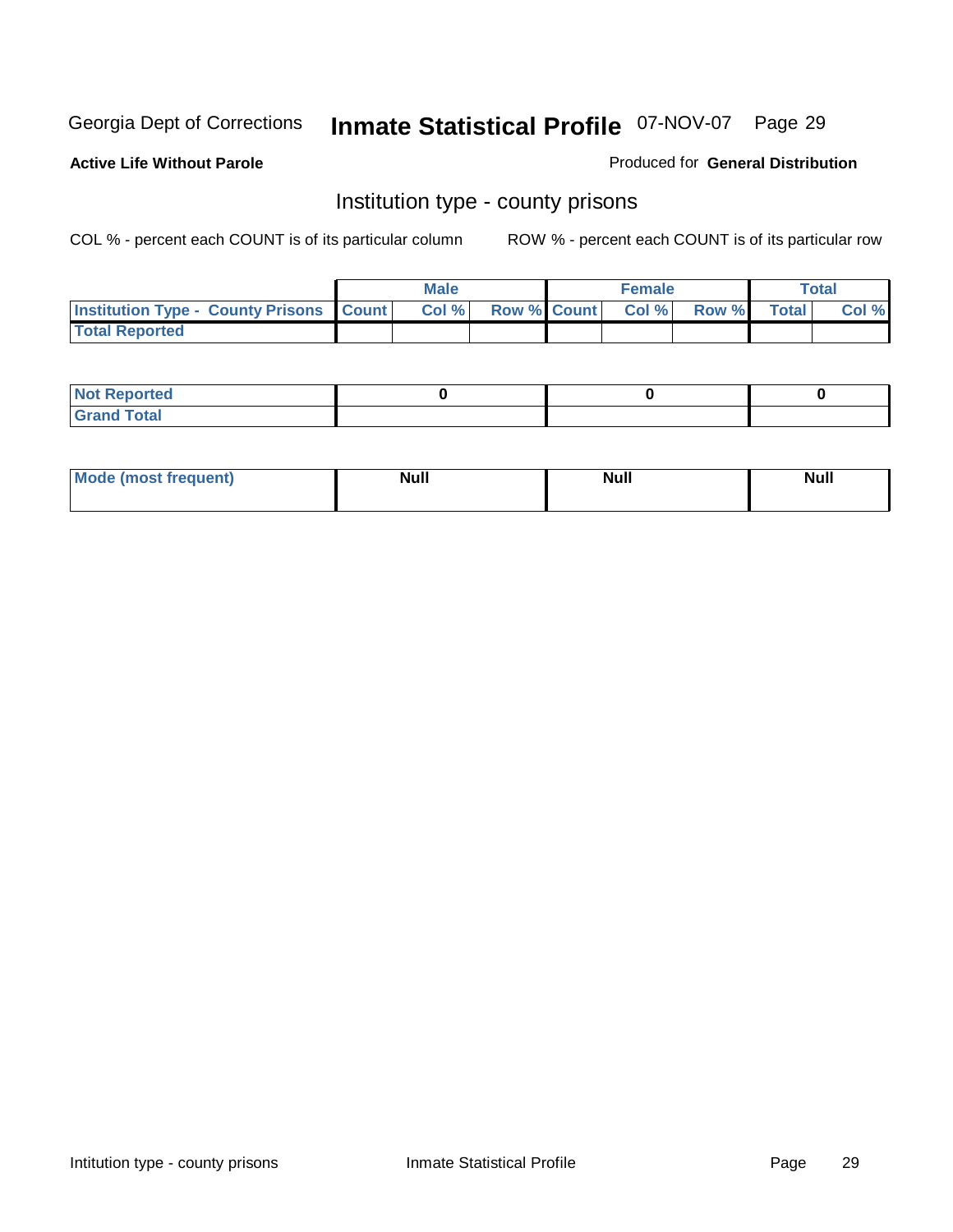#### **Active Life Without Parole**

#### Produced for **General Distribution**

### Institution type - state prisons

|                                         |                 | <b>Male</b> |         | <b>Female</b>  |        |         | <b>Total</b>    |        |
|-----------------------------------------|-----------------|-------------|---------|----------------|--------|---------|-----------------|--------|
| <b>Institution Type - State Prisons</b> | <b>Count</b>    | Col %       | Row %   | <b>Count</b>   | Col %  | Row %   | <b>Total</b>    | Col %  |
| <b>Arrendale State Prison</b><br>508    |                 |             |         | $\overline{3}$ | 50.00% | 100.00% | 3               | .63%   |
| <b>Augusta State Med.</b><br>532        | $\overline{22}$ | 4.71%       | 100.00% |                |        |         | $\overline{22}$ | 4.65%  |
| <b>Prison</b>                           |                 |             |         |                |        |         |                 |        |
| <b>Baldwin State Prison</b><br>553      | 1               | .21%        | 100.00% |                |        |         | 1               | .21%   |
| <b>Calhoun State Prison</b><br>547      | 6               | 1.28%       | 100.00% |                |        |         | 6               | 1.27%  |
| <b>Coastal State Prison</b><br>523      | 5               | 1.07%       | 100.00% |                |        |         | 5               | 1.06%  |
| <b>Ga Diag &amp; Class Pris</b><br>521  | 1               | .21%        | 100.00% |                |        |         | 1               | .21%   |
| <b>Ga Diag &amp; Class Pris-</b><br>522 | 10              | 2.14%       | 100.00% |                |        |         | 10              | 2.11%  |
| <b>Perm</b>                             |                 |             |         |                |        |         |                 |        |
| <b>Ga State Prison</b><br>517           | 61              | 13.06%      | 100.00% |                |        |         | 61              | 12.90% |
| <b>Hancock State Prison</b><br>541      | 41              | 8.78%       | 100.00% |                |        |         | 41              | 8.67%  |
| <b>Hays State Prison</b><br>540         | 33              | 7.07%       | 100.00% |                |        |         | 33              | 6.98%  |
| <b>Macon State Prison</b><br>549        | 80              | 17.13%      | 100.00% |                |        |         | 80              | 16.91% |
| <b>Men'S State Prison</b><br>519        | 2               | .43%        | 100.00% |                |        |         | $\overline{2}$  | .42%   |
| <b>Phillips State Prison</b><br>505     | 27              | 5.78%       | 100.00% |                |        |         | 27              | 5.71%  |
| <b>Pulaski State Prison (W)</b><br>557  |                 |             |         | 3              | 50.00% | 100.00% | 3               | .63%   |
| <b>Smith State Prison</b><br>550        | 31              | 6.64%       | 100.00% |                |        |         | 31              | 6.55%  |
| <b>Telfair State Prison</b><br>542      | 62              | 13.28%      | 100.00% |                |        |         | 62              | 13.11% |
| <b>Valdosta State Prison</b><br>537     | 38              | 8.14%       | 100.00% |                |        |         | 38              | 8.03%  |
| <b>Ware State Prison</b><br>501         | 40              | 8.57%       | 100.00% |                |        |         | 40              | 8.46%  |
| <b>Washington Sp</b><br>552             | 7               | 1.50%       | 100.00% |                |        |         | 7               | 1.48%  |
| <b>Total Reported</b>                   | 467             | 100%        | 98.73%  | 6              | 100%   | 1.27%   | 473             | 100%   |

| المناسب<br>тес<br>'N<br>. |     |               |
|---------------------------|-----|---------------|
| Cofer <sup>2</sup>        | AB  | $\rightarrow$ |
|                           | ישד | $\sim$        |

| Mode (most frequent) | <b>1549 Macon State Prison</b> | <b>508 Arrendale State Prison</b> | <b>549 Macon State I</b><br><b>Prison</b> |
|----------------------|--------------------------------|-----------------------------------|-------------------------------------------|
|----------------------|--------------------------------|-----------------------------------|-------------------------------------------|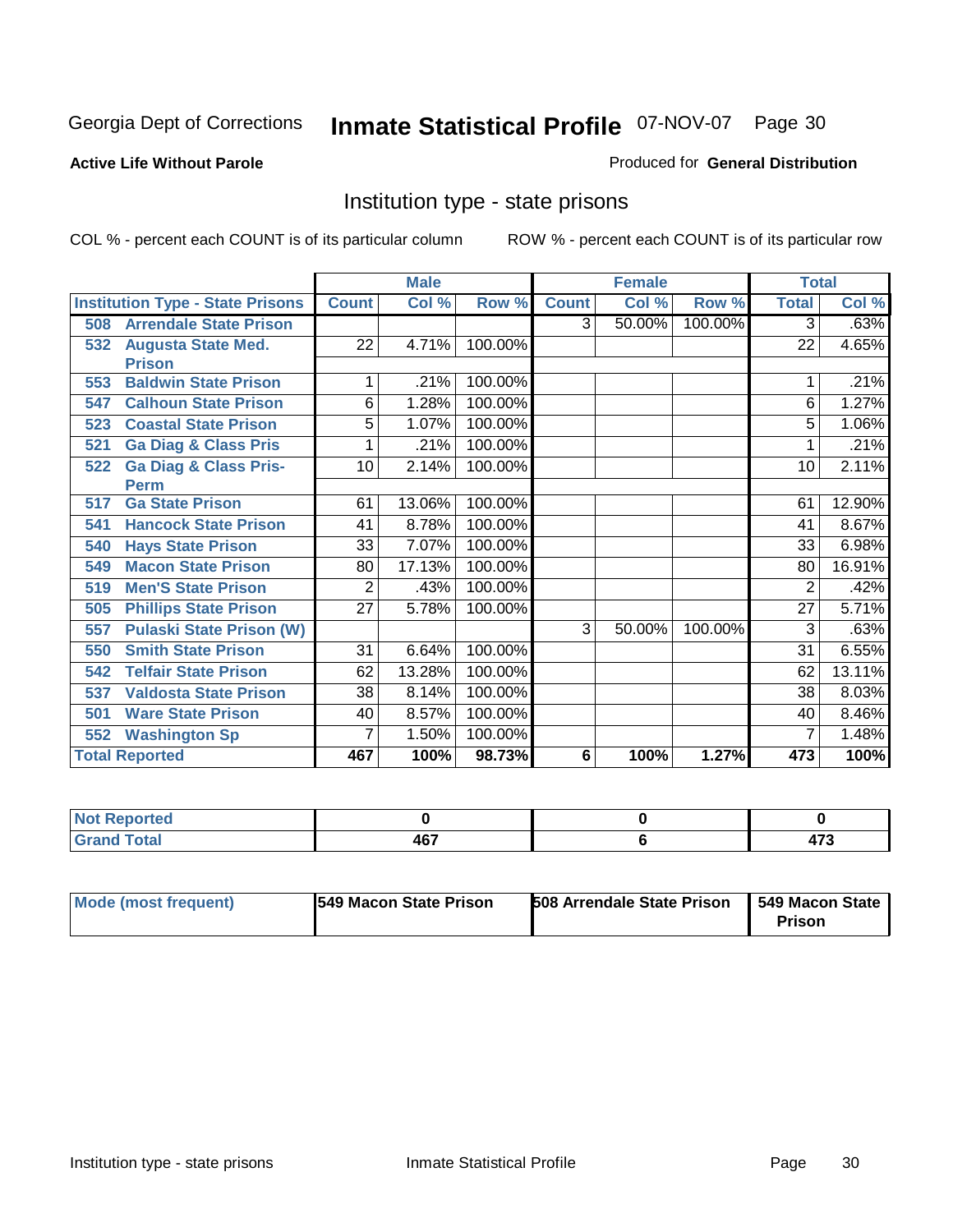#### **Active Life Without Parole**

#### Produced for **General Distribution**

### Institution type - private prisons

|                                                 | <b>Male</b> |      |                    | <b>Female</b> |      |                    | <b>Total</b> |       |
|-------------------------------------------------|-------------|------|--------------------|---------------|------|--------------------|--------------|-------|
| <b>Institution Type - Private Prisons Count</b> |             | Col% | <b>Row % Count</b> |               | Col% | <b>Row %</b> Total |              | Col % |
| <b>Total Reported</b>                           |             |      |                    |               |      |                    |              |       |

| <b>Not Reported</b>               |  |  |
|-----------------------------------|--|--|
| <b>Total</b><br>$C$ rar<br>$\sim$ |  |  |

| Mode (most frequent) | <b>Null</b> | <b>Null</b> | Null |
|----------------------|-------------|-------------|------|
|                      |             |             |      |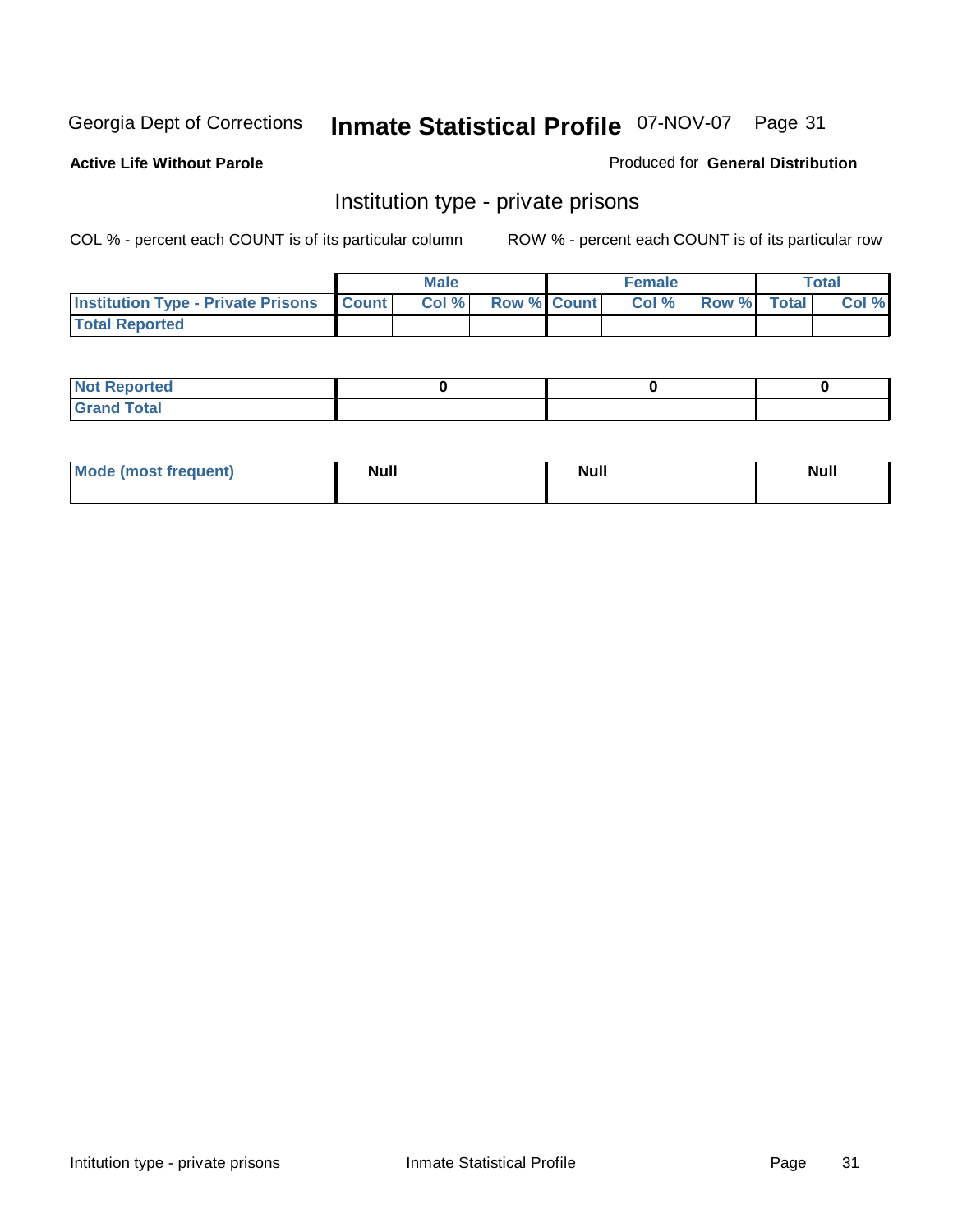**Active Life Without Parole** 

Produced for **General Distribution**

#### Institution type - prison annexes

|                                                   | <b>Male</b> |       |  | <b>Female</b> |       |             | Total |       |
|---------------------------------------------------|-------------|-------|--|---------------|-------|-------------|-------|-------|
| <b>Institution Type - Prison Annexe   Count  </b> |             | Col % |  | Row % Count   | Col % | Row % Total |       | Col % |
| <b>Total Reported</b>                             |             |       |  |               |       |             |       |       |

| $N$ nt R<br>Reported         |  |  |
|------------------------------|--|--|
| <b>Total</b><br><b>Grano</b> |  |  |

| Mode (most frequent) | <b>Null</b> | <b>Null</b> | <b>Null</b> |
|----------------------|-------------|-------------|-------------|
|                      |             |             |             |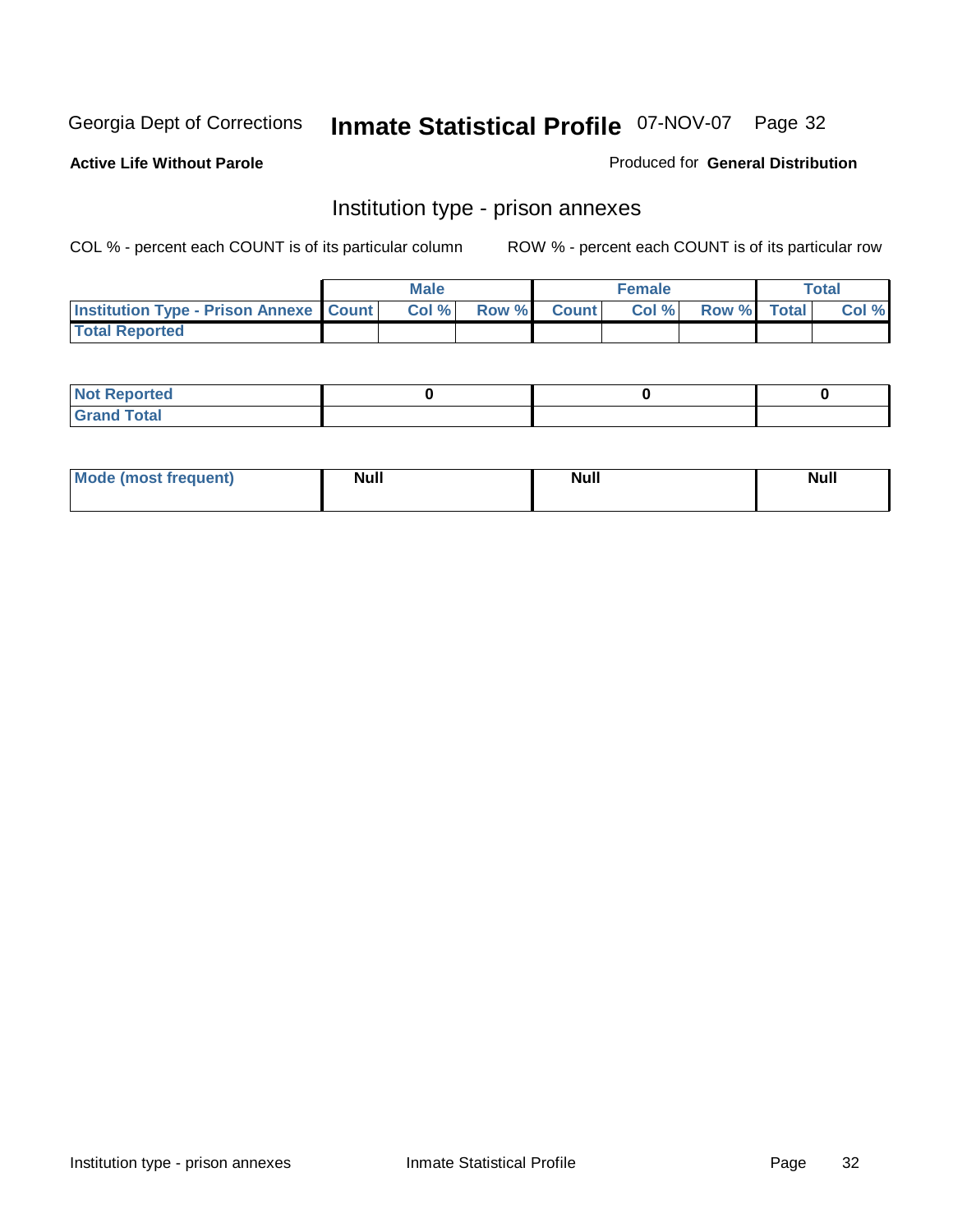**Active Life Without Parole** 

Produced for **General Distribution**

### Institution type - pre-release centers

|                                                   | <b>Male</b> |       |  | <b>Female</b> |      |             | Total |       |
|---------------------------------------------------|-------------|-------|--|---------------|------|-------------|-------|-------|
| <b>Institution Type - Prison Annexe   Count  </b> |             | Col % |  | Row % Count   | Col% | Row % Total |       | Col % |
| <b>Total Reported</b>                             |             |       |  |               |      |             |       |       |

| $N$ nt R<br>Reported         |  |  |
|------------------------------|--|--|
| <b>Total</b><br><b>Grano</b> |  |  |

| Mode (most frequent) | <b>Null</b> | <b>Null</b> | <b>Null</b> |
|----------------------|-------------|-------------|-------------|
|                      |             |             |             |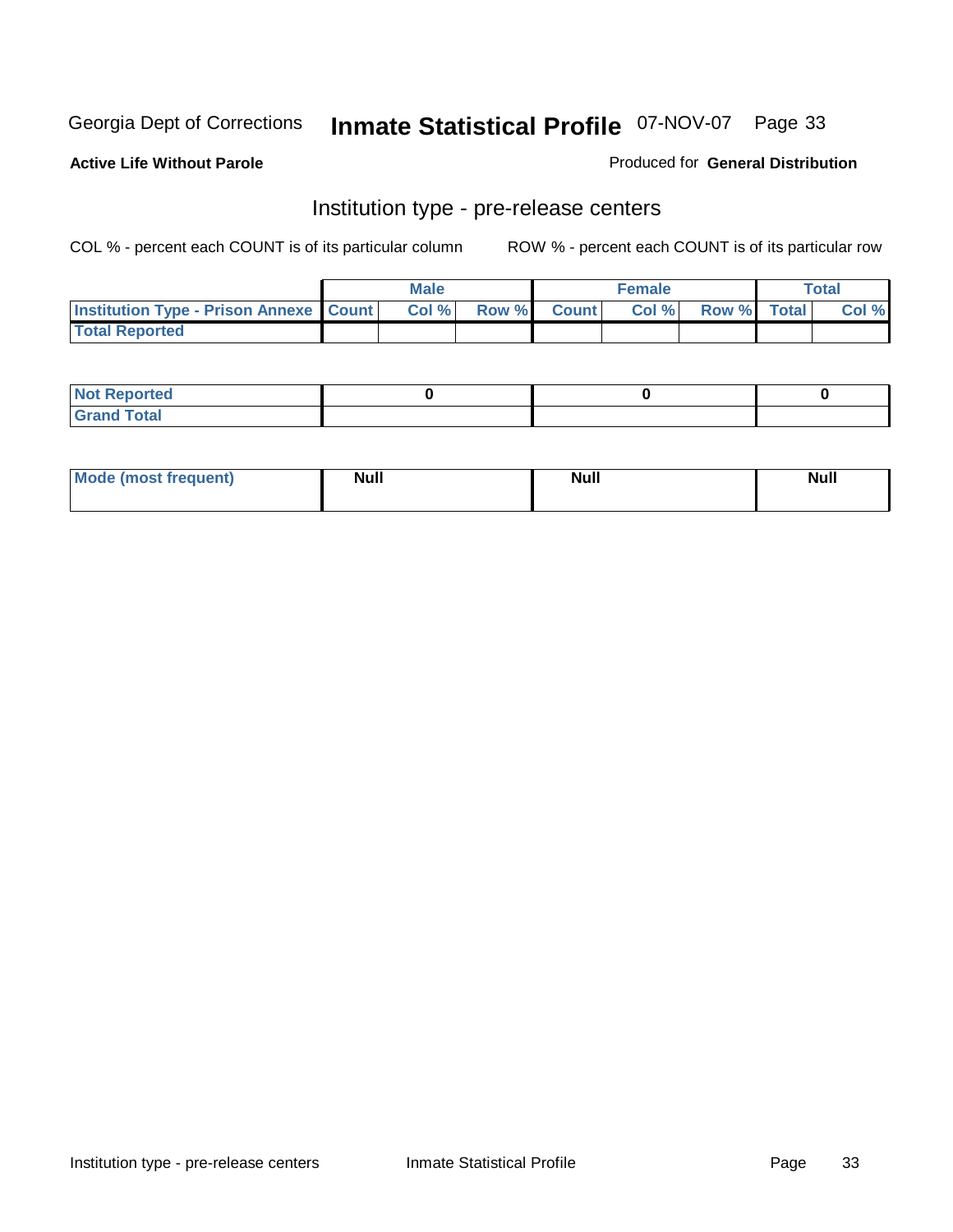#### **Active Life Without Parole**

#### Produced for **General Distribution**

### Institution type - inmate boot camp

|                                      | <b>Male</b>  |      |                    | Female |       |             | Total |       |
|--------------------------------------|--------------|------|--------------------|--------|-------|-------------|-------|-------|
| <b>Institution Type - Boot Camps</b> | <b>Count</b> | Col% | <b>Row % Count</b> |        | Col % | Row % Total |       | Col % |
| <b>Total Rported</b>                 |              |      |                    |        |       |             |       |       |

| <b>Not Reported</b>              |  |  |
|----------------------------------|--|--|
| $f$ ota'<br>C <sub>ro</sub><br>. |  |  |

| <b>Mode (most frequent)</b> | <b>Null</b> | <b>Null</b> | <b>Null</b> |
|-----------------------------|-------------|-------------|-------------|
|                             |             |             |             |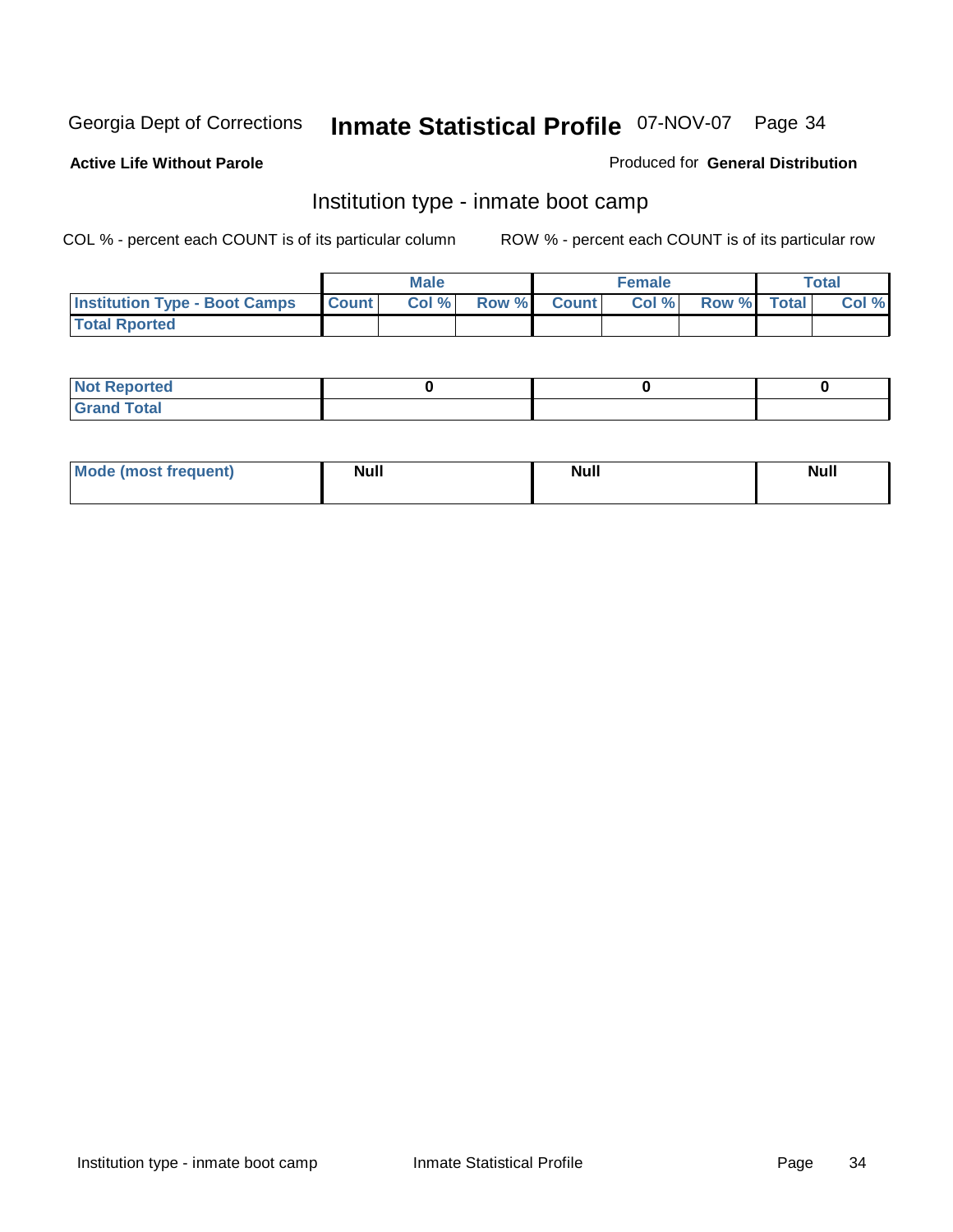#### **Active Life Without Parole**

#### Produced for **General Distribution**

### Number of disciplinary reports

|                                      |                  | <b>Male</b> |             |                | <b>Female</b> |       |       | <b>Total</b> |
|--------------------------------------|------------------|-------------|-------------|----------------|---------------|-------|-------|--------------|
| <b>Number of Disciplinary Report</b> | <b>Count</b>     | Col %       | Row % Count |                | Col %         | Row % | Total | Col %        |
|                                      | $\overline{103}$ | 22.06%      | 98.10%      | $\overline{2}$ | 33.33%        | 1.90% | 105   | 22.20%       |
|                                      | 61               | 13.06%      | 100.00%     |                |               |       | 61    | 12.90%       |
|                                      | 37               | 7.92%       | 97.37%      |                | 16.67%        | 2.63% | 38    | 8.03%        |
| 3                                    | 39               | 8.35%       | $97.50\%$   |                | 16.67%        | 2.50% | 40    | 8.46%        |
| 4                                    | 26               | 5.57%       | 100.00%     |                |               |       | 26    | 5.50%        |
| 5                                    | 33               | 7.07%       | 100.00%     |                |               |       | 33    | 6.98%        |
| <b>More Than 5</b>                   | 168              | 35.97%      | 98.82%      | $\overline{2}$ | 33.33%        | 1.18% | 170   | 35.94%       |
| <b>Total Reported</b>                | 467              | 100%        | 98.73%      | 6              | 100%          | 1.27% | 473   | 100.0%       |

| .<br>тео.<br>N |     |        |
|----------------|-----|--------|
| $F$ ata'       | 1C7 | .      |
|                | −v. | $\sim$ |

| Mean (average)       | 7.54 |     | 7.56 |
|----------------------|------|-----|------|
| Median (middle)      |      | 2.J |      |
| Mode (most frequent) |      |     |      |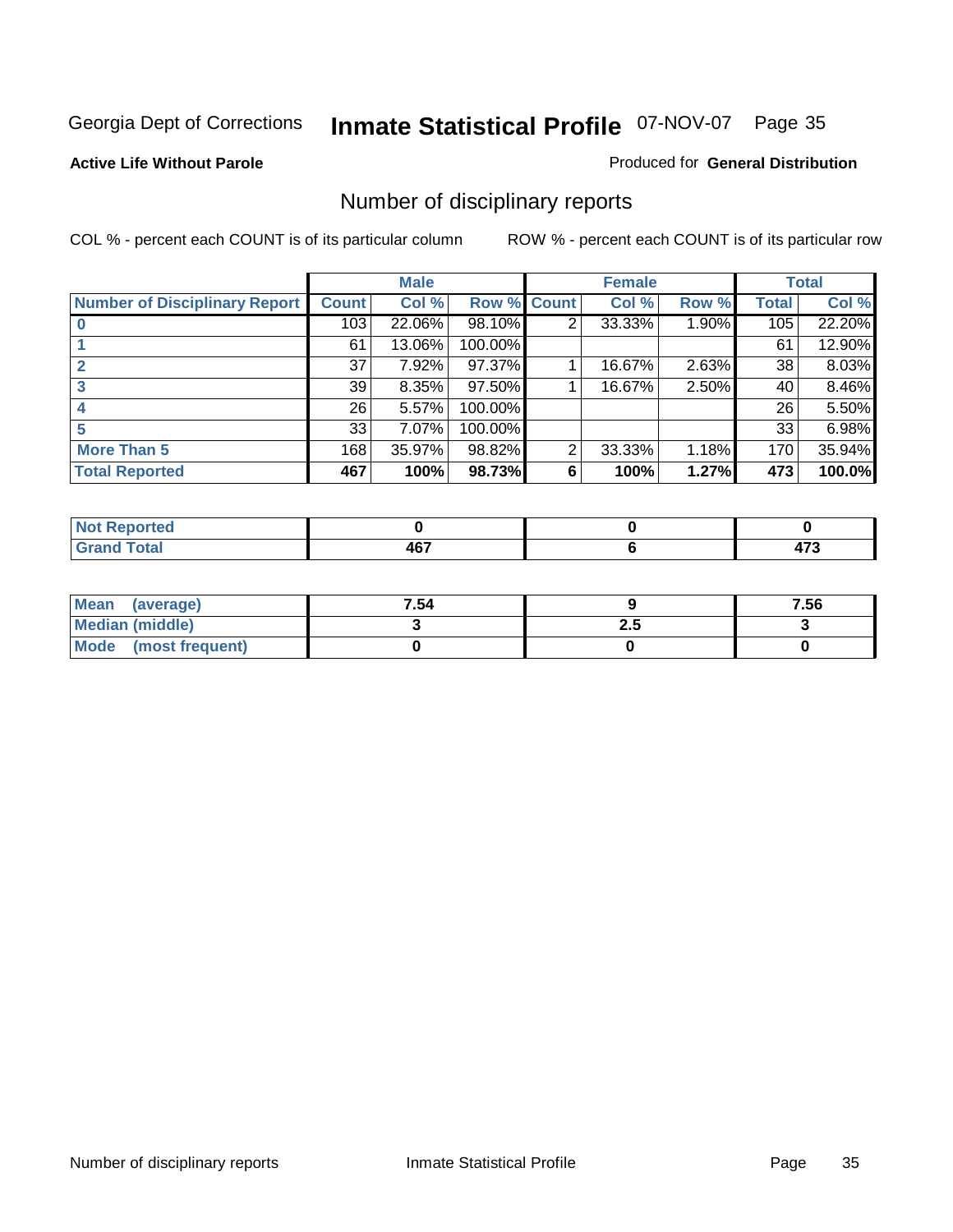#### **Active Life Without Parole**

#### Produced for **General Distribution**

### Number of transfers

|                            |                 | <b>Male</b> |             |   | <b>Female</b> |       |              | <b>Total</b> |
|----------------------------|-----------------|-------------|-------------|---|---------------|-------|--------------|--------------|
| <b>Number of Transfers</b> | <b>Count</b>    | Col %       | Row % Count |   | Col %         | Row % | <b>Total</b> | Col %        |
|                            |                 | 0.21%       | 100.00%     |   |               |       |              | 0.21%        |
|                            | 127             | 27.19%      | 97.69%      | 3 | 50.00%        | 2.31% | 130          | 27.48%       |
|                            | 114             | 24.41%      | 97.44%      | 3 | 50.00%        | 2.56% | 117          | 24.74%       |
| 3                          | 92 <sub>1</sub> | 19.70%      | 100.00%     |   |               |       | 92           | 19.45%       |
|                            | 50              | 10.71%      | 100.00%     |   |               |       | 50           | 10.57%       |
|                            | 28              | 6.00%       | 100.00%     |   |               |       | 28           | 5.92%        |
| <b>More Than 5</b>         | 55              | 11.78%      | 100.00%     |   |               |       | 55           | 11.63%       |
| <b>Total Reported</b>      | 467             | 100%        | 98.73%      | 6 | 100%          | 1.27% | 473          | 100%         |

| .<br>тес<br>N |       |               |
|---------------|-------|---------------|
| -----         | —     | $\rightarrow$ |
|               | $  -$ | __            |

| Mean (average)       | 2.99 |          | 2.97 |
|----------------------|------|----------|------|
| Median (middle)      |      | $\cdots$ |      |
| Mode (most frequent) |      |          |      |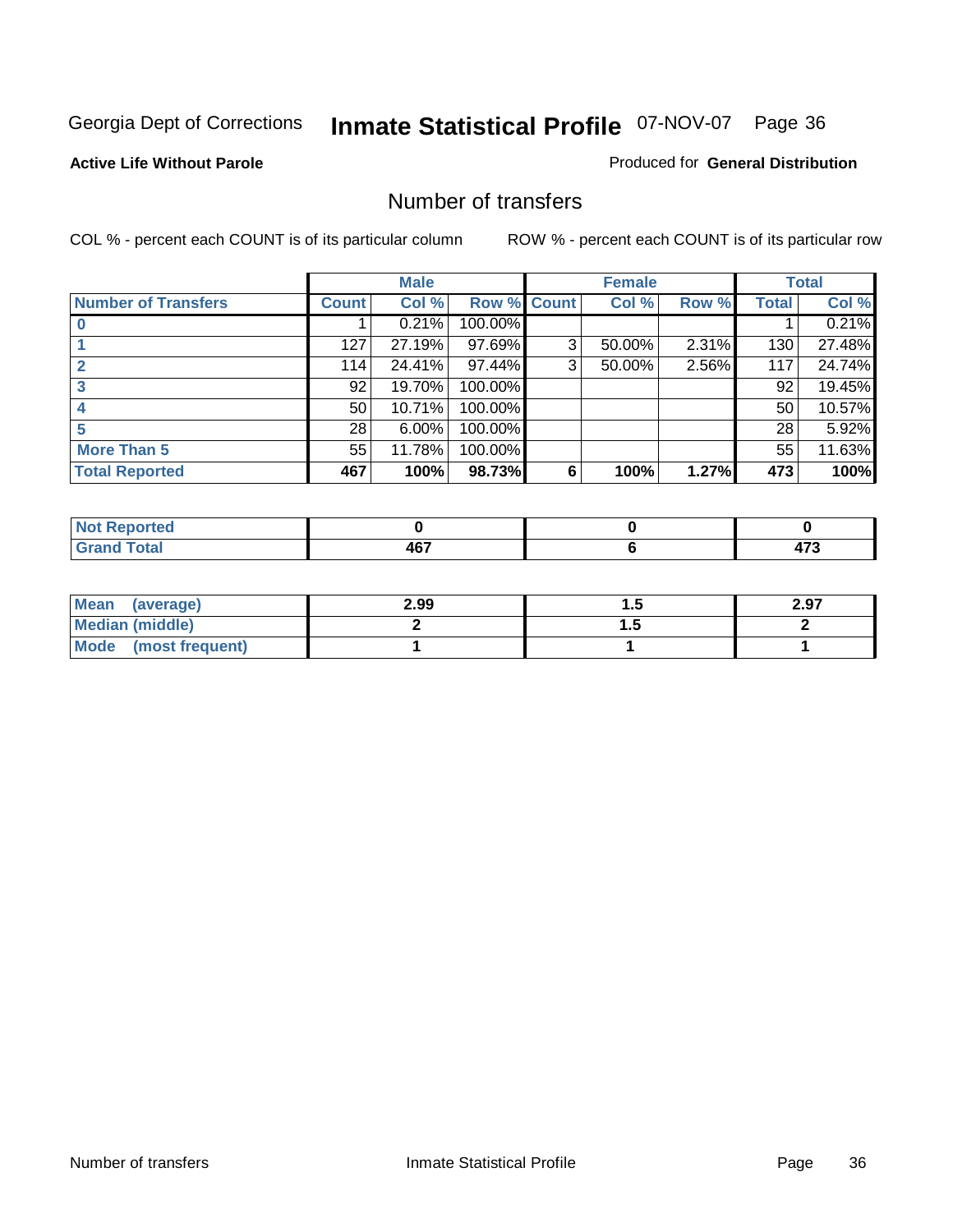**Active Life Without Parole** 

Produced for **General Distribution**

# Number of escapes

|                          |              | <b>Male</b> |                    |    | <b>Female</b> |          |       | Total    |
|--------------------------|--------------|-------------|--------------------|----|---------------|----------|-------|----------|
| <b>Number of Escapes</b> | <b>Count</b> | Col %       | <b>Row % Count</b> |    | Col %         | Row %    | Total | Col %    |
|                          | 466          | $99.79\%$   | 98.73%I            | 6. | 100.00%       | $1.27\%$ | 472   | 99.79%   |
|                          |              | 0.21%       | 100.00%            |    |               |          |       | $0.21\%$ |
| <b>Total Reported</b>    | 467          | 100%        | 98.73%             | 6  | 100%          | 1.27%    | 473   | 100%     |

| the seat of the<br>rreo<br>NO |            |      |
|-------------------------------|------------|------|
| <b>Total</b>                  | A67        | ים   |
| שו מו ש                       | <u>то.</u> | 41 J |

| Mean (average)       |  |  |
|----------------------|--|--|
| Median (middle)      |  |  |
| Mode (most frequent) |  |  |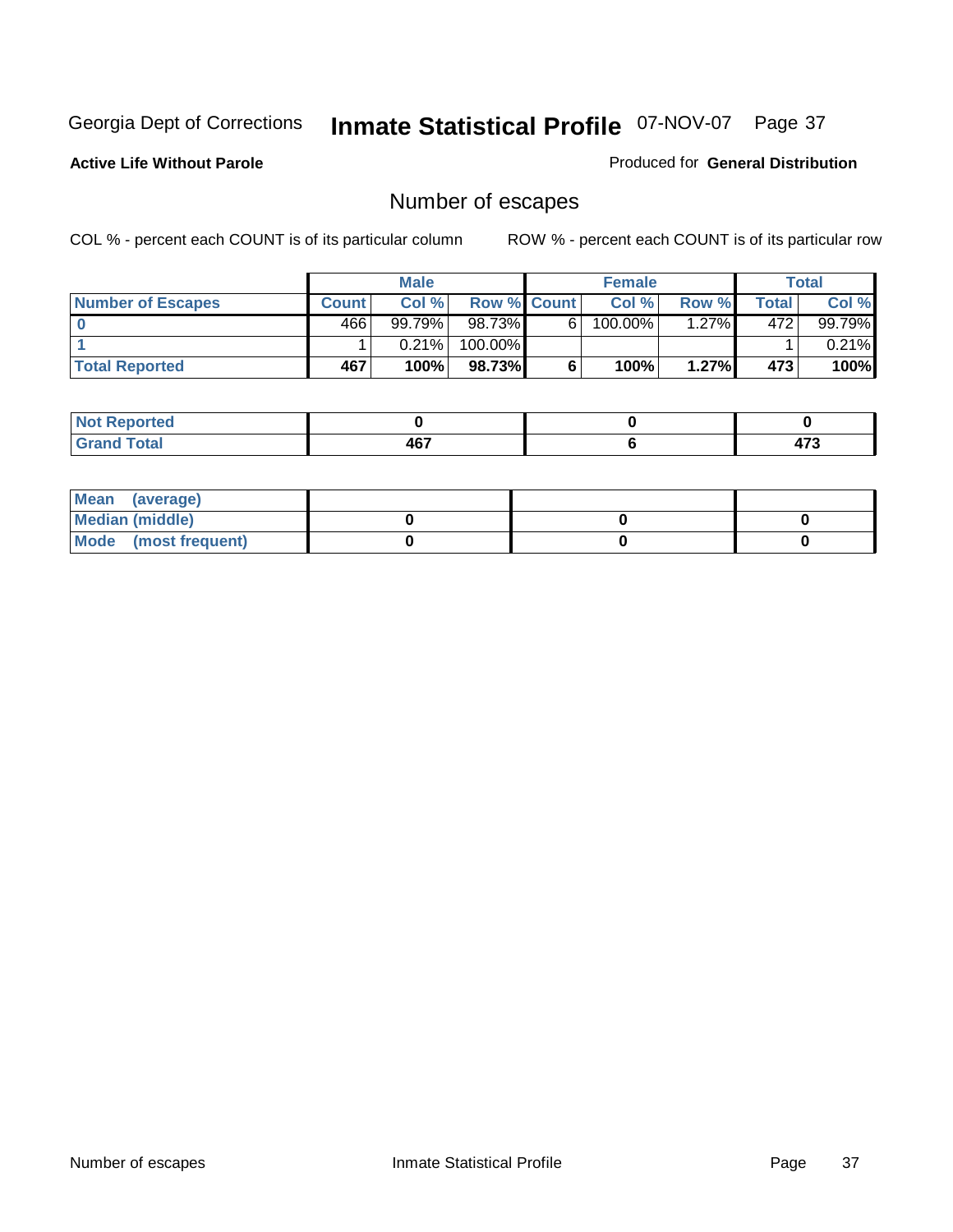**Active Life Without Parole** 

Produced for **General Distribution**

# Probable future release type

|                                     |              | <b>Male</b> |                    |   | <b>Female</b> |             |       | Total   |
|-------------------------------------|--------------|-------------|--------------------|---|---------------|-------------|-------|---------|
| <b>Probable Future Release Type</b> | <b>Count</b> | Col%        | <b>Row % Count</b> |   |               | Col % Row % | Total | Col %   |
| <b>Life, LWOP or death sentence</b> | 467          | $100.00\%$  | 98.73%             | 6 | $100.00\%$    | $1.27\%$    | 4731  | 100.00% |
| <b>Total Reported</b>               | 467          | 100%        | 98.73%             | 6 | 100%          | 1.27%       | 473   | 100%    |

| <b>rted</b> |     |     |              |
|-------------|-----|-----|--------------|
| <b>otal</b> | A67 | 467 | $1 - \alpha$ |
| ______      | Ήν. |     | .            |

| <b>Mode (most frequent)</b> | Life, LWOP or death | Life, LWOP or death | Life, LWOP or death |
|-----------------------------|---------------------|---------------------|---------------------|
|-----------------------------|---------------------|---------------------|---------------------|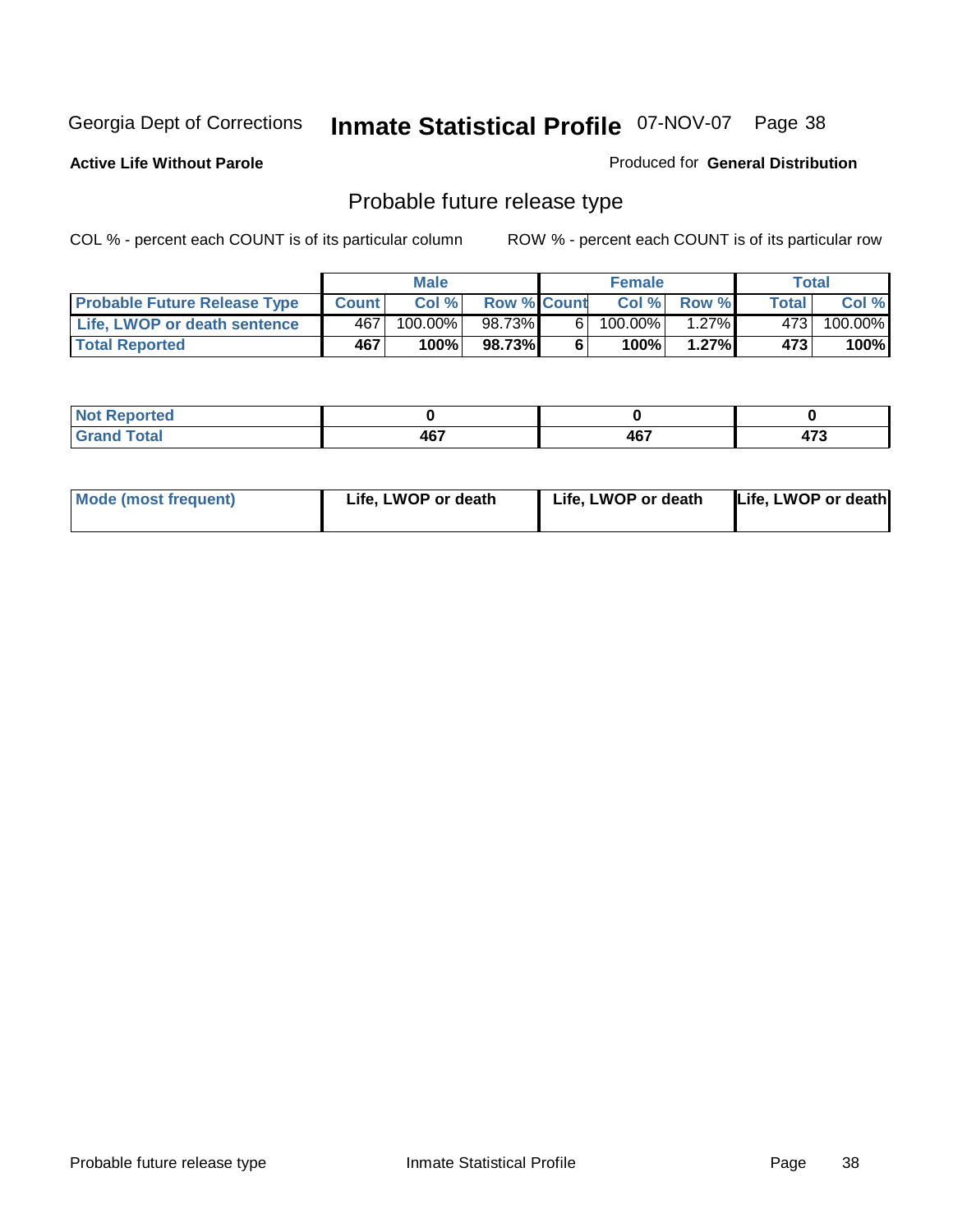**Active Life Without Parole** 

Produced for **General Distribution**

### Actual release type

|                            |        | <b>Male</b> |                    | <b>Female</b> |       |              | Total |
|----------------------------|--------|-------------|--------------------|---------------|-------|--------------|-------|
| <b>Actual Release Type</b> | Count. | Col %       | <b>Row % Count</b> | Col %         | Row % | <b>Total</b> | Col % |
| <b>Total Reported</b>      |        | %           | %                  | %             | %     |              | %     |

| <b>Still Active</b> | 467 | 473 |
|---------------------|-----|-----|
| <b>Not Reported</b> |     |     |
| <b>Grand Total</b>  | 467 | 473 |

| .<br>,,,,,<br>. | лĽ |  |
|-----------------|----|--|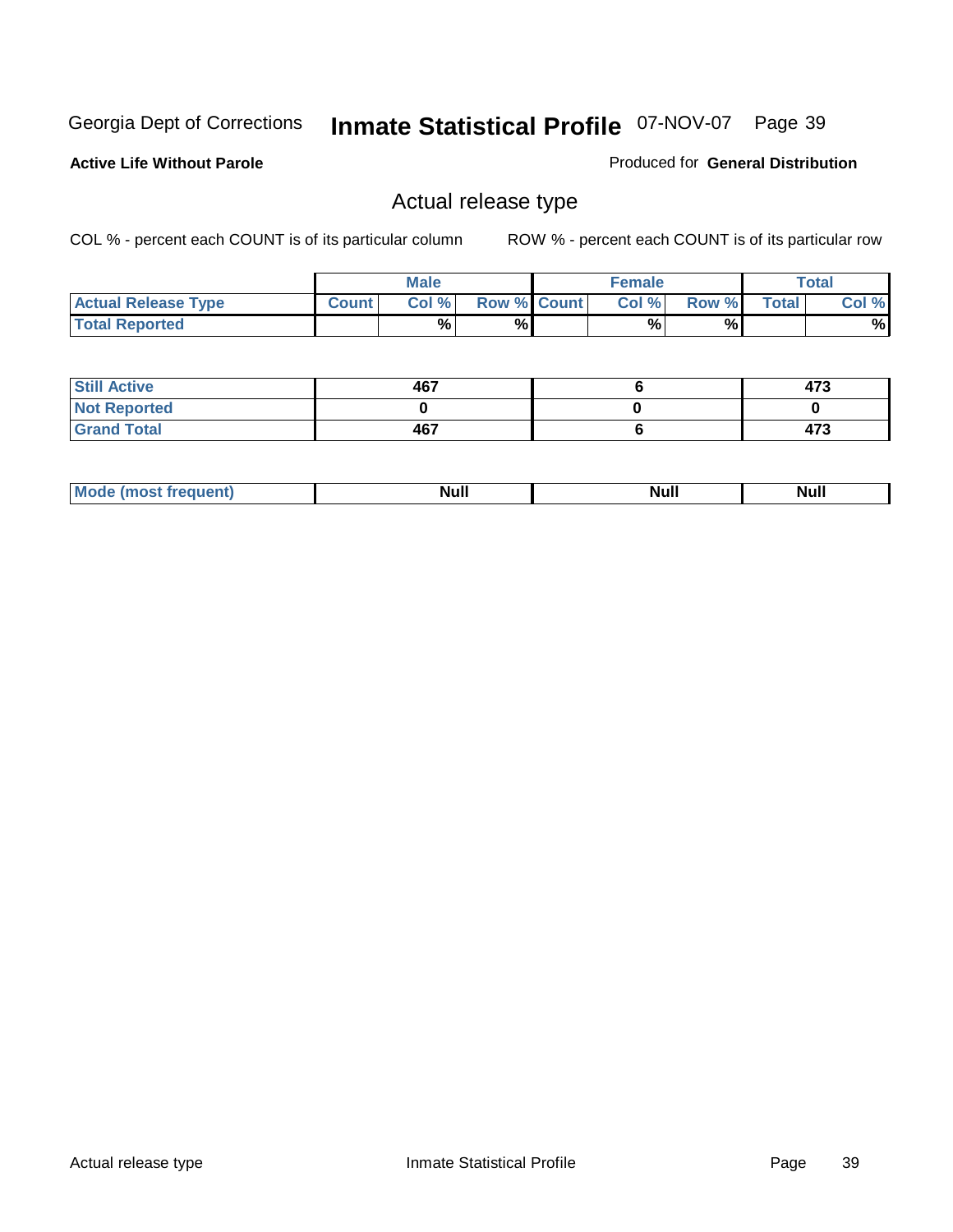### **Active Life Without Parole**

#### Produced for **General Distribution**

### Time served in current (or last) institution

|                            |              | <b>Male</b> |         |                 | <b>Female</b> |        |                | <b>Total</b> |
|----------------------------|--------------|-------------|---------|-----------------|---------------|--------|----------------|--------------|
| <b>Time In Institution</b> | <b>Count</b> | Col %       | Row %   | <b>Count</b>    | Col %         | Row %  | <b>Total</b>   | Col %        |
| 0 to 3 months              | 42           | 8.99%       | 100.00% |                 |               |        | 42             | 8.88%        |
| 3.01 to 6 months           | 37           | 7.92%       | 100.00% |                 |               |        | 37             | 7.82%        |
| 6.01 to 9 months           | 30           | 6.42%       | 100.00% |                 |               |        | 30             | 6.34%        |
| 9.01 to 12 months          | 26           | 5.57%       | 100.00% |                 |               |        | 26             | 5.50%        |
| 12.01 to 18 months         | 45           | 9.64%       | 97.83%  | 1               | 16.67%        | 2.17%  | 46             | 9.73%        |
| 18.01 to 24 months         | 45           | 9.64%       | 100.00% |                 |               |        | 45             | 9.51%        |
| 2.01 to 3 years            | 76           | 16.27%      | 96.20%  | 3               | 50.00%        | 3.80%  | 79             | 16.70%       |
| 3.01 to 4 years            | 30           | 6.42%       | 96.77%  | 1               | 16.67%        | 3.23%  | 31             | 6.55%        |
| 4.01 to 5 years            | 31           | 6.64%       | 100.00% |                 |               |        | 31             | 6.55%        |
| 5.01 to 6 years            | 35           | 7.49%       | 100.00% |                 |               |        | 35             | 7.40%        |
| 6.01 to 7 years            | 27           | 5.78%       | 100.00% |                 |               |        | 27             | 5.71%        |
| $7.01$ to 8 years          | 14           | 3.00%       | 100.00% |                 |               |        | 14             | 2.96%        |
| 8.01 to 9 years            | 7            | 1.50%       | 100.00% |                 |               |        | $\overline{7}$ | 1.48%        |
| 9.01 to 10 years           | 9            | 1.93%       | 90.00%  | 1               | 16.67%        | 10.00% | 10             | 2.11%        |
| Over 10 years              | 13           | 2.78%       | 100.00% |                 |               |        | 13             | 2.75%        |
| <b>Total Reported</b>      | 467          | 100%        | 98.73%  | $6\phantom{1}6$ | 100%          | 1.27%  | 473            | 100%         |

| <b>Not Reported</b> |               |               |
|---------------------|---------------|---------------|
| <b>Total</b>        | 1 G 7<br>TV 1 | $\rightarrow$ |

| <b>Mean</b><br>(average) | 36 months | 44 months | 36 months |
|--------------------------|-----------|-----------|-----------|
| Median (middle)          | 25 months | 32 months | 26 months |
| Mode (most frequent)     | 29 months | 2 months  | 1 months  |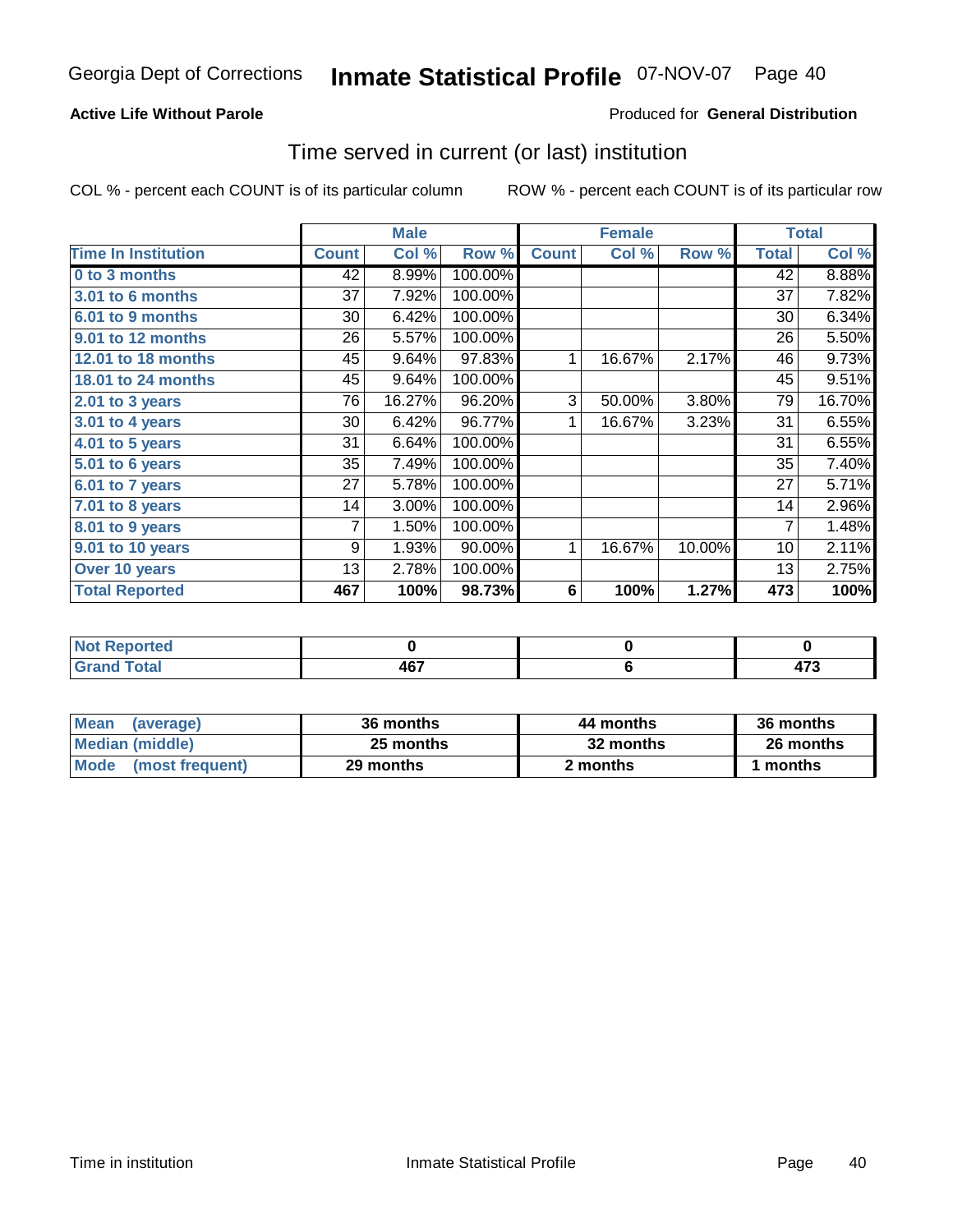#### **Active Life Without Parole**

#### Produced for **General Distribution**

### Highest grade level attained

|                              |                 | <b>Male</b> |         |                | <b>Female</b> |       |                 | <b>Total</b>         |
|------------------------------|-----------------|-------------|---------|----------------|---------------|-------|-----------------|----------------------|
| <b>Grade Level</b>           | <b>Count</b>    | Col %       | Row %   | <b>Count</b>   | Col %         | Row % | <b>Total</b>    | Col %                |
| <b>Grade 1</b>               | 1               | 0.22%       | 100.00% |                |               |       | 1               | 0.22%                |
| <b>Grade 4</b>               | 3               | 0.66%       | 100.00% |                |               |       | $\overline{3}$  | 0.65%                |
| <b>Grade 5</b>               | 4               | 0.88%       | 100.00% |                |               |       | 4               | 0.87%                |
| Grade 6                      | 8               | 1.75%       | 100.00% |                |               |       | 8               | 1.73%                |
| <b>Grade 7</b>               | 19              | 4.17%       | 100.00% |                |               |       | $\overline{19}$ | 4.11%                |
| <b>Grade 8</b>               | 47              | 10.31%      | 100.00% |                |               |       | 47              | 10.17%               |
| <b>Grade 9</b>               | 62              | 13.60%      | 98.41%  | 1              | 16.67%        | 1.59% | 63              | 13.64%               |
| Grade 10                     | 90              | 19.74%      | 98.90%  | 1              | 16.67%        | 1.10% | 91              | 19.70%               |
| Grade 11                     | 66              | 14.47%      | 97.06%  | $\overline{c}$ | 33.33%        | 2.94% | 68              | 14.72%               |
| <b>Grade 12 or GED</b>       | 74              | 16.23%      | 98.67%  | 1              | 16.67%        | 1.33% | 75              | 16.23%               |
| <b>Some tech school</b>      | $\overline{12}$ | 2.63%       | 100.00% |                |               |       | $\overline{12}$ | 2.60%                |
| <b>Completed tech school</b> | 12              | 2.63%       | 100.00% |                |               |       | 12              | 2.60%                |
| College, 1 year              | 16              | 3.51%       | 100.00% |                |               |       | 16              | 3.46%                |
| College, 2 year              | $\overline{17}$ | 3.73%       | 94.44%  | 1              | 16.67%        | 5.56% | 18              | 3.90%                |
| College, 3 year              | 8               | 1.75%       | 100.00% |                |               |       | 8               | 1.73%                |
| <b>Bachelor's degree</b>     | 9               | 1.97%       | 100.00% |                |               |       | 9               | 1.95%                |
| <b>Master's degree</b>       | 5               | 1.10%       | 100.00% |                |               |       | 5               | 1.08%                |
| Ph.D. degree                 | 1               | 0.22%       | 100.00% |                |               |       | 1               | 0.22%                |
| Law degree                   | 2               | 0.44%       | 100.00% |                |               |       | $\overline{c}$  | 0.43%                |
| <b>Total Reported</b>        | 456             | 100%        | 98.70%  | 6              | 100.0%        | 1.30% | 462             | $\overline{100.0\%}$ |

| <b>The company's company's</b><br>Tea-<br>N         |     |            |
|-----------------------------------------------------|-----|------------|
| $T_{\text{global}}$<br>---<br><b>Utal</b><br>$\sim$ | 467 | ---<br>T 8 |

| Mean<br>(average)       | 10.63    | 11.17    | 10.63    |
|-------------------------|----------|----------|----------|
| Median (middle)         | Grade 10 | Grade 11 | Grade 10 |
| Mode<br>(most frequent) | Grade 10 | Grade 11 | Grade 10 |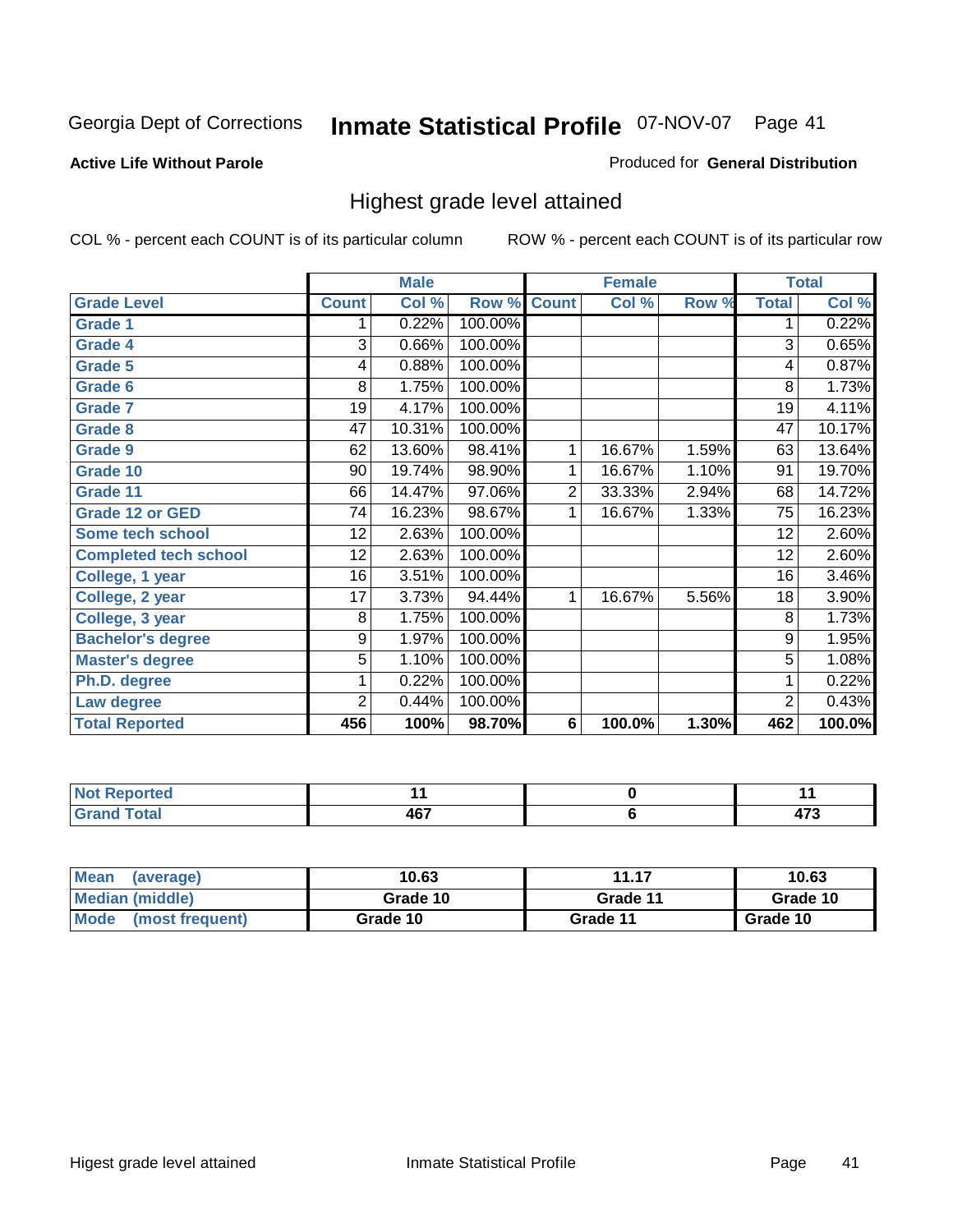#### **Active Life Without Parole**

#### Produced for **General Distribution**

### Culture fair IQ scores

|                       |              | <b>Male</b> |             |                | <b>Female</b> |       |       | <b>Total</b> |
|-----------------------|--------------|-------------|-------------|----------------|---------------|-------|-------|--------------|
| <b>IQ Scores</b>      | <b>Count</b> | Col %       | Row % Count |                | Col %         | Row % | Total | Col %        |
| $60 - 69$             | 19           | 4.61%       | 100.00%     |                |               |       | 19    | 4.55%        |
| $70 - 79$             | 31           | 7.52%       | 100.00%     |                |               |       | 31    | 7.42%        |
| $80 - 89$             | 62           | 15.05%      | 98.41%      |                | 16.67%        | 1.59% | 63    | 15.07%       |
| $90 - 99$             | 69           | 16.75%      | 97.18%      | $\overline{2}$ | 33.33%        | 2.82% | 71    | 16.99%       |
| $100 - 109$           | 114          | 27.67%      | 99.13%      |                | 16.67%        | 0.87% | 115   | 27.51%       |
| $110 - 119$           | 96           | 23.30%      | 98.97%      |                | 16.67%        | 1.03% | 97    | 23.21%       |
| $120 - 129$           | 21           | $5.10\%$    | 95.45%      |                | 16.67%        | 4.55% | 22    | 5.26%        |
| <b>Total Reported</b> | 412          | 100%        | 98.56%      | 6              | 100.0%        | 1.44% | 418   | 100.0%       |

| <b>Not Reported</b>         | гΑ<br>3∠ | 52  |
|-----------------------------|----------|-----|
| <b>Not Valid (under 60)</b> |          |     |
| <b>Grand Total</b>          | 467      | 473 |

| Mean (average)       | 99  | 104 | 99  |
|----------------------|-----|-----|-----|
| Median (middle)      | 102 | 99  | 102 |
| Mode (most frequent) | 105 | 96  | 105 |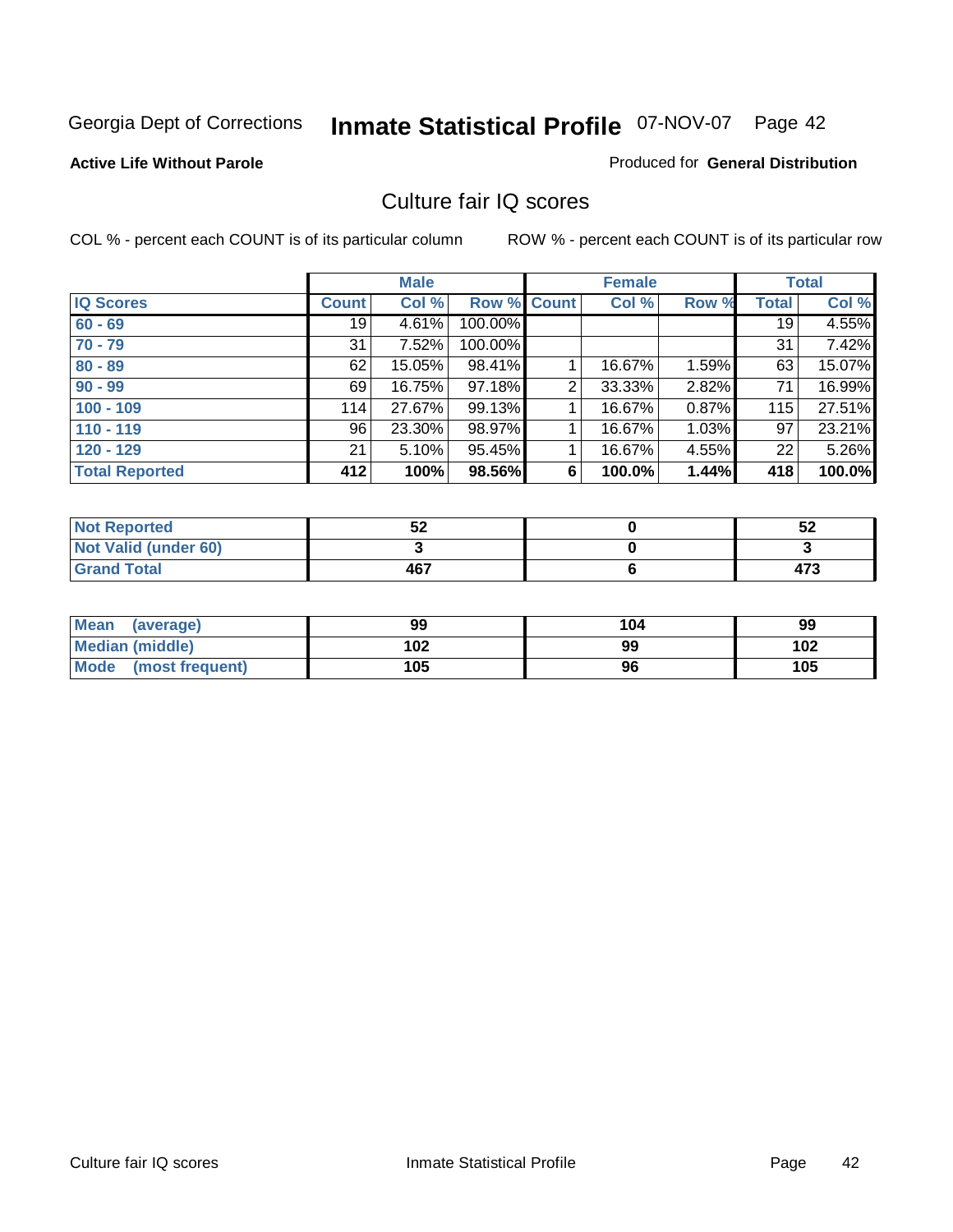#### **Active Life Without Parole**

#### Produced for **General Distribution**

# Wide Range Achievement Test (WRAT) reading score

|                           |              | <b>Male</b>    |         |              | <b>Female</b> |       |              | <b>Total</b>    |
|---------------------------|--------------|----------------|---------|--------------|---------------|-------|--------------|-----------------|
| <b>WRAT Reading Score</b> | <b>Count</b> | Col %          | Row %   | <b>Count</b> | Col %         | Row % | <b>Total</b> | Col %           |
| $0.1$ to $0.9$            | 8            | 1.90%          | 100.00% |              |               |       | 8            | 1.88%           |
| 1.0 to 1.9                | 13           | 3.10%          | 100.00% |              |               |       | 13           | 3.05%           |
| 2.0 to 2.9                | 24           | 5.71%          | 96.00%  | 1            | 16.67%        | 4.00% | 25           | 5.87%           |
| 3.0 to 3.9                | 22           | 5.24%          | 100.00% |              |               |       | 22           | 5.16%           |
| 4.0 to 4.9                | 36           | 8.57%          | 100.00% |              |               |       | 36           | 8.45%           |
| 5.0 to 5.9                | 41           | 9.76%          | 97.62%  | 1            | 16.67%        | 2.38% | 42           | 9.86%           |
| 6.0 to 6.9                | 36           | 8.57%          | 100.00% |              |               |       | 36           | 8.45%           |
| 7.0 to 7.9                | 18           | 4.29%          | 100.00% |              |               |       | 18           | 4.23%           |
| 8.0 to 8.9                | 31           | 7.38%          | 100.00% |              |               |       | 31           | 7.28%           |
| 9.0 to 9.9                | 35           | 8.33%          | 97.22%  | 1            | 16.67%        | 2.78% | 36           | 8.45%           |
| 10.0 to 10.9              | 11           | 2.62%          | 100.00% |              |               |       | 11           | 2.58%           |
| 11.0 to 11.9              | 23           | 5.48%          | 100.00% |              |               |       | 23           | 5.40%           |
| 12.0 to 12.9              | 71           | 16.90%         | 100.00% |              |               |       | 71           | 16.67%          |
| 13                        | 51           | 12.14%         | 94.44%  | 3            | 50.00%        | 5.56% | 54           | 12.68%          |
| <b>Total Reported</b>     | 420          | 100%           | 98.59%  | 6            | 100.0%        | 1.41% | 426          | 100.0%          |
|                           |              |                |         |              |               |       |              |                 |
| Not Donortod              |              | $\overline{A}$ |         |              | $\mathbf{r}$  |       |              | $\overline{17}$ |

| <b>Not Reported</b>              | . .<br>- 1 | . .<br>. .               |
|----------------------------------|------------|--------------------------|
| <b>Total</b><br>$\mathbf{v}$ and | A67<br>יטד | $\overline{\phantom{a}}$ |
|                                  |            |                          |

| <b>Mean</b><br>(average) | 8.20       | 9.35 | 8.22       |
|--------------------------|------------|------|------------|
| <b>Median (middle)</b>   | י ה<br>0.Z | .    | ה ה<br>o.z |
| Mode<br>(most frequent)  | 12.8       | ט ו  | 17         |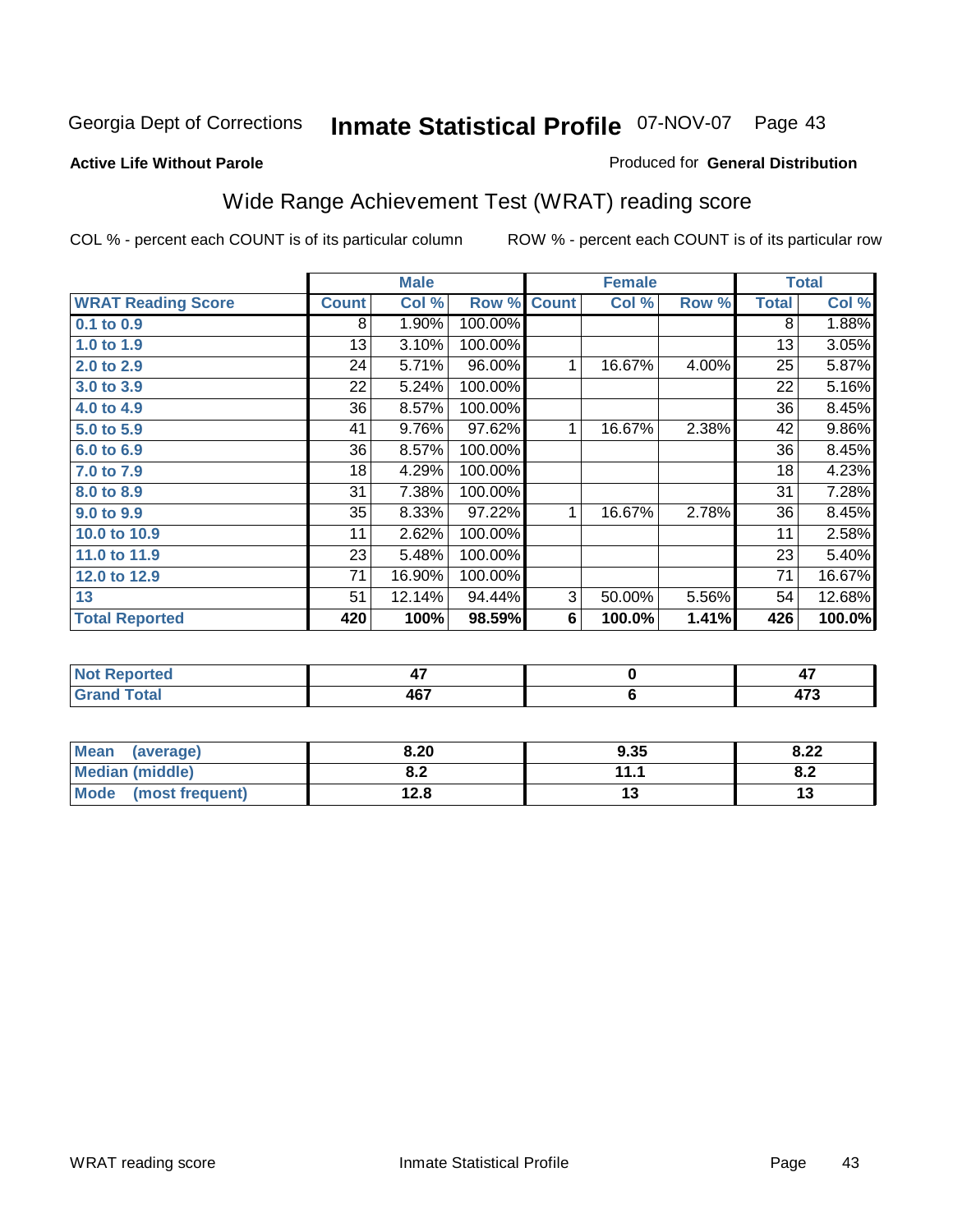#### **Active Life Without Parole**

#### Produced for **General Distribution**

# Wide Range Achievement Test (WRAT) math score

|                              |              | <b>Male</b> |                    |                | <b>Female</b> |        |              | <b>Total</b> |
|------------------------------|--------------|-------------|--------------------|----------------|---------------|--------|--------------|--------------|
| <b>WRAT Mathematic Score</b> | <b>Count</b> | Col %       | <b>Row % Count</b> |                | Col %         | Row %  | <b>Total</b> | Col %        |
| 0.1 to 0.9                   | 2            | 0.48%       | 100.00%            |                |               |        | 2            | 0.47%        |
| 1.0 to 1.9                   | 4            | 0.95%       | 100.00%            |                |               |        | 4            | 0.94%        |
| 2.0 to 2.9                   | 16           | 3.81%       | 100.00%            |                |               |        | 16           | 3.76%        |
| 3.0 to 3.9                   | 30           | 7.14%       | 100.00%            |                |               |        | 30           | 7.04%        |
| 4.0 to 4.9                   | 42           | 10.00%      | 97.67%             | 1              | 16.67%        | 2.33%  | 43           | 10.09%       |
| 5.0 to 5.9                   | 51           | 12.14%      | 100.00%            |                |               |        | 51           | 11.97%       |
| 6.0 to 6.9                   | 93           | 22.14%      | 100.00%            |                |               |        | 93           | 21.83%       |
| 7.0 to 7.9                   | 58           | 13.81%      | 98.31%             | 1              | 16.67%        | 1.69%  | 59           | 13.85%       |
| 8.0 to 8.9                   | 27           | 6.43%       | 96.43%             | 1              | 16.67%        | 3.57%  | 28           | 6.57%        |
| 9.0 to 9.9                   | 42           | 10.00%      | 95.45%             | $\overline{2}$ | 33.33%        | 4.55%  | 44           | 10.33%       |
| 10.0 to 10.9                 | 26           | 6.19%       | 100.00%            |                |               |        | 26           | 6.10%        |
| 11.0 to 11.9                 | 12           | 2.86%       | 100.00%            |                |               |        | 12           | 2.82%        |
| 12.0 to 12.9                 | 9            | 2.14%       | 100.00%            |                |               |        | 9            | 2.11%        |
| 13                           | 8            | 1.90%       | 88.89%             | 1              | 16.67%        | 11.11% | 9            | 2.11%        |
| <b>Total Reported</b>        | 420          | 100%        | 98.59%             | 6              | 100.0%        | 1.41%  | 426          | 100%         |
|                              |              |             |                    |                |               |        |              |              |
|                              |              |             |                    |                |               |        |              |              |

| <i>r</i> tea<br>$\cdots$ | . .<br>.,   | 4, |
|--------------------------|-------------|----|
| Grand Total              | 167<br>י טי |    |
|                          |             |    |

| Mean<br>(average)       | 6.98 | o 77<br>O.1. | 7.00 |
|-------------------------|------|--------------|------|
| <b>Median (middle)</b>  | 6.9  |              | 6.9  |
| Mode<br>(most frequent) | 6.9  | 7.a          | 6.9  |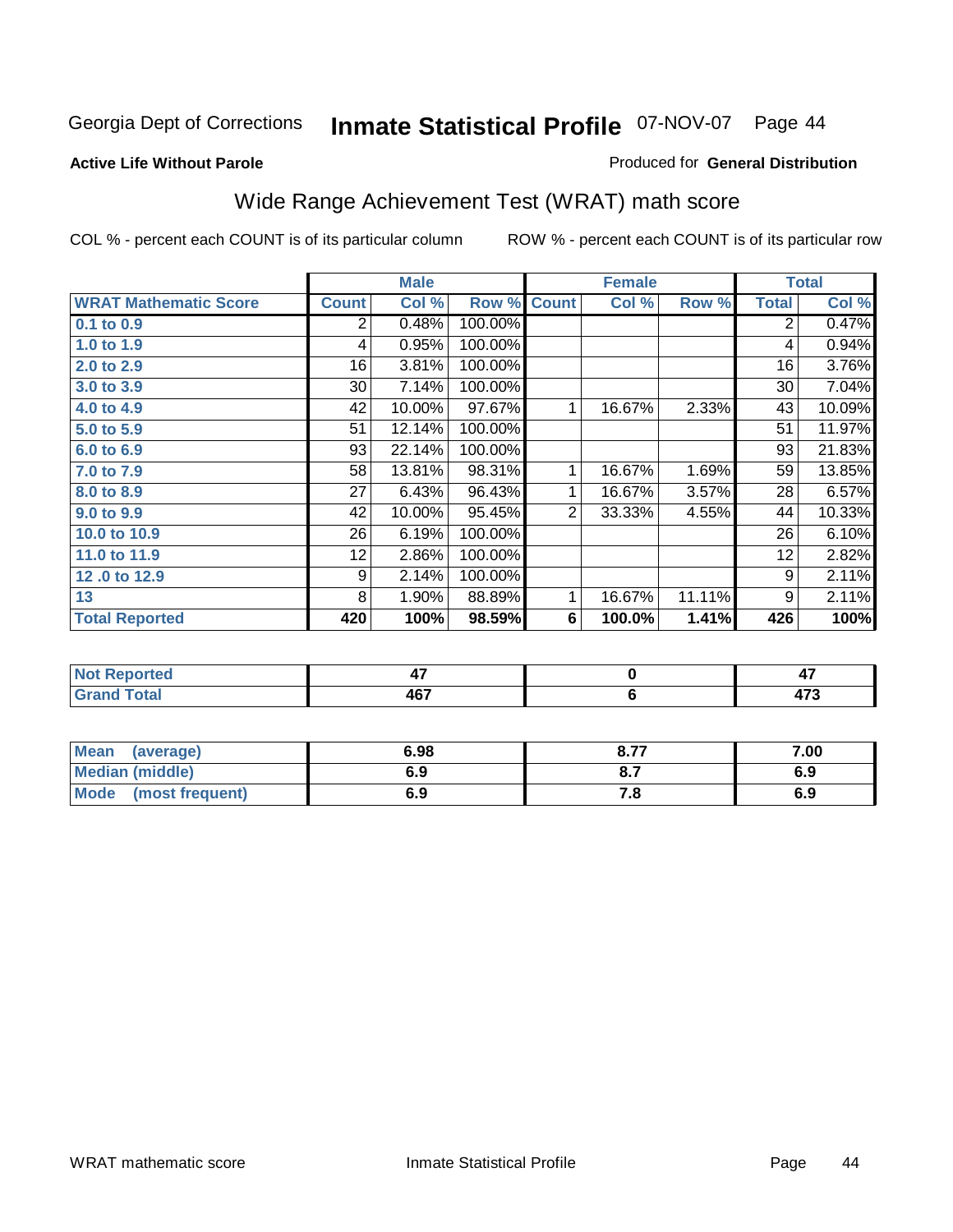### **Active Life Without Parole**

#### Produced for **General Distribution**

# Wide Range Achievement Test (WRAT) spelling score

|                            |                 | <b>Male</b> |                    |   | <b>Female</b> |       |                 | <b>Total</b> |
|----------------------------|-----------------|-------------|--------------------|---|---------------|-------|-----------------|--------------|
| <b>WRAT Spelling Score</b> | <b>Count</b>    | Col %       | <b>Row % Count</b> |   | Col %         | Row % | <b>Total</b>    | Col %        |
| $0.1$ to $0.9$             | 4               | 0.95%       | 100.00%            |   |               |       | 4               | 0.94%        |
| 1.0 to 1.9                 | 19              | 4.53%       | 100.00%            |   |               |       | 19              | 4.47%        |
| 2.0 to 2.9                 | 35              | 8.35%       | 100.00%            |   |               |       | 35              | 8.24%        |
| 3.0 to 3.9                 | 24              | 5.73%       | 100.00%            |   |               |       | 24              | 5.65%        |
| 4.0 to 4.9                 | 39              | 9.31%       | 97.50%             | 1 | 16.67%        | 2.50% | 40              | 9.41%        |
| 5.0 to 5.9                 | 38              | 9.07%       | 100.00%            |   |               |       | 38              | 8.94%        |
| 6.0 to 6.9                 | 48              | 11.46%      | 97.96%             | 1 | 16.67%        | 2.04% | 49              | 11.53%       |
| 7.0 to 7.9                 | $\overline{36}$ | 8.59%       | 100.00%            |   |               |       | $\overline{36}$ | 8.47%        |
| 8.0 to 8.9                 | 32              | 7.64%       | 100.00%            |   |               |       | 32              | 7.53%        |
| 9.0 to 9.9                 | 35              | 8.35%       | 100.00%            |   |               |       | 35              | 8.24%        |
| 10.0 to 10.9               | 26              | 6.21%       | 100.00%            |   |               |       | 26              | 6.12%        |
| 11.0 to 11.9               | 25              | 5.97%       | 96.15%             | 1 | 16.67%        | 3.85% | 26              | 6.12%        |
| 12.0 to 12.9               | 33              | 7.88%       | 94.29%             | 2 | 33.33%        | 5.71% | 35              | 8.24%        |
| 13                         | 25              | 5.97%       | 96.15%             | 1 | 16.67%        | 3.85% | 26              | 6.12%        |
| <b>Total Reported</b>      | 419             | 100%        | 98.59%             | 6 | 100.0%        | 1.41% | 425             | 100.0%       |
|                            |                 |             |                    |   |               |       |                 |              |
| <b>Not Reported</b>        |                 | 48          |                    |   | $\pmb{0}$     |       |                 | 48           |
| <b>Grand Total</b>         |                 | 467         |                    |   | 6             |       |                 | 473          |

| <b>Mean</b><br>(average)       | 7.31 | 9.9  | 7.35  |
|--------------------------------|------|------|-------|
| <b>Median (middle)</b>         | ن. ا | 11.8 | . . J |
| <b>Mode</b><br>(most frequent) | ช.ว  | 12.3 | 8.5   |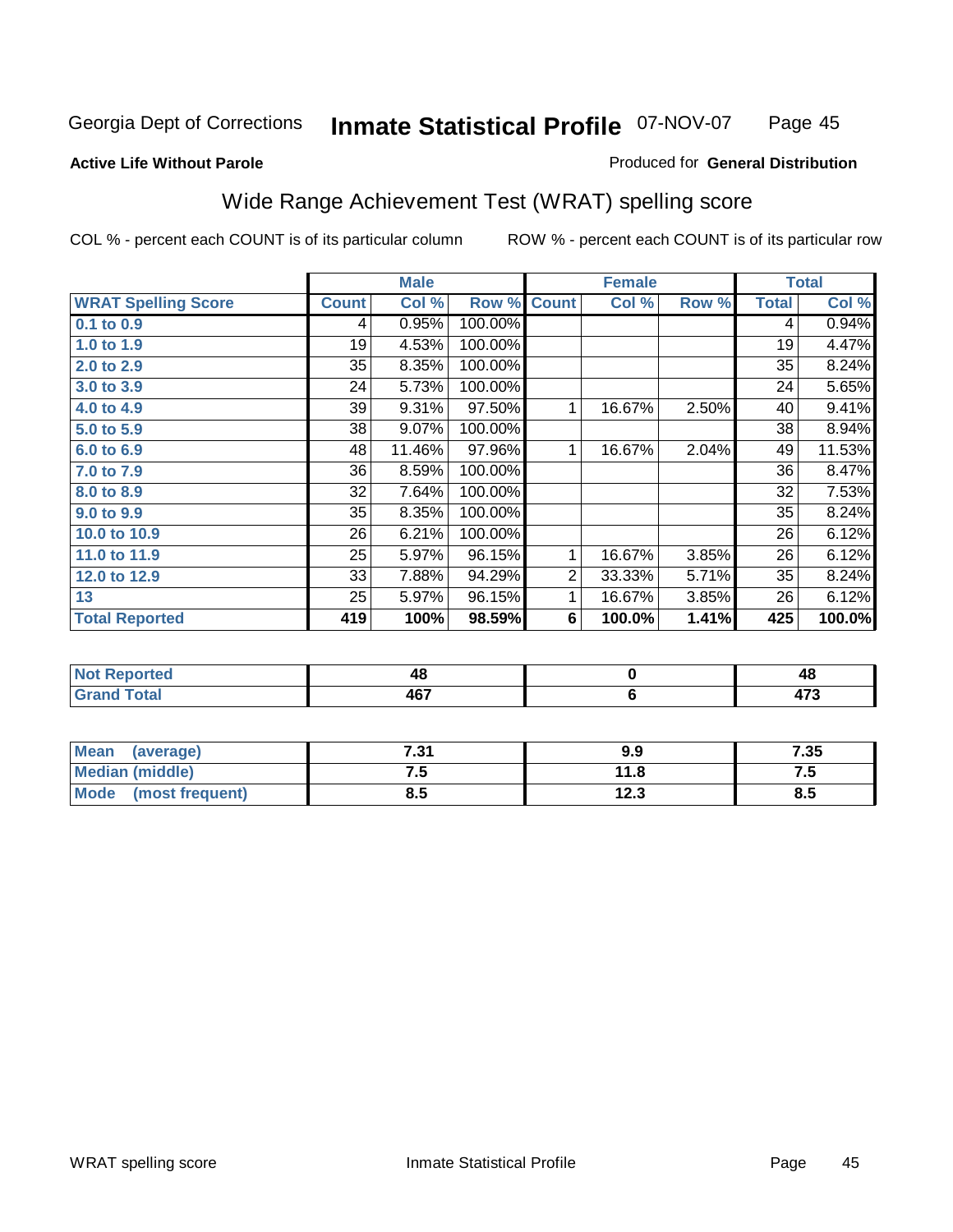### **Active Life Without Parole**

#### Produced for **General Distribution**

### Scope of substance abuse - summary

|                        |              | <b>Male</b> |            |              | <b>Female</b> |       |       | Total  |
|------------------------|--------------|-------------|------------|--------------|---------------|-------|-------|--------|
| <b>Substance Abuse</b> | <b>Count</b> | Col %       | Row %      | <b>Count</b> | Col %         | Row % | Total | Col %  |
| <b>None</b>            | 154          | 32.98%      | 98.09%     |              | 50.00%        | 1.91% | 157   | 33.19% |
| Drugs only             | 178          | $38.12\%$   | $99.44\%$  |              | 16.67%        | 0.56% | 179   | 37.84% |
| <b>Alcohol only</b>    | 34           | 7.28%       | $100.00\%$ |              |               |       | 34    | 7.19%  |
| Drugs and alcohol      | 101          | 21.63%      | $98.06\%$  |              | 33.33%        | 1.94% | 103   | 21.78% |
| <b>Total Reported</b>  | 467          | 100%        | 98.73%     | 6            | 100%          | 1.27% | 473   | 100%   |

| <b>Not</b><br><b>Reported</b>                    |       |   |
|--------------------------------------------------|-------|---|
| <b>Total</b><br>Gran<br>$\sim$ . $\sim$ . $\sim$ | 1 C 7 | . |

|  | Mode<br>$-$<br>11 15 1 | Druas onlv | None | only |
|--|------------------------|------------|------|------|
|--|------------------------|------------|------|------|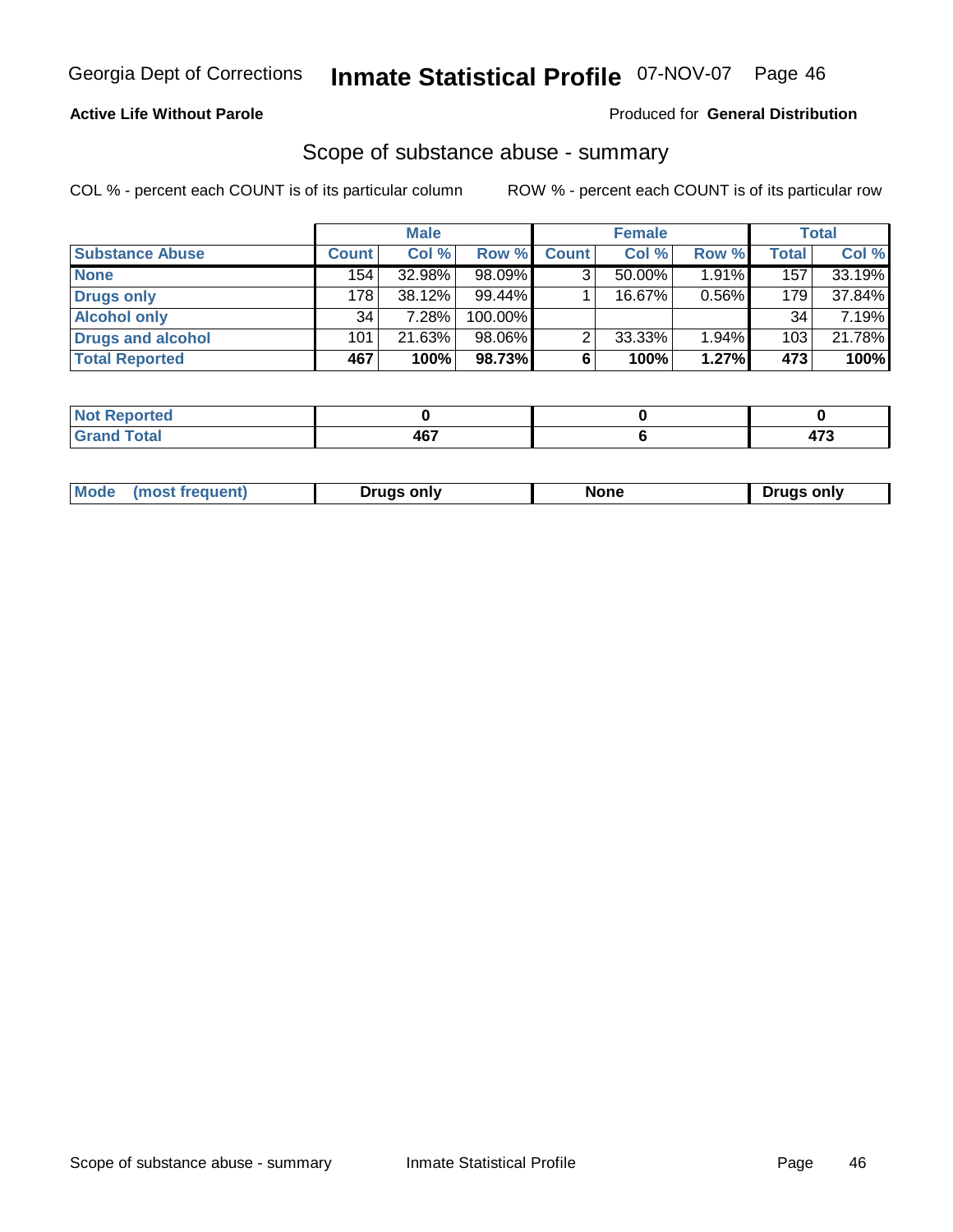### **Active Life Without Parole**

#### Produced for **General Distribution**

### Scope of substance abuse - detail

|                                         |              | <b>Male</b> |         |              | <b>Female</b> |          |              | <b>Total</b> |
|-----------------------------------------|--------------|-------------|---------|--------------|---------------|----------|--------------|--------------|
| <b>Substance Abuse</b>                  | <b>Count</b> | Col %       | Row %   | <b>Count</b> | Col %         | Row %    | <b>Total</b> | Col %        |
| No drug or alcohol problems             | 154          | 32.98%      | 98.09%  | 3            | 50.00%        | $1.91\%$ | 157          | 33.19%       |
| Drug addiction but no alcohol           | 3            | 0.64%       | 100.00% |              |               |          | 3            | 0.63%        |
| <b>Drug addiction and alcohol</b>       | 3            | 0.64%       | 100.00% |              |               |          | 3            | 0.63%        |
| abuse                                   |              |             |         |              |               |          |              |              |
| <b>Drug addiction and alcoholism</b>    | 2            | 0.43%       | 100.00% |              |               |          | 2            | 0.42%        |
| No drug problem but alcohol             | 28           | 6.00%       | 100.00% |              |               |          | 28           | 5.92%        |
| abuse                                   |              |             |         |              |               |          |              |              |
| No drug problem but                     | 6            | 1.28%       | 100.00% |              |               |          | 6            | 1.27%        |
| alcoholism                              |              |             |         |              |               |          |              |              |
| Drug experiment but no alcohol          | 108          | 23.13%      | 99.08%  |              | 16.67%        | 0.92%    | 109          | 23.04%       |
| <b>Drug experiment &amp; alcohol</b>    | 14           | 3.00%       | 100.00% |              |               |          | 14           | 2.96%        |
| abuse                                   |              |             |         |              |               |          |              |              |
| <b>Drug experiment &amp; alcoholism</b> | 8            | 1.71%       | 100.00% |              |               |          | 8            | 1.69%        |
| Drug abuse but no alcohol               | 67           | 14.35%      | 100.00% |              |               |          | 67           | 14.16%       |
| Drug abuse and alcohol abuse            | 61           | 13.06%      | 98.39%  |              | 16.67%        | 1.61%    | 62           | 13.11%       |
| <b>Drug abuse and alcoholism</b>        | 13           | 2.78%       | 92.86%  |              | 16.67%        | 7.14%    | 14           | 2.96%        |
| <b>Total Reported</b>                   | 467          | 100%        | 98.73%  | 6            | 100%          | 1.27%    | 473          | 100%         |

| <b>Reported</b><br>   |     |  |
|-----------------------|-----|--|
| <b>Total</b><br>----- | 467 |  |

| Mode (most frequent) | No drug or alcohol problems No drug or alcohol problems | No drug or       |
|----------------------|---------------------------------------------------------|------------------|
|                      |                                                         | alcohol problems |
|                      |                                                         |                  |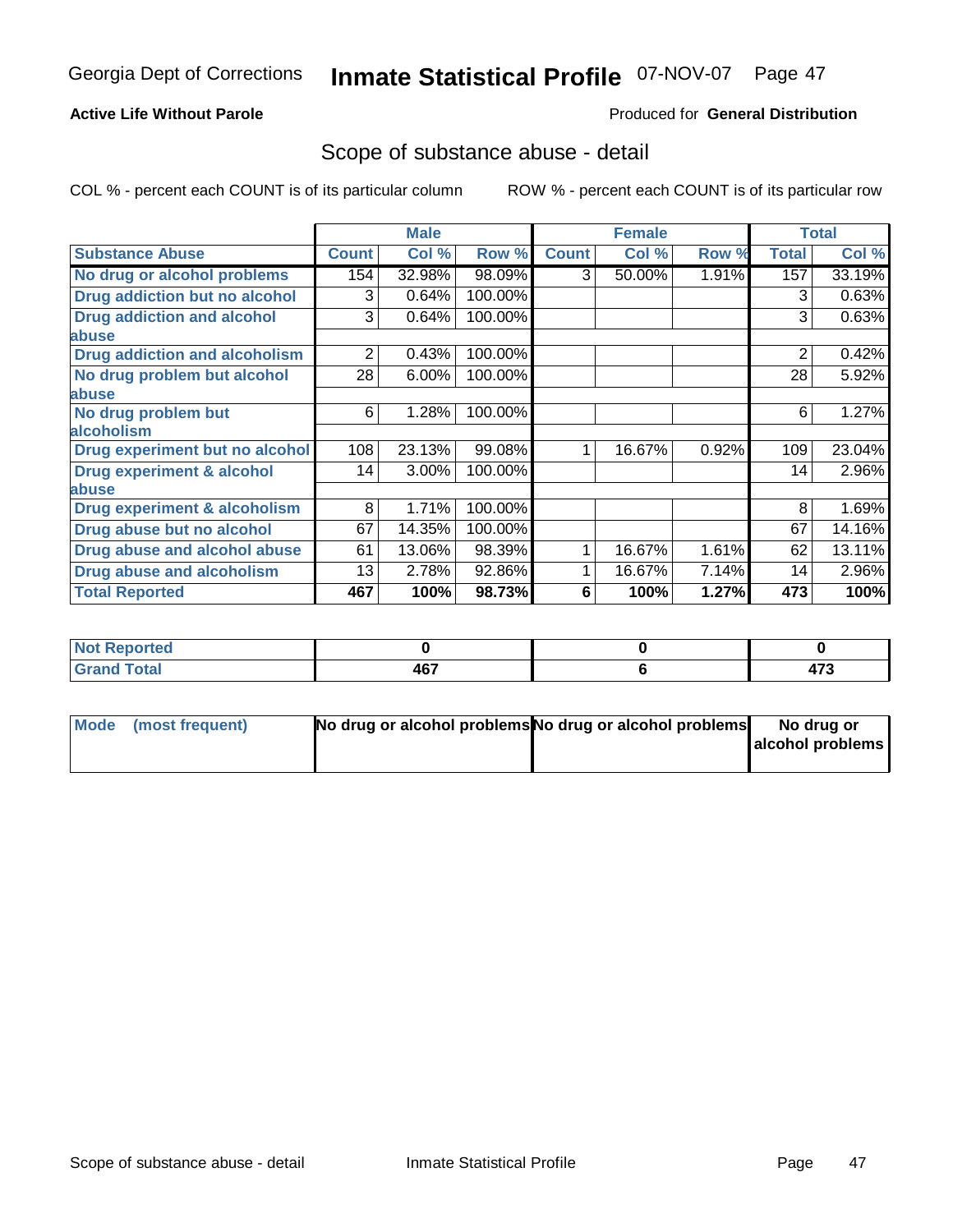#### **Active Life Without Parole**

#### Produced for **General Distribution**

### Current / last mental health treatment level

|                                    |              | <b>Male</b> |         |                | <b>Female</b> |       |              | <b>Total</b> |
|------------------------------------|--------------|-------------|---------|----------------|---------------|-------|--------------|--------------|
| <b>Mental Health Treatment Lev</b> | <b>Count</b> | Col %       | Row %   | <b>Count</b>   | Col %         | Row % | <b>Total</b> | Col %        |
| 1 No problem at current time       | 74           | 42.29%      | 98.67%  |                | 20.00%        | 1.33% | 75           | 41.67%       |
| 2 Receiving outpatient             | 73           | 41.71%      | 94.81%  | 4              | 80.00%        | 5.19% | 77           | 42.78%       |
| treatment                          |              |             |         |                |               |       |              |              |
| 3 Inpatient, moderate              | 24           | 13.71%      | 100.00% |                |               |       | 24           | 13.33%       |
| treatment                          |              |             |         |                |               |       |              |              |
| 4 Inpatient, intensive             | 4            | 2.29%       | 100.00% |                |               |       | 4            | 2.22%        |
| treatment                          |              |             |         |                |               |       |              |              |
| <b>Total Evaluated</b>             | 175          | 100%        | 97.22%  | $5\phantom{1}$ | 100%          | 2.78% | 180          | 100%         |

| Never had MH evaluation | 292 | 293 |
|-------------------------|-----|-----|
| Total                   | 467 | י-  |

| <b>Median (middle)</b>         | <b>Receiving outpatient</b><br>treatment | <b>Receiving outpatient</b><br>treatment | Receiving<br>outpatient<br>treatment |
|--------------------------------|------------------------------------------|------------------------------------------|--------------------------------------|
| <b>Mode</b><br>(most frequent) | No problem at current time               | <b>Receiving outpatient</b><br>treatment | Receiving<br>outpatient<br>treatment |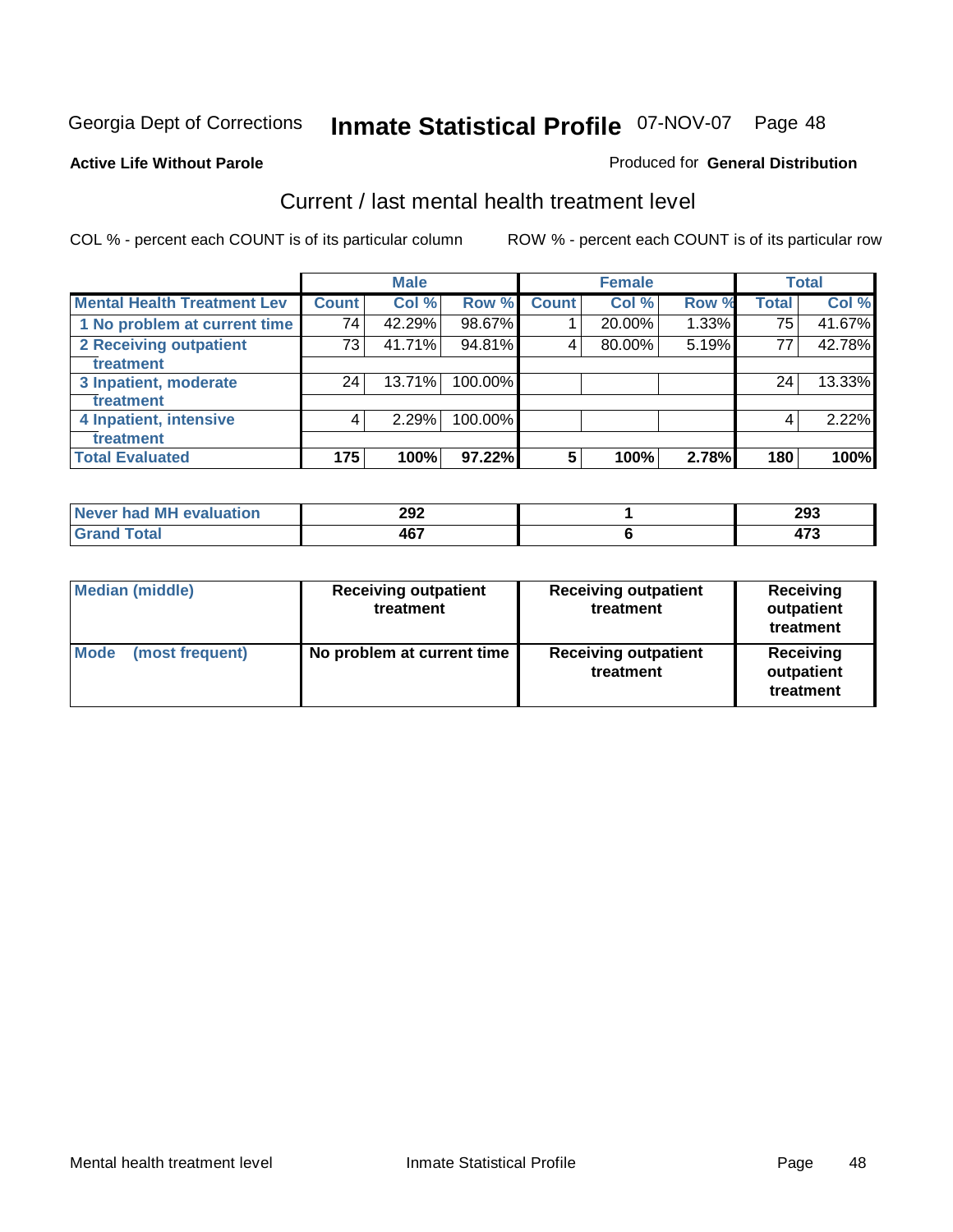### **Active Life Without Parole**

#### Produced for **General Distribution**

# PULHESDWIT medical scale - 'P' overall condition ('P'hysical)

|                             |              | <b>Male</b> |         |             | <b>Female</b> |       |              | <b>Total</b> |
|-----------------------------|--------------|-------------|---------|-------------|---------------|-------|--------------|--------------|
| 'P' Overall Condition       | <b>Count</b> | Col %       |         | Row % Count | Col %         | Row % | <b>Total</b> | Col %        |
| 1 No medical illness        | 317          | 68.03%      | 99.06%  | ົ           | 50.00%        | 0.94% | 320          | 67.80%       |
| 2 Well-controlled chronic   | 91           | 19.53%      | 96.81%  | 3           | 50.00%        | 3.19% | 94           | 19.92%       |
| <b>illness</b>              |              |             |         |             |               |       |              |              |
| 3 Poorly-controlled chronic | 57           | $12.23\%$   | 100.00% |             |               |       | 57           | 12.08%       |
| <b>illness</b>              |              |             |         |             |               |       |              |              |
| 4 Significant problems      |              | 0.21%       | 100.00% |             |               |       |              | 0.21%        |
| requiring special housing   |              |             |         |             |               |       |              |              |
| <b>Total Reported</b>       | 466          | 100%        | 98.73%  | 6           | 100%          | 1.27% | 472          | 100.0%       |

| rtea<br>sevo<br>        |            |                   |
|-------------------------|------------|-------------------|
| $\mathsf{Total}$<br>--- | AC7<br>TV. | 170<br>,,<br>71 J |

| Mode (most frequent) | 1 No medical illness | 2 Well-controlled chronic | 1 No medical |
|----------------------|----------------------|---------------------------|--------------|
|                      |                      | illness                   | illness      |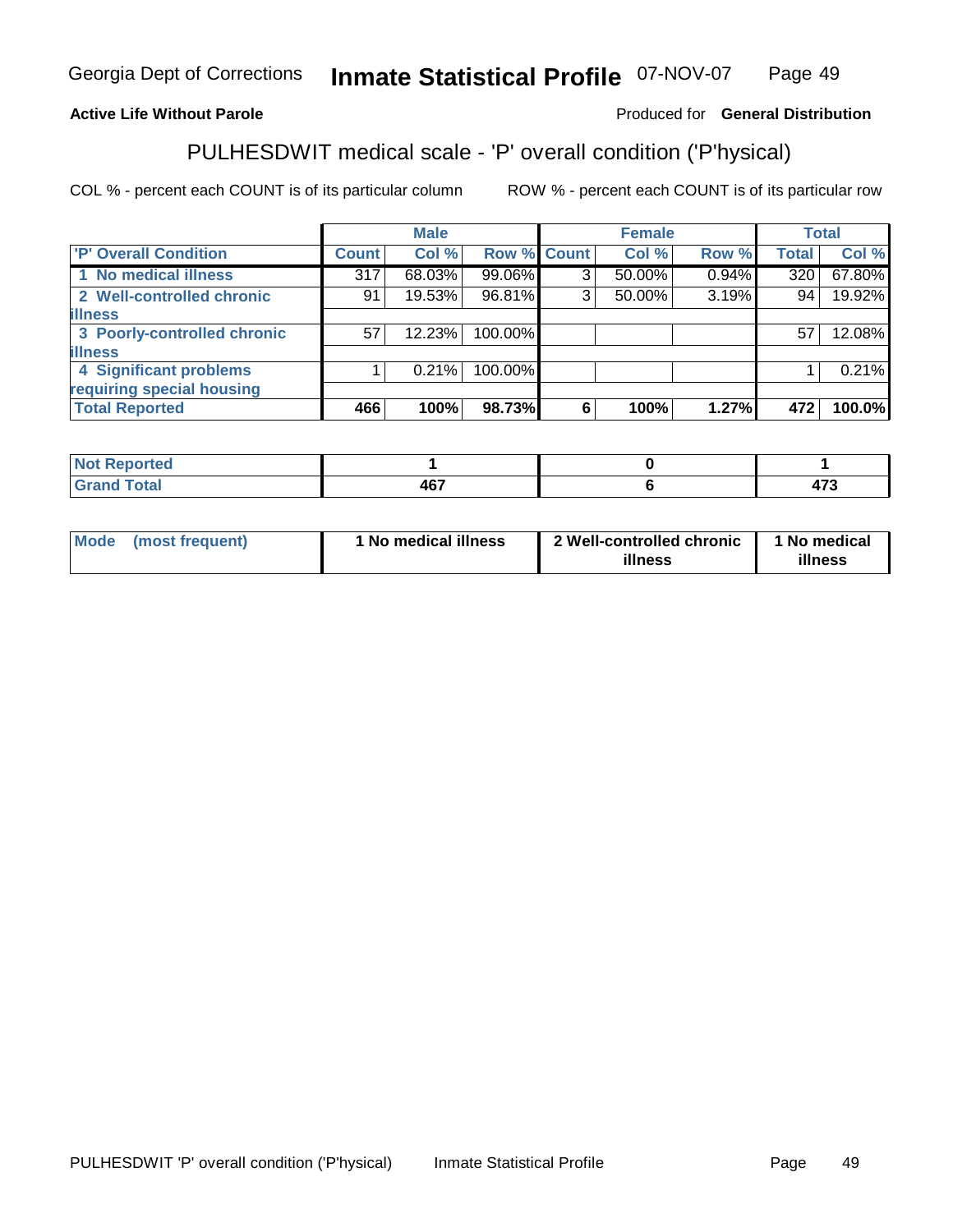#### **Active Life Without Parole**

Produced for **General Distribution**

### PULHESDWIT medical scale - 'U' upper body

|                              |              | <b>Male</b> |         |              | <b>Female</b> |       |              | <b>Total</b> |
|------------------------------|--------------|-------------|---------|--------------|---------------|-------|--------------|--------------|
| <b>U' Upper Body</b>         | <b>Count</b> | Col %       | Row %   | <b>Count</b> | Col %         | Row % | <b>Total</b> | Col %        |
| 1 Upper bones, joints,       | 447          | 95.92%      | 98.68%  | 6            | 100.00%       | 1.32% | 453          | 95.97%       |
| muscles all OK               |              |             |         |              |               |       |              |              |
| 2 One or both arms minimally | 13           | 2.79%       | 100.00% |              |               |       | 13           | 2.75%        |
| limited                      |              |             |         |              |               |       |              |              |
| 3 One or both arms           | 6            | 1.29%       | 100.00% |              |               |       | 6            | 1.27%        |
| moderately limited           |              |             |         |              |               |       |              |              |
| <b>Total Reported</b>        | 466          | 100%        | 98.73%  | 6            | 100%          | 1.27% | 472          | 100%         |

| <b>Not Reported</b>               |           |                       |
|-----------------------------------|-----------|-----------------------|
| <b>Total</b><br>$C$ rar<br>$\sim$ | ""<br>וטד | $\rightarrow$<br>41 J |

| l Mode I | (most frequent) | 1 Upper bones, joints,<br>muscles all OK | 1 Upper bones, joints,<br>muscles all OK | 1 Upper bones,<br>joints, muscles all<br>ΟK |
|----------|-----------------|------------------------------------------|------------------------------------------|---------------------------------------------|
|----------|-----------------|------------------------------------------|------------------------------------------|---------------------------------------------|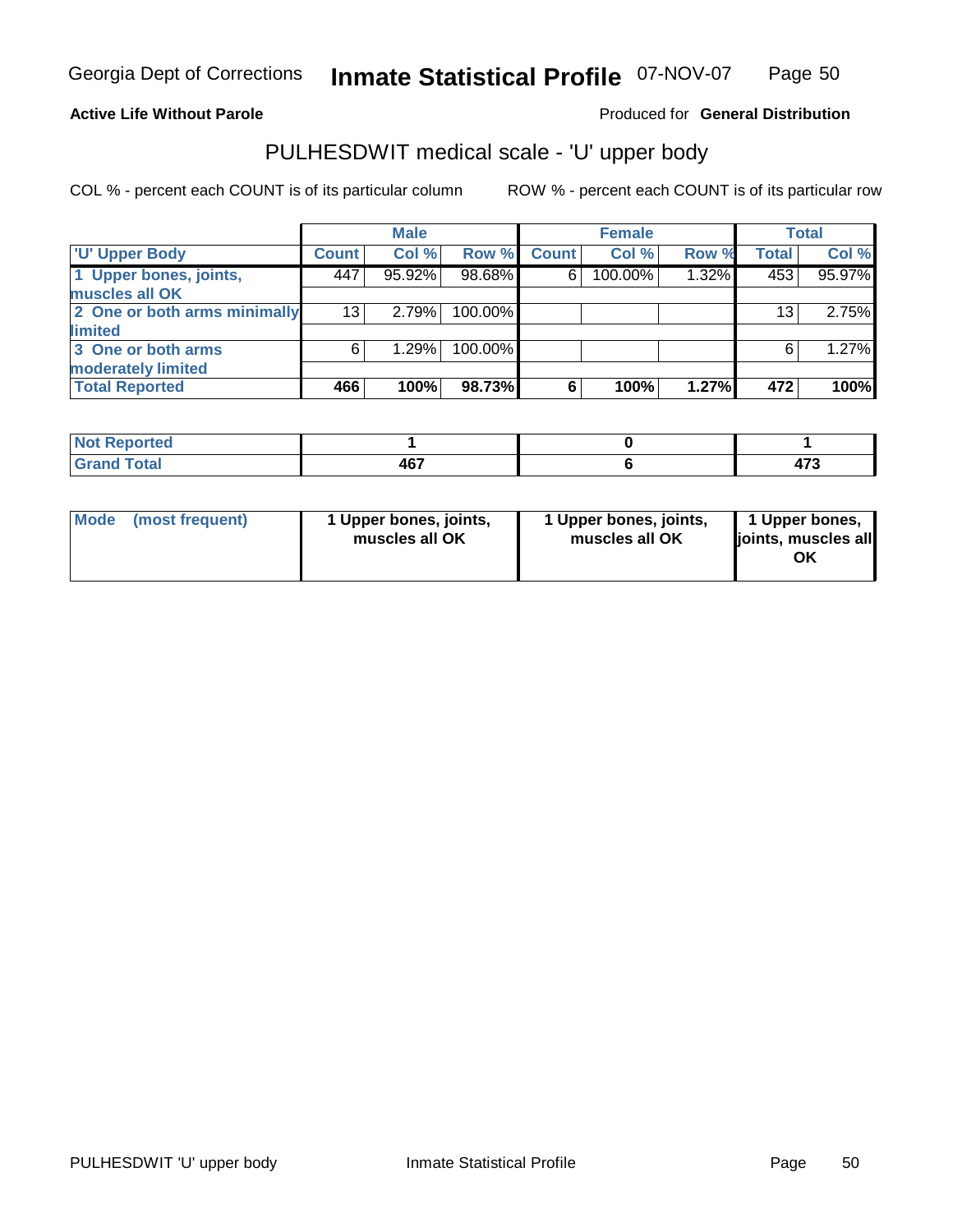#### **Active Life Without Parole**

#### Produced for **General Distribution**

### PULHESDWIT medical scale - 'L' lower body

|                              |                    | <b>Male</b> |         |              | <b>Female</b> |       |              | <b>Total</b> |
|------------------------------|--------------------|-------------|---------|--------------|---------------|-------|--------------|--------------|
| 'L' Lower Body               | Count <sup>'</sup> | Col %       | Row %   | <b>Count</b> | Col %         | Row % | <b>Total</b> | Col %        |
| 1 Lower bones, joints,       | 422                | 90.56%      | 98.83%  | 5            | 83.33%        | 1.17% | 427          | 90.47%       |
| muscles all OK               |                    |             |         |              |               |       |              |              |
| 2 One or both legs minimally | 35                 | 7.51%       | 97.22%  |              | 16.67%        | 2.78% | 36           | 7.63%        |
| limited                      |                    |             |         |              |               |       |              |              |
| 3 One or both legs           | 8                  | 1.72%       | 100.00% |              |               |       | 8            | 1.69%        |
| moderately limited           |                    |             |         |              |               |       |              |              |
| 4 One leg disabled,          |                    | 0.21%       | 100.00% |              |               |       |              | 0.21%        |
| paralyzed, or amputated      |                    |             |         |              |               |       |              |              |
| <b>Total Reported</b>        | 466                | 100%        | 98.73%  | 6            | 100%          | 1.27% | 472          | 100%         |

| $N = 1$<br><b>Prorted</b><br>N<br>$\sim$   |             |                       |
|--------------------------------------------|-------------|-----------------------|
| <b>Total</b><br>C <sub>rou</sub><br>______ | 1C7<br>40 I | $\rightarrow$<br>91 J |

| l Mode | (most frequent) | 1 Lower bones, joints,<br>muscles all OK | 1 Lower bones, joints,<br>muscles all OK | 1 Lower bones,<br>joints, muscles all<br>ΟK |
|--------|-----------------|------------------------------------------|------------------------------------------|---------------------------------------------|
|--------|-----------------|------------------------------------------|------------------------------------------|---------------------------------------------|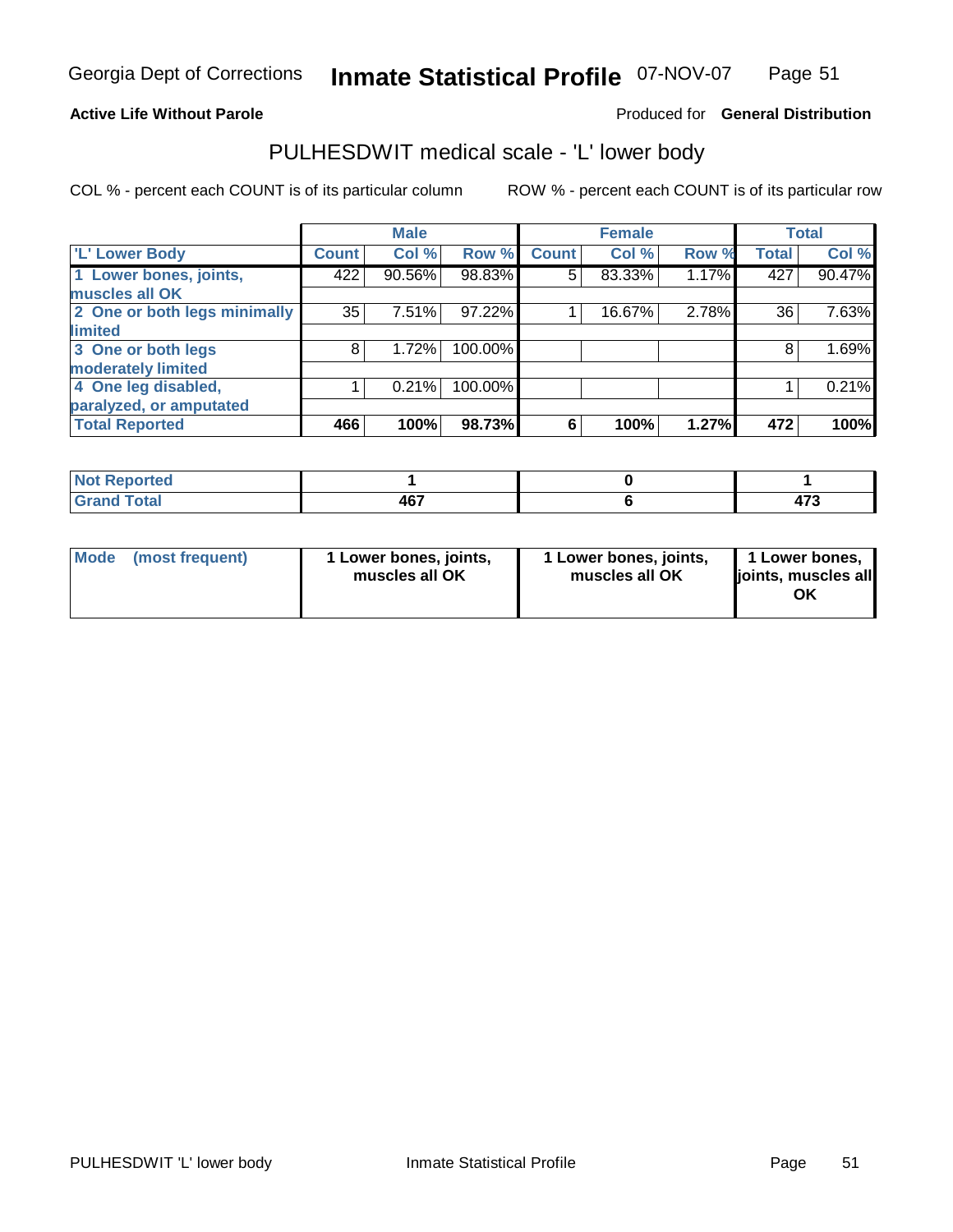#### **Active Life Without Parole**

Produced for **General Distribution**

### PULHESDWIT medical scale - 'H' hearing

|                                | <b>Male</b>  |           |             |   | <b>Female</b> | <b>Total</b> |              |        |
|--------------------------------|--------------|-----------|-------------|---|---------------|--------------|--------------|--------|
| <b>H' Hearing</b>              | <b>Count</b> | Col%      | Row % Count |   | Col%          | Row %        | <b>Total</b> | Col %  |
| 1 Normal hearing both ears     | 465          | $99.79\%$ | 98.73%      | 6 | $100.00\%$    | $1.27\%$     | 471          | 99.79% |
| 2 Some loss in one ear with    |              | $0.21\%$  | 100.00%     |   |               |              |              | 0.21%  |
| other OK, or mild loss in both |              |           |             |   |               |              |              |        |
| <b>Total Reported</b>          | 466          | 100%      | 98.73%      | 6 | 100%          | $1.27\%$     | 472          | 100%   |

| and and and the second con-<br>N<br>nneo. |               |     |
|-------------------------------------------|---------------|-----|
| í otal                                    | "~~           | --- |
| $\sim$ $\sim$ $\sim$ $\sim$ $\sim$        | $\sim$ $\sim$ |     |

| Mode (most frequent) | 1 Normal hearing both ears 1 Normal hearing both ears 1 Normal hearing | both ears |
|----------------------|------------------------------------------------------------------------|-----------|
|                      |                                                                        |           |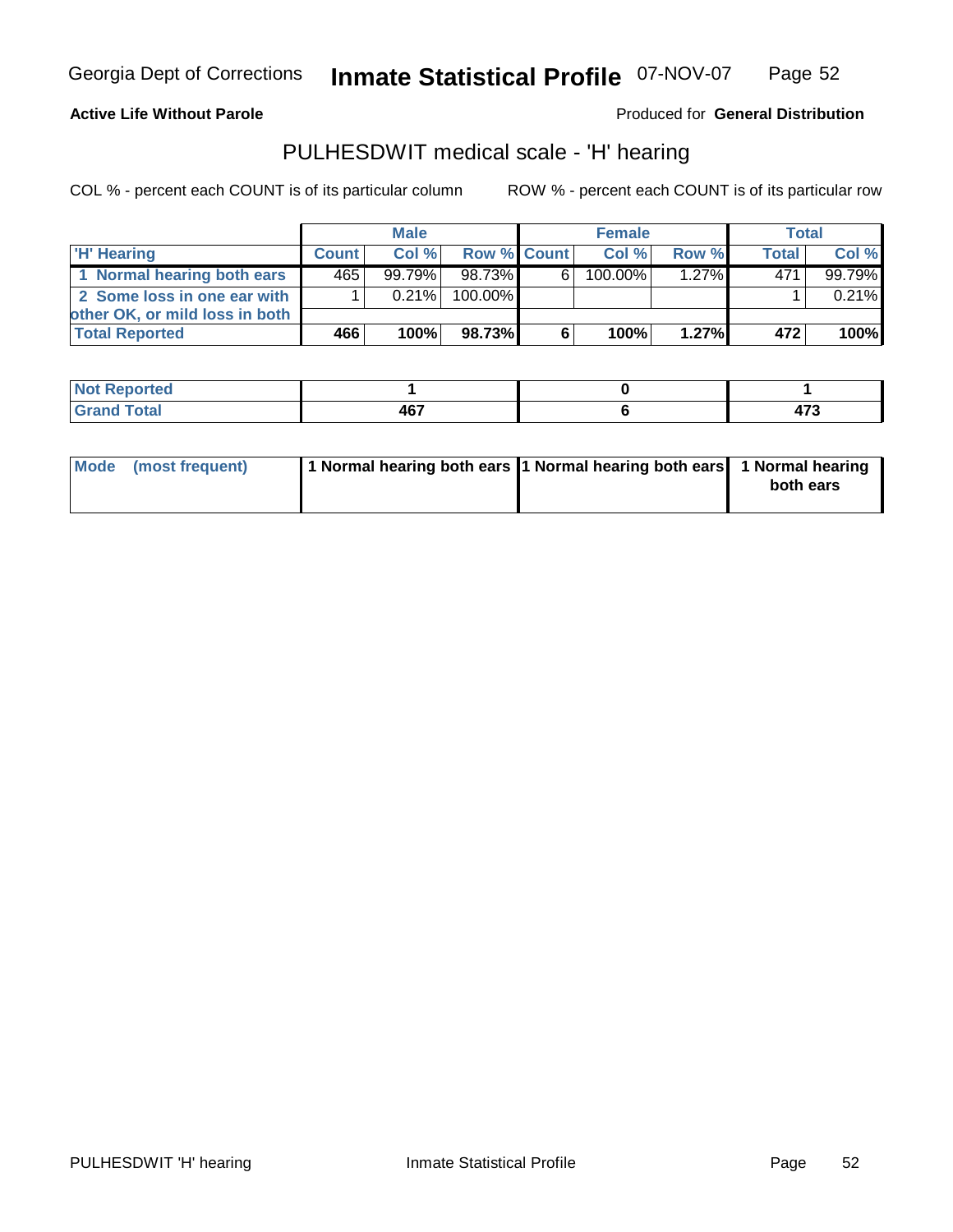#### **Active Life Without Parole**

#### Produced for **General Distribution**

### PULHESDWIT medical scale - 'E' vision

|                                 |              | <b>Male</b> |             |   | <b>Female</b> |       |              | <b>Total</b> |
|---------------------------------|--------------|-------------|-------------|---|---------------|-------|--------------|--------------|
| <b>E' Vision</b>                | <b>Count</b> | Col %       | Row % Count |   | Col%          | Row % | <b>Total</b> | Col %        |
| 1 Correctable to 20/40 in both  | 390          | 83.69%      | 98.98%      | 4 | 66.67%        | 1.02% | 394          | 83.47%       |
| eyes                            |              |             |             |   |               |       |              |              |
| 2 Correctable to 20/70 in one   | 68           | 14.59%      | 97.14%      | 2 | 33.33%        | 2.86% | 70           | 14.83%       |
| eye, may be blind in other      |              |             |             |   |               |       |              |              |
| 3 Correctable to 20/200 in one  | 6            | 1.29%       | 100.00%     |   |               |       | 6            | 1.27%        |
| eye, may be blind in other      |              |             |             |   |               |       |              |              |
| 4 One eye not correctable to    |              | 0.21%       | 100.00%     |   |               |       |              | 0.21%        |
| 20/200, other may be blind      |              |             |             |   |               |       |              |              |
| 5 Blind in both eyes, requiring |              | 0.21%       | 100.00%     |   |               |       |              | 0.21%        |
| special housing                 |              |             |             |   |               |       |              |              |
| <b>Total Reported</b>           | 466          | 100%        | 98.73%      | 6 | 100%          | 1.27% | 472          | 100%         |

| <b>Not Reported</b> |     |                       |
|---------------------|-----|-----------------------|
| <b>Grand Total</b>  | 467 | $\rightarrow$<br>41 J |

| Mode (most frequent) | 1 Correctable to 20/40 in<br>both eyes | 1 Correctable to 20/40 in   1 Correctable to<br>both eves | 20/40 in both eyes |
|----------------------|----------------------------------------|-----------------------------------------------------------|--------------------|
|----------------------|----------------------------------------|-----------------------------------------------------------|--------------------|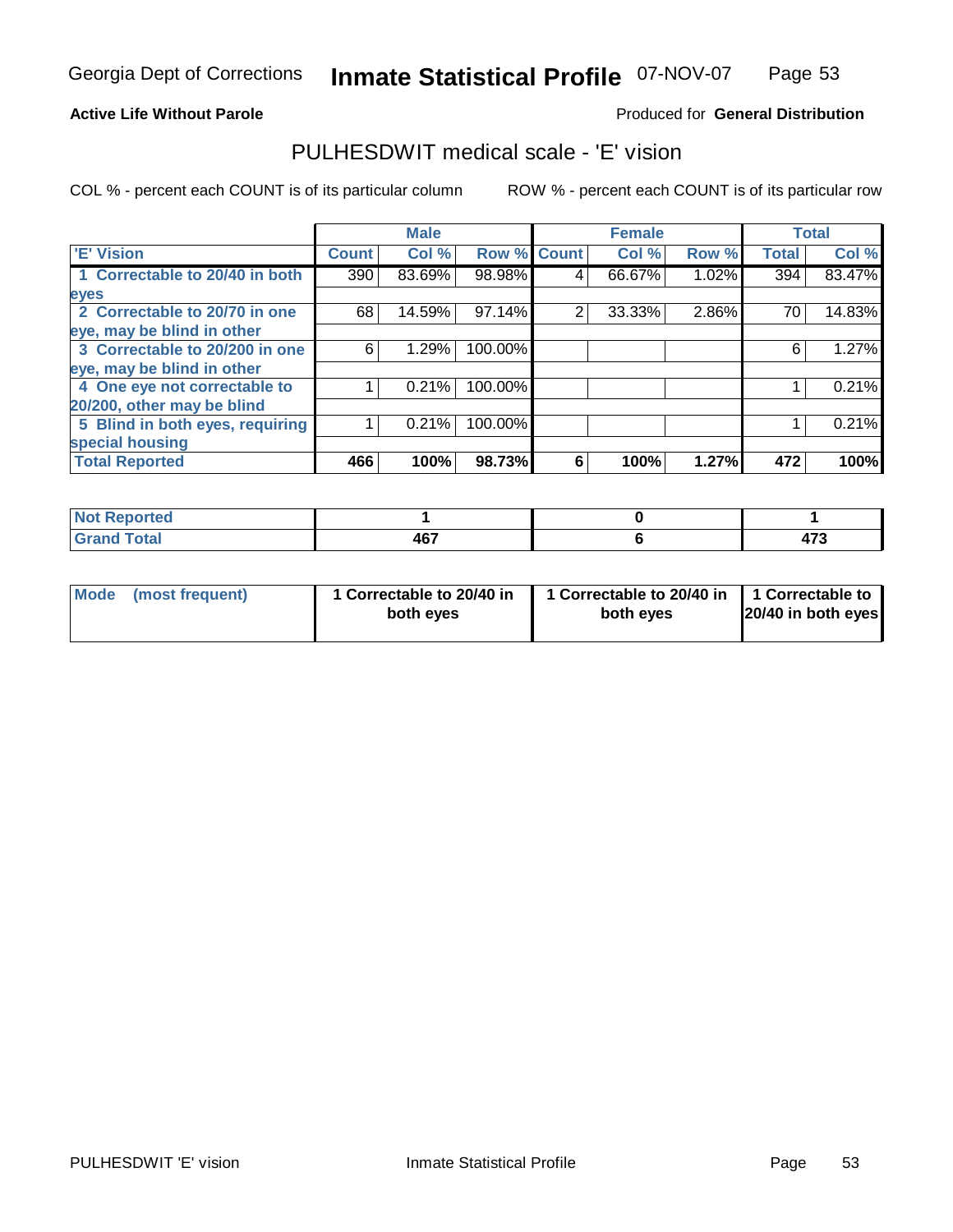#### **Active Life Without Parole**

#### Produced for **General Distribution**

### PULHESDWIT medical scale - 'S' pSychiatric

|                                |              | <b>Male</b> |             |   | <b>Female</b> |       |              | <b>Total</b> |
|--------------------------------|--------------|-------------|-------------|---|---------------|-------|--------------|--------------|
| 'S' pSychiatric                | <b>Count</b> | Col %       | Row % Count |   | Col %         | Row % | <b>Total</b> | Col %        |
| 1 No impairment or disorders   | 362          | 79.56%      | 99.45%      | ⌒ | 33.33%        | 0.55% | 364          | 78.96%       |
| 2 Stable, or in remission, or  | 77           | 16.92%      | 95.06%      | 4 | 66.67%        | 4.94% | 81           | 17.57%       |
| mild impairment or retardation |              |             |             |   |               |       |              |              |
| 3 Requires moderate inpatient  | 13           | $2.86\%$    | 100.00%     |   |               |       | 13           | 2.82%        |
| treatment                      |              |             |             |   |               |       |              |              |
| 4 Requires intensive inpatient | 3            | 0.66%       | 100.00%     |   |               |       | 3            | 0.65%        |
| treatment                      |              |             |             |   |               |       |              |              |
| <b>Total Reported</b>          | 455          | 100%        | 98.70%      | 6 | 100%          | 1.30% | 461          | 100%         |

| rted                     | . . | --            |
|--------------------------|-----|---------------|
| N                        |     |               |
| fotal                    | 107 | $\rightarrow$ |
| $\sim$ . $\sim$ . $\sim$ | 407 | . ז           |

| Mode (most frequent) | 1 No impairment or<br>disorders | 2 Stable, or in remission, 1 No impairment or<br>or mild impairment or | disorders |
|----------------------|---------------------------------|------------------------------------------------------------------------|-----------|
|                      |                                 | retardation                                                            |           |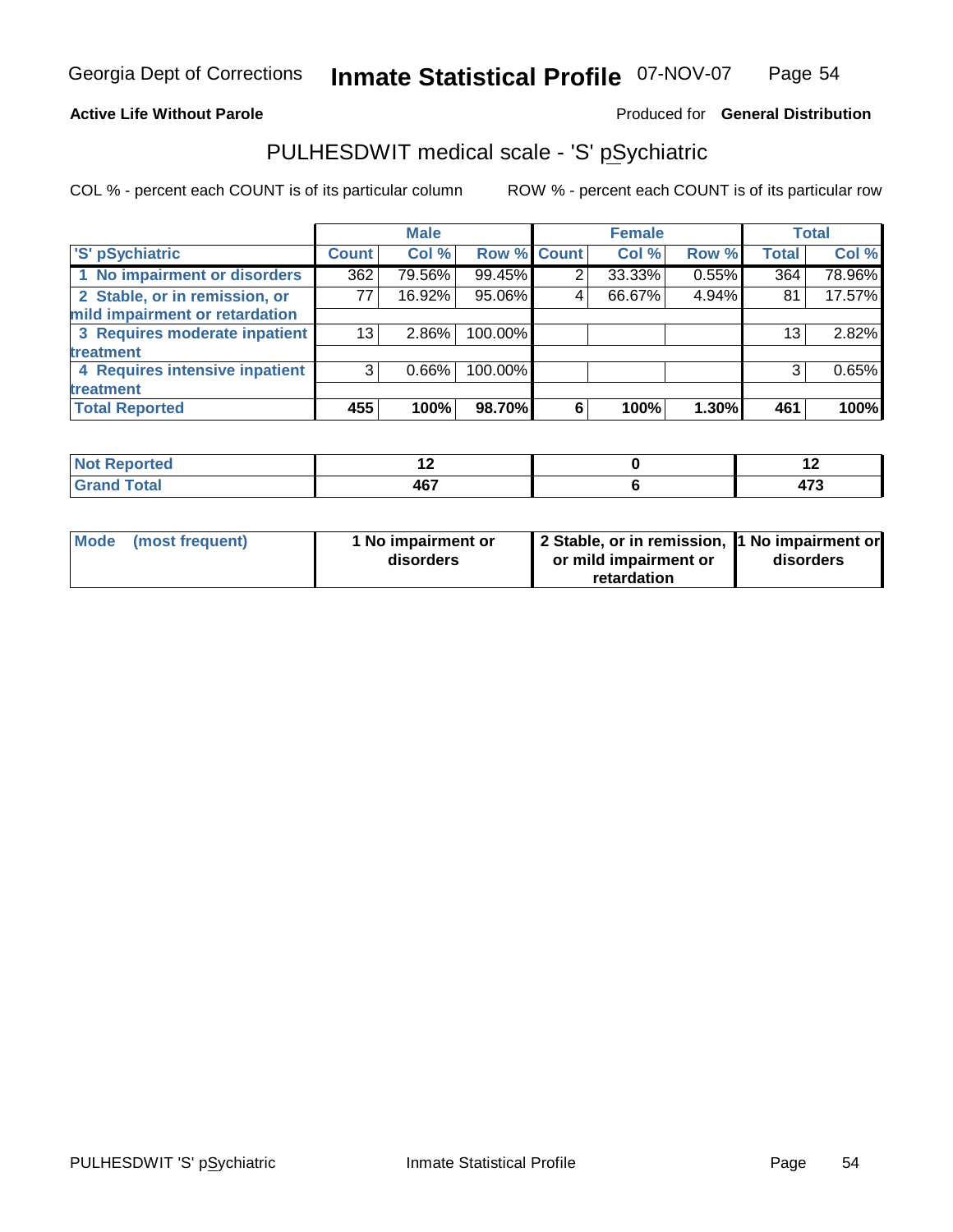#### **Active Life Without Parole**

### Produced for **General Distribution**

### PULHESDWIT medical scale - 'D' dental

|                                 | <b>Male</b>  |        | <b>Female</b> |   |        | Total    |              |        |
|---------------------------------|--------------|--------|---------------|---|--------|----------|--------------|--------|
| <b>D'</b> Dental                | <b>Count</b> | Col %  | Row % Count   |   | Col %  | Row %    | <b>Total</b> | Col %  |
| 1 Minimal routine dental health | 211          | 46.68% | 98.14%        |   | 66.67% | $1.86\%$ | 215          | 46.94% |
| <b>needs</b>                    |              |        |               |   |        |          |              |        |
| 2 Moderate cavities and/or      | 205          | 45.35% | 99.03%        |   | 33.33% | $0.97\%$ | 207          | 45.20% |
| gum disease                     |              |        |               |   |        |          |              |        |
| 3 Extensive gum disease         | 36           | 7.96%  | 100.00%       |   |        |          | 36           | 7.86%  |
| and/or widespread decay         |              |        |               |   |        |          |              |        |
| <b>Total Reported</b>           | 452          | 100%   | 98.69%        | 6 | 100%   | 1.31%    | 458          | 100%   |

| N                          | - -<br>. .<br>$\overline{\phantom{a}}$ |                        |
|----------------------------|----------------------------------------|------------------------|
| $\mathcal{L} = 4 \times 7$ | 1 C 7<br>4υ<br>$\cdot$ .               | $\rightarrow$<br>- 1 J |

| <b>Mode</b><br>(most frequent) | 1 Minimal routine dental<br>health needs | health needs | Minimal routine dental 1 Minimal routine<br>dental health<br>needs |
|--------------------------------|------------------------------------------|--------------|--------------------------------------------------------------------|
|--------------------------------|------------------------------------------|--------------|--------------------------------------------------------------------|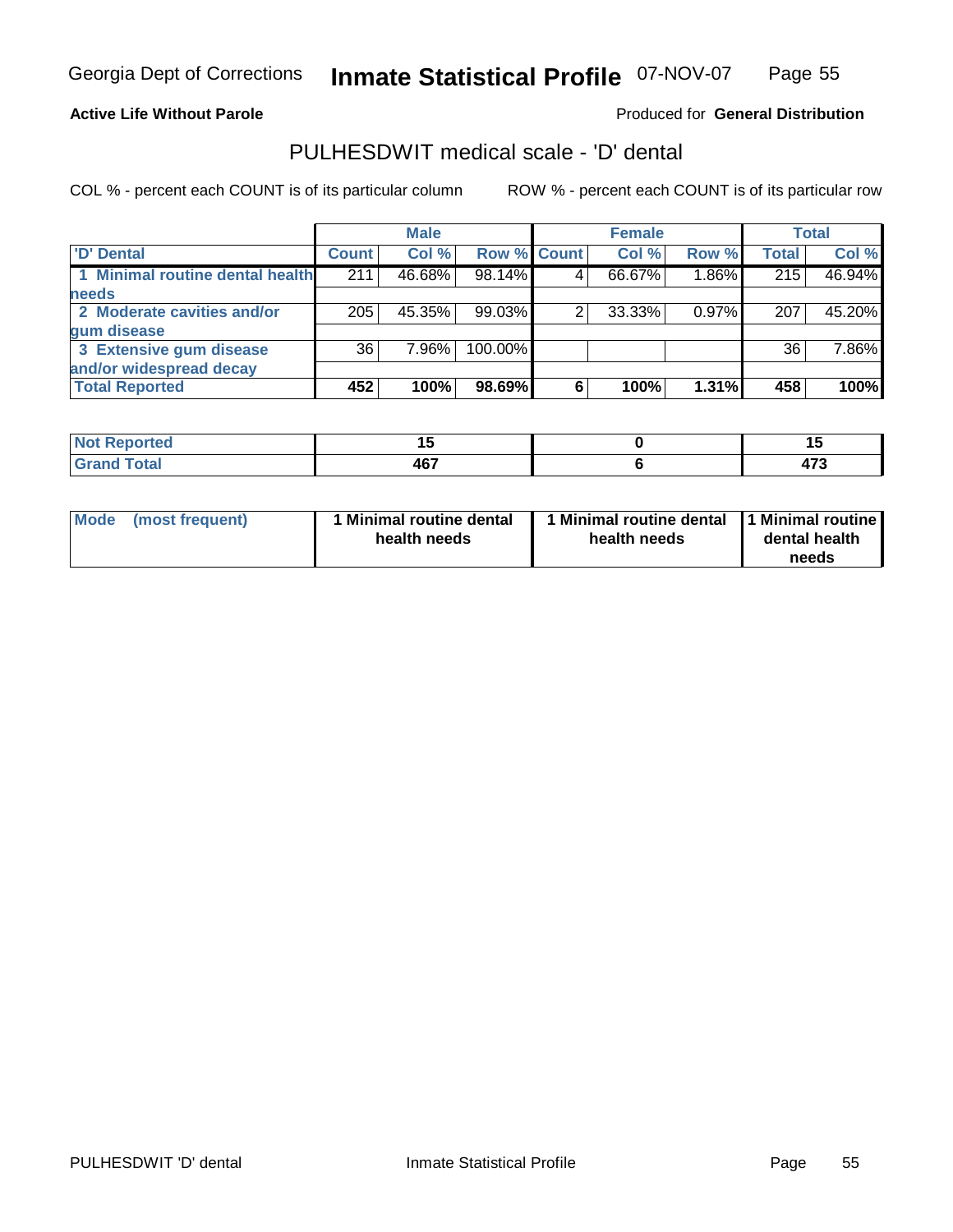#### **Active Life Without Parole**

#### Produced for **General Distribution**

### PULHESDWIT medical scale - 'W' work ability

|                                 |              | <b>Male</b> |             |   | <b>Female</b> |       |              | Total  |
|---------------------------------|--------------|-------------|-------------|---|---------------|-------|--------------|--------|
| <b>W'</b> work ability          | <b>Count</b> | Col %       | Row % Count |   | Col %         | Row % | <b>Total</b> | Col %  |
| 1 Unrestricted work or activity | 369          | 79.18%      | 98.66%      | 5 | 83.33%        | 1.34% | 374          | 79.24% |
| 2 Minor restrictions on type of | 74           | 15.88%      | 98.67%      |   | 16.67%        | 1.33% | 75           | 15.89% |
| <b>work</b>                     |              |             |             |   |               |       |              |        |
| 3 Moderate restrictions on      | 15           | $3.22\%$    | 100.00%     |   |               |       | 15           | 3.18%  |
| type of work                    |              |             |             |   |               |       |              |        |
| 4 Major restrictions on type of | 8            | 1.72%       | 100.00%     |   |               |       | 8            | 1.69%  |
| <b>work</b>                     |              |             |             |   |               |       |              |        |
| <b>Total Reported</b>           | 466          | 100%        | 98.73%      | 6 | 100%          | 1.27% | 472          | 100%   |

| Reported                           |             |                                    |
|------------------------------------|-------------|------------------------------------|
| I Total<br>Grand<br><b>U</b> lullu | 1C7<br>40 I | $\rightarrow$<br>ر .<br><u>тı.</u> |

| <b>Mode</b><br>1 Unrestricted work or<br>1 Unrestricted work or<br>(most frequent)<br>activity<br>activity | 1 Unrestricted<br>work or activity |
|------------------------------------------------------------------------------------------------------------|------------------------------------|
|------------------------------------------------------------------------------------------------------------|------------------------------------|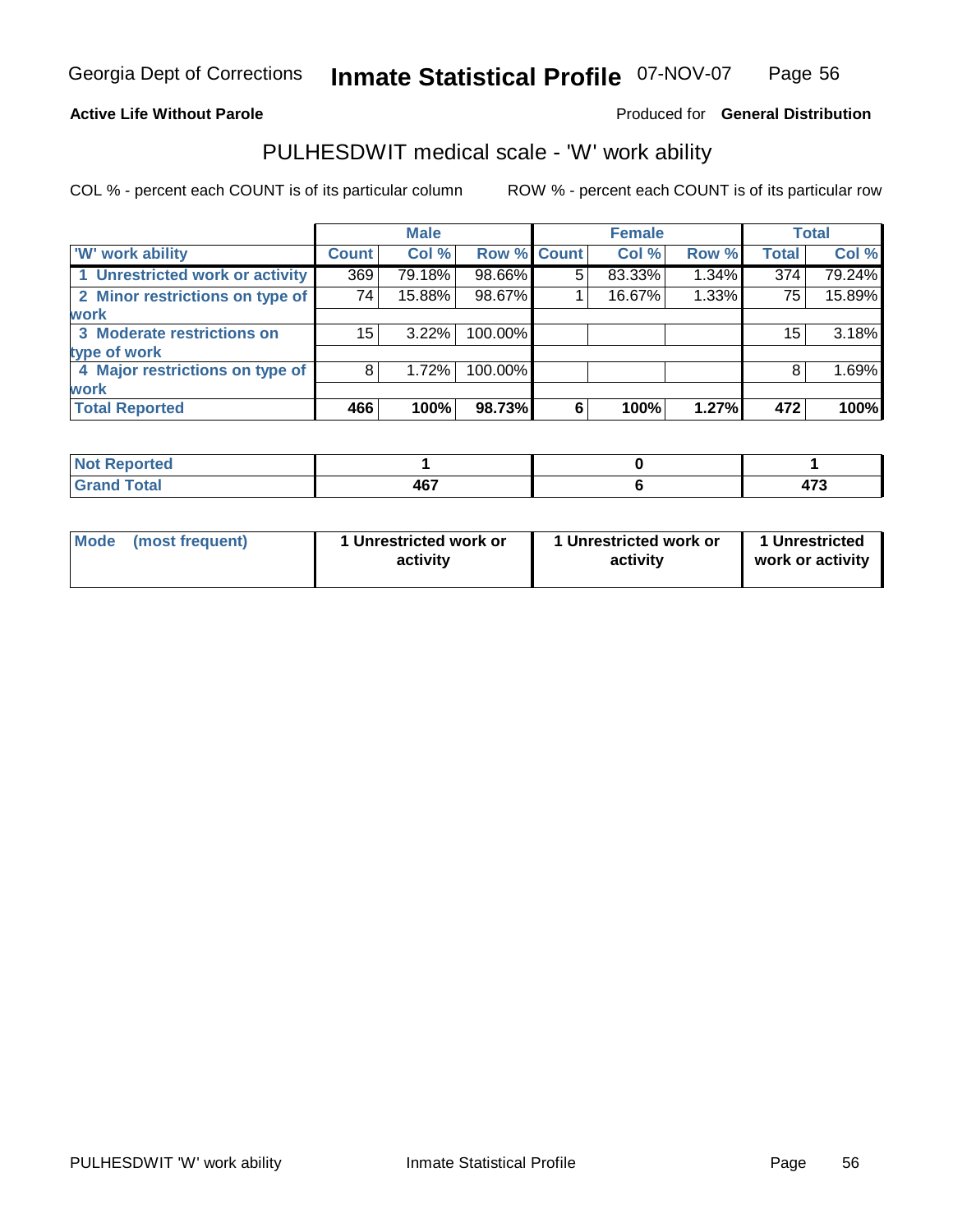#### **Active Life Without Parole**

### Produced for **General Distribution**

### PULHESDWIT medical scale - 'I' impairment

|                           |              | <b>Male</b> |             |   | <b>Female</b> |       |              | <b>Total</b> |
|---------------------------|--------------|-------------|-------------|---|---------------|-------|--------------|--------------|
| <b>T' Impairment</b>      | <b>Count</b> | Col %       | Row % Count |   | Col %         | Row % | <b>Total</b> | Col %        |
| 1 No impairments or       | 462          | 99.14%      | 98.72%      | 6 | 100.00%       | 1.28% | 468          | 99.15%       |
| disabilities              |              |             |             |   |               |       |              |              |
| 2 Wheelchair-bound but    |              | 0.43%       | 100.00%     |   |               |       |              | 0.42%        |
| otherwise OK              |              |             |             |   |               |       |              |              |
| 4 Needs moderate Assisted |              | 0.21%       | 100.00%     |   |               |       |              | 0.21%        |
| <b>Living (level II)</b>  |              |             |             |   |               |       |              |              |
| 5 Needs maximal Assisted  |              | 0.21%       | 100.00%     |   |               |       |              | 0.21%        |
| <b>Living (level III)</b> |              |             |             |   |               |       |              |              |
| <b>Total Reported</b>     | 466          | 100%        | 98.73%      | 6 | 100%          | 1.27% | 472          | 100%         |

| <b>Not Reported</b> |            |     |
|---------------------|------------|-----|
| <b>otal</b>         | <b>AG7</b> | $-$ |
| 7.4114              | TV.        |     |

| Mode (most frequent) | l No impairments or | 1 No impairments or | I 1 No impairments |
|----------------------|---------------------|---------------------|--------------------|
|                      | disabilities        | disabilities        | or disabilities    |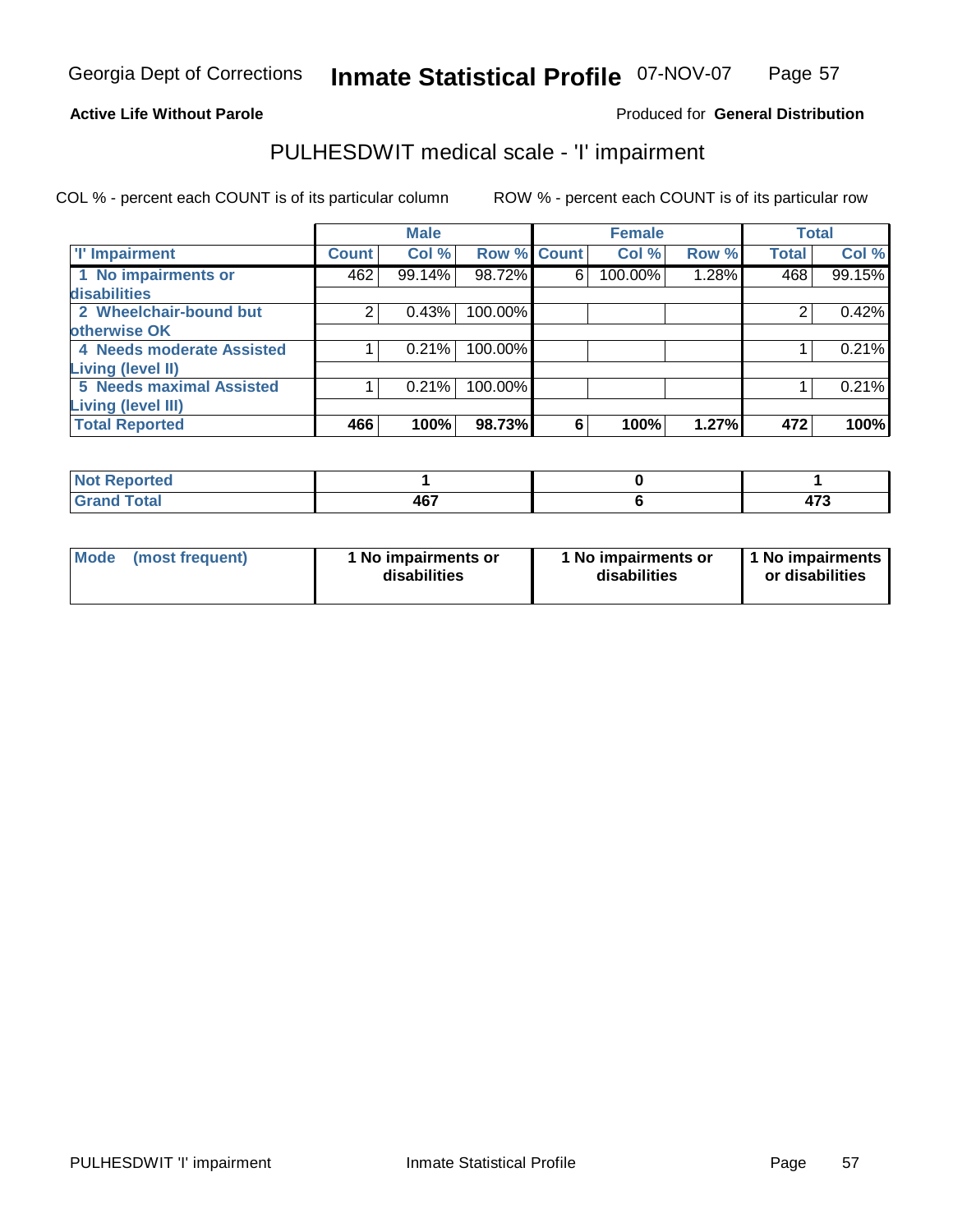#### **Inmate Statistical Profile 07-NOV-07 Page** Page 58

#### **Active Life Without Parole Produced fo Seneral Distribution**

### PULHESDWIT medical scale - 'T' transportability

|                              |              | <b>Male</b> |             |   | <b>Female</b> |       |              | <b>Total</b> |
|------------------------------|--------------|-------------|-------------|---|---------------|-------|--------------|--------------|
| <b>T' Transportability</b>   | <b>Count</b> | Col %       | Row % Count |   | Col %         | Row % | <b>Total</b> | Col %        |
| 1 Can be transported in any  | 464          | 99.57%      | 98.72%      | 6 | 100.00%       | 1.28% | 470          | 99.58%       |
| ordinary approved vehicle    |              |             |             |   |               |       |              |              |
| 2 Wheelchair-bound, not      |              | 0.21%       | 100.00%     |   |               |       |              | 0.21%        |
| needing special vehicle      |              |             |             |   |               |       |              |              |
| 3 Wheelchair-bound, requires |              | 0.21%       | 100.00%     |   |               |       |              | 0.21%        |
| special vehicle              |              |             |             |   |               |       |              |              |
| <b>Total Reported</b>        | 466          | 100%        | 98.73%      | 6 | 100%          | 1.27% | 472          | 100%         |

| Not Re<br>Reported |     |          |
|--------------------|-----|----------|
| <b>Grand Total</b> | 467 | .<br>. . |

| Mode (most frequent) | 1 Can be transported in any 1 Can be transported in any<br>ordinary approved vehicle   ordinary approved vehicle   transported in any |  | 1 Can be<br>ordinary approved<br>vehicle |
|----------------------|---------------------------------------------------------------------------------------------------------------------------------------|--|------------------------------------------|
|----------------------|---------------------------------------------------------------------------------------------------------------------------------------|--|------------------------------------------|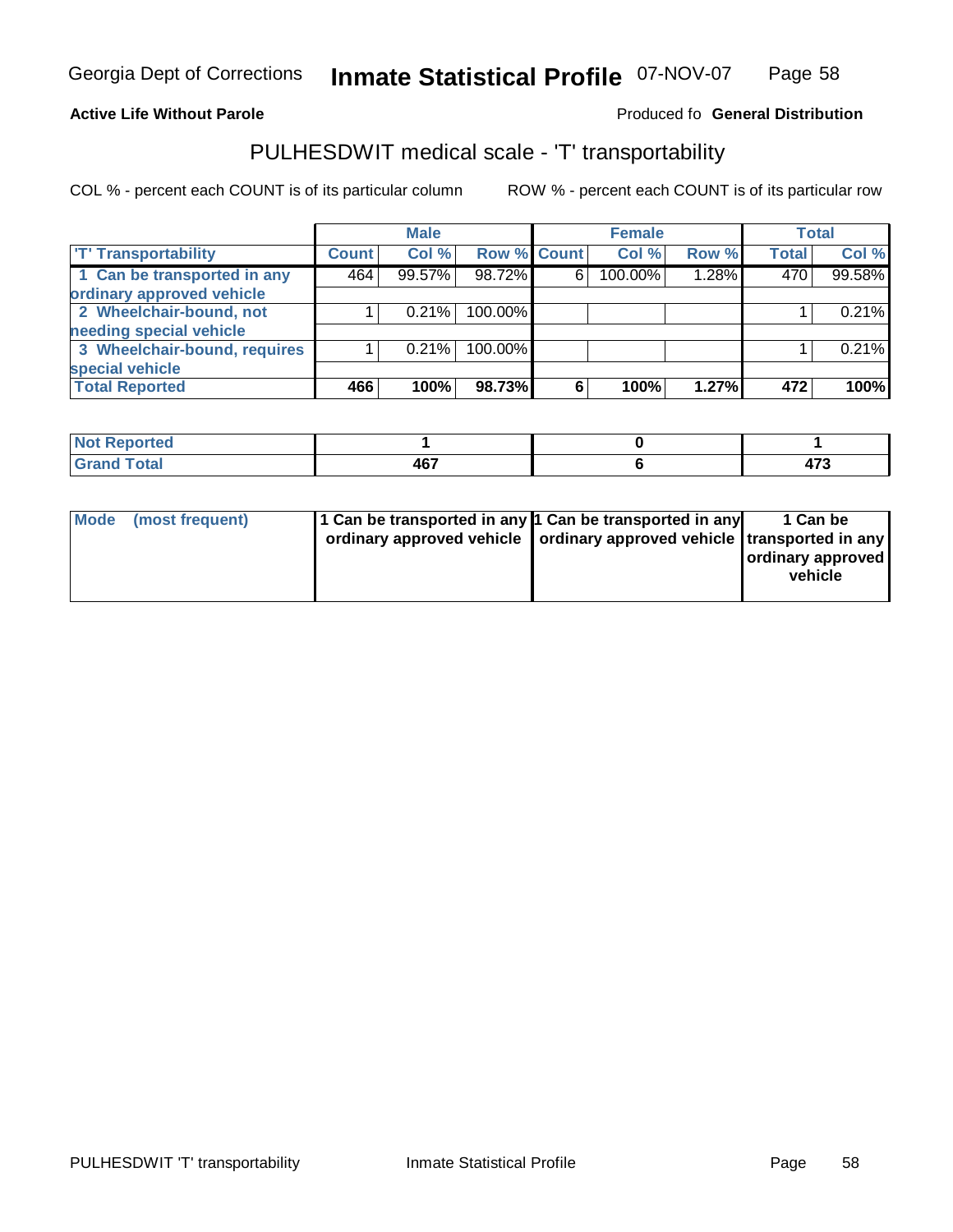### **Active Life Without Parole**

#### Produced for **General Distribution**

### Criminality in family, self-reported

|                              | <b>Male</b>  |           | <b>Female</b> |                |        | Total |              |        |
|------------------------------|--------------|-----------|---------------|----------------|--------|-------|--------------|--------|
| <b>Criminality In Family</b> | <b>Count</b> | Col %     |               | Row % Count    | Col %  | Row % | <b>Total</b> | Col %  |
| Yes, criminality in family   | 141          | $30.39\%$ | $97.92\%$     | 3 <sub>1</sub> | 50.00% | 2.08% | 144          | 30.64% |
| No criminality in family     | 323          | 69.61%    | 99.08%        | 3 <sub>1</sub> | 50.00% | 0.92% | 326          | 69.36% |
| <b>Total Reported</b>        | 464'         | 100%      | 98.72%I       | 6              | 100%   | 1.28% | 470'         | 100%   |

| اد د ۱۰۰<br>neo<br>. NO |                  |        |
|-------------------------|------------------|--------|
| -                       | $\sim$<br>$\sim$ | $\sim$ |

| Mode (most frequent) | No criminality in family | Yes, criminality in family | No criminality in<br>family |
|----------------------|--------------------------|----------------------------|-----------------------------|
|----------------------|--------------------------|----------------------------|-----------------------------|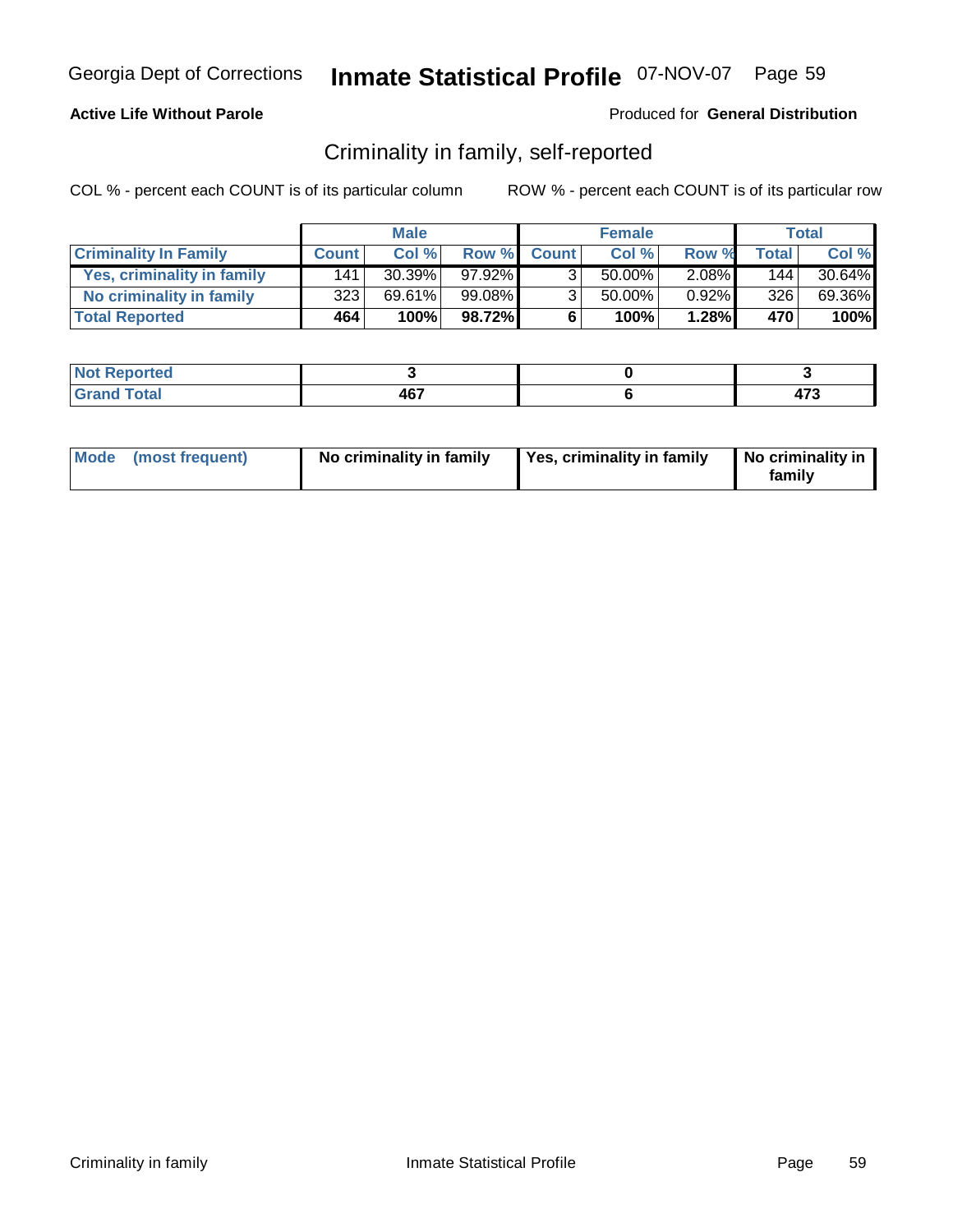### **Active Life Without Parole**

#### Produced for **General Distribution**

### Alcoholism in family, self-reported

|                             | <b>Male</b>  |        | <b>Female</b> |             |        | <b>Total</b> |              |        |
|-----------------------------|--------------|--------|---------------|-------------|--------|--------------|--------------|--------|
| <b>Alcoholism In Family</b> | <b>Count</b> | Col %  |               | Row % Count | Col %  | Row %        | <b>Total</b> | Col %  |
| Yes, alcoholism in family   | 93           | 20.04% | 98.94%        |             | 16.67% | $1.06\%$     | 94           | 20.00% |
| No alcoholism in family     | 371          | 79.96% | 98.67%        | -51         | 83.33% | 1.33%        | 376          | 80.00% |
| <b>Total Reported</b>       | 464          | 100%   | 98.72%I       | 6           | 100%   | 1.28%        | 470          | 100%   |

| اد د ۱۰۰<br>neo<br>. NO |                  |        |
|-------------------------|------------------|--------|
| -                       | $\sim$<br>$\sim$ | $\sim$ |

|  | Mode (most frequent) | No alcoholism in family | No alcoholism in family | No alcoholism in<br>familv |
|--|----------------------|-------------------------|-------------------------|----------------------------|
|--|----------------------|-------------------------|-------------------------|----------------------------|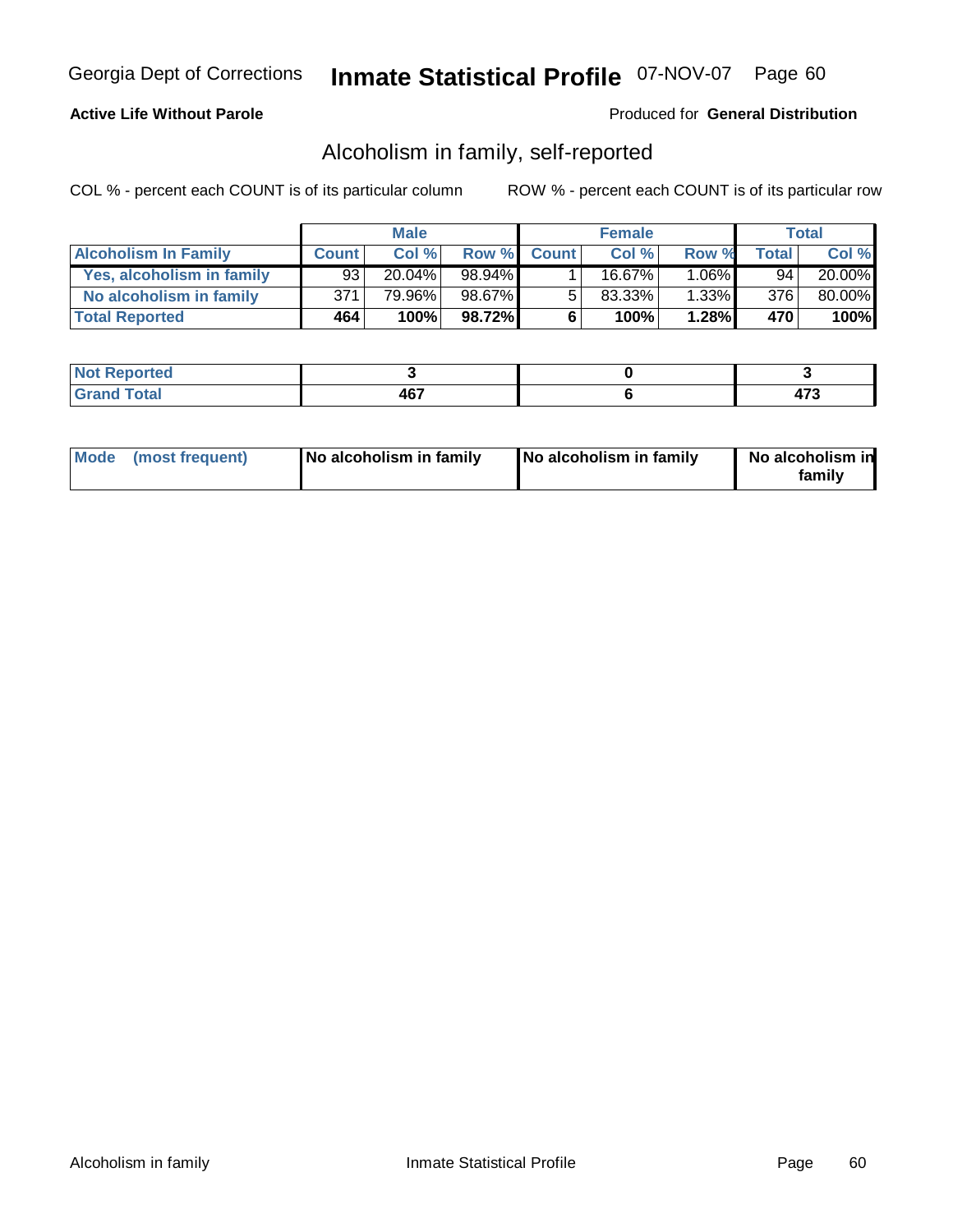### **Active Life Without Parole**

Produced for **General Distribution**

### Drug abuse in family, self-reported

|                           | <b>Male</b>  |        | <b>Female</b> |              |        | Total    |                  |        |
|---------------------------|--------------|--------|---------------|--------------|--------|----------|------------------|--------|
| Drug Abuse In Family      | <b>Count</b> | Col %  | Row %         | <b>Count</b> | Col %  | Row %    | <b>Total</b>     | Col %  |
| Yes, drug abuse in family | 55           | 11.85% | $96.49\%$     |              | 33.33% | $3.51\%$ | 57               | 12.13% |
| No drug abuse in family   | 409'         | 88.15% | 99.03%        | 4            | 66.67% | $0.97\%$ | 413              | 87.87% |
| <b>Total Reported</b>     | 464          | 100%   | 98.72%        | 6            | 100%   | 1.28%    | 470 <sup>'</sup> | 100%   |

| لمنتشر بالتمتر<br>orted<br>' IVOT |                |  |
|-----------------------------------|----------------|--|
| <b>otal</b><br>-                  | $\sim$<br>$ -$ |  |

| Mode (most frequent) |  | No drug abuse in family | No drug abuse in family | No drug abuse in<br>familv |
|----------------------|--|-------------------------|-------------------------|----------------------------|
|----------------------|--|-------------------------|-------------------------|----------------------------|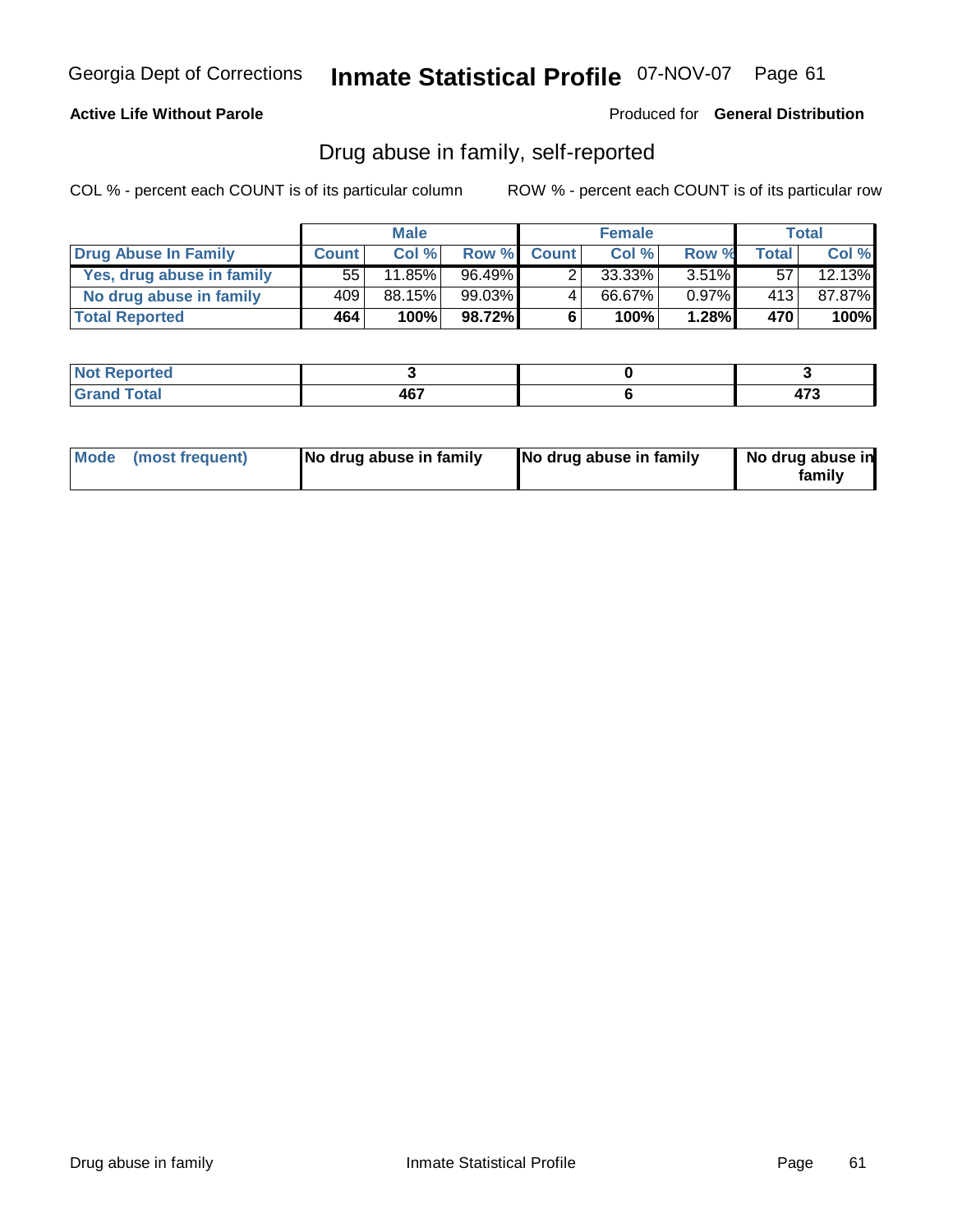### **Active Life Without Parole**

#### Produced for **General Distribution**

### Subjected to frequent beatings, self-reported

|                            | <b>Male</b>     |        |           | <b>Female</b> |        |          | <b>Total</b> |        |
|----------------------------|-----------------|--------|-----------|---------------|--------|----------|--------------|--------|
| <b>Frequent beatings</b>   | <b>Count</b>    | Col%   | Row %     | <b>Count</b>  | Col%   | Row %    | Total        | Col %  |
| Yes, subjected to frequent | $\overline{28}$ | 6.03%  | $96.55\%$ |               | 16.67% | $3.45\%$ | 29           | 6.17%  |
| beatings                   |                 |        |           |               |        |          |              |        |
| Not subjected to frequent  | 436             | 93.97% | 98.87%    | 5             | 83.33% | $1.13\%$ | 441          | 93.83% |
| beatings                   |                 |        |           |               |        |          |              |        |
| <b>Total Reported</b>      | 464             | 100%   | 98.72%    | 6             | 100%   | 1.28%    | 470          | 100%   |

| NotR<br>Reported<br>$\sim$ . The set of $\sim$ |       |               |
|------------------------------------------------|-------|---------------|
| <b>Grand Total</b>                             | 1 C 7 | $\rightarrow$ |
| Cror                                           | וטו   | 91 J          |

| Mode | (most frequent) | Not subjected to frequent  <br>beatings | Not subjected to frequent   Not subjected to  <br>beatings | <b>frequent beatings</b> |
|------|-----------------|-----------------------------------------|------------------------------------------------------------|--------------------------|
|------|-----------------|-----------------------------------------|------------------------------------------------------------|--------------------------|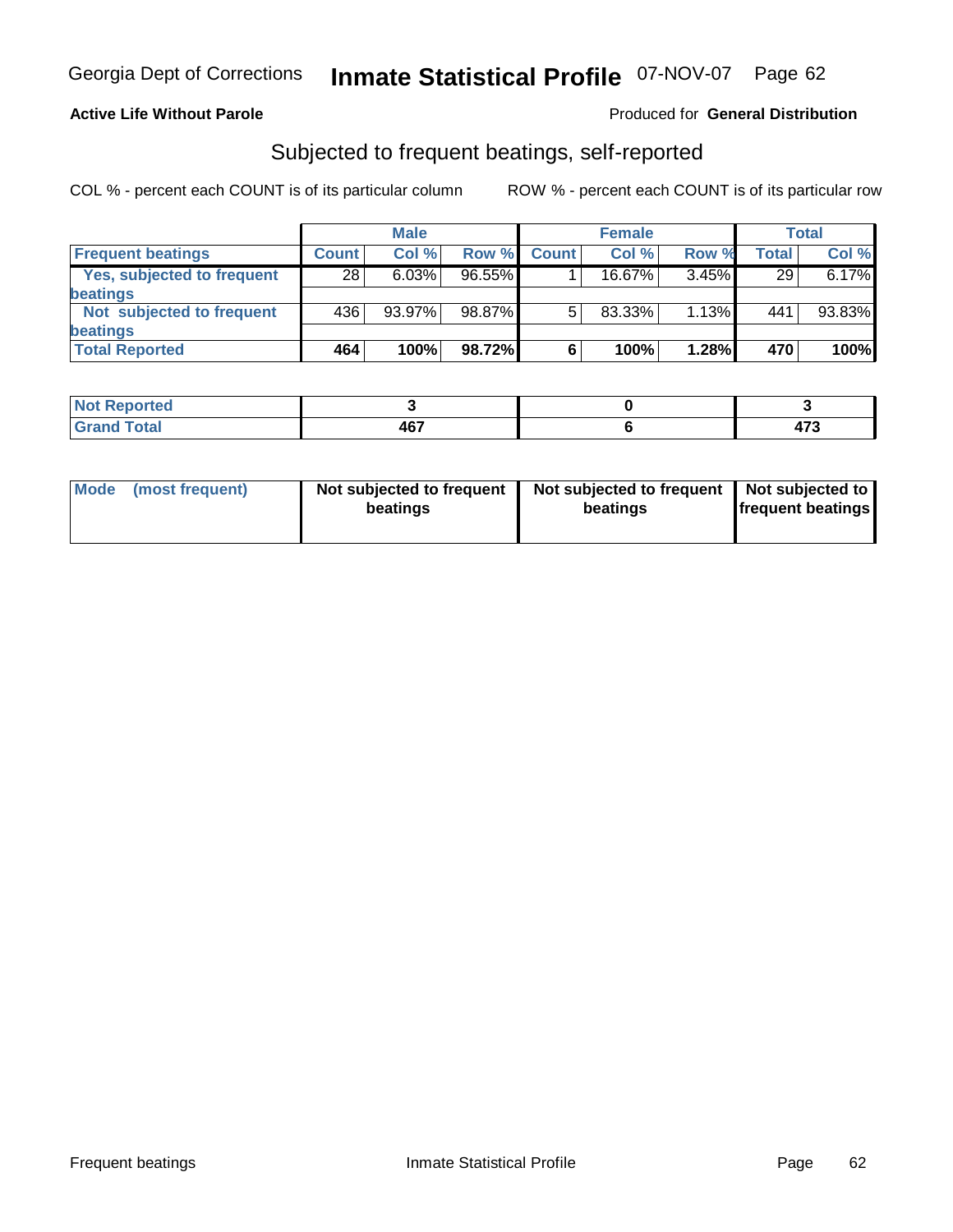### **Active Life Without Parole**

#### Produced for **General Distribution**

### Father absent during inmate's childhood

|                           | <b>Male</b>  |           |           | <b>Female</b> |        |       | <b>Total</b> |        |
|---------------------------|--------------|-----------|-----------|---------------|--------|-------|--------------|--------|
| <b>Father Absent</b>      | <b>Count</b> | Col %     |           | Row % Count   | Col %  | Row % | <b>Total</b> | Col %  |
| Yes, father was absent    | 232          | $50.00\%$ | $99.15\%$ | 2             | 33.33% | 0.85% | 234          | 49.79% |
| No, father was not absent | 232          | $50.00\%$ | 98.31%    |               | 66.67% | 1.69% | 236          | 50.21% |
| <b>Total Reported</b>     | 464          | 100%      | 98.72%I   | 6             | 100%   | 1.28% | 470          | 100%   |

| <b>rted</b>                                 |            |  |
|---------------------------------------------|------------|--|
| $f$ ata $f$<br><u>i vlai</u><br>$- \cdot -$ | 467<br>$-$ |  |

| Mode (most frequent) | No, father was not absent No, father was not absent | No, father was<br>not absent |
|----------------------|-----------------------------------------------------|------------------------------|
|----------------------|-----------------------------------------------------|------------------------------|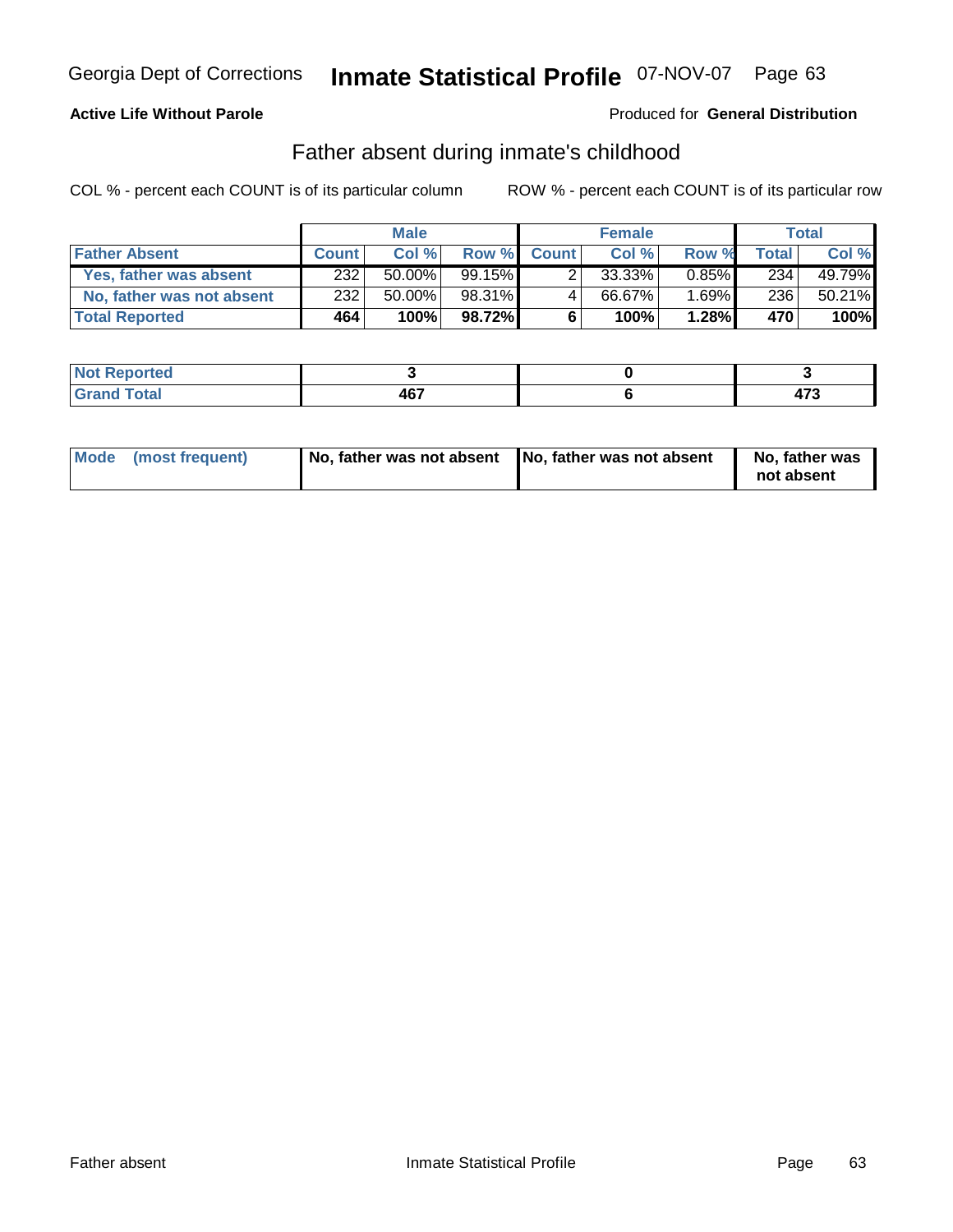### **Active Life Without Parole**

#### Produced for **General Distribution**

### Mother absent during inmate's childhood

|                           | <b>Male</b>  |           |        | <b>Female</b> |        |          | <b>Total</b>     |        |
|---------------------------|--------------|-----------|--------|---------------|--------|----------|------------------|--------|
| <b>Mother Absent</b>      | <b>Count</b> | Col %     | Row %  | <b>Count</b>  | Col %  | Row %    | Total            | Col %  |
| Yes, mother was absent    | 67           | $14.44\%$ | 98.53% |               | 16.67% | $1.47\%$ | 68               | 14.47% |
| No, mother was not absent | 397          | 85.56%    | 98.76% | 5             | 83.33% | 1.24%    | 402              | 85.53% |
| <b>Total Reported</b>     | 464          | 100%      | 98.72% | 6             | 100%   | 1.28%    | 470 <sup>'</sup> | 100%   |

| <b>rted</b>                                             |             |         |
|---------------------------------------------------------|-------------|---------|
| $f$ ata $f$<br><b>TULAI</b><br>$\sim$ . $\sim$ . $\sim$ | 467<br>$ -$ | ---<br> |

| Mode (most frequent) | No, mother was not absent   No, mother was not absent   No, mother was |            |
|----------------------|------------------------------------------------------------------------|------------|
|                      |                                                                        | not absent |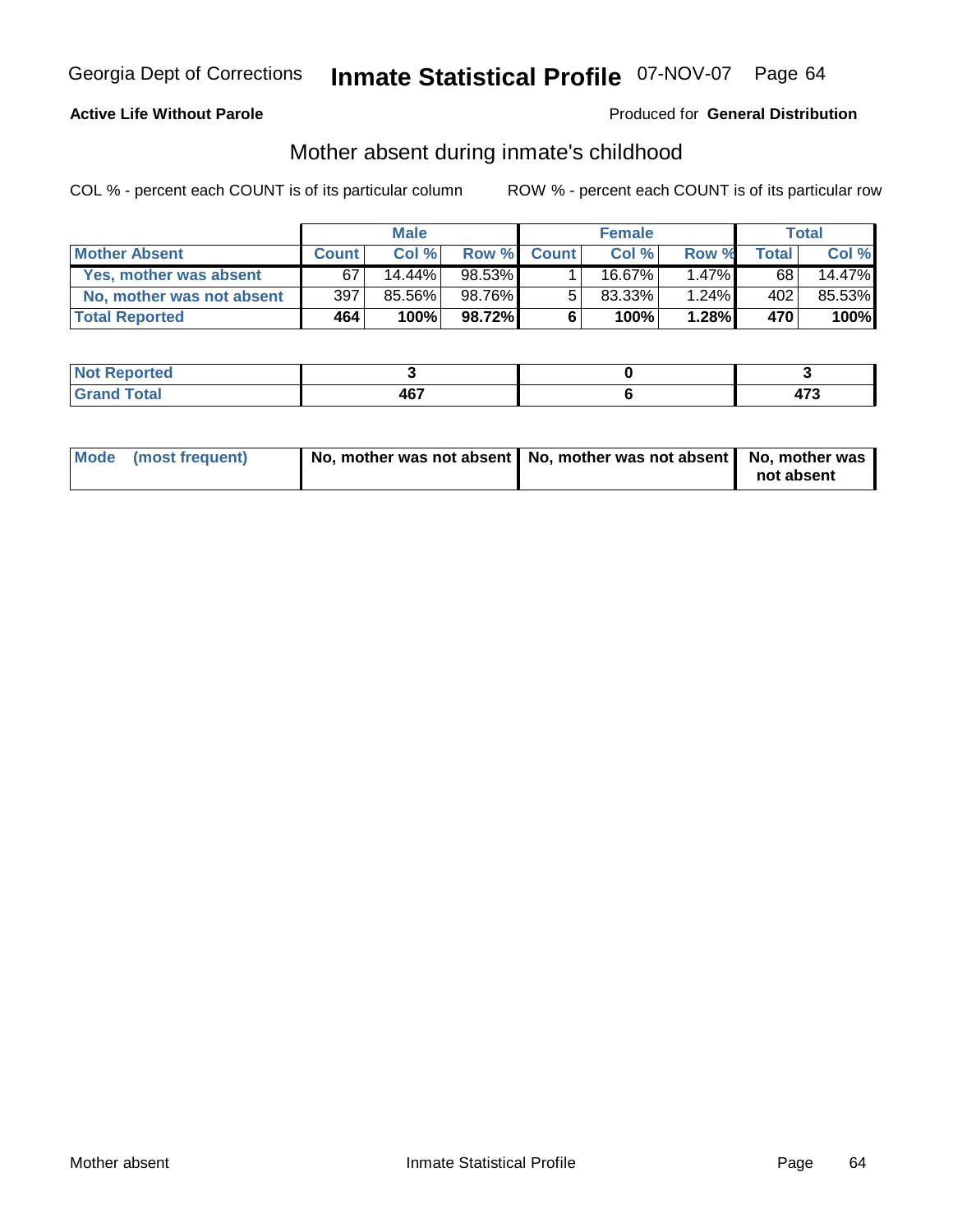#### **Active Life Without Parole**

#### Produced for **General Distribution**

### Number of prior Georgia incarcerations

|                                       |                  | <b>Male</b> |                    |   | <b>Female</b> |       |       | <b>Total</b> |
|---------------------------------------|------------------|-------------|--------------------|---|---------------|-------|-------|--------------|
| <b>Num of Prior GA Incarcerations</b> | <b>Count</b>     | Col %       | <b>Row % Count</b> |   | Col %         | Row % | Total | Col %        |
|                                       | $\overline{222}$ | 47.54%      | 97.37%             | 6 | 100.00%       | 2.63% | 228   | 48.20%       |
|                                       | 94               | 20.13%      | 100.00%            |   |               |       | 94    | 19.87%       |
|                                       | 57               | 12.21%      | 100.00%            |   |               |       | 57    | 12.05%       |
|                                       | 47               | 10.06%      | 100.00%            |   |               |       | 47    | 9.94%        |
|                                       | 25               | 5.35%       | 100.00%            |   |               |       | 25    | 5.29%        |
|                                       | 12               | 2.57%       | 100.00%            |   |               |       | 12    | 2.54%        |
| <b>More Than 5</b>                    | 10 <sup>1</sup>  | 2.14%       | 100.00%            |   |               |       | 10    | 2.11%        |
| <b>Total Reported</b>                 | 467              | 100%        | 98.73%             | 6 | 100%          | 1.27% | 473   | 100%         |

| --<br>. . |          |             |
|-----------|----------|-------------|
|           | .<br>TV. | 470<br>71 J |

| Mean (average)       | ∣.24 | ົດດ<br>$-66$ |
|----------------------|------|--------------|
| Median (middle)      |      |              |
| Mode (most frequent) |      |              |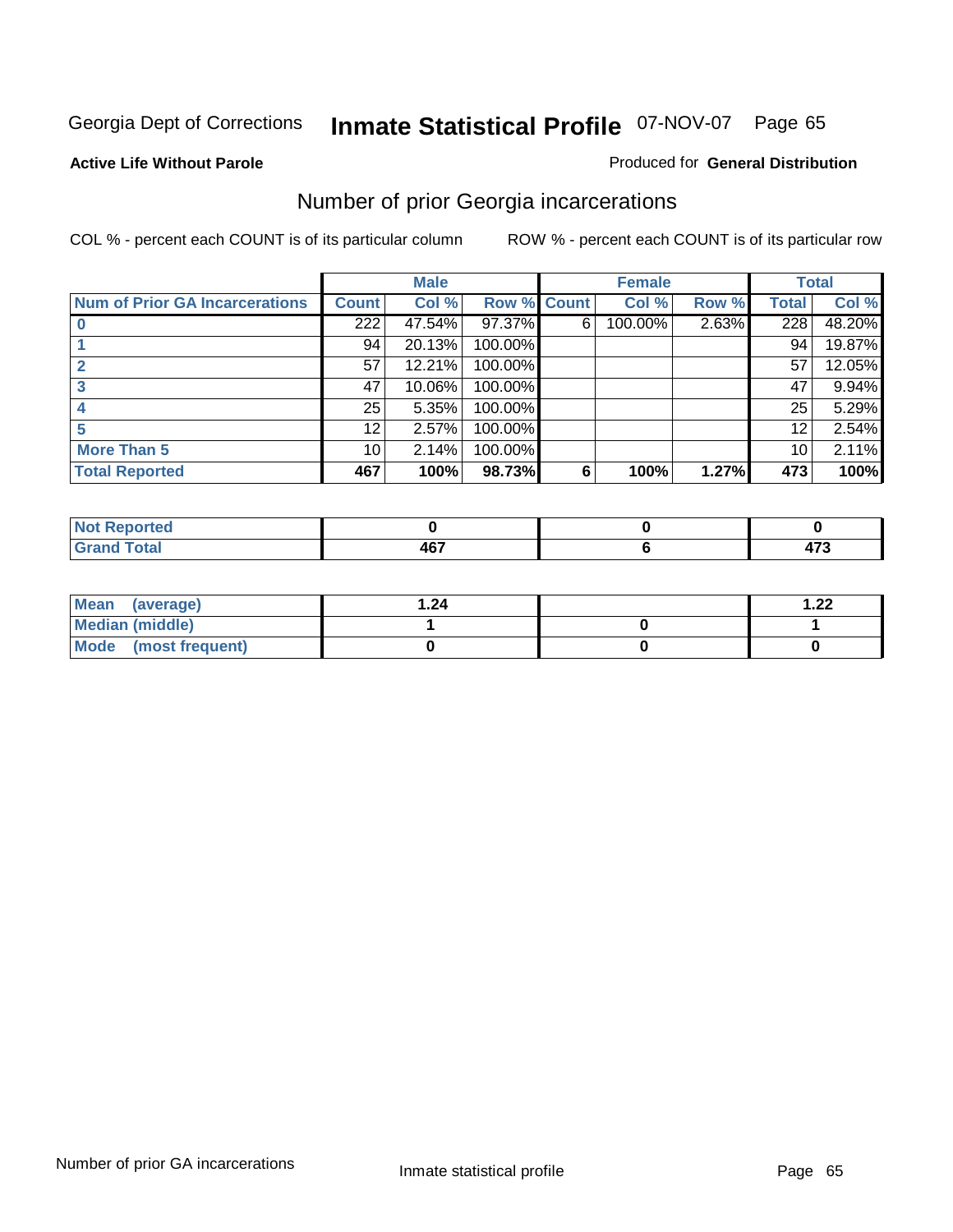**Active Life Without Parole** 

Produced for **General Distribution**

### Prison sentence in years

COL % - percent each COUNT is of its particular column ROW % - percent each COUNT is of its particular row

|                                 |              | <b>Male</b> |                    | <b>Female</b> |       |         | Total                 |
|---------------------------------|--------------|-------------|--------------------|---------------|-------|---------|-----------------------|
| <b>Prison Sentence In Years</b> | <b>Count</b> | Col %       | <b>Row % Count</b> | Col %         | Row % | Total . | Col %                 |
| <b>Life Without Parole</b>      | 467          | 100.00%     | 98.73%             | $100.00\%$    | .27%  | 473     | $100.\overline{00\%}$ |
| <b>Total Reported</b>           | 467          | 100%        | 98.73%             | 100%          | 1.27% | 473     | 100%                  |

| eported      |             |                     |
|--------------|-------------|---------------------|
| <b>Total</b> | 1 C 7<br>ΨV | $\rightarrow$<br>т. |

#### **Determinate (numeric) sentences only**

| <b>Mean</b> | (average) |  |  |
|-------------|-----------|--|--|
|             |           |  |  |

**All sentences (including determinate), with life, life without parole, and death sentences figured at 45 years**

| ' Mea<br>апо      | ᠇ᡂ     |        | т.     |
|-------------------|--------|--------|--------|
| --- <i>--</i> --- | $\sim$ | $\sim$ | $\sim$ |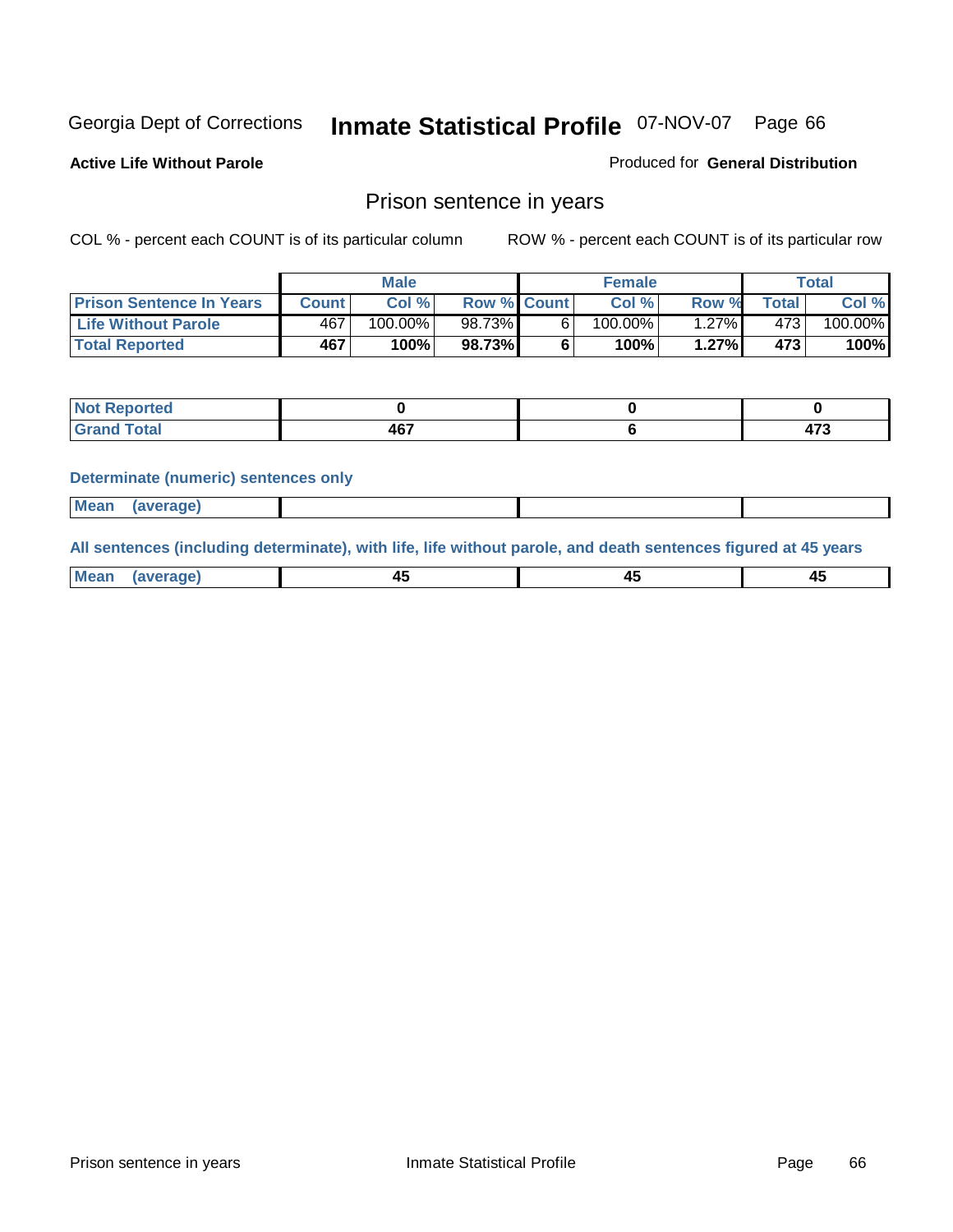#### **Active Life Without Parole**

### Produced for **General Distribution**

# Primary offense, broken out into felonies vs misdemeanors

|                                  |         | <b>Male</b> |                    | <b>Female</b> |          |              | Total      |
|----------------------------------|---------|-------------|--------------------|---------------|----------|--------------|------------|
| <b>Felonies and Misdemeanors</b> | Count I | Col%        | <b>Row % Count</b> | Col %         | Row %    | <b>Total</b> | Col %      |
| <b>Felonies</b>                  | 467     | 100.00%     | 98.73%             | $100.00\%$    | $1.27\%$ | 4731         | $100.00\%$ |
| <b>Total Reported</b>            | 467     | 100%        | 98.73%             | 100%          | 1.27%    | 473          | 100%       |

| <b>Not</b><br><b>Reported</b><br> |     |     |      |
|-----------------------------------|-----|-----|------|
| <b>Total</b>                      | "~~ | 167 | ィフヘ  |
| <b>Grand</b>                      |     | TV. | 11 J |

| <b>Mo</b><br>requent)<br>onies<br>.<br>____ | nies.<br>חי<br>____ | <b>onies</b><br>. |
|---------------------------------------------|---------------------|-------------------|
|---------------------------------------------|---------------------|-------------------|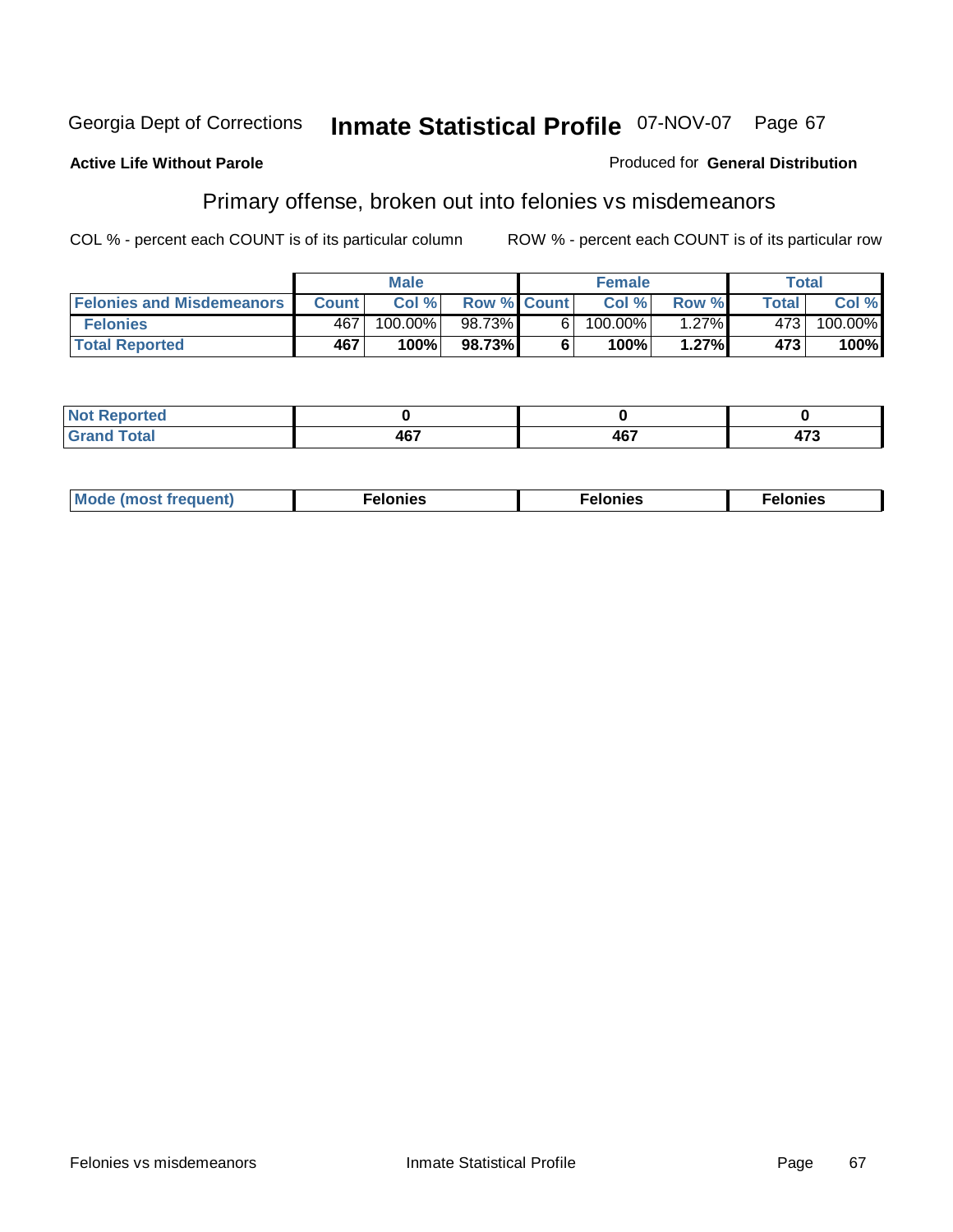### **Active Life Without Parole**

#### Produced for **General Distribution**

### Primary offense, broken out into six broad crime categories

|                         |              | <b>Male</b> |                    |   | <b>Female</b> |       |              | <b>Total</b> |
|-------------------------|--------------|-------------|--------------------|---|---------------|-------|--------------|--------------|
| <b>Crime Categories</b> | <b>Count</b> | Col %       | <b>Row % Count</b> |   | Col %         | Row % | <b>Total</b> | Col %        |
| <b>Violent</b>          | 388          | 83.08%      | 98.48%             | 6 | 100.00%       | 1.52% | 394          | 83.30%       |
| <b>Sex Crime</b><br>2   | 66           | 14.13%      | 100.00%            |   | $.00\%$ $ $   |       | 66           | 13.95%       |
| 3<br><b>Property</b>    | 2            | .43%        | 100.00%            |   | .00%          |       |              | .42%         |
| <b>Drug</b><br>4        | 10           | 2.14%       | 100.00%            |   | .00%          |       | 10           | 2.11%        |
| <b>Other</b><br>6       |              | .21%        | 100.00%            |   | .00%          |       |              | .21%         |
| <b>Total Reported</b>   | 467          | 100%        | 98.73%             | 6 | 100%          | 1.27% | 473          | 100%         |

| <b>Not Reported</b><br>$\cdots$ |       |            |
|---------------------------------|-------|------------|
| <b>Total</b>                    | 1 C 7 | יי         |
| Croi                            | 407   | . <u>.</u> |

| M | . .<br>.<br>חור | ılent | --<br>,,,<br>101011 |
|---|-----------------|-------|---------------------|
|   |                 |       |                     |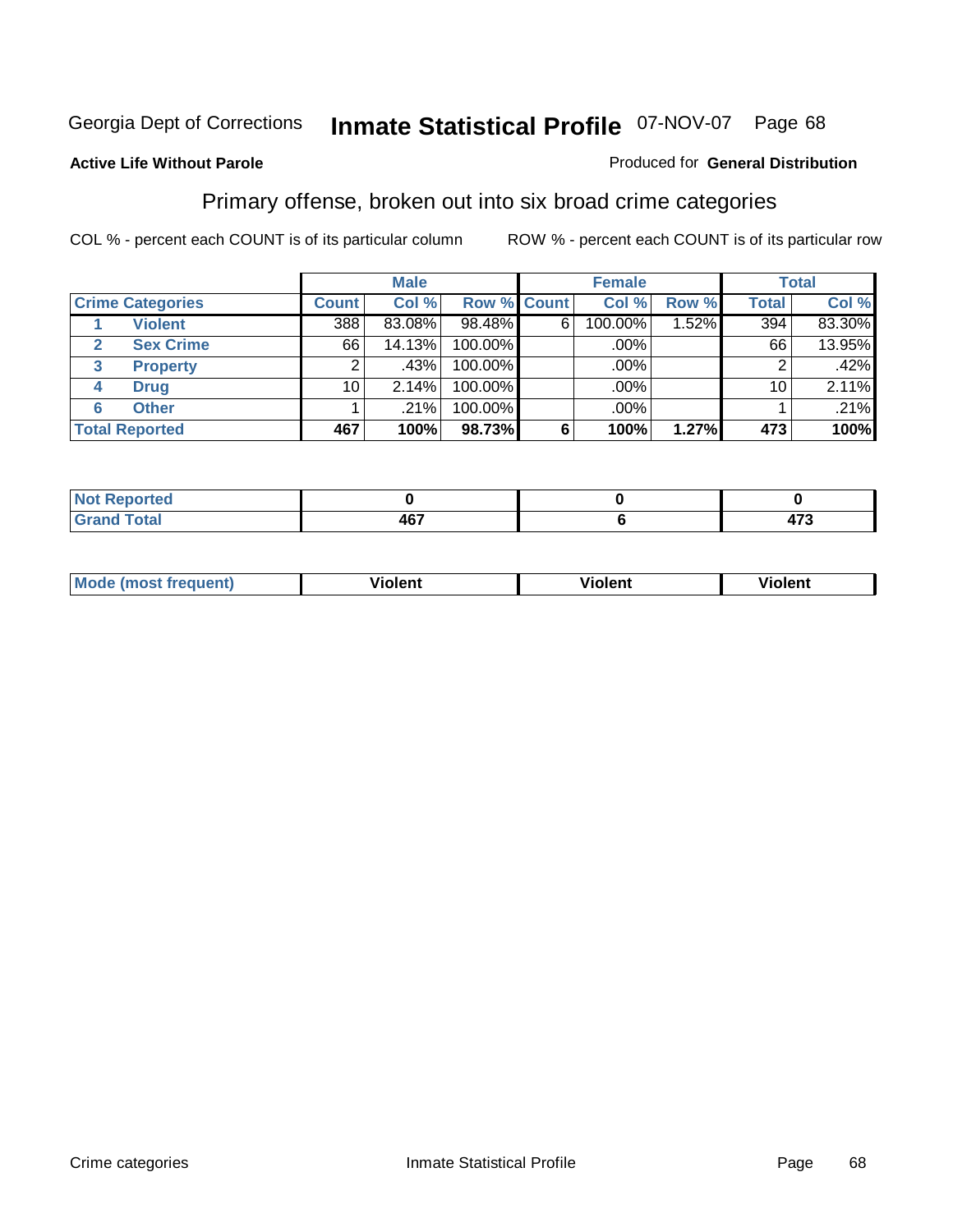#### **Active Life Without Parole**

#### Produced for **General Distribution**

# Primary offense, detailed offense code

|      |                                |              | <b>Male</b> |         |              | <b>Female</b> |       |                | <b>Total</b> |
|------|--------------------------------|--------------|-------------|---------|--------------|---------------|-------|----------------|--------------|
|      | <b>Primary Offense</b>         | <b>Count</b> | Col %       | Row %   | <b>Count</b> | Col %         | Row % | <b>Total</b>   | Col %        |
| 1101 | <b>Murder</b>                  | 270          | 57.82%      | 97.83%  | 6            | 100.00%       | 2.17% | 276            | 58.35%       |
| 1311 | <b>Kidnapping</b>              | 53           | 11.35%      | 100.00% |              |               |       | 53             | 11.21%       |
| 1601 | <b>Burglary</b>                | 2            | .43%        | 100.00% |              |               |       | 2              | .42%         |
| 1902 | <b>Armed Robbery</b>           | 64           | 13.70%      | 100.00% |              |               |       | 64             | 13.53%       |
| 1911 | <b>Hijacking Motor Vehicle</b> |              | .21%        | 100.00% |              |               |       |                | .21%         |
| 2001 | Rape                           | 48           | 10.28%      | 100.00% |              |               |       | 48             | 10.15%       |
| 2003 | <b>Aggrav Sodomy</b>           | 3            | .64%        | 100.00% |              |               |       | 3              | .63%         |
| 2009 | <b>Aggrav Sexual Battery</b>   | 4            | .86%        | 100.00% |              |               |       | 4              | .85%         |
| 2019 | <b>Child Molestation</b>       | 2            | .43%        | 100.00% |              |               |       | $\overline{2}$ | .42%         |
| 2021 | <b>Aggrav Child</b>            | 9            | 1.93%       | 100.00% |              |               |       | 9              | 1.90%        |
|      | <b>Molestation</b>             |              |             |         |              |               |       |                |              |
| 2912 | <b>Poss Of Certain</b>         |              | .21%        | 100.00% |              |               |       | 1              | .21%         |
|      | <b>Weapons</b>                 |              |             |         |              |               |       |                |              |
| 4012 | <b>Viol Ga Cntrl Sbst Act</b>  |              | .21%        | 100.00% |              |               |       |                | .21%         |
| 4018 | <b>S/D Cont Sub School</b>     |              | .21%        | 100.00% |              |               |       | 1              | .21%         |
| 4021 | <b>S/D Cocaine</b>             | 3            | .64%        | 100.00% |              |               |       | 3              | .63%         |
| 4022 | <b>Poss Of Cocaine</b>         | 4            | .86%        | 100.00% |              |               |       | 4              | .85%         |
| 4134 | <b>Att/Consprcy Commt</b>      |              | .21%        | 100.00% |              |               |       |                | .21%         |
|      | C/S/Of                         |              |             |         |              |               |       |                |              |
|      | <b>Total Rported</b>           | 467          | 100%        | 98.73%  | 6            | 100%          | 1.27% | 473            | 100%         |

| لمنصفت<br><b>Reported</b><br> |     |                        |
|-------------------------------|-----|------------------------|
| 'otal                         | 467 | .<br>$\cdot$ . $\cdot$ |

| Mode (most frequent) | 1101 Murder | 1101 Murder | 1101 Murder |
|----------------------|-------------|-------------|-------------|
|----------------------|-------------|-------------|-------------|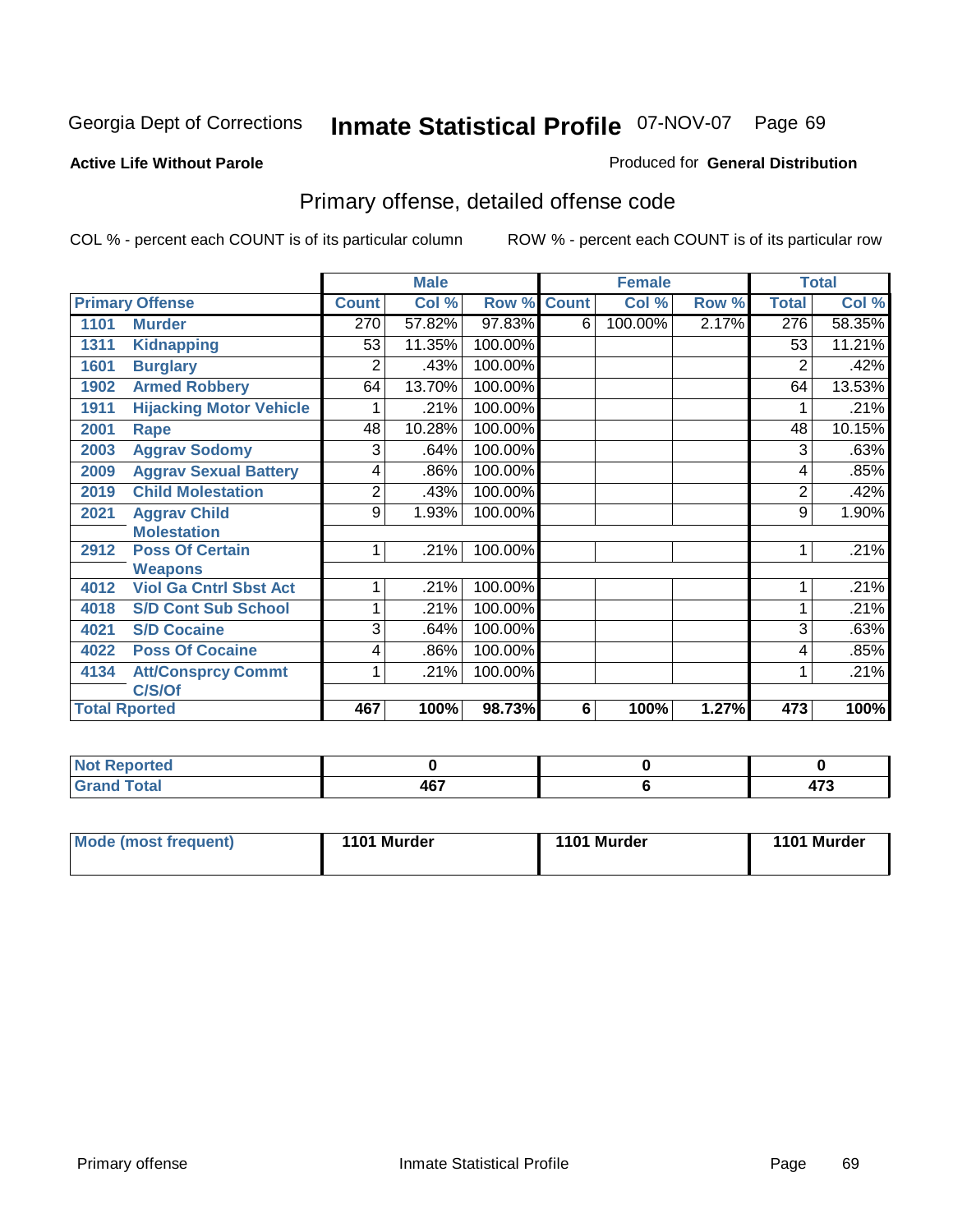#### **Active Life Without Parole**

#### Produced for **General Distribution**

# County of conviction of primary offense

|                         |                             |                 | <b>Male</b> |         |              | <b>Female</b> |       |                 | <b>Total</b>               |
|-------------------------|-----------------------------|-----------------|-------------|---------|--------------|---------------|-------|-----------------|----------------------------|
|                         | <b>County of Conviction</b> | <b>Count</b>    | Col %       | Row %   | <b>Count</b> | Col %         | Row % | <b>Total</b>    | $\overline{\text{Col }\%}$ |
| 1                       | <b>Appling</b>              | 1               | .21%        | 100.00% |              |               |       | 1               | .21%                       |
| $\overline{2}$          | <b>Atkinson</b>             | 1               | .21%        | 100.00% |              |               |       | 1               | .21%                       |
| $\overline{\mathbf{3}}$ | <b>Bacon</b>                | $\overline{2}$  | .43%        | 100.00% |              |               |       | $\overline{c}$  | .42%                       |
| 5                       | <b>Baldwin</b>              | $\overline{6}$  | 1.28%       | 100.00% |              |               |       | $\overline{6}$  | 1.27%                      |
| $6\phantom{a}$          | <b>Banks</b>                | 2               | .43%        | 100.00% |              |               |       | $\overline{2}$  | .42%                       |
| $\overline{7}$          | <b>Barrow</b>               | $\overline{3}$  | .64%        | 100.00% |              |               |       | $\overline{3}$  | .63%                       |
| 8                       | <b>Bartow</b>               | $\overline{2}$  | .43%        | 100.00% |              |               |       | $\overline{2}$  | .42%                       |
| 9                       | <b>Ben Hill</b>             | $\overline{3}$  | .64%        | 100.00% |              |               |       | $\overline{3}$  | .63%                       |
| 10                      | <b>Berrien</b>              | 1               | .21%        | 100.00% |              |               |       | $\mathbf{1}$    | .21%                       |
| 11                      | <b>Bibb</b>                 | $\overline{15}$ | 3.21%       | 100.00% |              |               |       | $\overline{15}$ | 3.17%                      |
| 12                      | <b>Bleckley</b>             | 1               | .21%        | 100.00% |              |               |       | $\mathbf 1$     | .21%                       |
| 13                      | <b>Brantley</b>             | $\overline{2}$  | .43%        | 100.00% |              |               |       | $\overline{2}$  | .42%                       |
| 14                      | <b>Brooks</b>               | 1               | .21%        | 100.00% |              |               |       | 1               | .21%                       |
| 16                      | <b>Bulloch</b>              | $\overline{2}$  | .43%        | 100.00% |              |               |       | $\overline{2}$  | .42%                       |
| 17                      | <b>Burke</b>                | $\overline{6}$  | 1.28%       | 100.00% |              |               |       | $\overline{6}$  | 1.27%                      |
| 18                      | <b>Butts</b>                | $\overline{3}$  | .64%        | 100.00% |              |               |       | $\overline{3}$  | .63%                       |
| 20                      | <b>Camden</b>               | $\overline{2}$  | .43%        | 100.00% |              |               |       | $\overline{2}$  | .42%                       |
| 22                      | <b>Carroll</b>              | $\overline{2}$  | .43%        | 100.00% |              |               |       | $\overline{c}$  | .42%                       |
| 23                      | <b>Catoosa</b>              | 1               | .21%        | 100.00% |              |               |       | 1               | .21%                       |
| 24                      | <b>Charlton</b>             | 1               | .21%        | 100.00% |              |               |       | $\mathbf{1}$    | .21%                       |
| 25                      | <b>Chatham</b>              | $\overline{21}$ | 4.50%       | 100.00% |              |               |       | $\overline{21}$ | 4.44%                      |
| 28                      | <b>Cherokee</b>             | $\overline{3}$  | .64%        | 100.00% |              |               |       | $\overline{3}$  | .63%                       |
| 29                      | <b>Clarke</b>               | $\overline{11}$ | 2.36%       | 100.00% |              |               |       | $\overline{11}$ | 2.33%                      |
| 31                      | <b>Clayton</b>              | $\overline{17}$ | 3.64%       | 100.00% |              |               |       | $\overline{17}$ | 3.59%                      |
| 33                      | <b>Cobb</b>                 | 14              | 3.00%       | 100.00% |              |               |       | 14              | 2.96%                      |
| 34                      | <b>Coffee</b>               | $\overline{3}$  | .64%        | 100.00% |              |               |       | 3               | .63%                       |
| 35                      | <b>Colquitt</b>             | $\overline{3}$  | .64%        | 100.00% |              |               |       | $\overline{3}$  | .63%                       |
| 36                      | <b>Columbia</b>             | $\overline{5}$  | 1.07%       | 100.00% |              |               |       | $\overline{5}$  | 1.06%                      |
| 37                      | <b>Cook</b>                 | $\overline{3}$  | .64%        | 100.00% |              |               |       | $\overline{3}$  | .63%                       |
| 38                      | <b>Coweta</b>               | $\overline{2}$  | .43%        | 100.00% |              |               |       | $\overline{2}$  | .42%                       |
| 40                      | <b>Crisp</b>                | 1               | .21%        | 100.00% |              |               |       | 1               | .21%                       |
| 41                      | <b>Dade</b>                 | 1               | .21%        | 100.00% |              |               |       | 1               | .21%                       |
| 43                      | <b>Decatur</b>              | $\overline{2}$  | .43%        | 100.00% |              |               |       | $\overline{2}$  | .42%                       |
| 44                      | <b>Dekalb</b>               | $\overline{39}$ | 8.35%       | 97.50%  | $\mathbf{1}$ | 16.67%        | 2.50% | $\overline{40}$ | 8.46%                      |
| 45                      | <b>Dodge</b>                | $\mathbf 1$     | .21%        | 100.00% |              |               |       | 1               | .21%                       |
| 46                      | <b>Dooly</b>                | $\overline{2}$  | .43%        | 100.00% |              |               |       | $\overline{2}$  | .42%                       |
| 47                      | <b>Dougherty</b>            | $\overline{16}$ | 3.43%       | 100.00% |              |               |       | 16              | 3.38%                      |
| 48                      | <b>Douglas</b>              | $\overline{13}$ | 2.78%       | 92.86%  | $\mathbf{1}$ | 16.67%        | 7.14% | $\overline{14}$ | 2.96%                      |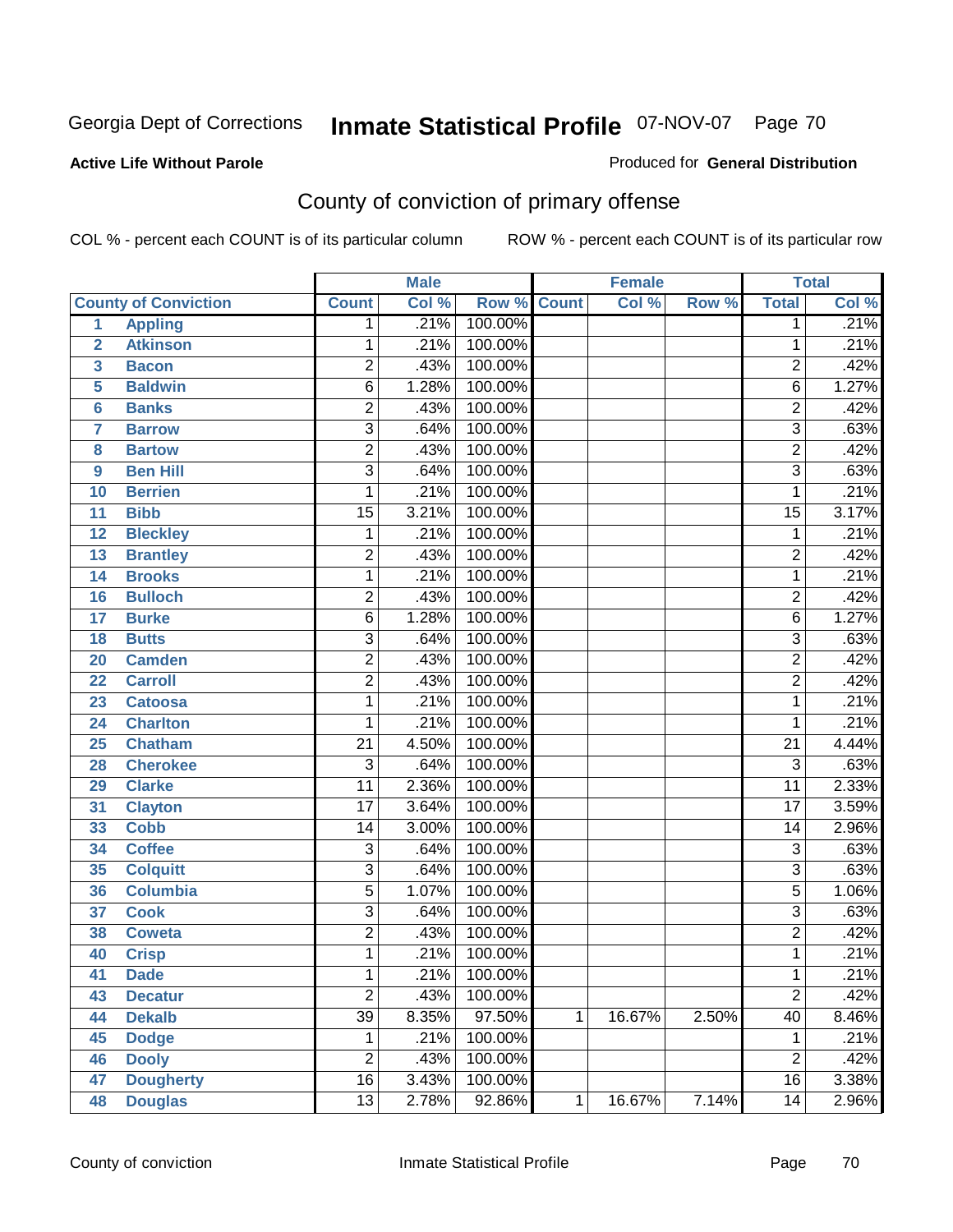#### **Active Life Without Parole**

#### Produced for **General Distribution**

# County of conviction of primary offense

|     |                             |                 | <b>Male</b> |            |              | <b>Female</b> |        |                         | <b>Total</b> |
|-----|-----------------------------|-----------------|-------------|------------|--------------|---------------|--------|-------------------------|--------------|
|     | <b>County of Conviction</b> | <b>Count</b>    | Col %       | Row %      | <b>Count</b> | Col %         | Row %  | <b>Total</b>            | Col %        |
| 49  | <b>Early</b>                | 1               | .21%        | 100.00%    |              |               |        | 1                       | .21%         |
| 51  | <b>Effingham</b>            | $\overline{2}$  | .43%        | 100.00%    |              |               |        | $\overline{2}$          | .42%         |
| 52  | <b>Elbert</b>               | $\overline{2}$  | .43%        | 100.00%    |              |               |        | $\overline{2}$          | .42%         |
| 53  | <b>Emanuel</b>              | 1               | .21%        | 100.00%    |              |               |        | 1                       | .21%         |
| 56  | <b>Fayette</b>              | 3               | .64%        | 100.00%    |              |               |        | $\overline{3}$          | .63%         |
| 57  | <b>Floyd</b>                | 4               | .86%        | 100.00%    |              |               |        | $\overline{\mathbf{4}}$ | .85%         |
| 58  | <b>Forsyth</b>              | $\overline{2}$  | .43%        | 100.00%    |              |               |        | $\overline{2}$          | .42%         |
| 59  | <b>Franklin</b>             | 1               | .21%        | 100.00%    |              |               |        | $\mathbf{1}$            | .21%         |
| 60  | <b>Fulton</b>               | 44              | 9.42%       | 100.00%    |              |               |        | 44                      | 9.30%        |
| 61  | <b>Gilmer</b>               | 1               | .21%        | 100.00%    |              |               |        | 1                       | .21%         |
| 63  | <b>Glynn</b>                | $\overline{12}$ | 2.57%       | 100.00%    |              |               |        | $\overline{12}$         | 2.54%        |
| 65  | <b>Grady</b>                | 1               | .21%        | 100.00%    |              |               |        | $\mathbf 1$             | .21%         |
| 66  | <b>Greene</b>               | 1               | .21%        | 100.00%    |              |               |        | 1                       | .21%         |
| 67  | <b>Gwinnett</b>             | $\overline{8}$  | 1.71%       | 100.00%    |              |               |        | $\overline{8}$          | 1.69%        |
| 68  | <b>Habersham</b>            | 1               | .21%        | 100.00%    |              |               |        | 1                       | .21%         |
| 69  | <b>Hall</b>                 | $\overline{7}$  | 1.50%       | 100.00%    |              |               |        | $\overline{7}$          | 1.48%        |
| 72  | <b>Harris</b>               | 1               | .21%        | 100.00%    |              |               |        | 1                       | .21%         |
| 73  | <b>Hart</b>                 | 4               | .86%        | 100.00%    |              |               |        | 4                       | .85%         |
| 75  | <b>Henry</b>                | $\overline{10}$ | 2.14%       | 100.00%    |              |               |        | $\overline{10}$         | 2.11%        |
| 76  | <b>Houston</b>              | $\,6$           | 1.28%       | 100.00%    |              |               |        | $6\phantom{1}6$         | 1.27%        |
| 78  | <b>Jackson</b>              | $\overline{8}$  | 1.71%       | 100.00%    |              |               |        | $\overline{8}$          | 1.69%        |
| 79  | <b>Jasper</b>               | 1               | .21%        | 100.00%    |              |               |        | 1                       | .21%         |
| 80  | <b>Jeff Davis</b>           | 1               | .21%        | 100.00%    |              |               |        | 1                       | .21%         |
| 82  | <b>Jenkins</b>              | 1               | .21%        | 100.00%    |              |               |        | 1                       | .21%         |
| 84  | <b>Jones</b>                | 1               | .21%        | 100.00%    |              |               |        | 1                       | .21%         |
| 87  | <b>Laurens</b>              | 2               | .43%        | 100.00%    |              |               |        | $\overline{c}$          | .42%         |
| 88  | Lee                         | 1               | .21%        | 100.00%    |              |               |        | 1                       | .21%         |
| 89  | <b>Liberty</b>              | $\overline{5}$  | 1.07%       | 100.00%    |              |               |        | $\overline{5}$          | 1.06%        |
| 91  | Long                        | 3               | .64%        | 100.00%    |              |               |        | $\overline{3}$          | .63%         |
| 92  | <b>Lowndes</b>              | $\overline{5}$  | 1.07%       | 100.00%    |              |               |        | $\overline{5}$          | 1.06%        |
| 95  | <b>Madison</b>              | 1               | .21%        | 100.00%    |              |               |        | 1                       | .21%         |
| 96  | <b>Marion</b>               | 1               | .21%        | $100.00\%$ |              |               |        | 1                       | .21%         |
| 98  | <b>Mcintosh</b>             | 1               | .21%        | 100.00%    |              |               |        | 1                       | .21%         |
| 100 | <b>Miller</b>               | 1               | .21%        | 100.00%    |              |               |        | 1                       | .21%         |
| 102 | <b>Monroe</b>               | $\overline{2}$  | .43%        | 100.00%    |              |               |        | $\overline{2}$          | .42%         |
| 106 | <b>Muscogee</b>             | $\overline{15}$ | 3.21%       | 100.00%    |              |               |        | $\overline{15}$         | 3.17%        |
| 107 | <b>Newton</b>               | $\overline{3}$  | .64%        | 75.00%     | 1            | 16.67%        | 25.00% | $\overline{\mathbf{4}}$ | .85%         |
| 109 | <b>Oglethorpe</b>           | 1               | .21%        | 100.00%    |              |               |        | 1                       | .21%         |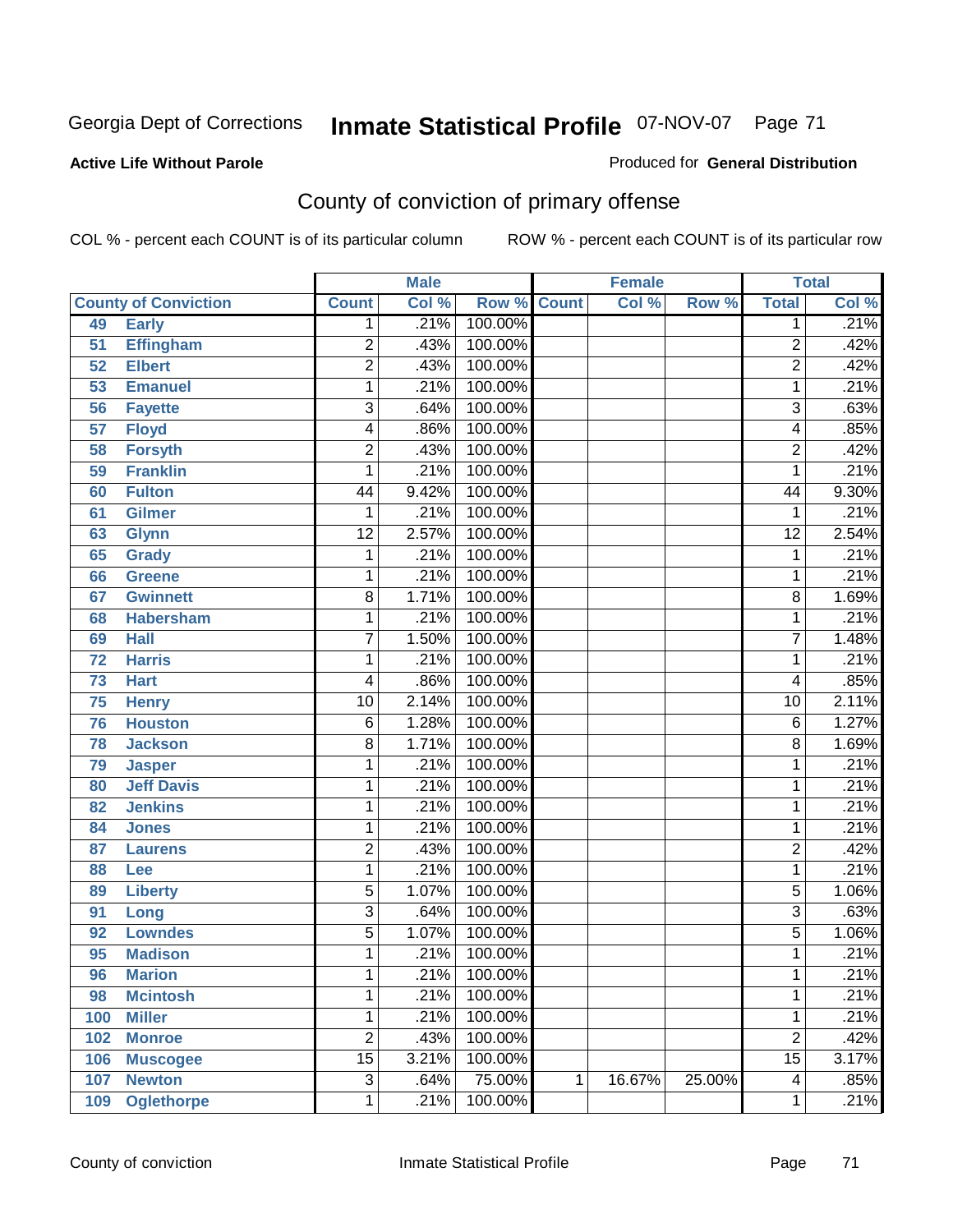#### **Active Life Without Parole**

#### Produced for **General Distribution**

# County of conviction of primary offense

|                             |                 | <b>Male</b> |         |                | <b>Female</b> |        |                          | <b>Total</b> |
|-----------------------------|-----------------|-------------|---------|----------------|---------------|--------|--------------------------|--------------|
| <b>County of Conviction</b> | <b>Count</b>    | Col %       | Row %   | <b>Count</b>   | Col %         | Row %  | <b>Total</b>             | Col %        |
| <b>Paulding</b><br>110      | 1.              | .21%        | 100.00% |                |               |        | 1                        | .21%         |
| <b>Pierce</b><br>113        | $\overline{2}$  | .43%        | 100.00% |                |               |        | $\overline{2}$           | .42%         |
| <b>Pike</b><br>114          | $\overline{3}$  | .64%        | 75.00%  | $\mathbf 1$    | 16.67%        | 25.00% | 4                        | .85%         |
| 115<br><b>Polk</b>          | 1               | .21%        | 100.00% |                |               |        | 1                        | .21%         |
| <b>Pulaski</b><br>116       | 1               | .21%        | 100.00% |                |               |        | 1                        | .21%         |
| 117<br><b>Putnam</b>        | 4               | .86%        | 100.00% |                |               |        | 4                        | .85%         |
| 119<br><b>Rabun</b>         | 1               | .21%        | 100.00% |                |               |        | 1                        | .21%         |
| 120<br><b>Randolph</b>      | 1               | .21%        | 100.00% |                |               |        | 1                        | .21%         |
| <b>Richmond</b><br>121      | $\overline{21}$ | 4.50%       | 95.45%  | $\mathbf 1$    | 16.67%        | 4.55%  | 22                       | 4.65%        |
| <b>Rockdale</b><br>122      | 4               | .86%        | 100.00% |                |               |        | $\overline{\mathcal{A}}$ | .85%         |
| <b>Spalding</b><br>126      | $\overline{5}$  | 1.07%       | 100.00% |                |               |        | $\overline{5}$           | 1.06%        |
| <b>Stephens</b><br>127      | $\overline{2}$  | .43%        | 100.00% |                |               |        | $\overline{2}$           | .42%         |
| 129<br><b>Sumter</b>        | 1               | .21%        | 100.00% |                |               |        | 1                        | .21%         |
| <b>Tattnall</b><br>132      | 1               | .21%        | 100.00% |                |               |        | 1                        | .21%         |
| <b>Terrell</b><br>135       | 1               | .21%        | 100.00% |                |               |        | 1                        | .21%         |
| 136<br><b>Thomas</b>        | $\overline{3}$  | .64%        | 100.00% |                |               |        | $\overline{\mathbf{3}}$  | .63%         |
| <b>Tift</b><br>137          | $\overline{2}$  | .43%        | 100.00% |                |               |        | $\overline{2}$           | .42%         |
| <b>Toombs</b><br>138        | 4               | .86%        | 100.00% |                |               |        | 4                        | .85%         |
| 139<br><b>Towns</b>         | 1               | .21%        | 100.00% |                |               |        | 1                        | .21%         |
| 141<br><b>Troup</b>         | 1               | .21%        | 100.00% |                |               |        | 1                        | .21%         |
| <b>Union</b><br>144         | 1               | .21%        | 100.00% |                |               |        | 1                        | .21%         |
| 145<br><b>Upson</b>         | $\overline{2}$  | .43%        | 100.00% |                |               |        | $\overline{2}$           | .42%         |
| <b>Walker</b><br>146        | $\overline{3}$  | .64%        | 75.00%  | $\mathbf{1}$   | 16.67%        | 25.00% | 4                        | .85%         |
| <b>Walton</b><br>147        | $\overline{3}$  | .64%        | 100.00% |                |               |        | $\overline{3}$           | .63%         |
| <b>Ware</b><br>148          | 9               | 1.93%       | 100.00% |                |               |        | $\overline{9}$           | 1.90%        |
| <b>Washington</b><br>150    | 2               | .43%        | 100.00% |                |               |        | $\overline{2}$           | .42%         |
| 151<br><b>Wayne</b>         | $\overline{2}$  | .43%        | 100.00% |                |               |        | $\overline{2}$           | .42%         |
| 155<br><b>Whitfield</b>     | $\overline{5}$  | 1.07%       | 100.00% |                |               |        | $\overline{5}$           | 1.06%        |
| <b>Wilkes</b><br>157        | 1               | .21%        | 100.00% |                |               |        | 1                        | .21%         |
| <b>Total Rported</b>        | 467             | 100%        | 98.73%  | $6\phantom{a}$ | 100%          | 1.27%  | 473                      | 100%         |

| ____ | $\sim$<br>r v<br>$\sim$ | .<br>__ |
|------|-------------------------|---------|

|  | М | 7 M | . |  |
|--|---|-----|---|--|
|--|---|-----|---|--|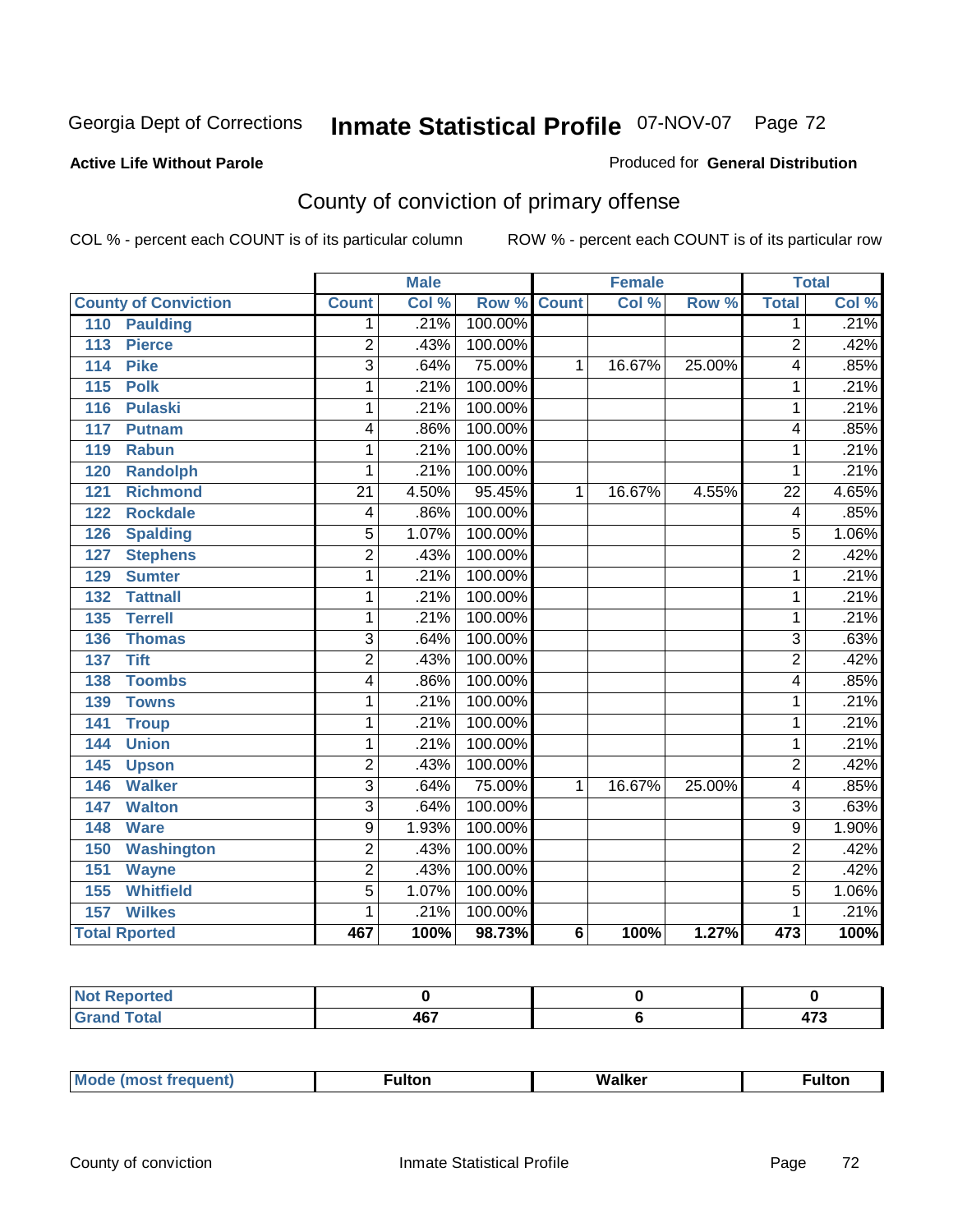### **Active Life Without Parole**

#### Produced for **General Distribution**

# Circuit of conviction of primary offense

|                         |                               |                 | <b>Male</b> |         |              | Female |        |                 | <b>Total</b> |
|-------------------------|-------------------------------|-----------------|-------------|---------|--------------|--------|--------|-----------------|--------------|
|                         | <b>Circuit of Conviction</b>  | <b>Count</b>    | Col %       | Row %   | <b>Count</b> | Col %  | Row %  | <b>Total</b>    | Col %        |
| 1                       | <b>Alapaha Circuit</b>        | 5               | 1.07%       | 100.00% |              |        |        | 5               | 1.06%        |
| $\overline{2}$          | <b>Alcovy Circuit</b>         | 6               | 1.28%       | 85.71%  | $\mathbf{1}$ | 16.67% | 14.29% | $\overline{7}$  | 1.48%        |
| $\overline{\mathbf{3}}$ | <b>Atlanta Circuit</b>        | 44              | 9.42%       | 100.00% |              |        |        | 44              | 9.30%        |
| 4                       | <b>Atlantic Circuit</b>       | 10              | 2.14%       | 100.00% |              |        |        | 10              | 2.11%        |
| 5                       | <b>Augusta Circuit</b>        | $\overline{32}$ | 6.85%       | 96.97%  | 1            | 16.67% | 3.03%  | $\overline{33}$ | 6.98%        |
| $6\phantom{a}6$         | <b>Blue Ridge Circuit</b>     | 3               | .64%        | 100.00% |              |        |        | $\overline{3}$  | .63%         |
| 7                       | <b>Brunswick Circuit</b>      | $\overline{18}$ | 3.85%       | 100.00% |              |        |        | $\overline{18}$ | 3.81%        |
| 8                       | <b>Chattahoochee Circuit</b>  | $\overline{17}$ | 3.64%       | 100.00% |              |        |        | $\overline{17}$ | 3.59%        |
| 9                       | <b>Cherokee Circuit</b>       | $\overline{2}$  | .43%        | 100.00% |              |        |        | $\overline{2}$  | .42%         |
| 10                      | <b>Clayton Circuit</b>        | $\overline{17}$ | 3.64%       | 100.00% |              |        |        | $\overline{17}$ | 3.59%        |
| 11                      | <b>Cobb Circuit</b>           | 14              | 3.00%       | 100.00% |              |        |        | 14              | 2.96%        |
| 12                      | <b>Conasauga Circuit</b>      | 5               | 1.07%       | 100.00% |              |        |        | $\overline{5}$  | 1.06%        |
| 13                      | <b>Cordele Circuit</b>        | 6               | 1.28%       | 100.00% |              |        |        | $\overline{6}$  | 1.27%        |
| 14                      | <b>Coweta Circuit</b>         | $\overline{5}$  | 1.07%       | 100.00% |              |        |        | $\overline{5}$  | 1.06%        |
| 15                      | <b>Dougherty Circuit</b>      | $\overline{16}$ | 3.43%       | 100.00% |              |        |        | $\overline{16}$ | 3.38%        |
| 16                      | <b>Dublin Circuit</b>         | $\overline{2}$  | .43%        | 100.00% |              |        |        | $\overline{2}$  | .42%         |
| 17                      | <b>Eastern Circuit</b>        | $\overline{21}$ | 4.50%       | 100.00% |              |        |        | $\overline{21}$ | 4.44%        |
| 18                      | <b>Flint Circuit</b>          | 10              | 2.14%       | 100.00% |              |        |        | 10              | 2.11%        |
| 19                      | <b>Griffin Circuit</b>        | $\overline{13}$ | 2.78%       | 92.86%  | 1            | 16.67% | 7.14%  | 14              | 2.96%        |
| 20                      | <b>Gwinnett Circuit</b>       | 8               | 1.71%       | 100.00% |              |        |        | 8               | 1.69%        |
| 21                      | <b>Houston Circuit</b>        | $\overline{6}$  | 1.28%       | 100.00% |              |        |        | $\overline{6}$  | 1.27%        |
| 22                      | <b>Lookout Mountain</b>       | 5               | 1.07%       | 83.33%  | $\mathbf{1}$ | 16.67% | 16.67% | 6               | 1.27%        |
|                         | <b>Circuit</b>                |                 |             |         |              |        |        |                 |              |
| 23                      | <b>Macon Circuit</b>          | 15              | 3.21%       | 100.00% |              |        |        | 15              | 3.17%        |
| 24                      | <b>Middle Circuit</b>         | 7               | 1.50%       | 100.00% |              |        |        | $\overline{7}$  | 1.48%        |
| 25                      | <b>Mountain Circuit</b>       | 4               | .86%        | 100.00% |              |        |        | 4               | .85%         |
| 26                      | <b>Northeastern Circuit</b>   | 7               | 1.50%       | 100.00% |              |        |        | 7               | 1.48%        |
| 27                      | <b>Northern Circuit</b>       | 9               | 1.93%       | 100.00% |              |        |        | 9               | 1.90%        |
| 28                      | <b>Ocmulgee Circuit</b>       | $\overline{13}$ | 2.78%       | 100.00% |              |        |        | $\overline{13}$ | 2.75%        |
| 29                      | <b>Oconee Circuit</b>         | $\overline{3}$  | .64%        | 100.00% |              |        |        | $\overline{3}$  | .63%         |
| 30                      | <b>Ogeechee Circuit</b>       | $\overline{5}$  | 1.07%       | 100.00% |              |        |        | $\overline{5}$  | 1.06%        |
| $\overline{31}$         | <b>Pataula Circuit</b>        | $\overline{4}$  | .86%        | 100.00% |              |        |        | $\overline{4}$  | .85%         |
| 32                      | <b>Piedmont Circuit</b>       | 13              | 2.78%       | 100.00% |              |        |        | $\overline{13}$ | 2.75%        |
| 33                      | <b>Rome Circuit</b>           | 4               | .86%        | 100.00% |              |        |        | 4               | .85%         |
| 34                      | <b>South Georgia Circuit</b>  | $\overline{3}$  | .64%        | 100.00% |              |        |        | $\overline{3}$  | .63%         |
| 35                      | <b>Southern Circuit</b>       | $\overline{12}$ | 2.57%       | 100.00% |              |        |        | $\overline{12}$ | 2.54%        |
| 36                      | <b>Southwestern Circuit</b>   | $\overline{2}$  | .43%        | 100.00% |              |        |        | $\overline{2}$  | .42%         |
| 37                      | <b>Stone Mountain Circuit</b> | 39              | 8.35%       | 97.50%  | $\mathbf{1}$ | 16.67% | 2.50%  | 40              | 8.46%        |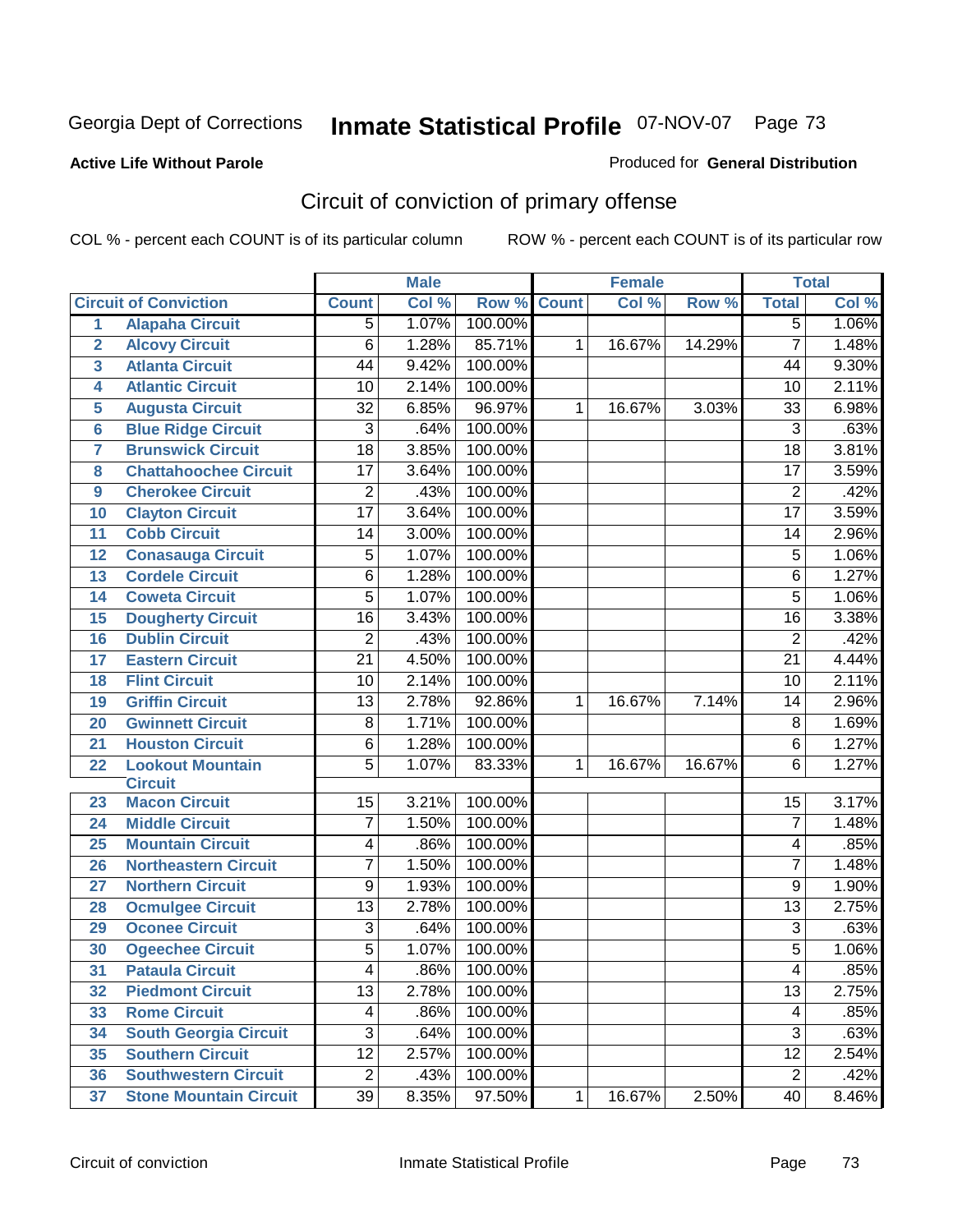#### **Active Life Without Parole**

#### Produced for **General Distribution**

# Circuit of conviction of primary offense

|                              |                             |                | <b>Male</b> |                    |   | <b>Female</b> |       |              | <b>Total</b> |
|------------------------------|-----------------------------|----------------|-------------|--------------------|---|---------------|-------|--------------|--------------|
| <b>Circuit of Conviction</b> |                             | <b>Count</b>   | Col %       | <b>Row % Count</b> |   | Col %         | Row % | <b>Total</b> | Col %        |
| 38                           | <b>Tallapoosa Circuit</b>   |                | .21%        | 100.00%            |   |               |       |              | .21%         |
| 39                           | <b>Tifton Circuit</b>       | 2              | .43%        | 100.00%            |   |               |       | 2            | .42%         |
| 40                           | <b>Toombs Circuit</b>       |                | .21%        | 100.00%            |   |               |       |              | .21%         |
| 41                           | <b>Waycross Circuit</b>     | 19             | 4.07%       | 100.00%            |   |               |       | 19           | 4.02%        |
| 42                           | <b>Western Circuit</b>      | 11             | 2.36%       | 100.00%            |   |               |       | 11           | 2.33%        |
| 43                           | <b>Rockdale Circuit</b>     | 4              | .86%        | 100.00%            |   |               |       | 4            | .85%         |
| 44                           | <b>Douglas Circuit</b>      | 13             | 2.78%       | 92.86%             |   | 16.67%        | 7.14% | 14           | 2.96%        |
| 45                           | <b>Appalachian Circuit</b>  |                | .21%        | 100.00%            |   |               |       |              | .21%         |
| 46                           | <b>Enotah Circuit</b>       | $\overline{2}$ | .43%        | 100.00%            |   |               |       | 2            | .42%         |
| 47                           | <b>Bell-Forsyth Circuit</b> | 2              | .43%        | 100.00%            |   |               |       | 2            | .42%         |
| 48                           | <b>Towaliga Circuit</b>     | 5              | 1.07%       | 100.00%            |   |               |       | 5            | 1.06%        |
| 49                           | <b>Paulding Circuit</b>     |                | .21%        | 100.00%            |   |               |       | 4            | .21%         |
|                              | <b>Total Rported</b>        | 467            | 100%        | 98.73%             | 6 | 100%          | 1.27% | 473          | 100%         |

| <b>NOT Reported</b>            |     |               |
|--------------------------------|-----|---------------|
| $f \wedge f \wedge f'$<br>νιαι | 467 | $\rightarrow$ |

| M | -----<br>auo – | Мc<br><b>Stone</b><br>ountair | . |
|---|----------------|-------------------------------|---|
|   |                |                               |   |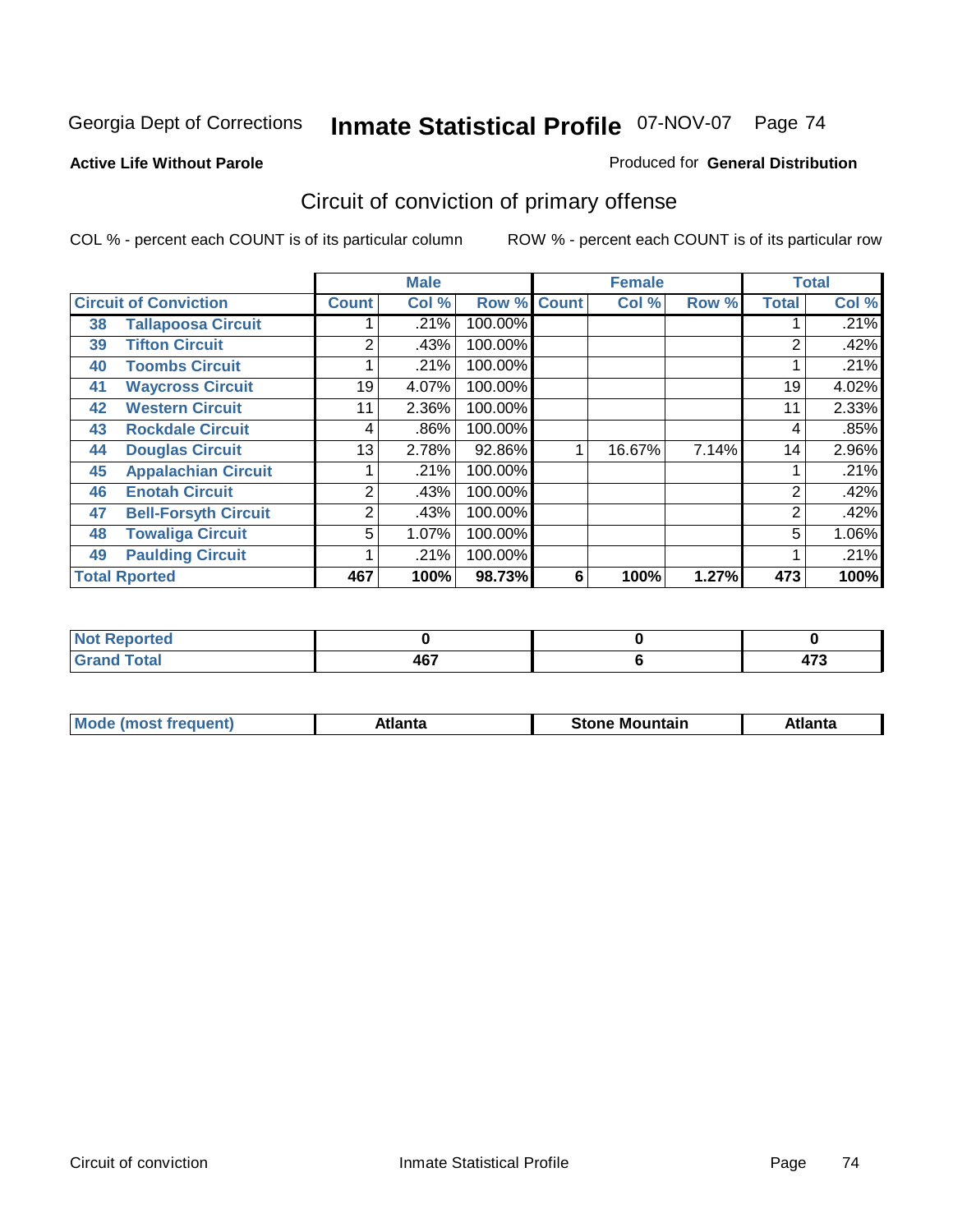### **Active Life Without Parole**

#### Produced for **General Distribution**

## Years served (jail + prison) in this incarceration

|                       |                 | <b>Male</b> |         |                | <b>Female</b> |                     |                         | <b>Total</b> |
|-----------------------|-----------------|-------------|---------|----------------|---------------|---------------------|-------------------------|--------------|
| <b>Years Served</b>   | <b>Count</b>    | Col %       | Row %   | <b>Count</b>   | Col %         | Row %               | <b>Total</b>            | Col %        |
| Less than one year    | $\overline{2}$  | 0.43%       | 100.00% |                |               |                     | $\overline{2}$          | 0.43%        |
| 1 to 1.99 years       | 12              | 2.59%       | 100.00% |                |               |                     | $\overline{12}$         | 2.55%        |
| $2$ to 2.99 years     | 19              | 4.09%       | 100.00% |                |               |                     | 19                      | 4.04%        |
| 3 to 3.99 years       | 28              | 6.03%       | 100.00% |                |               |                     | $\overline{28}$         | 5.96%        |
| 4 to 4.99 years       | $\overline{32}$ | 6.90%       | 96.97%  | 1              | 16.67%        | 3.03%               | $\overline{33}$         | 7.02%        |
| 5 to 5.99 years       | $\overline{38}$ | 8.19%       | 92.68%  | $\overline{3}$ | 50.00%        | 7.32%               | $\overline{41}$         | 8.72%        |
| 6 to 6.99 years       | 44              | 9.48%       | 100.00% |                |               |                     | 44                      | 9.36%        |
| 7 to 7.99 years       | 46              | 9.91%       | 100.00% |                |               |                     | 46                      | 9.79%        |
| 8 to 8.99 years       | 32              | 6.90%       | 100.00% |                |               |                     | 32                      | 6.81%        |
| 9 to 9.99 years       | 45              | 9.70%       | 97.83%  | $\mathbf{1}$   | 16.67%        | 2.17%               | 46                      | 9.79%        |
| 10 to 10.99 years     | 44              | 9.48%       | 97.78%  | 1              | 16.67%        | 2.22%               | $\overline{45}$         | 9.57%        |
| 11 to 11.99 years     | 39              | 8.41%       | 100.00% |                |               |                     | 39                      | 8.30%        |
| 12 to 12.99 years     | $\overline{23}$ | 4.96%       | 100.00% |                |               |                     | $\overline{23}$         | 4.89%        |
| 13 to 13.99 years     | $\overline{21}$ | 4.53%       | 100.00% |                |               |                     | $\overline{21}$         | 4.47%        |
| 14 to 14.99 years     | 14              | 3.02%       | 100.00% |                |               |                     | 14                      | 2.98%        |
| 15 to 15.99 years     | $\overline{3}$  | 0.65%       | 100.00% |                |               |                     | $\overline{3}$          | 0.64%        |
| 16 to 16.99 years     | $\overline{6}$  | 1.29%       | 100.00% |                |               |                     | $\overline{6}$          | 1.28%        |
| 17 to 17.99 years     | 1               | 0.22%       | 100.00% |                |               |                     | 1                       | 0.21%        |
| 18 to 18.99 years     | 4               | 0.86%       | 100.00% |                |               |                     | 4                       | 0.85%        |
| 19 to 19.99 years     | 1               | 0.22%       | 100.00% |                |               |                     | 1                       | 0.21%        |
| 20 to 20.99 years     | 4               | 0.86%       | 100.00% |                |               |                     | $\overline{\mathbf{4}}$ | 0.85%        |
| 23 to 23.99 years     | 1               | 0.22%       | 100.00% |                |               |                     | $\mathbf{1}$            | 0.21%        |
| 26 to 26.99 years     | 1               | 0.22%       | 100.00% |                |               |                     | $\mathbf 1$             | 0.21%        |
| 29 to 29.99 years     | 1               | 0.22%       | 100.00% |                |               |                     | 1                       | 0.21%        |
| Thirty + years        | $\overline{3}$  | 0.65%       | 100.00% |                |               |                     | $\overline{3}$          | 0.64%        |
| <b>Total Reported</b> | 464             | 100%        | 98.72%  | 6              | 100%          | $\overline{1.28\%}$ | 470                     | 100%         |

| <b>Not Reported</b>      |                   |                 |                          |
|--------------------------|-------------------|-----------------|--------------------------|
| <b>Grand Total</b>       | 467               |                 | 473                      |
|                          |                   |                 |                          |
| <b>Mean</b><br>(average) | 8.72              | 6.68            | 8.69                     |
| <b>Median (middle)</b>   | 8.2               | 5.33            | 8.17                     |
| (most frequent)<br>Mode  | 11 to 11.99 years | 5 to 5.99 years | <b>11 to 11.99 years</b> |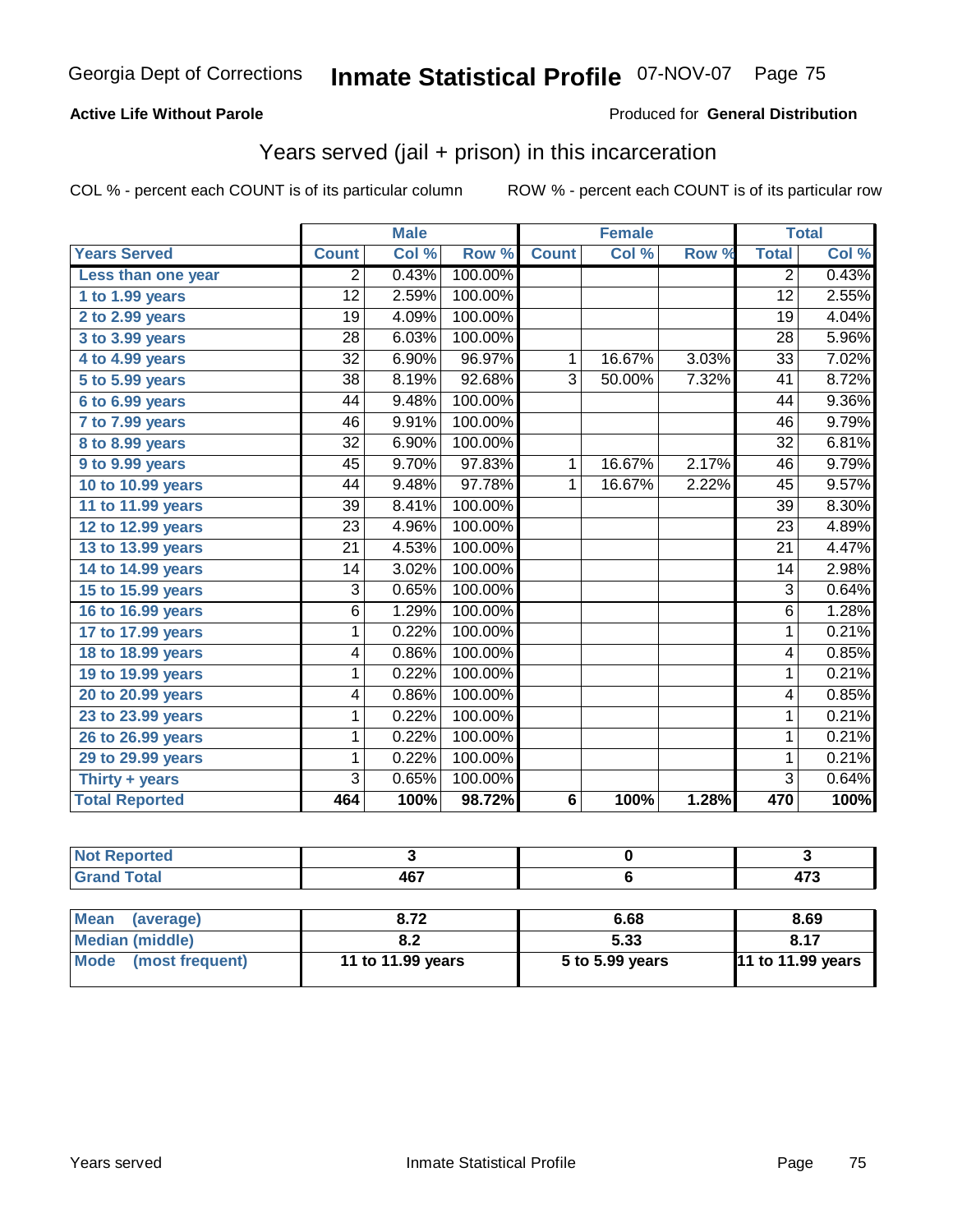### **Active Life Without Parole**

Produced for **General Distribution**

## Results of most recent HIV tests

|                         |              | <b>Male</b>  |         |              | <b>Female</b> |        |              | Total    |
|-------------------------|--------------|--------------|---------|--------------|---------------|--------|--------------|----------|
| <b>HIV Test Results</b> | <b>Count</b> | Col %        | Row %   | <b>Count</b> | Col %         | Row %  | <b>Total</b> | Col %    |
| <b>Positive</b>         |              | $0.86\%$ $ $ | 100.00% |              |               |        |              | $0.85\%$ |
| <b>Negative</b>         | 462          | $99.14\%$    | 98.72%  | 6            | 100.00%       | 1.28%∎ | 468          | 99.15%   |
| <b>Total Reported</b>   | 466          | 100%         | 98.73%  |              | 100%          | 1.27%  | 472          | 100%     |

| <b>Not Reported</b> |     |                         |
|---------------------|-----|-------------------------|
| <b>Total</b>        | 167 | $\rightarrow$           |
| Gran                | 701 | $\cdot$ $\cdot$ $\cdot$ |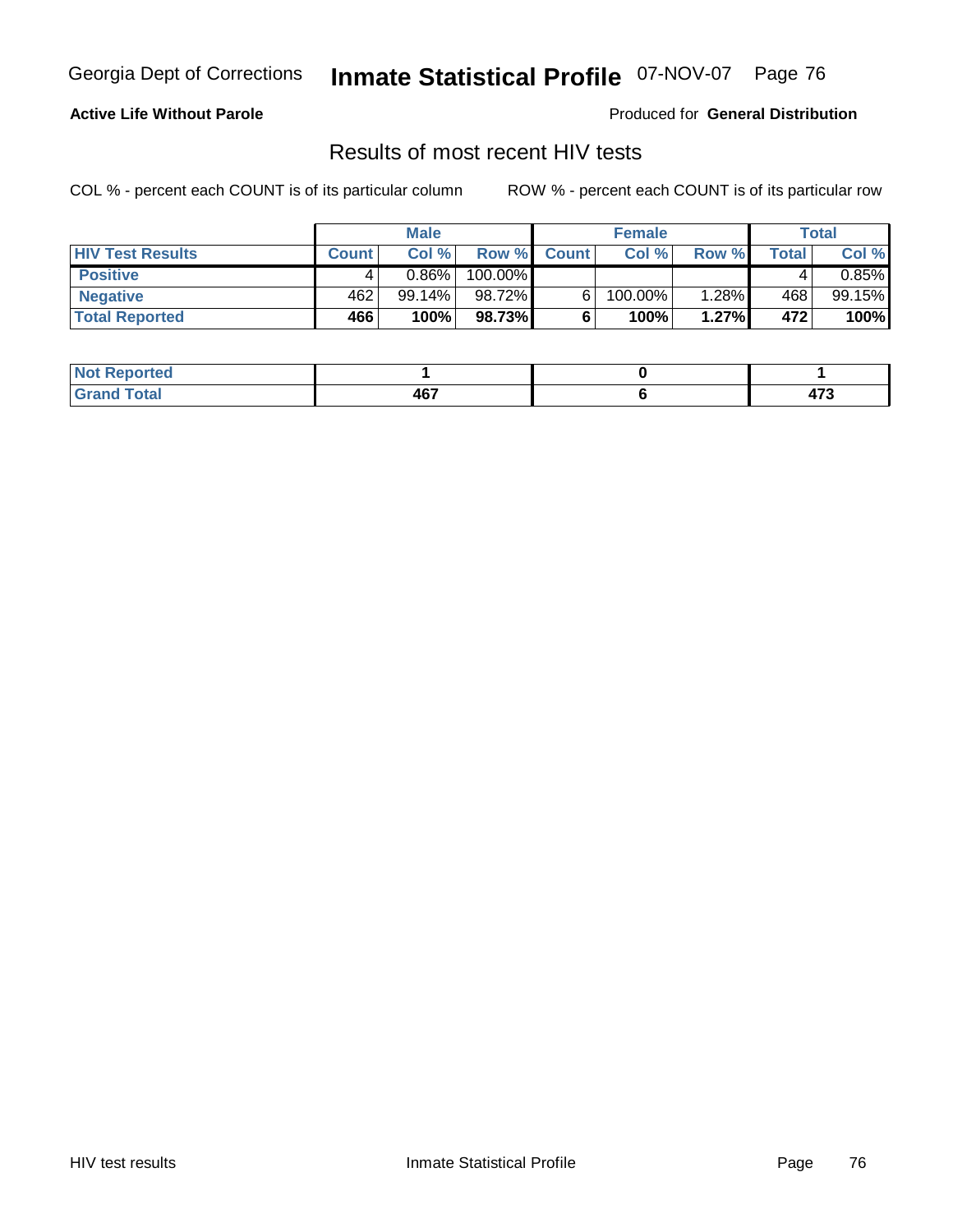### **Active Life Without Parole**

#### Produced for **General Distribution**

## Results of most recent tuberculosis test

|                                  |              | <b>Male</b> |         |              | <b>Female</b> |       |       | Total  |
|----------------------------------|--------------|-------------|---------|--------------|---------------|-------|-------|--------|
| <b>Tuberculosis Test Results</b> | <b>Count</b> | Col%        | Row %   | <b>Count</b> | Col %         | Row % | Total | Col %  |
| <b>Positive on current test</b>  | 23           | $4.97\%$    | 100.00% |              |               |       | 23    | 4.90%  |
| <b>Positive on previous test</b> | 91           | $19.65\%$   | 100.00% |              |               |       | 91    | 19.40% |
| <b>Negative</b>                  | 349          | 75.38%      | 98.31%  |              | 100.00%       | 1.69% | 355   | 75.69% |
| <b>Total Reported</b>            | 463          | 100%        | 98.72%  |              | 100%          | 1.28% | 469   | 100%   |

| <b>Reported</b><br><b>NOT</b> |                   |                       |
|-------------------------------|-------------------|-----------------------|
| <b>Total</b>                  | <b>AG7</b><br>TV. | $\rightarrow$<br>41 J |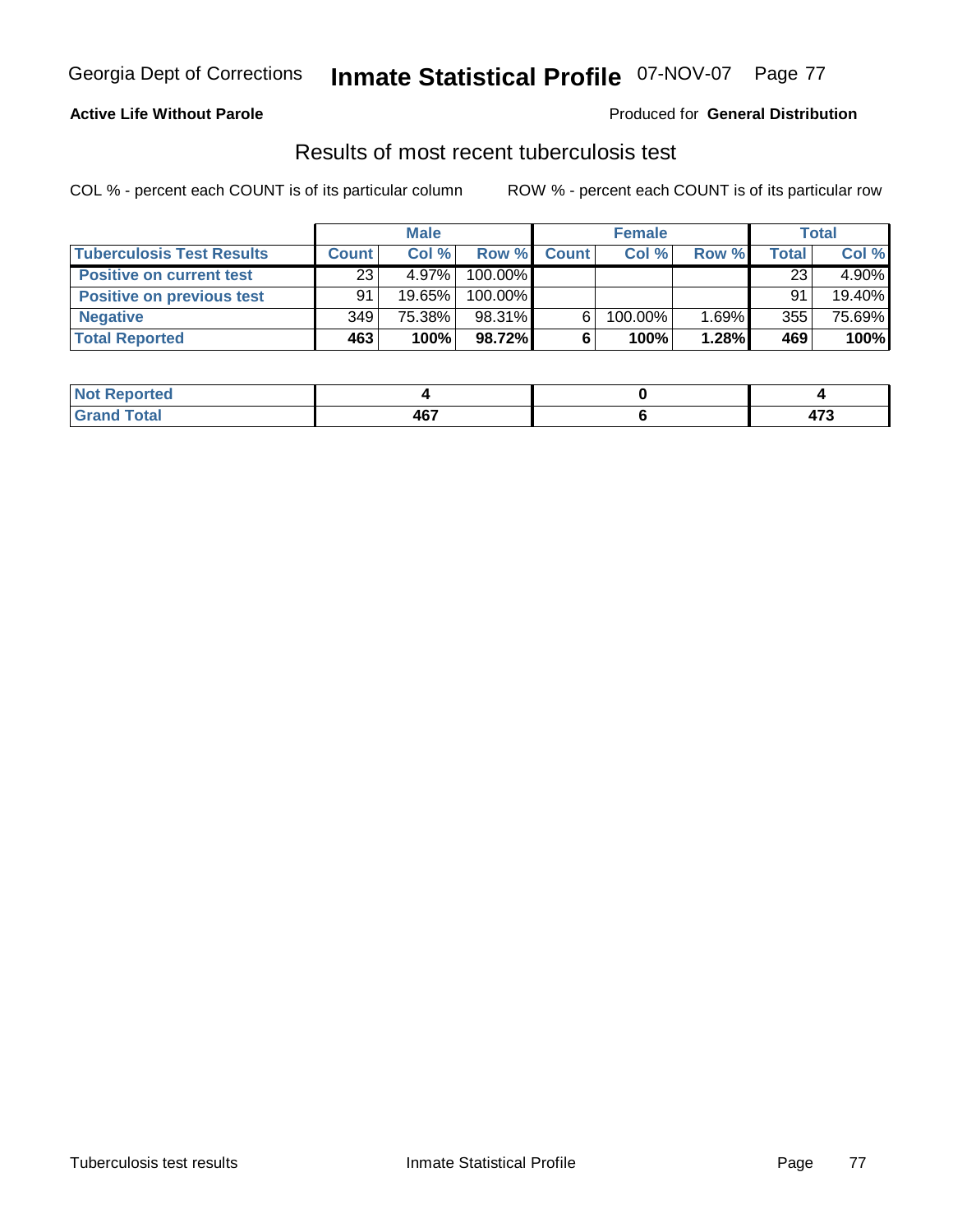### **Active Life Without Parole**

#### Produced for **General Distribution**

## Results of most recent syphilis test

|                                 |              | <b>Male</b> |            |              | <b>Female</b> |       |       | Total     |
|---------------------------------|--------------|-------------|------------|--------------|---------------|-------|-------|-----------|
| <b>Syphilis Test Results</b>    | <b>Count</b> | Col%        | Row %      | <b>Count</b> | Col%          | Row % | Total | Col %     |
| <b>Positive on current test</b> | 14           | $3.04\%$    | $100.00\%$ |              |               |       | 14    | $3.00\%$  |
| <b>Negative</b>                 | 447          | 96.96%      | 98.68%     |              | $100.00\%$    | 1.32% | 453   | $97.00\%$ |
| <b>Total Reported</b>           | 461          | 100%        | 98.72%I    |              | 100%          | 1.28% | 467   | 100%      |

| <b>Not Reported</b> |     |               |
|---------------------|-----|---------------|
| <b>Total</b>        | 467 | $\rightarrow$ |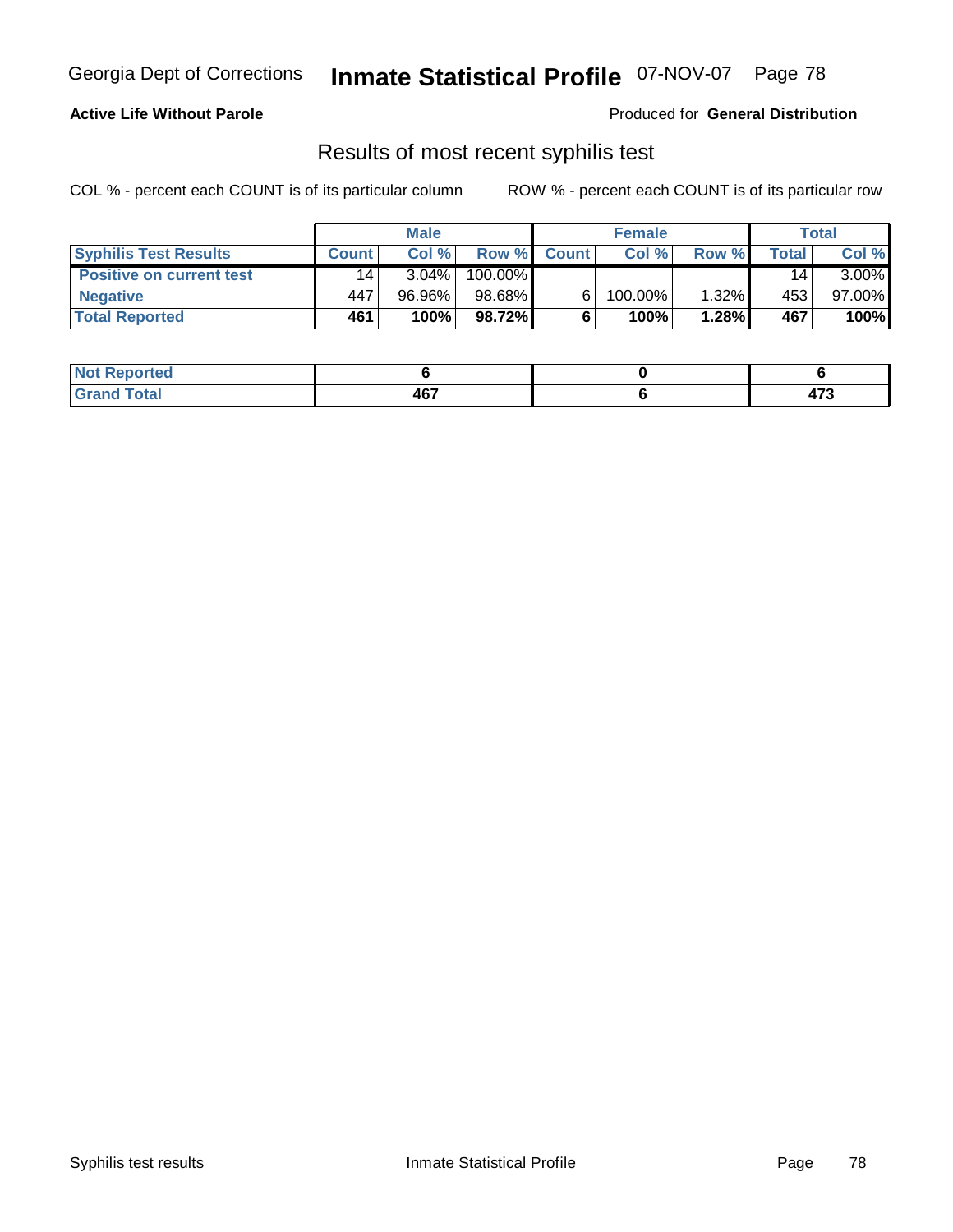### **Active Life Without Parole**

Produced for **General Distribution**

## Results of most recent Hepatitis-C test

|                                 |              | <b>Male</b> |         |             | <b>Female</b> |        |       | Total  |
|---------------------------------|--------------|-------------|---------|-------------|---------------|--------|-------|--------|
| <b>Hepatitis-C Test Results</b> | <b>Count</b> | Col %       |         | Row % Count | Col %         | Row %  | Total | Col %  |
| <b>Positive on current test</b> |              | $50.00\%$   | 100.00% |             |               |        |       | 40.00% |
| <b>Negative</b>                 |              | $50.00\%$   | 66.67%  |             | 100.00%       | 33.33% |       | 60.00% |
| <b>Total Reported</b>           |              | 100%        | 80.00%I |             | 100%          | 20.00% |       | 100%   |

| Not R<br>Reported | 463 | 468                   |
|-------------------|-----|-----------------------|
| 「otal<br>$GT^c$   | 467 | $\rightarrow$<br>71 J |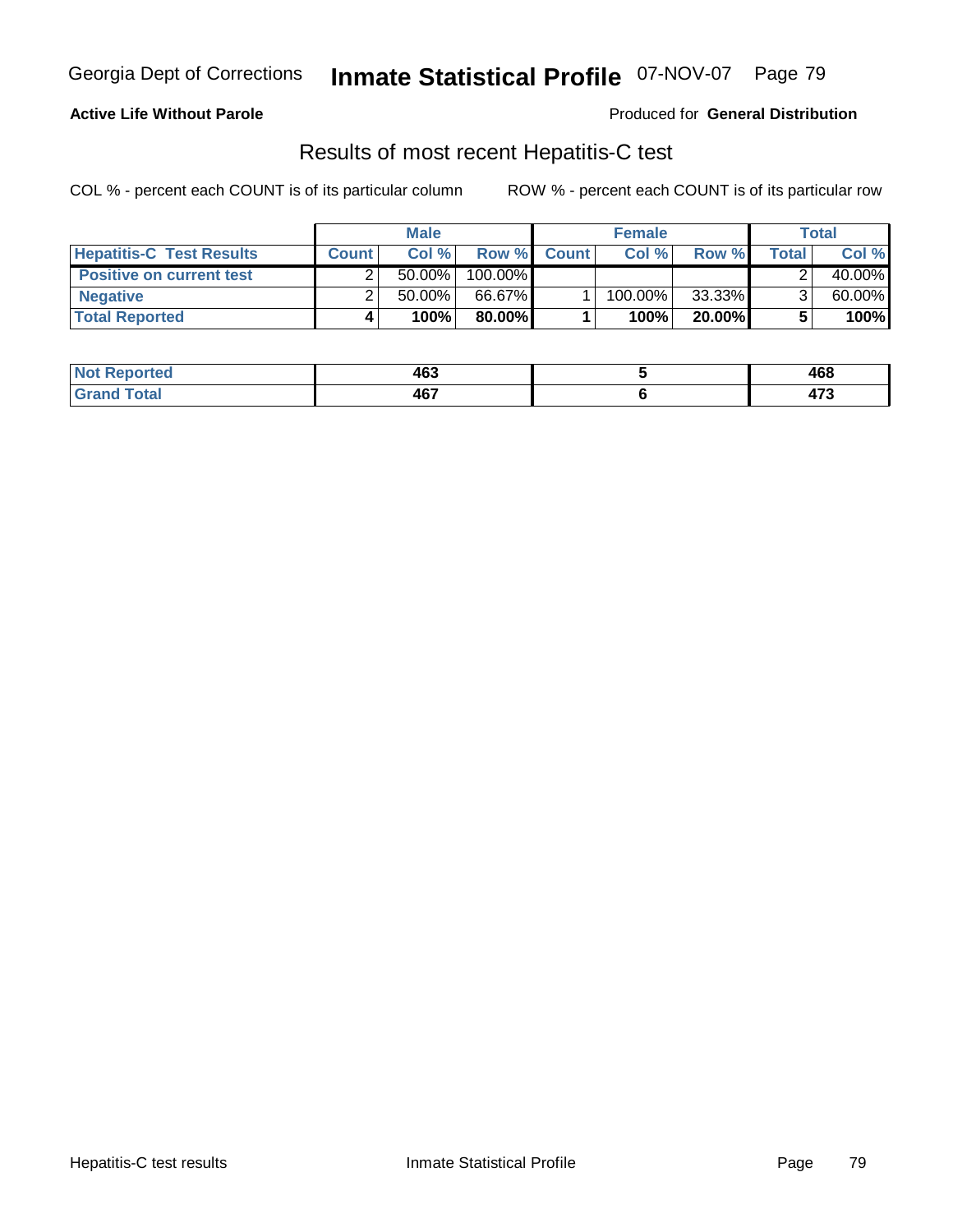### **Active Life Without Parole**

Produced for **General Distribution**

## Results of most recent pregnancy test

|                               |              | <b>Male</b> |          |             | <b>Female</b> |            |              | Total   |
|-------------------------------|--------------|-------------|----------|-------------|---------------|------------|--------------|---------|
| <b>Pregnancy Test Results</b> | <b>Count</b> | Col %       |          | Row % Count | Col %         | Row %      | <b>Total</b> | Col %   |
| <b>Negative</b>               |              |             |          |             | $100.00\%$    | $100.00\%$ |              | 100.00% |
| <b>Total Reported</b>         |              | %           | $0.00\%$ |             | 100%          | 100.00%    |              | 100%    |

| orted | $AC^-$<br>ישד | 467           |
|-------|---------------|---------------|
| fotal | A67           | $\rightarrow$ |
| _____ | 407           | 71 J          |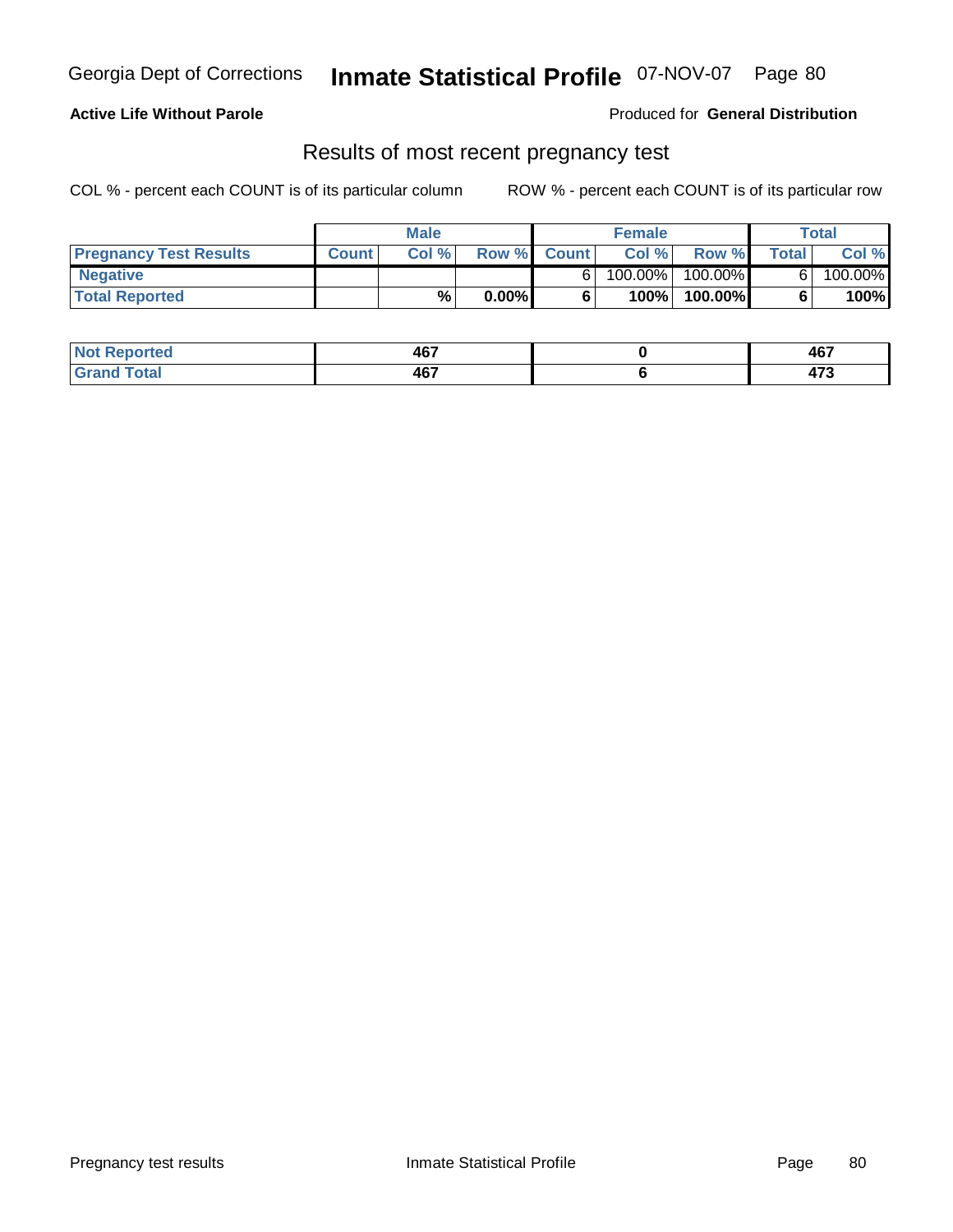### **Active Life Without Parole**

### Produced for **General Distribution**

## Results of most recent diabetes test

|                                 |              | <b>Male</b> |                    | <b>Female</b> |          |         | Total   |
|---------------------------------|--------------|-------------|--------------------|---------------|----------|---------|---------|
| Diabetes Test Results           | <b>Count</b> | Col %       | <b>Row % Count</b> | Col %         | Row %    | Total l | Col %   |
| <b>Positive on current test</b> |              | 100.00%     | 100.00% I          |               |          |         | 100.00% |
| <b>Total Reported</b>           |              | 100%        | 100.00%            | %             | $0.00\%$ |         | 100%    |

| ırted<br>N | 465               | .<br>.                |
|------------|-------------------|-----------------------|
| Total      | <b>AG7</b><br>ישר | $\rightarrow$<br>71 J |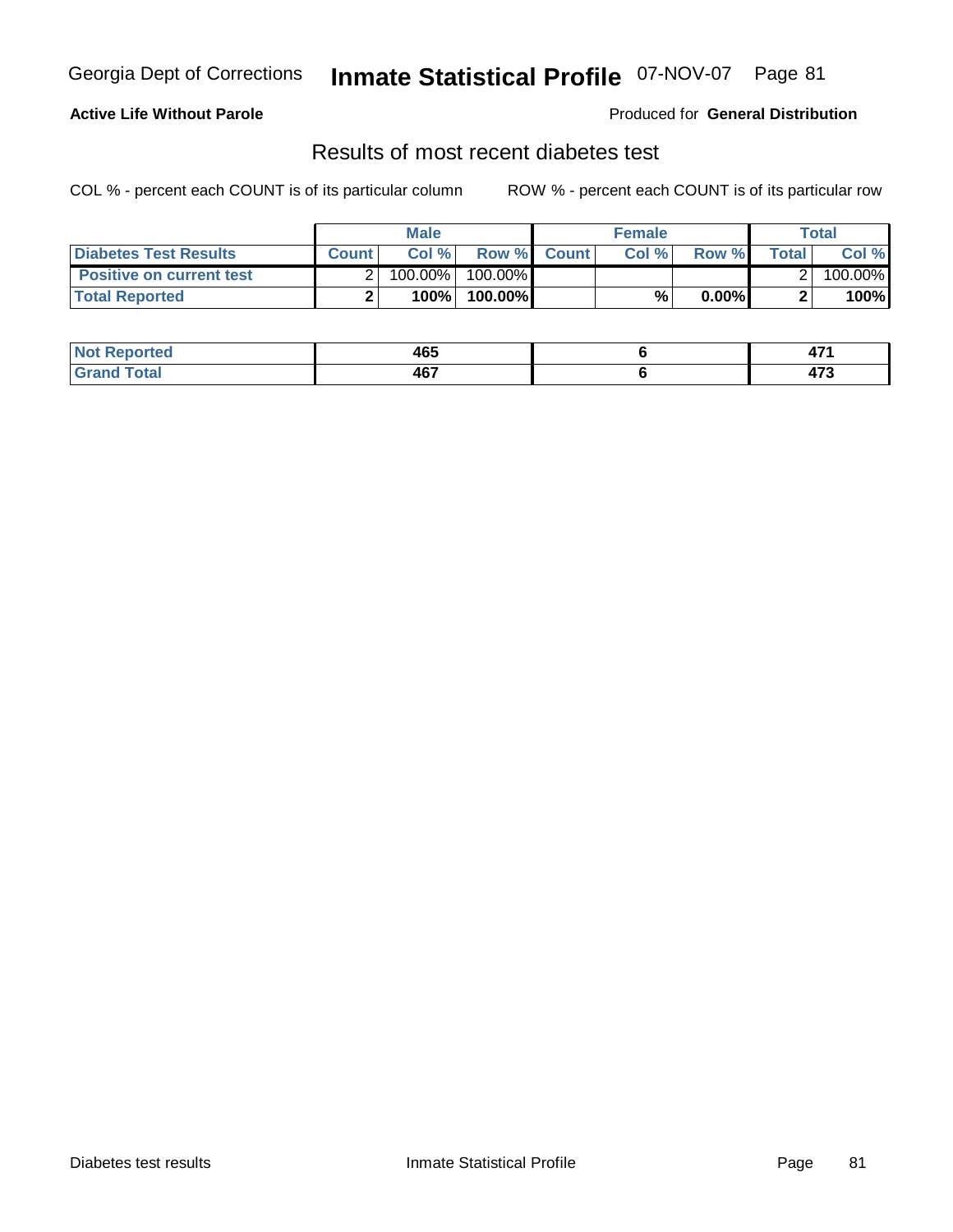### **Active Life Without Parole**

#### Produced for **General Distribution**

## Results of most recent hypertension test

|                                  |              | <b>Male</b> |           |             | <b>Female</b> |          |       | Total   |
|----------------------------------|--------------|-------------|-----------|-------------|---------------|----------|-------|---------|
| <b>Hypertension Test Results</b> | <b>Count</b> | Col %       |           | Row % Count | Col%          | Row %    | Total | Col %   |
| <b>Positive on current test</b>  |              | 100.00%     | 100.00% I |             |               |          |       | 100.00% |
| <b>Total Reported</b>            |              | 100%        | 100.00%   |             | %             | $0.00\%$ |       | 100%    |

| orted<br>NO | 460 | 466                   |
|-------------|-----|-----------------------|
| Cotal<br>.  | 467 | $\rightarrow$<br>71 J |